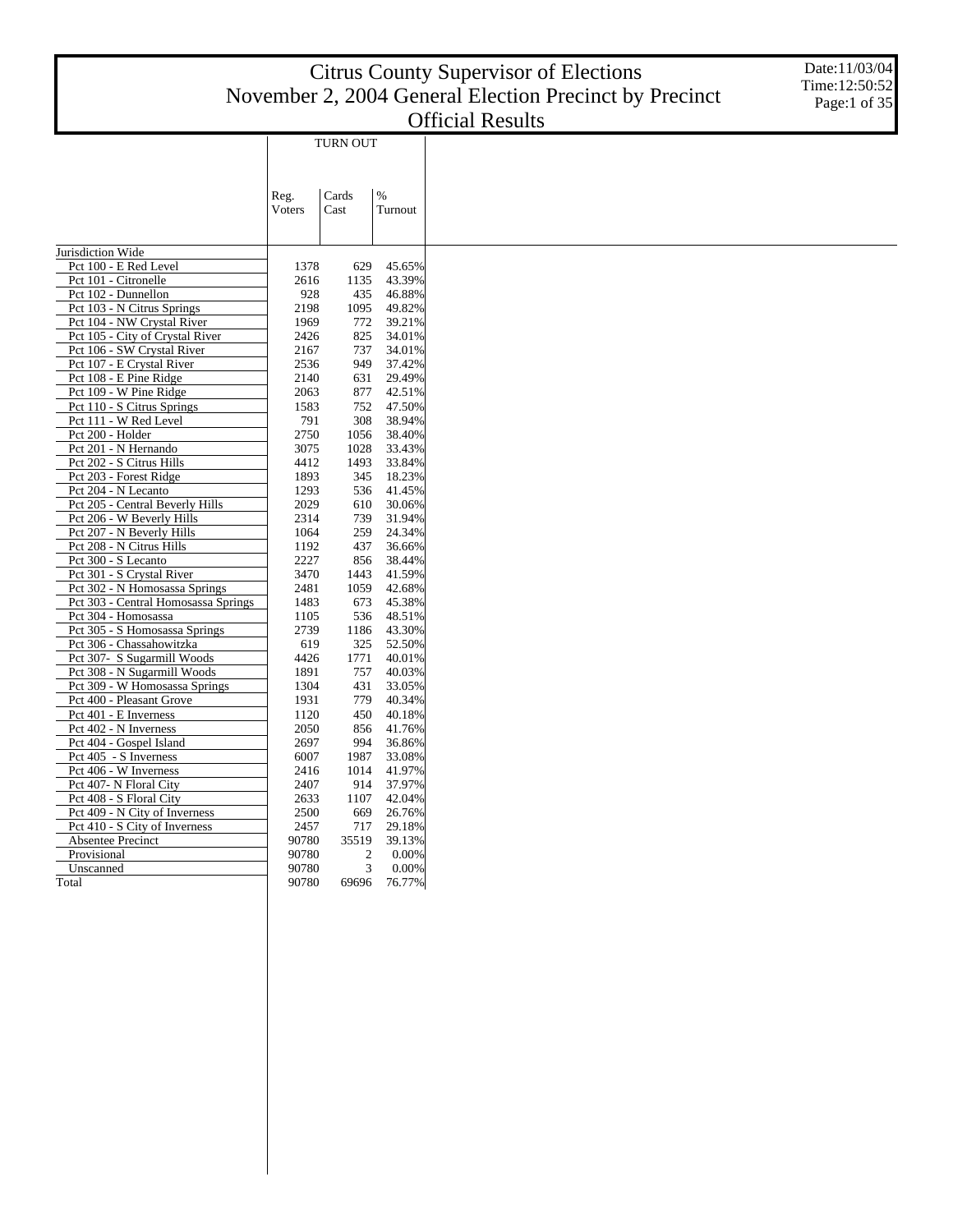Date:11/03/04 Time:12:50:52 Page:2 of 35

PRESIDENT AND VICE PRESIDENT

|                                     | Reg.   | Times          | Total | George W. Bush |        | John F. Kerry  |        | Michael A.     |       | Michael Badnarik |       |
|-------------------------------------|--------|----------------|-------|----------------|--------|----------------|--------|----------------|-------|------------------|-------|
|                                     | Voters | Counted        | Votes | (REP)          |        | (DEM)          |        | Peroutka (CPF) |       | (LIB)            |       |
|                                     |        |                |       |                |        |                |        |                |       |                  |       |
| Jurisdiction Wide                   |        |                |       |                |        |                |        |                |       |                  |       |
| Pct 100 - E Red Level               | 1378   | 629            | 623   | 362            | 58.11% | 253            | 40.61% | $\overline{2}$ | 0.32% | $\overline{2}$   | 0.32% |
| Pct 101 - Citronelle                | 2616   | 1135           | 1133  | 635            | 56.05% | 488            | 43.07% | $\mathbf{1}$   | 0.09% | $\overline{2}$   | 0.18% |
| Pct 102 - Dunnellon                 | 928    | 435            | 434   | 229            | 52.76% | 202            | 46.54% | $\overline{0}$ | 0.00% | $\mathbf{0}$     | 0.00% |
| Pct 103 - N Citrus Springs          | 2198   | 1095           | 1092  | 627            | 57.42% | 443            | 40.57% | 5              | 0.46% | $\mathbf{0}$     | 0.00% |
| Pct 104 - NW Crystal River          | 1969   | 772            | 769   | 430            | 55.92% | 326            | 42.39% | $\mathbf{1}$   | 0.13% | $\overline{4}$   | 0.52% |
| Pct 105 - City of Crystal River     | 2426   | 825            | 821   | 485            | 59.07% | 329            | 40.07% | $\overline{2}$ | 0.24% | $\overline{2}$   | 0.24% |
| Pct 106 - SW Crystal River          | 2167   | 737            | 736   | 414            | 56.25% | 311            | 42.26% | 1              | 0.14% | $\Omega$         | 0.00% |
| Pct 107 - E Crystal River           | 2536   | 949            | 945   | 547            | 57.88% | 387            | 40.95% | $\Omega$       | 0.00% | 3                | 0.32% |
| Pct 108 - E Pine Ridge              | 2140   | 631            | 629   | 410            | 65.18% | 214            | 34.02% | $\Omega$       | 0.00% | $\Omega$         | 0.00% |
| Pct 109 - W Pine Ridge              | 2063   | 877            | 875   | 562            | 64.23% | 302            | 34.51% | $\Omega$       | 0.00% | $\overline{2}$   | 0.23% |
| Pct 110 - S Citrus Springs          | 1583   | 752            | 749   | 443            | 59.15% | 303            | 40.45% | $\overline{0}$ | 0.00% | $\overline{0}$   | 0.00% |
| Pct 111 - W Red Level               | 791    | 308            | 308   | 181            | 58.77% | 127            | 41.23% | $\overline{0}$ | 0.00% | $\Omega$         | 0.00% |
| Pct 200 - Holder                    | 2750   | 1056           | 1054  | 605            | 57.40% | 437            | 41.46% | $\overline{0}$ | 0.00% | $\overline{4}$   | 0.38% |
| Pct 201 - N Hernando                | 3075   | 1028           | 1026  | 522            | 50.88% | 495            | 48.25% | $\Omega$       | 0.00% | 3                | 0.29% |
| Pct 202 - S Citrus Hills            | 4412   | 1493           | 1490  | 941            | 63.15% | 537            | 36.04% | 1              | 0.07% | 3                | 0.20% |
| Pct 203 - Forest Ridge              | 1893   | 345            | 344   | 171            | 49.71% | 169            | 49.13% | 1              | 0.29% | $\mathbf{1}$     | 0.29% |
| Pct 204 - N Lecanto                 | 1293   | 536            | 536   | 329            | 61.38% | 201            | 37.50% | $\overline{0}$ | 0.00% | $\Omega$         | 0.00% |
| Pct 205 - Central Beverly Hills     | 2029   | 610            | 604   | 298            | 49.34% | 297            | 49.17% | $\overline{2}$ | 0.33% | $\Omega$         | 0.00% |
| Pct 206 - W Beverly Hills           | 2314   | 739            | 737   | 369            | 50.07% | 357            | 48.44% | $\overline{2}$ | 0.27% | $\mathbf{0}$     | 0.00% |
| Pct 207 - N Beverly Hills           | 1064   | 259            | 258   | 149            | 57.75% | 106            | 41.09% | $\Omega$       | 0.00% | 1                | 0.39% |
| Pct 208 - N Citrus Hills            | 1192   | 437            | 436   | 261            | 59.86% | 168            | 38.53% | $\mathbf{1}$   | 0.23% | $\overline{4}$   | 0.92% |
| Pct 300 - S Lecanto                 | 2227   | 856            | 854   | 494            | 57.85% | 353            | 41.33% | $\overline{0}$ | 0.00% | $\mathbf{0}$     | 0.00% |
| Pct 301 - S Crystal River           | 3470   | 1443           | 1438  | 846            | 58.83% | 576            | 40.06% | $\overline{0}$ | 0.00% | $\overline{4}$   | 0.28% |
| Pct 302 - N Homosassa Springs       | 2481   | 1059           | 1057  | 506            | 47.87% | 541            | 51.18% | $\Omega$       | 0.00% | 3                | 0.28% |
| Pct 303 - Central Homosassa Springs | 1483   | 673            | 672   | 354            | 52.68% | 308            | 45.83% | $\mathbf{1}$   | 0.15% | 3                | 0.45% |
| Pct 304 - Homosassa                 | 1105   | 536            | 534   | 275            | 51.50% | 252            | 47.19% | $\overline{2}$ | 0.37% | 1                | 0.19% |
|                                     |        |                |       |                |        |                |        | $\overline{0}$ |       |                  |       |
| Pct 305 - S Homosassa Springs       | 2739   | 1186           | 1182  | 597            | 50.51% | 571            | 48.31% |                | 0.00% | 1                | 0.08% |
| Pct 306 - Chassahowitzka            | 619    | 325            | 324   | 170            | 52.47% | 150            | 46.30% | $\overline{0}$ | 0.00% | $\mathbf{1}$     | 0.31% |
| Pct 307- S Sugarmill Woods          | 4426   | 1771           | 1771  | 1057           | 59.68% | 703            | 39.70% | 3              | 0.17% | $\overline{2}$   | 0.11% |
| Pct 308 - N Sugarmill Woods         | 1891   | 757            | 756   | 448            | 59.26% | 305            | 40.34% | $\mathbf{1}$   | 0.13% | $\Omega$         | 0.00% |
| Pct 309 - W Homosassa Springs       | 1304   | 431            | 431   | 246            | 57.08% | 182            | 42.23% | 1              | 0.23% | $\mathbf{0}$     | 0.00% |
| Pct 400 - Pleasant Grove            | 1931   | 779            | 773   | 495            | 64.04% | 270            | 34.93% | $\Omega$       | 0.00% | $\overline{2}$   | 0.26% |
| Pct 401 - E Inverness               | 1120   | 450            | 446   | 253            | 56.73% | 183            | 41.03% | $\overline{0}$ | 0.00% | $\mathbf{1}$     | 0.22% |
| Pct 402 - N Inverness               | 2050   | 856            | 853   | 500            | 58.62% | 337            | 39.51% | $\Omega$       | 0.00% | 3                | 0.35% |
| Pct 404 - Gospel Island             | 2697   | 994            | 990   | 520            | 52.53% | 464            | 46.87% | $\overline{0}$ | 0.00% | $\overline{2}$   | 0.20% |
| Pct 405 - S Inverness               | 6007   | 1987           | 1975  | 1106           | 56.00% | 844            | 42.73% | 3              | 0.15% | $\mathbf{0}$     | 0.00% |
| Pct 406 - W Inverness               | 2416   | 1014           | 1012  | 599            | 59.19% | 401            | 39.62% | $\mathbf{1}$   | 0.10% | $\mathbf{1}$     | 0.10% |
| Pct 407- N Floral City              | 2407   | 914            | 906   | 476            | 52.54% | 423            | 46.69% | $\overline{0}$ | 0.00% | $\mathbf{0}$     | 0.00% |
| Pct 408 - S Floral City             | 2633   | 1107           | 1104  | 647            | 58.61% | 442            | 40.04% | 1              | 0.09% | $\overline{2}$   | 0.18% |
| Pct 409 - N City of Inverness       | 2500   | 669            | 666   | 351            | 52.70% | 310            | 46.55% | $\overline{0}$ | 0.00% | $\mathbf{1}$     | 0.15% |
| Pct 410 - S City of Inverness       | 2457   | 717            | 716   | 370            | 51.68% | 335            | 46.79% | $\mathbf{1}$   | 0.14% | $\mathbf{1}$     | 0.14% |
| Absentee Precinct                   | 90780  | 35519          | 35398 | 20216          | 57.11% | 14869          | 42.01% | 35             | 0.10% | 48               | 0.14% |
| Provisional                         | 90780  | $\overline{2}$ | 2     | 1              | 50.00% | 1              | 50.00% | $\theta$       | 0.00% | $\theta$         | 0.00% |
| Unscanned                           | 90780  | 3              | 3     | $\mathbf{1}$   | 33.33% | $\overline{c}$ | 66.67% | $\Omega$       | 0.00% | $\Omega$         | 0.00% |
| Total                               | 90780  | 69696          | 69462 | 39498          | 56.86% | 29274          | 42.14% | 68             | 0.10% | 107              | 0.15% |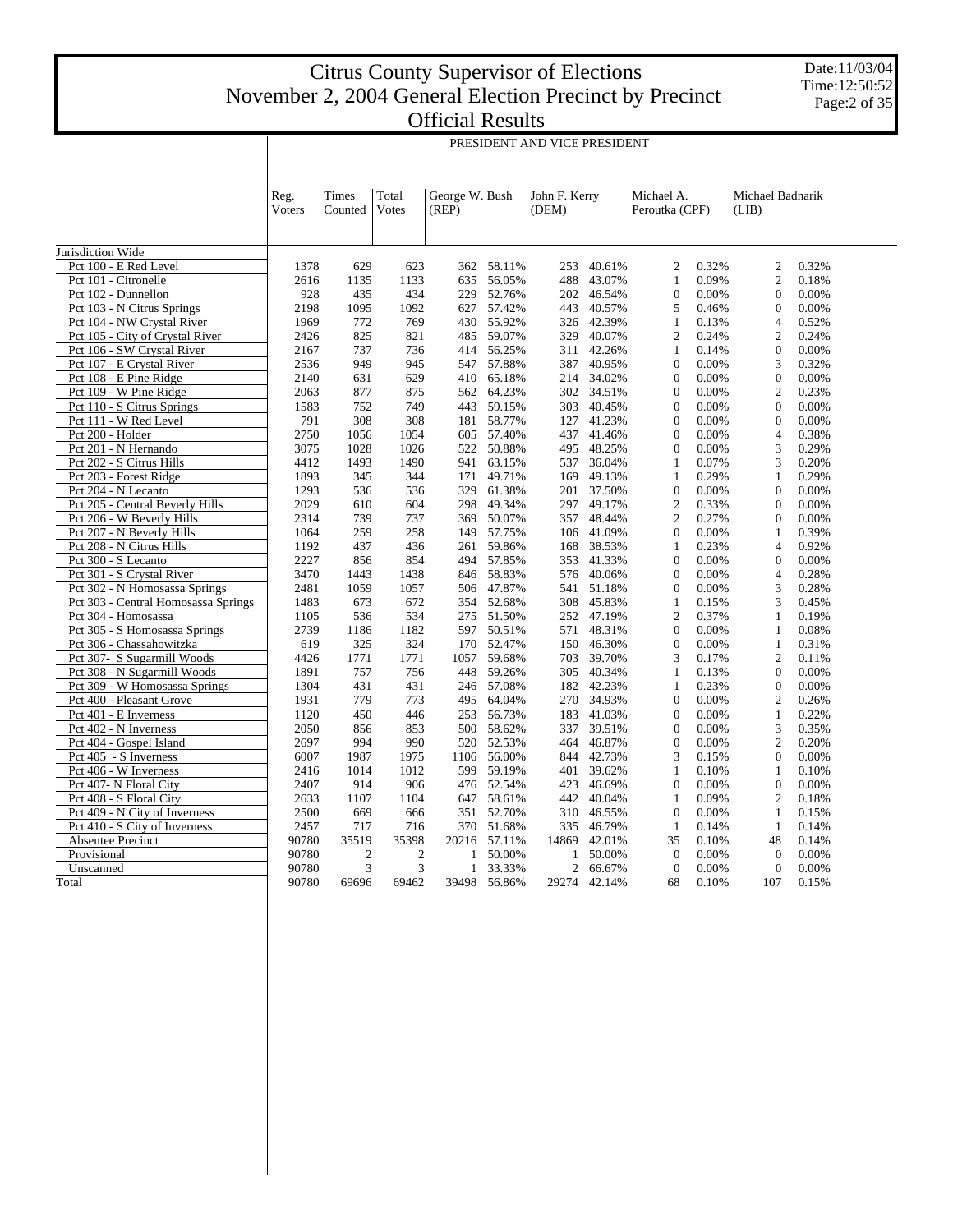Date:11/03/04 Time:12:50:52 Page:3 of 35

|                                     |                     |       |                       |       | PRESIDENT AND VICE PRESIDENT |       |                      |       |  |  |  |
|-------------------------------------|---------------------|-------|-----------------------|-------|------------------------------|-------|----------------------|-------|--|--|--|
|                                     | David Cobb<br>(GRE) |       | James Harris<br>(SWP) |       | Walter F. Brown<br>(SPF)     |       | Ralph Nader<br>(REF) |       |  |  |  |
| Jurisdiction Wide                   |                     |       |                       |       |                              |       |                      |       |  |  |  |
| Pct 100 - E Red Level               | $\mathbf{1}$        | 0.16% | $\boldsymbol{0}$      | 0.00% | $\mathbf{0}$                 | 0.00% | 3                    | 0.48% |  |  |  |
| Pct 101 - Citronelle                | $\mathbf{1}$        | 0.09% | $\boldsymbol{0}$      | 0.00% | $\mathbf{0}$                 | 0.00% | 6                    | 0.53% |  |  |  |
| Pct 102 - Dunnellon                 | $\theta$            | 0.00% | $\mathbf{0}$          | 0.00% | $\theta$                     | 0.00% | 3                    | 0.69% |  |  |  |
| Pct 103 - N Citrus Springs          | 1                   | 0.09% | $\boldsymbol{0}$      | 0.00% | $\overline{0}$               | 0.00% | 16                   | 1.47% |  |  |  |
| Pct 104 - NW Crystal River          | $\mathbf{1}$        | 0.13% | $\boldsymbol{0}$      | 0.00% | $\overline{0}$               | 0.00% | 7                    | 0.91% |  |  |  |
| Pct 105 - City of Crystal River     | $\boldsymbol{0}$    | 0.00% | $\mathbf{0}$          | 0.00% | $\mathbf{0}$                 | 0.00% | 3                    | 0.37% |  |  |  |
| Pct 106 - SW Crystal River          | $\mathbf{1}$        | 0.14% | $\mathbf{0}$          | 0.00% | $\mathbf{1}$                 | 0.14% | 8                    | 1.09% |  |  |  |
| Pct 107 - E Crystal River           | $\overline{0}$      | 0.00% | $\boldsymbol{0}$      | 0.00% | $\overline{0}$               | 0.00% | 8                    | 0.85% |  |  |  |
| Pct 108 - E Pine Ridge              | 0                   | 0.00% | $\boldsymbol{0}$      | 0.00% | $\overline{0}$               | 0.00% | 5                    | 0.79% |  |  |  |
| Pct 109 - W Pine Ridge              | $\mathbf{1}$        | 0.11% | $\boldsymbol{0}$      | 0.00% | $\mathbf{0}$                 | 0.00% | $\,$ 8 $\,$          | 0.91% |  |  |  |
| Pct 110 - S Citrus Springs          | $\overline{0}$      | 0.00% | $\mathbf{0}$          | 0.00% | $\overline{0}$               | 0.00% | 3                    | 0.40% |  |  |  |
| Pct 111 - W Red Level               | $\overline{0}$      | 0.00% | $\boldsymbol{0}$      | 0.00% | $\overline{0}$               | 0.00% | $\mathbf{0}$         | 0.00% |  |  |  |
| Pct 200 - Holder                    | $\overline{c}$      | 0.19% | $\mathbf{1}$          | 0.09% | $\overline{0}$               | 0.00% | 5                    | 0.47% |  |  |  |
| Pct 201 - N Hernando                | $\mathbf{1}$        | 0.10% | $\mathbf{0}$          | 0.00% | $\overline{0}$               | 0.00% | 5                    | 0.49% |  |  |  |
| Pct 202 - S Citrus Hills            | $\overline{0}$      | 0.00% | $\mathbf{1}$          | 0.07% | $\overline{0}$               | 0.00% | $\overline{7}$       | 0.47% |  |  |  |
| Pct 203 - Forest Ridge              | $\overline{0}$      | 0.00% | $\mathbf{0}$          | 0.00% | $\overline{0}$               | 0.00% | $\overline{2}$       | 0.58% |  |  |  |
| Pct 204 - N Lecanto                 | $\mathbf{1}$        | 0.19% | $\boldsymbol{0}$      | 0.00% | $\mathbf{0}$                 | 0.00% | 5                    | 0.93% |  |  |  |
| Pct 205 - Central Beverly Hills     | $\overline{0}$      | 0.00% | $\mathbf{1}$          | 0.17% | $\theta$                     | 0.00% | 6                    | 0.99% |  |  |  |
| Pct 206 - W Beverly Hills           | $\mathbf{0}$        | 0.00% | $\boldsymbol{0}$      | 0.00% | $\overline{0}$               | 0.00% | 9                    | 1.22% |  |  |  |
| Pct 207 - N Beverly Hills           | $\boldsymbol{0}$    | 0.00% | $\boldsymbol{0}$      | 0.00% | $\mathbf{1}$                 | 0.39% | $\mathbf{1}$         | 0.39% |  |  |  |
| Pct 208 - N Citrus Hills            | $\theta$            | 0.00% | $\mathbf{0}$          | 0.00% | $\overline{0}$               | 0.00% | $\mathfrak{2}$       | 0.46% |  |  |  |
| Pct 300 - S Lecanto                 | $\overline{0}$      | 0.00% | $\boldsymbol{0}$      | 0.00% | $\overline{0}$               | 0.00% | $\overline{7}$       | 0.82% |  |  |  |
| Pct 301 - S Crystal River           | $\overline{0}$      | 0.00% | $\boldsymbol{0}$      | 0.00% | $\overline{0}$               | 0.00% | 12                   | 0.83% |  |  |  |
| Pct 302 - N Homosassa Springs       | $\mathbf{1}$        | 0.09% | $\boldsymbol{0}$      | 0.00% | $\boldsymbol{0}$             | 0.00% | 6                    | 0.57% |  |  |  |
| Pct 303 - Central Homosassa Springs | $\overline{0}$      | 0.00% | $\boldsymbol{0}$      | 0.00% | $\overline{0}$               | 0.00% | 6                    | 0.89% |  |  |  |
| Pct 304 - Homosassa                 | $\overline{0}$      | 0.00% | $\mathbf{0}$          | 0.00% | $\overline{0}$               | 0.00% | $\overline{4}$       | 0.75% |  |  |  |
| Pct 305 - S Homosassa Springs       | $\mathbf{0}$        | 0.00% | $\mathbf{1}$          | 0.08% | $\overline{0}$               | 0.00% | 12                   | 1.02% |  |  |  |
| Pct 306 - Chassahowitzka            | $\overline{0}$      | 0.00% | $\boldsymbol{0}$      | 0.00% | $\mathbf{0}$                 | 0.00% | 3                    | 0.93% |  |  |  |
| Pct 307- S Sugarmill Woods          | $\overline{0}$      | 0.00% | $\boldsymbol{0}$      | 0.00% | $\overline{0}$               | 0.00% | 6                    | 0.34% |  |  |  |
| Pct 308 - N Sugarmill Woods         | $\overline{0}$      | 0.00% | $\boldsymbol{0}$      | 0.00% | $\overline{0}$               | 0.00% | $\overline{c}$       | 0.26% |  |  |  |
| Pct 309 - W Homosassa Springs       | 0                   | 0.00% | $\boldsymbol{0}$      | 0.00% | $\overline{0}$               | 0.00% | $\overline{c}$       | 0.46% |  |  |  |
| Pct 400 - Pleasant Grove            | $\mathbf{1}$        | 0.13% | $\mathbf{1}$          | 0.13% | $\mathbf{1}$                 | 0.13% | 3                    | 0.39% |  |  |  |
| Pct 401 - E Inverness               | $\overline{2}$      | 0.45% | $\boldsymbol{0}$      | 0.00% | $\overline{0}$               | 0.00% | $\overline{7}$       | 1.57% |  |  |  |
| Pct 402 - N Inverness               | $\mathbf{1}$        | 0.12% | $\overline{2}$        | 0.23% | $\overline{0}$               | 0.00% | 10                   | 1.17% |  |  |  |
| Pct 404 - Gospel Island             | 1                   | 0.10% | $\boldsymbol{0}$      | 0.00% | $\mathbf{0}$                 | 0.00% | 3                    | 0.30% |  |  |  |
| Pct 405 - S Inverness               | $\mathbf{1}$        | 0.05% | $\overline{c}$        | 0.10% | $\overline{c}$               | 0.10% | 17                   | 0.86% |  |  |  |
| Pct 406 - W Inverness               | $\overline{0}$      | 0.00% | $\boldsymbol{0}$      | 0.00% | $\overline{0}$               | 0.00% | 10                   | 0.99% |  |  |  |
| Pct 407- N Floral City              | $\boldsymbol{0}$    | 0.00% | $\boldsymbol{0}$      | 0.00% | $\mathbf{0}$                 | 0.00% | $\tau$               | 0.77% |  |  |  |
| Pct 408 - S Floral City             | $\theta$            | 0.00% | $\mathbf{1}$          | 0.09% | $\theta$                     | 0.00% | 11                   | 1.00% |  |  |  |
| Pct 409 - N City of Inverness       | $\overline{0}$      | 0.00% | $\boldsymbol{0}$      | 0.00% | $\overline{0}$               | 0.00% | $\overline{4}$       | 0.60% |  |  |  |
| Pct 410 - S City of Inverness       | $\mathbf{1}$        | 0.14% | $\mathbf{1}$          | 0.14% | $\overline{0}$               | 0.00% | $\overline{7}$       | 0.98% |  |  |  |
| Absentee Precinct                   | 17                  | 0.05% | 6                     | 0.02% | 6                            | 0.02% | 201                  | 0.57% |  |  |  |
| Provisional                         | $\mathbf{0}$        | 0.00% | $\boldsymbol{0}$      | 0.00% | $\overline{0}$               | 0.00% | $\overline{0}$       | 0.00% |  |  |  |
| Unscanned                           | $\overline{0}$      | 0.00% | $\mathbf{0}$          | 0.00% | $\overline{0}$               | 0.00% | $\overline{0}$       | 0.00% |  |  |  |
| Total                               | 35                  | 0.05% | 17                    | 0.02% | 11                           | 0.02% | 452                  | 0.65% |  |  |  |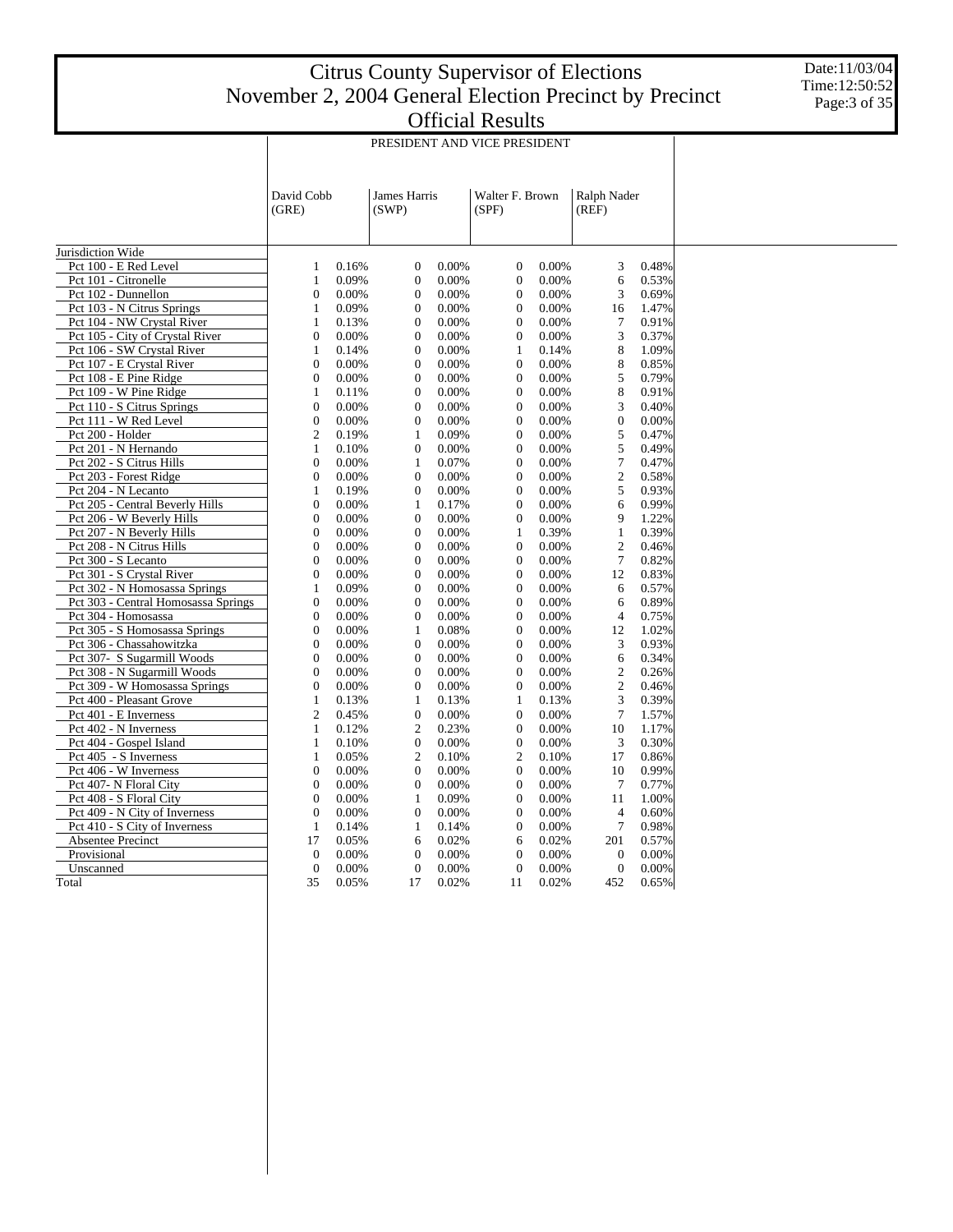Date:11/03/04 Time:12:50:52 Page:4 of 35

| Total<br><b>Betty Castor</b><br>Dennis F. Bradley<br>Reg.<br>Times<br>Mel Martinez<br>Write-In Votes<br>Votes<br>(DEM)<br>Voters<br>Counted<br>(REP)<br>(VET)<br>Pct 100 - E Red Level<br>47.11%<br>47.11%<br>5.79%<br>$\mathbf{0}$<br>0.00%<br>1378<br>629<br>622<br>293<br>293<br>36<br>Pct 101 - Citronelle<br>49.51%<br>45.75%<br>52<br>4.66%<br>0.09%<br>2616<br>1135<br>1117<br>553<br>511<br>1<br>Pct 102 - Dunnellon<br>928<br>435<br>431<br>194<br>45.01%<br>50.35%<br>20<br>4.64%<br>$\Omega$<br>0.00%<br>217<br>Pct 103 - N Citrus Springs<br>2198<br>1095<br>1074<br>50.65%<br>44.41%<br>53<br>4.93%<br>$\Omega$<br>0.00%<br>544<br>477<br>Pct 104 - NW Crystal River<br>5.79%<br>1969<br>772<br>760<br>358<br>47.11%<br>358<br>47.11%<br>44<br>$\mathbf{0}$<br>0.00%<br>$\overline{c}$<br>Pct 105 - City of Crystal River<br>825<br>409<br>50.31%<br>378<br>46.49%<br>24<br>2.95%<br>0.25%<br>2426<br>813<br>4.32%<br>Pct 106 - SW Crystal River<br>2167<br>737<br>718<br>337<br>46.94%<br>350<br>48.75%<br>31<br>$\mathbf{0}$<br>0.00%<br>Pct 107 - E Crystal River<br>949<br>932<br>49.57%<br>45.28%<br>4.94%<br>$\overline{2}$<br>2536<br>462<br>422<br>46<br>0.21%<br>Pct 108 - E Pine Ridge<br>631<br>58.58%<br>37.22%<br>4.05%<br>$\mathbf{1}$<br>2140<br>618<br>362<br>230<br>25<br>0.16%<br>Pct 109 - W Pine Ridge<br>2063<br>877<br>871<br>530<br>60.85%<br>36.17%<br>23<br>2.64%<br>3<br>0.34%<br>315<br>Pct 110 - S Citrus Springs<br>752<br>401<br>54.19%<br>27<br>3.65%<br>0.14%<br>1583<br>740<br>311<br>42.03%<br>1<br>Pct 111 - W Red Level<br>791<br>308<br>302<br>46.03%<br>49.67%<br>13<br>4.30%<br>$\mathbf{0}$<br>0.00%<br>139<br>150<br>Pct 200 - Holder<br>2750<br>1056<br>1041<br>514<br>49.38%<br>486<br>46.69%<br>41<br>3.94%<br>$\Omega$<br>0.00%<br>$\overline{c}$<br>Pct 201 - N Hernando<br>3075<br>1028<br>1008<br>444<br>44.05%<br>512<br>50.79%<br>50<br>4.96%<br>0.20%<br>Pct 202 - S Citrus Hills<br>1493<br>50<br>$\overline{2}$<br>4412<br>1468<br>816 55.59%<br>600<br>40.87%<br>3.41%<br>0.14%<br>Pct 203 - Forest Ridge<br>1893<br>44.71%<br>51.18%<br>4.12%<br>$\mathbf{0}$<br>0.00%<br>345<br>340<br>152<br>174<br>14<br>2.69%<br>Pct 204 - N Lecanto<br>1293<br>536<br>521<br>287<br>55.09%<br>220<br>42.23%<br>14<br>$\mathbf{0}$<br>0.00%<br>Pct 205 - Central Beverly Hills<br>2029<br>610<br>597<br>249<br>41.71%<br>308 51.59%<br>40<br>6.70%<br>$\Omega$<br>0.00%<br>Pct 206 - W Beverly Hills<br>739<br>40.59%<br>2314<br>717<br>291<br>374<br>52.16%<br>51<br>7.11%<br>1<br>0.14%<br>259<br>3.53%<br>$\mathbf{0}$<br>Pct 207 - N Beverly Hills<br>1064<br>255<br>131<br>51.37%<br>45.10%<br>9<br>0.00%<br>115<br>Pct 208 - N Citrus Hills<br>1192<br>437<br>431<br>239<br>55.45%<br>174<br>40.37%<br>18<br>4.18%<br>$\Omega$<br>0.00%<br>Pct 300 - S Lecanto<br>2227<br>856<br>848<br>48.35%<br>46.34%<br>5.31%<br>$\Omega$<br>0.00%<br>410<br>393<br>45<br>Pct 301 - S Crystal River<br>3470<br>1443<br>1417<br>50.46%<br>44.53%<br>68<br>4.80%<br>3<br>0.21%<br>715<br>631<br>Pct 302 - N Homosassa Springs<br>2481<br>1059<br>1038<br>438<br>42.20%<br>535<br>51.54%<br>65<br>6.26%<br>$\mathbf{0}$<br>0.00%<br>Pct 303 - Central Homosassa Springs<br>39<br>1483<br>673<br>302<br>45.69%<br>320<br>48.41%<br>5.90%<br>$\Omega$<br>0.00%<br>661<br>Pct 304 - Homosassa<br>1105<br>536<br>524<br>233<br>44.47%<br>50.76%<br>25<br>4.77%<br>$\Omega$<br>0.00%<br>266<br>Pct 305 - S Homosassa Springs<br>2739<br>42.03%<br>52.26%<br>5.71%<br>$\mathbf{0}$<br>0.00%<br>1186<br>1173<br>493<br>613<br>67<br>7.84%<br>Pct 306 - Chassahowitzka<br>619<br>325<br>319<br>128<br>40.13%<br>166 52.04%<br>25<br>$\mathbf{0}$<br>0.00%<br>Pct 307- S Sugarmill Woods<br>4426<br>1752<br>916 52.28%<br>53<br>3.03%<br>1771<br>782<br>44.63%<br>1<br>0.06%<br>Pct 308 - N Sugarmill Woods<br>1891<br>757<br>747<br>382<br>51.14%<br>339<br>45.38%<br>25<br>3.35%<br>1<br>0.13%<br>Pct 309 - W Homosassa Springs<br>431<br>2.58%<br>$\mathbf{0}$<br>1304<br>427<br>215<br>50.35%<br>201<br>47.07%<br>11<br>0.00%<br>1931<br>779<br>52.51%<br>42.20%<br>5.29%<br>0.00%<br>Pct 400 - Pleasant Grove<br>756<br>397<br>40<br>$\Omega$<br>319<br>Pct 401 - E Inverness<br>450<br>213 48.41%<br>44.77%<br>30<br>6.82%<br>0.00%<br>1120<br>440<br>197<br>$\mathbf{0}$<br>Pct 402 - N Inverness<br>48.92%<br>5.38%<br>0.00%<br>2050<br>856<br>836<br>409<br>382<br>45.69%<br>45<br>$\mathbf{0}$<br>2697<br>994<br>4.60%<br>Pct 404 - Gospel Island<br>978<br>428<br>43.76%<br>505<br>51.64%<br>45<br>$\mathbf{0}$<br>0.00%<br>Pct 405 - S Inverness<br>6007<br>1987<br>47.81%<br>47.35%<br>95<br>4.85%<br>$\Omega$<br>0.00%<br>1960<br>937<br>928<br>Pct 406 - W Inverness<br>2416<br>1014<br>1001<br>51.75%<br>429<br>42.86%<br>54<br>5.39%<br>$\mathbf{0}$<br>0.00%<br>518<br>Pct 407- N Floral City<br>2407<br>914<br>901<br>388<br>43.06%<br>478<br>53.05%<br>35<br>3.88%<br>$\mathbf{0}$<br>0.00%<br>Pct 408 - S Floral City<br>2633<br>1107<br>1090<br>529<br>48.53%<br>505<br>46.33%<br>56<br>5.14%<br>$\Omega$<br>0.00%<br>Pct 409 - N City of Inverness<br>2500<br>669<br>655<br>281<br>42.90%<br>335<br>51.15%<br>39<br>5.95%<br>$\Omega$<br>0.00%<br>Pct 410 - S City of Inverness<br>717<br>701<br>46.36%<br>48.79%<br>32<br>4.56%<br>$\overline{2}$<br>0.29%<br>2457<br>325<br>342<br><b>Absentee Precinct</b><br>90780<br>15<br>35519<br>34867<br>17632<br>50.57%<br>16053<br>46.04%<br>3.35%<br>0.04%<br>1167<br>Provisional<br>$\boldsymbol{2}$<br>0.00%<br>90780<br>$\overline{2}$<br>50.00%<br>50.00%<br>$\mathbf{0}$<br>0.00%<br>$\Omega$<br>1<br>1<br>3<br>90780<br>3<br>$\mathfrak{2}$<br>0.00%<br>$\overline{0}$<br>0.00%<br>Unscanned<br>$\mathbf{1}$<br>33.33%<br>66.67%<br>$\mathbf{0}$ |                   | UNITED STATES SENATOR |       |       |       |        |       |        |      |       |    |       |  |  |  |
|-----------------------------------------------------------------------------------------------------------------------------------------------------------------------------------------------------------------------------------------------------------------------------------------------------------------------------------------------------------------------------------------------------------------------------------------------------------------------------------------------------------------------------------------------------------------------------------------------------------------------------------------------------------------------------------------------------------------------------------------------------------------------------------------------------------------------------------------------------------------------------------------------------------------------------------------------------------------------------------------------------------------------------------------------------------------------------------------------------------------------------------------------------------------------------------------------------------------------------------------------------------------------------------------------------------------------------------------------------------------------------------------------------------------------------------------------------------------------------------------------------------------------------------------------------------------------------------------------------------------------------------------------------------------------------------------------------------------------------------------------------------------------------------------------------------------------------------------------------------------------------------------------------------------------------------------------------------------------------------------------------------------------------------------------------------------------------------------------------------------------------------------------------------------------------------------------------------------------------------------------------------------------------------------------------------------------------------------------------------------------------------------------------------------------------------------------------------------------------------------------------------------------------------------------------------------------------------------------------------------------------------------------------------------------------------------------------------------------------------------------------------------------------------------------------------------------------------------------------------------------------------------------------------------------------------------------------------------------------------------------------------------------------------------------------------------------------------------------------------------------------------------------------------------------------------------------------------------------------------------------------------------------------------------------------------------------------------------------------------------------------------------------------------------------------------------------------------------------------------------------------------------------------------------------------------------------------------------------------------------------------------------------------------------------------------------------------------------------------------------------------------------------------------------------------------------------------------------------------------------------------------------------------------------------------------------------------------------------------------------------------------------------------------------------------------------------------------------------------------------------------------------------------------------------------------------------------------------------------------------------------------------------------------------------------------------------------------------------------------------------------------------------------------------------------------------------------------------------------------------------------------------------------------------------------------------------------------------------------------------------------------------------------------------------------------------------------------------------------------------------------------------------------------------------------------------------------------------------------------------------------------------------------------------------------------------------------------------------------------------------------------------------------------------------------------------------------------------------------------------------------------------------------------------------------------------------------------------------------------------------------------------------------------------------------------------------------------------------------------------------------------------------------------------------------------------------------------------------------------------------------------------------------------------------------------------------------------------------------------------------------------------------------------------------------------------------------------------------------------------------------------------|-------------------|-----------------------|-------|-------|-------|--------|-------|--------|------|-------|----|-------|--|--|--|
|                                                                                                                                                                                                                                                                                                                                                                                                                                                                                                                                                                                                                                                                                                                                                                                                                                                                                                                                                                                                                                                                                                                                                                                                                                                                                                                                                                                                                                                                                                                                                                                                                                                                                                                                                                                                                                                                                                                                                                                                                                                                                                                                                                                                                                                                                                                                                                                                                                                                                                                                                                                                                                                                                                                                                                                                                                                                                                                                                                                                                                                                                                                                                                                                                                                                                                                                                                                                                                                                                                                                                                                                                                                                                                                                                                                                                                                                                                                                                                                                                                                                                                                                                                                                                                                                                                                                                                                                                                                                                                                                                                                                                                                                                                                                                                                                                                                                                                                                                                                                                                                                                                                                                                                                                                                                                                                                                                                                                                                                                                                                                                                                                                                                                                                                                                 |                   |                       |       |       |       |        |       |        |      |       |    |       |  |  |  |
|                                                                                                                                                                                                                                                                                                                                                                                                                                                                                                                                                                                                                                                                                                                                                                                                                                                                                                                                                                                                                                                                                                                                                                                                                                                                                                                                                                                                                                                                                                                                                                                                                                                                                                                                                                                                                                                                                                                                                                                                                                                                                                                                                                                                                                                                                                                                                                                                                                                                                                                                                                                                                                                                                                                                                                                                                                                                                                                                                                                                                                                                                                                                                                                                                                                                                                                                                                                                                                                                                                                                                                                                                                                                                                                                                                                                                                                                                                                                                                                                                                                                                                                                                                                                                                                                                                                                                                                                                                                                                                                                                                                                                                                                                                                                                                                                                                                                                                                                                                                                                                                                                                                                                                                                                                                                                                                                                                                                                                                                                                                                                                                                                                                                                                                                                                 | Jurisdiction Wide |                       |       |       |       |        |       |        |      |       |    |       |  |  |  |
|                                                                                                                                                                                                                                                                                                                                                                                                                                                                                                                                                                                                                                                                                                                                                                                                                                                                                                                                                                                                                                                                                                                                                                                                                                                                                                                                                                                                                                                                                                                                                                                                                                                                                                                                                                                                                                                                                                                                                                                                                                                                                                                                                                                                                                                                                                                                                                                                                                                                                                                                                                                                                                                                                                                                                                                                                                                                                                                                                                                                                                                                                                                                                                                                                                                                                                                                                                                                                                                                                                                                                                                                                                                                                                                                                                                                                                                                                                                                                                                                                                                                                                                                                                                                                                                                                                                                                                                                                                                                                                                                                                                                                                                                                                                                                                                                                                                                                                                                                                                                                                                                                                                                                                                                                                                                                                                                                                                                                                                                                                                                                                                                                                                                                                                                                                 |                   |                       |       |       |       |        |       |        |      |       |    |       |  |  |  |
|                                                                                                                                                                                                                                                                                                                                                                                                                                                                                                                                                                                                                                                                                                                                                                                                                                                                                                                                                                                                                                                                                                                                                                                                                                                                                                                                                                                                                                                                                                                                                                                                                                                                                                                                                                                                                                                                                                                                                                                                                                                                                                                                                                                                                                                                                                                                                                                                                                                                                                                                                                                                                                                                                                                                                                                                                                                                                                                                                                                                                                                                                                                                                                                                                                                                                                                                                                                                                                                                                                                                                                                                                                                                                                                                                                                                                                                                                                                                                                                                                                                                                                                                                                                                                                                                                                                                                                                                                                                                                                                                                                                                                                                                                                                                                                                                                                                                                                                                                                                                                                                                                                                                                                                                                                                                                                                                                                                                                                                                                                                                                                                                                                                                                                                                                                 |                   |                       |       |       |       |        |       |        |      |       |    |       |  |  |  |
|                                                                                                                                                                                                                                                                                                                                                                                                                                                                                                                                                                                                                                                                                                                                                                                                                                                                                                                                                                                                                                                                                                                                                                                                                                                                                                                                                                                                                                                                                                                                                                                                                                                                                                                                                                                                                                                                                                                                                                                                                                                                                                                                                                                                                                                                                                                                                                                                                                                                                                                                                                                                                                                                                                                                                                                                                                                                                                                                                                                                                                                                                                                                                                                                                                                                                                                                                                                                                                                                                                                                                                                                                                                                                                                                                                                                                                                                                                                                                                                                                                                                                                                                                                                                                                                                                                                                                                                                                                                                                                                                                                                                                                                                                                                                                                                                                                                                                                                                                                                                                                                                                                                                                                                                                                                                                                                                                                                                                                                                                                                                                                                                                                                                                                                                                                 |                   |                       |       |       |       |        |       |        |      |       |    |       |  |  |  |
|                                                                                                                                                                                                                                                                                                                                                                                                                                                                                                                                                                                                                                                                                                                                                                                                                                                                                                                                                                                                                                                                                                                                                                                                                                                                                                                                                                                                                                                                                                                                                                                                                                                                                                                                                                                                                                                                                                                                                                                                                                                                                                                                                                                                                                                                                                                                                                                                                                                                                                                                                                                                                                                                                                                                                                                                                                                                                                                                                                                                                                                                                                                                                                                                                                                                                                                                                                                                                                                                                                                                                                                                                                                                                                                                                                                                                                                                                                                                                                                                                                                                                                                                                                                                                                                                                                                                                                                                                                                                                                                                                                                                                                                                                                                                                                                                                                                                                                                                                                                                                                                                                                                                                                                                                                                                                                                                                                                                                                                                                                                                                                                                                                                                                                                                                                 |                   |                       |       |       |       |        |       |        |      |       |    |       |  |  |  |
|                                                                                                                                                                                                                                                                                                                                                                                                                                                                                                                                                                                                                                                                                                                                                                                                                                                                                                                                                                                                                                                                                                                                                                                                                                                                                                                                                                                                                                                                                                                                                                                                                                                                                                                                                                                                                                                                                                                                                                                                                                                                                                                                                                                                                                                                                                                                                                                                                                                                                                                                                                                                                                                                                                                                                                                                                                                                                                                                                                                                                                                                                                                                                                                                                                                                                                                                                                                                                                                                                                                                                                                                                                                                                                                                                                                                                                                                                                                                                                                                                                                                                                                                                                                                                                                                                                                                                                                                                                                                                                                                                                                                                                                                                                                                                                                                                                                                                                                                                                                                                                                                                                                                                                                                                                                                                                                                                                                                                                                                                                                                                                                                                                                                                                                                                                 |                   |                       |       |       |       |        |       |        |      |       |    |       |  |  |  |
|                                                                                                                                                                                                                                                                                                                                                                                                                                                                                                                                                                                                                                                                                                                                                                                                                                                                                                                                                                                                                                                                                                                                                                                                                                                                                                                                                                                                                                                                                                                                                                                                                                                                                                                                                                                                                                                                                                                                                                                                                                                                                                                                                                                                                                                                                                                                                                                                                                                                                                                                                                                                                                                                                                                                                                                                                                                                                                                                                                                                                                                                                                                                                                                                                                                                                                                                                                                                                                                                                                                                                                                                                                                                                                                                                                                                                                                                                                                                                                                                                                                                                                                                                                                                                                                                                                                                                                                                                                                                                                                                                                                                                                                                                                                                                                                                                                                                                                                                                                                                                                                                                                                                                                                                                                                                                                                                                                                                                                                                                                                                                                                                                                                                                                                                                                 |                   |                       |       |       |       |        |       |        |      |       |    |       |  |  |  |
|                                                                                                                                                                                                                                                                                                                                                                                                                                                                                                                                                                                                                                                                                                                                                                                                                                                                                                                                                                                                                                                                                                                                                                                                                                                                                                                                                                                                                                                                                                                                                                                                                                                                                                                                                                                                                                                                                                                                                                                                                                                                                                                                                                                                                                                                                                                                                                                                                                                                                                                                                                                                                                                                                                                                                                                                                                                                                                                                                                                                                                                                                                                                                                                                                                                                                                                                                                                                                                                                                                                                                                                                                                                                                                                                                                                                                                                                                                                                                                                                                                                                                                                                                                                                                                                                                                                                                                                                                                                                                                                                                                                                                                                                                                                                                                                                                                                                                                                                                                                                                                                                                                                                                                                                                                                                                                                                                                                                                                                                                                                                                                                                                                                                                                                                                                 |                   |                       |       |       |       |        |       |        |      |       |    |       |  |  |  |
|                                                                                                                                                                                                                                                                                                                                                                                                                                                                                                                                                                                                                                                                                                                                                                                                                                                                                                                                                                                                                                                                                                                                                                                                                                                                                                                                                                                                                                                                                                                                                                                                                                                                                                                                                                                                                                                                                                                                                                                                                                                                                                                                                                                                                                                                                                                                                                                                                                                                                                                                                                                                                                                                                                                                                                                                                                                                                                                                                                                                                                                                                                                                                                                                                                                                                                                                                                                                                                                                                                                                                                                                                                                                                                                                                                                                                                                                                                                                                                                                                                                                                                                                                                                                                                                                                                                                                                                                                                                                                                                                                                                                                                                                                                                                                                                                                                                                                                                                                                                                                                                                                                                                                                                                                                                                                                                                                                                                                                                                                                                                                                                                                                                                                                                                                                 |                   |                       |       |       |       |        |       |        |      |       |    |       |  |  |  |
|                                                                                                                                                                                                                                                                                                                                                                                                                                                                                                                                                                                                                                                                                                                                                                                                                                                                                                                                                                                                                                                                                                                                                                                                                                                                                                                                                                                                                                                                                                                                                                                                                                                                                                                                                                                                                                                                                                                                                                                                                                                                                                                                                                                                                                                                                                                                                                                                                                                                                                                                                                                                                                                                                                                                                                                                                                                                                                                                                                                                                                                                                                                                                                                                                                                                                                                                                                                                                                                                                                                                                                                                                                                                                                                                                                                                                                                                                                                                                                                                                                                                                                                                                                                                                                                                                                                                                                                                                                                                                                                                                                                                                                                                                                                                                                                                                                                                                                                                                                                                                                                                                                                                                                                                                                                                                                                                                                                                                                                                                                                                                                                                                                                                                                                                                                 |                   |                       |       |       |       |        |       |        |      |       |    |       |  |  |  |
|                                                                                                                                                                                                                                                                                                                                                                                                                                                                                                                                                                                                                                                                                                                                                                                                                                                                                                                                                                                                                                                                                                                                                                                                                                                                                                                                                                                                                                                                                                                                                                                                                                                                                                                                                                                                                                                                                                                                                                                                                                                                                                                                                                                                                                                                                                                                                                                                                                                                                                                                                                                                                                                                                                                                                                                                                                                                                                                                                                                                                                                                                                                                                                                                                                                                                                                                                                                                                                                                                                                                                                                                                                                                                                                                                                                                                                                                                                                                                                                                                                                                                                                                                                                                                                                                                                                                                                                                                                                                                                                                                                                                                                                                                                                                                                                                                                                                                                                                                                                                                                                                                                                                                                                                                                                                                                                                                                                                                                                                                                                                                                                                                                                                                                                                                                 |                   |                       |       |       |       |        |       |        |      |       |    |       |  |  |  |
|                                                                                                                                                                                                                                                                                                                                                                                                                                                                                                                                                                                                                                                                                                                                                                                                                                                                                                                                                                                                                                                                                                                                                                                                                                                                                                                                                                                                                                                                                                                                                                                                                                                                                                                                                                                                                                                                                                                                                                                                                                                                                                                                                                                                                                                                                                                                                                                                                                                                                                                                                                                                                                                                                                                                                                                                                                                                                                                                                                                                                                                                                                                                                                                                                                                                                                                                                                                                                                                                                                                                                                                                                                                                                                                                                                                                                                                                                                                                                                                                                                                                                                                                                                                                                                                                                                                                                                                                                                                                                                                                                                                                                                                                                                                                                                                                                                                                                                                                                                                                                                                                                                                                                                                                                                                                                                                                                                                                                                                                                                                                                                                                                                                                                                                                                                 |                   |                       |       |       |       |        |       |        |      |       |    |       |  |  |  |
|                                                                                                                                                                                                                                                                                                                                                                                                                                                                                                                                                                                                                                                                                                                                                                                                                                                                                                                                                                                                                                                                                                                                                                                                                                                                                                                                                                                                                                                                                                                                                                                                                                                                                                                                                                                                                                                                                                                                                                                                                                                                                                                                                                                                                                                                                                                                                                                                                                                                                                                                                                                                                                                                                                                                                                                                                                                                                                                                                                                                                                                                                                                                                                                                                                                                                                                                                                                                                                                                                                                                                                                                                                                                                                                                                                                                                                                                                                                                                                                                                                                                                                                                                                                                                                                                                                                                                                                                                                                                                                                                                                                                                                                                                                                                                                                                                                                                                                                                                                                                                                                                                                                                                                                                                                                                                                                                                                                                                                                                                                                                                                                                                                                                                                                                                                 |                   |                       |       |       |       |        |       |        |      |       |    |       |  |  |  |
|                                                                                                                                                                                                                                                                                                                                                                                                                                                                                                                                                                                                                                                                                                                                                                                                                                                                                                                                                                                                                                                                                                                                                                                                                                                                                                                                                                                                                                                                                                                                                                                                                                                                                                                                                                                                                                                                                                                                                                                                                                                                                                                                                                                                                                                                                                                                                                                                                                                                                                                                                                                                                                                                                                                                                                                                                                                                                                                                                                                                                                                                                                                                                                                                                                                                                                                                                                                                                                                                                                                                                                                                                                                                                                                                                                                                                                                                                                                                                                                                                                                                                                                                                                                                                                                                                                                                                                                                                                                                                                                                                                                                                                                                                                                                                                                                                                                                                                                                                                                                                                                                                                                                                                                                                                                                                                                                                                                                                                                                                                                                                                                                                                                                                                                                                                 |                   |                       |       |       |       |        |       |        |      |       |    |       |  |  |  |
|                                                                                                                                                                                                                                                                                                                                                                                                                                                                                                                                                                                                                                                                                                                                                                                                                                                                                                                                                                                                                                                                                                                                                                                                                                                                                                                                                                                                                                                                                                                                                                                                                                                                                                                                                                                                                                                                                                                                                                                                                                                                                                                                                                                                                                                                                                                                                                                                                                                                                                                                                                                                                                                                                                                                                                                                                                                                                                                                                                                                                                                                                                                                                                                                                                                                                                                                                                                                                                                                                                                                                                                                                                                                                                                                                                                                                                                                                                                                                                                                                                                                                                                                                                                                                                                                                                                                                                                                                                                                                                                                                                                                                                                                                                                                                                                                                                                                                                                                                                                                                                                                                                                                                                                                                                                                                                                                                                                                                                                                                                                                                                                                                                                                                                                                                                 |                   |                       |       |       |       |        |       |        |      |       |    |       |  |  |  |
|                                                                                                                                                                                                                                                                                                                                                                                                                                                                                                                                                                                                                                                                                                                                                                                                                                                                                                                                                                                                                                                                                                                                                                                                                                                                                                                                                                                                                                                                                                                                                                                                                                                                                                                                                                                                                                                                                                                                                                                                                                                                                                                                                                                                                                                                                                                                                                                                                                                                                                                                                                                                                                                                                                                                                                                                                                                                                                                                                                                                                                                                                                                                                                                                                                                                                                                                                                                                                                                                                                                                                                                                                                                                                                                                                                                                                                                                                                                                                                                                                                                                                                                                                                                                                                                                                                                                                                                                                                                                                                                                                                                                                                                                                                                                                                                                                                                                                                                                                                                                                                                                                                                                                                                                                                                                                                                                                                                                                                                                                                                                                                                                                                                                                                                                                                 |                   |                       |       |       |       |        |       |        |      |       |    |       |  |  |  |
|                                                                                                                                                                                                                                                                                                                                                                                                                                                                                                                                                                                                                                                                                                                                                                                                                                                                                                                                                                                                                                                                                                                                                                                                                                                                                                                                                                                                                                                                                                                                                                                                                                                                                                                                                                                                                                                                                                                                                                                                                                                                                                                                                                                                                                                                                                                                                                                                                                                                                                                                                                                                                                                                                                                                                                                                                                                                                                                                                                                                                                                                                                                                                                                                                                                                                                                                                                                                                                                                                                                                                                                                                                                                                                                                                                                                                                                                                                                                                                                                                                                                                                                                                                                                                                                                                                                                                                                                                                                                                                                                                                                                                                                                                                                                                                                                                                                                                                                                                                                                                                                                                                                                                                                                                                                                                                                                                                                                                                                                                                                                                                                                                                                                                                                                                                 |                   |                       |       |       |       |        |       |        |      |       |    |       |  |  |  |
|                                                                                                                                                                                                                                                                                                                                                                                                                                                                                                                                                                                                                                                                                                                                                                                                                                                                                                                                                                                                                                                                                                                                                                                                                                                                                                                                                                                                                                                                                                                                                                                                                                                                                                                                                                                                                                                                                                                                                                                                                                                                                                                                                                                                                                                                                                                                                                                                                                                                                                                                                                                                                                                                                                                                                                                                                                                                                                                                                                                                                                                                                                                                                                                                                                                                                                                                                                                                                                                                                                                                                                                                                                                                                                                                                                                                                                                                                                                                                                                                                                                                                                                                                                                                                                                                                                                                                                                                                                                                                                                                                                                                                                                                                                                                                                                                                                                                                                                                                                                                                                                                                                                                                                                                                                                                                                                                                                                                                                                                                                                                                                                                                                                                                                                                                                 |                   |                       |       |       |       |        |       |        |      |       |    |       |  |  |  |
|                                                                                                                                                                                                                                                                                                                                                                                                                                                                                                                                                                                                                                                                                                                                                                                                                                                                                                                                                                                                                                                                                                                                                                                                                                                                                                                                                                                                                                                                                                                                                                                                                                                                                                                                                                                                                                                                                                                                                                                                                                                                                                                                                                                                                                                                                                                                                                                                                                                                                                                                                                                                                                                                                                                                                                                                                                                                                                                                                                                                                                                                                                                                                                                                                                                                                                                                                                                                                                                                                                                                                                                                                                                                                                                                                                                                                                                                                                                                                                                                                                                                                                                                                                                                                                                                                                                                                                                                                                                                                                                                                                                                                                                                                                                                                                                                                                                                                                                                                                                                                                                                                                                                                                                                                                                                                                                                                                                                                                                                                                                                                                                                                                                                                                                                                                 |                   |                       |       |       |       |        |       |        |      |       |    |       |  |  |  |
|                                                                                                                                                                                                                                                                                                                                                                                                                                                                                                                                                                                                                                                                                                                                                                                                                                                                                                                                                                                                                                                                                                                                                                                                                                                                                                                                                                                                                                                                                                                                                                                                                                                                                                                                                                                                                                                                                                                                                                                                                                                                                                                                                                                                                                                                                                                                                                                                                                                                                                                                                                                                                                                                                                                                                                                                                                                                                                                                                                                                                                                                                                                                                                                                                                                                                                                                                                                                                                                                                                                                                                                                                                                                                                                                                                                                                                                                                                                                                                                                                                                                                                                                                                                                                                                                                                                                                                                                                                                                                                                                                                                                                                                                                                                                                                                                                                                                                                                                                                                                                                                                                                                                                                                                                                                                                                                                                                                                                                                                                                                                                                                                                                                                                                                                                                 |                   |                       |       |       |       |        |       |        |      |       |    |       |  |  |  |
|                                                                                                                                                                                                                                                                                                                                                                                                                                                                                                                                                                                                                                                                                                                                                                                                                                                                                                                                                                                                                                                                                                                                                                                                                                                                                                                                                                                                                                                                                                                                                                                                                                                                                                                                                                                                                                                                                                                                                                                                                                                                                                                                                                                                                                                                                                                                                                                                                                                                                                                                                                                                                                                                                                                                                                                                                                                                                                                                                                                                                                                                                                                                                                                                                                                                                                                                                                                                                                                                                                                                                                                                                                                                                                                                                                                                                                                                                                                                                                                                                                                                                                                                                                                                                                                                                                                                                                                                                                                                                                                                                                                                                                                                                                                                                                                                                                                                                                                                                                                                                                                                                                                                                                                                                                                                                                                                                                                                                                                                                                                                                                                                                                                                                                                                                                 |                   |                       |       |       |       |        |       |        |      |       |    |       |  |  |  |
|                                                                                                                                                                                                                                                                                                                                                                                                                                                                                                                                                                                                                                                                                                                                                                                                                                                                                                                                                                                                                                                                                                                                                                                                                                                                                                                                                                                                                                                                                                                                                                                                                                                                                                                                                                                                                                                                                                                                                                                                                                                                                                                                                                                                                                                                                                                                                                                                                                                                                                                                                                                                                                                                                                                                                                                                                                                                                                                                                                                                                                                                                                                                                                                                                                                                                                                                                                                                                                                                                                                                                                                                                                                                                                                                                                                                                                                                                                                                                                                                                                                                                                                                                                                                                                                                                                                                                                                                                                                                                                                                                                                                                                                                                                                                                                                                                                                                                                                                                                                                                                                                                                                                                                                                                                                                                                                                                                                                                                                                                                                                                                                                                                                                                                                                                                 |                   |                       |       |       |       |        |       |        |      |       |    |       |  |  |  |
|                                                                                                                                                                                                                                                                                                                                                                                                                                                                                                                                                                                                                                                                                                                                                                                                                                                                                                                                                                                                                                                                                                                                                                                                                                                                                                                                                                                                                                                                                                                                                                                                                                                                                                                                                                                                                                                                                                                                                                                                                                                                                                                                                                                                                                                                                                                                                                                                                                                                                                                                                                                                                                                                                                                                                                                                                                                                                                                                                                                                                                                                                                                                                                                                                                                                                                                                                                                                                                                                                                                                                                                                                                                                                                                                                                                                                                                                                                                                                                                                                                                                                                                                                                                                                                                                                                                                                                                                                                                                                                                                                                                                                                                                                                                                                                                                                                                                                                                                                                                                                                                                                                                                                                                                                                                                                                                                                                                                                                                                                                                                                                                                                                                                                                                                                                 |                   |                       |       |       |       |        |       |        |      |       |    |       |  |  |  |
|                                                                                                                                                                                                                                                                                                                                                                                                                                                                                                                                                                                                                                                                                                                                                                                                                                                                                                                                                                                                                                                                                                                                                                                                                                                                                                                                                                                                                                                                                                                                                                                                                                                                                                                                                                                                                                                                                                                                                                                                                                                                                                                                                                                                                                                                                                                                                                                                                                                                                                                                                                                                                                                                                                                                                                                                                                                                                                                                                                                                                                                                                                                                                                                                                                                                                                                                                                                                                                                                                                                                                                                                                                                                                                                                                                                                                                                                                                                                                                                                                                                                                                                                                                                                                                                                                                                                                                                                                                                                                                                                                                                                                                                                                                                                                                                                                                                                                                                                                                                                                                                                                                                                                                                                                                                                                                                                                                                                                                                                                                                                                                                                                                                                                                                                                                 |                   |                       |       |       |       |        |       |        |      |       |    |       |  |  |  |
|                                                                                                                                                                                                                                                                                                                                                                                                                                                                                                                                                                                                                                                                                                                                                                                                                                                                                                                                                                                                                                                                                                                                                                                                                                                                                                                                                                                                                                                                                                                                                                                                                                                                                                                                                                                                                                                                                                                                                                                                                                                                                                                                                                                                                                                                                                                                                                                                                                                                                                                                                                                                                                                                                                                                                                                                                                                                                                                                                                                                                                                                                                                                                                                                                                                                                                                                                                                                                                                                                                                                                                                                                                                                                                                                                                                                                                                                                                                                                                                                                                                                                                                                                                                                                                                                                                                                                                                                                                                                                                                                                                                                                                                                                                                                                                                                                                                                                                                                                                                                                                                                                                                                                                                                                                                                                                                                                                                                                                                                                                                                                                                                                                                                                                                                                                 |                   |                       |       |       |       |        |       |        |      |       |    |       |  |  |  |
|                                                                                                                                                                                                                                                                                                                                                                                                                                                                                                                                                                                                                                                                                                                                                                                                                                                                                                                                                                                                                                                                                                                                                                                                                                                                                                                                                                                                                                                                                                                                                                                                                                                                                                                                                                                                                                                                                                                                                                                                                                                                                                                                                                                                                                                                                                                                                                                                                                                                                                                                                                                                                                                                                                                                                                                                                                                                                                                                                                                                                                                                                                                                                                                                                                                                                                                                                                                                                                                                                                                                                                                                                                                                                                                                                                                                                                                                                                                                                                                                                                                                                                                                                                                                                                                                                                                                                                                                                                                                                                                                                                                                                                                                                                                                                                                                                                                                                                                                                                                                                                                                                                                                                                                                                                                                                                                                                                                                                                                                                                                                                                                                                                                                                                                                                                 |                   |                       |       |       |       |        |       |        |      |       |    |       |  |  |  |
|                                                                                                                                                                                                                                                                                                                                                                                                                                                                                                                                                                                                                                                                                                                                                                                                                                                                                                                                                                                                                                                                                                                                                                                                                                                                                                                                                                                                                                                                                                                                                                                                                                                                                                                                                                                                                                                                                                                                                                                                                                                                                                                                                                                                                                                                                                                                                                                                                                                                                                                                                                                                                                                                                                                                                                                                                                                                                                                                                                                                                                                                                                                                                                                                                                                                                                                                                                                                                                                                                                                                                                                                                                                                                                                                                                                                                                                                                                                                                                                                                                                                                                                                                                                                                                                                                                                                                                                                                                                                                                                                                                                                                                                                                                                                                                                                                                                                                                                                                                                                                                                                                                                                                                                                                                                                                                                                                                                                                                                                                                                                                                                                                                                                                                                                                                 |                   |                       |       |       |       |        |       |        |      |       |    |       |  |  |  |
|                                                                                                                                                                                                                                                                                                                                                                                                                                                                                                                                                                                                                                                                                                                                                                                                                                                                                                                                                                                                                                                                                                                                                                                                                                                                                                                                                                                                                                                                                                                                                                                                                                                                                                                                                                                                                                                                                                                                                                                                                                                                                                                                                                                                                                                                                                                                                                                                                                                                                                                                                                                                                                                                                                                                                                                                                                                                                                                                                                                                                                                                                                                                                                                                                                                                                                                                                                                                                                                                                                                                                                                                                                                                                                                                                                                                                                                                                                                                                                                                                                                                                                                                                                                                                                                                                                                                                                                                                                                                                                                                                                                                                                                                                                                                                                                                                                                                                                                                                                                                                                                                                                                                                                                                                                                                                                                                                                                                                                                                                                                                                                                                                                                                                                                                                                 |                   |                       |       |       |       |        |       |        |      |       |    |       |  |  |  |
|                                                                                                                                                                                                                                                                                                                                                                                                                                                                                                                                                                                                                                                                                                                                                                                                                                                                                                                                                                                                                                                                                                                                                                                                                                                                                                                                                                                                                                                                                                                                                                                                                                                                                                                                                                                                                                                                                                                                                                                                                                                                                                                                                                                                                                                                                                                                                                                                                                                                                                                                                                                                                                                                                                                                                                                                                                                                                                                                                                                                                                                                                                                                                                                                                                                                                                                                                                                                                                                                                                                                                                                                                                                                                                                                                                                                                                                                                                                                                                                                                                                                                                                                                                                                                                                                                                                                                                                                                                                                                                                                                                                                                                                                                                                                                                                                                                                                                                                                                                                                                                                                                                                                                                                                                                                                                                                                                                                                                                                                                                                                                                                                                                                                                                                                                                 |                   |                       |       |       |       |        |       |        |      |       |    |       |  |  |  |
|                                                                                                                                                                                                                                                                                                                                                                                                                                                                                                                                                                                                                                                                                                                                                                                                                                                                                                                                                                                                                                                                                                                                                                                                                                                                                                                                                                                                                                                                                                                                                                                                                                                                                                                                                                                                                                                                                                                                                                                                                                                                                                                                                                                                                                                                                                                                                                                                                                                                                                                                                                                                                                                                                                                                                                                                                                                                                                                                                                                                                                                                                                                                                                                                                                                                                                                                                                                                                                                                                                                                                                                                                                                                                                                                                                                                                                                                                                                                                                                                                                                                                                                                                                                                                                                                                                                                                                                                                                                                                                                                                                                                                                                                                                                                                                                                                                                                                                                                                                                                                                                                                                                                                                                                                                                                                                                                                                                                                                                                                                                                                                                                                                                                                                                                                                 |                   |                       |       |       |       |        |       |        |      |       |    |       |  |  |  |
|                                                                                                                                                                                                                                                                                                                                                                                                                                                                                                                                                                                                                                                                                                                                                                                                                                                                                                                                                                                                                                                                                                                                                                                                                                                                                                                                                                                                                                                                                                                                                                                                                                                                                                                                                                                                                                                                                                                                                                                                                                                                                                                                                                                                                                                                                                                                                                                                                                                                                                                                                                                                                                                                                                                                                                                                                                                                                                                                                                                                                                                                                                                                                                                                                                                                                                                                                                                                                                                                                                                                                                                                                                                                                                                                                                                                                                                                                                                                                                                                                                                                                                                                                                                                                                                                                                                                                                                                                                                                                                                                                                                                                                                                                                                                                                                                                                                                                                                                                                                                                                                                                                                                                                                                                                                                                                                                                                                                                                                                                                                                                                                                                                                                                                                                                                 |                   |                       |       |       |       |        |       |        |      |       |    |       |  |  |  |
|                                                                                                                                                                                                                                                                                                                                                                                                                                                                                                                                                                                                                                                                                                                                                                                                                                                                                                                                                                                                                                                                                                                                                                                                                                                                                                                                                                                                                                                                                                                                                                                                                                                                                                                                                                                                                                                                                                                                                                                                                                                                                                                                                                                                                                                                                                                                                                                                                                                                                                                                                                                                                                                                                                                                                                                                                                                                                                                                                                                                                                                                                                                                                                                                                                                                                                                                                                                                                                                                                                                                                                                                                                                                                                                                                                                                                                                                                                                                                                                                                                                                                                                                                                                                                                                                                                                                                                                                                                                                                                                                                                                                                                                                                                                                                                                                                                                                                                                                                                                                                                                                                                                                                                                                                                                                                                                                                                                                                                                                                                                                                                                                                                                                                                                                                                 |                   |                       |       |       |       |        |       |        |      |       |    |       |  |  |  |
|                                                                                                                                                                                                                                                                                                                                                                                                                                                                                                                                                                                                                                                                                                                                                                                                                                                                                                                                                                                                                                                                                                                                                                                                                                                                                                                                                                                                                                                                                                                                                                                                                                                                                                                                                                                                                                                                                                                                                                                                                                                                                                                                                                                                                                                                                                                                                                                                                                                                                                                                                                                                                                                                                                                                                                                                                                                                                                                                                                                                                                                                                                                                                                                                                                                                                                                                                                                                                                                                                                                                                                                                                                                                                                                                                                                                                                                                                                                                                                                                                                                                                                                                                                                                                                                                                                                                                                                                                                                                                                                                                                                                                                                                                                                                                                                                                                                                                                                                                                                                                                                                                                                                                                                                                                                                                                                                                                                                                                                                                                                                                                                                                                                                                                                                                                 |                   |                       |       |       |       |        |       |        |      |       |    |       |  |  |  |
|                                                                                                                                                                                                                                                                                                                                                                                                                                                                                                                                                                                                                                                                                                                                                                                                                                                                                                                                                                                                                                                                                                                                                                                                                                                                                                                                                                                                                                                                                                                                                                                                                                                                                                                                                                                                                                                                                                                                                                                                                                                                                                                                                                                                                                                                                                                                                                                                                                                                                                                                                                                                                                                                                                                                                                                                                                                                                                                                                                                                                                                                                                                                                                                                                                                                                                                                                                                                                                                                                                                                                                                                                                                                                                                                                                                                                                                                                                                                                                                                                                                                                                                                                                                                                                                                                                                                                                                                                                                                                                                                                                                                                                                                                                                                                                                                                                                                                                                                                                                                                                                                                                                                                                                                                                                                                                                                                                                                                                                                                                                                                                                                                                                                                                                                                                 |                   |                       |       |       |       |        |       |        |      |       |    |       |  |  |  |
|                                                                                                                                                                                                                                                                                                                                                                                                                                                                                                                                                                                                                                                                                                                                                                                                                                                                                                                                                                                                                                                                                                                                                                                                                                                                                                                                                                                                                                                                                                                                                                                                                                                                                                                                                                                                                                                                                                                                                                                                                                                                                                                                                                                                                                                                                                                                                                                                                                                                                                                                                                                                                                                                                                                                                                                                                                                                                                                                                                                                                                                                                                                                                                                                                                                                                                                                                                                                                                                                                                                                                                                                                                                                                                                                                                                                                                                                                                                                                                                                                                                                                                                                                                                                                                                                                                                                                                                                                                                                                                                                                                                                                                                                                                                                                                                                                                                                                                                                                                                                                                                                                                                                                                                                                                                                                                                                                                                                                                                                                                                                                                                                                                                                                                                                                                 |                   |                       |       |       |       |        |       |        |      |       |    |       |  |  |  |
|                                                                                                                                                                                                                                                                                                                                                                                                                                                                                                                                                                                                                                                                                                                                                                                                                                                                                                                                                                                                                                                                                                                                                                                                                                                                                                                                                                                                                                                                                                                                                                                                                                                                                                                                                                                                                                                                                                                                                                                                                                                                                                                                                                                                                                                                                                                                                                                                                                                                                                                                                                                                                                                                                                                                                                                                                                                                                                                                                                                                                                                                                                                                                                                                                                                                                                                                                                                                                                                                                                                                                                                                                                                                                                                                                                                                                                                                                                                                                                                                                                                                                                                                                                                                                                                                                                                                                                                                                                                                                                                                                                                                                                                                                                                                                                                                                                                                                                                                                                                                                                                                                                                                                                                                                                                                                                                                                                                                                                                                                                                                                                                                                                                                                                                                                                 |                   |                       |       |       |       |        |       |        |      |       |    |       |  |  |  |
|                                                                                                                                                                                                                                                                                                                                                                                                                                                                                                                                                                                                                                                                                                                                                                                                                                                                                                                                                                                                                                                                                                                                                                                                                                                                                                                                                                                                                                                                                                                                                                                                                                                                                                                                                                                                                                                                                                                                                                                                                                                                                                                                                                                                                                                                                                                                                                                                                                                                                                                                                                                                                                                                                                                                                                                                                                                                                                                                                                                                                                                                                                                                                                                                                                                                                                                                                                                                                                                                                                                                                                                                                                                                                                                                                                                                                                                                                                                                                                                                                                                                                                                                                                                                                                                                                                                                                                                                                                                                                                                                                                                                                                                                                                                                                                                                                                                                                                                                                                                                                                                                                                                                                                                                                                                                                                                                                                                                                                                                                                                                                                                                                                                                                                                                                                 |                   |                       |       |       |       |        |       |        |      |       |    |       |  |  |  |
|                                                                                                                                                                                                                                                                                                                                                                                                                                                                                                                                                                                                                                                                                                                                                                                                                                                                                                                                                                                                                                                                                                                                                                                                                                                                                                                                                                                                                                                                                                                                                                                                                                                                                                                                                                                                                                                                                                                                                                                                                                                                                                                                                                                                                                                                                                                                                                                                                                                                                                                                                                                                                                                                                                                                                                                                                                                                                                                                                                                                                                                                                                                                                                                                                                                                                                                                                                                                                                                                                                                                                                                                                                                                                                                                                                                                                                                                                                                                                                                                                                                                                                                                                                                                                                                                                                                                                                                                                                                                                                                                                                                                                                                                                                                                                                                                                                                                                                                                                                                                                                                                                                                                                                                                                                                                                                                                                                                                                                                                                                                                                                                                                                                                                                                                                                 |                   |                       |       |       |       |        |       |        |      |       |    |       |  |  |  |
|                                                                                                                                                                                                                                                                                                                                                                                                                                                                                                                                                                                                                                                                                                                                                                                                                                                                                                                                                                                                                                                                                                                                                                                                                                                                                                                                                                                                                                                                                                                                                                                                                                                                                                                                                                                                                                                                                                                                                                                                                                                                                                                                                                                                                                                                                                                                                                                                                                                                                                                                                                                                                                                                                                                                                                                                                                                                                                                                                                                                                                                                                                                                                                                                                                                                                                                                                                                                                                                                                                                                                                                                                                                                                                                                                                                                                                                                                                                                                                                                                                                                                                                                                                                                                                                                                                                                                                                                                                                                                                                                                                                                                                                                                                                                                                                                                                                                                                                                                                                                                                                                                                                                                                                                                                                                                                                                                                                                                                                                                                                                                                                                                                                                                                                                                                 |                   |                       |       |       |       |        |       |        |      |       |    |       |  |  |  |
|                                                                                                                                                                                                                                                                                                                                                                                                                                                                                                                                                                                                                                                                                                                                                                                                                                                                                                                                                                                                                                                                                                                                                                                                                                                                                                                                                                                                                                                                                                                                                                                                                                                                                                                                                                                                                                                                                                                                                                                                                                                                                                                                                                                                                                                                                                                                                                                                                                                                                                                                                                                                                                                                                                                                                                                                                                                                                                                                                                                                                                                                                                                                                                                                                                                                                                                                                                                                                                                                                                                                                                                                                                                                                                                                                                                                                                                                                                                                                                                                                                                                                                                                                                                                                                                                                                                                                                                                                                                                                                                                                                                                                                                                                                                                                                                                                                                                                                                                                                                                                                                                                                                                                                                                                                                                                                                                                                                                                                                                                                                                                                                                                                                                                                                                                                 |                   |                       |       |       |       |        |       |        |      |       |    |       |  |  |  |
|                                                                                                                                                                                                                                                                                                                                                                                                                                                                                                                                                                                                                                                                                                                                                                                                                                                                                                                                                                                                                                                                                                                                                                                                                                                                                                                                                                                                                                                                                                                                                                                                                                                                                                                                                                                                                                                                                                                                                                                                                                                                                                                                                                                                                                                                                                                                                                                                                                                                                                                                                                                                                                                                                                                                                                                                                                                                                                                                                                                                                                                                                                                                                                                                                                                                                                                                                                                                                                                                                                                                                                                                                                                                                                                                                                                                                                                                                                                                                                                                                                                                                                                                                                                                                                                                                                                                                                                                                                                                                                                                                                                                                                                                                                                                                                                                                                                                                                                                                                                                                                                                                                                                                                                                                                                                                                                                                                                                                                                                                                                                                                                                                                                                                                                                                                 |                   |                       |       |       |       |        |       |        |      |       |    |       |  |  |  |
|                                                                                                                                                                                                                                                                                                                                                                                                                                                                                                                                                                                                                                                                                                                                                                                                                                                                                                                                                                                                                                                                                                                                                                                                                                                                                                                                                                                                                                                                                                                                                                                                                                                                                                                                                                                                                                                                                                                                                                                                                                                                                                                                                                                                                                                                                                                                                                                                                                                                                                                                                                                                                                                                                                                                                                                                                                                                                                                                                                                                                                                                                                                                                                                                                                                                                                                                                                                                                                                                                                                                                                                                                                                                                                                                                                                                                                                                                                                                                                                                                                                                                                                                                                                                                                                                                                                                                                                                                                                                                                                                                                                                                                                                                                                                                                                                                                                                                                                                                                                                                                                                                                                                                                                                                                                                                                                                                                                                                                                                                                                                                                                                                                                                                                                                                                 |                   |                       |       |       |       |        |       |        |      |       |    |       |  |  |  |
|                                                                                                                                                                                                                                                                                                                                                                                                                                                                                                                                                                                                                                                                                                                                                                                                                                                                                                                                                                                                                                                                                                                                                                                                                                                                                                                                                                                                                                                                                                                                                                                                                                                                                                                                                                                                                                                                                                                                                                                                                                                                                                                                                                                                                                                                                                                                                                                                                                                                                                                                                                                                                                                                                                                                                                                                                                                                                                                                                                                                                                                                                                                                                                                                                                                                                                                                                                                                                                                                                                                                                                                                                                                                                                                                                                                                                                                                                                                                                                                                                                                                                                                                                                                                                                                                                                                                                                                                                                                                                                                                                                                                                                                                                                                                                                                                                                                                                                                                                                                                                                                                                                                                                                                                                                                                                                                                                                                                                                                                                                                                                                                                                                                                                                                                                                 |                   |                       |       |       |       |        |       |        |      |       |    |       |  |  |  |
|                                                                                                                                                                                                                                                                                                                                                                                                                                                                                                                                                                                                                                                                                                                                                                                                                                                                                                                                                                                                                                                                                                                                                                                                                                                                                                                                                                                                                                                                                                                                                                                                                                                                                                                                                                                                                                                                                                                                                                                                                                                                                                                                                                                                                                                                                                                                                                                                                                                                                                                                                                                                                                                                                                                                                                                                                                                                                                                                                                                                                                                                                                                                                                                                                                                                                                                                                                                                                                                                                                                                                                                                                                                                                                                                                                                                                                                                                                                                                                                                                                                                                                                                                                                                                                                                                                                                                                                                                                                                                                                                                                                                                                                                                                                                                                                                                                                                                                                                                                                                                                                                                                                                                                                                                                                                                                                                                                                                                                                                                                                                                                                                                                                                                                                                                                 |                   |                       |       |       |       |        |       |        |      |       |    |       |  |  |  |
|                                                                                                                                                                                                                                                                                                                                                                                                                                                                                                                                                                                                                                                                                                                                                                                                                                                                                                                                                                                                                                                                                                                                                                                                                                                                                                                                                                                                                                                                                                                                                                                                                                                                                                                                                                                                                                                                                                                                                                                                                                                                                                                                                                                                                                                                                                                                                                                                                                                                                                                                                                                                                                                                                                                                                                                                                                                                                                                                                                                                                                                                                                                                                                                                                                                                                                                                                                                                                                                                                                                                                                                                                                                                                                                                                                                                                                                                                                                                                                                                                                                                                                                                                                                                                                                                                                                                                                                                                                                                                                                                                                                                                                                                                                                                                                                                                                                                                                                                                                                                                                                                                                                                                                                                                                                                                                                                                                                                                                                                                                                                                                                                                                                                                                                                                                 |                   |                       |       |       |       |        |       |        |      |       |    |       |  |  |  |
|                                                                                                                                                                                                                                                                                                                                                                                                                                                                                                                                                                                                                                                                                                                                                                                                                                                                                                                                                                                                                                                                                                                                                                                                                                                                                                                                                                                                                                                                                                                                                                                                                                                                                                                                                                                                                                                                                                                                                                                                                                                                                                                                                                                                                                                                                                                                                                                                                                                                                                                                                                                                                                                                                                                                                                                                                                                                                                                                                                                                                                                                                                                                                                                                                                                                                                                                                                                                                                                                                                                                                                                                                                                                                                                                                                                                                                                                                                                                                                                                                                                                                                                                                                                                                                                                                                                                                                                                                                                                                                                                                                                                                                                                                                                                                                                                                                                                                                                                                                                                                                                                                                                                                                                                                                                                                                                                                                                                                                                                                                                                                                                                                                                                                                                                                                 | Total             | 90780                 | 69696 | 68472 | 33996 | 49.65% | 31697 | 46.29% | 2742 | 4.00% | 37 | 0.05% |  |  |  |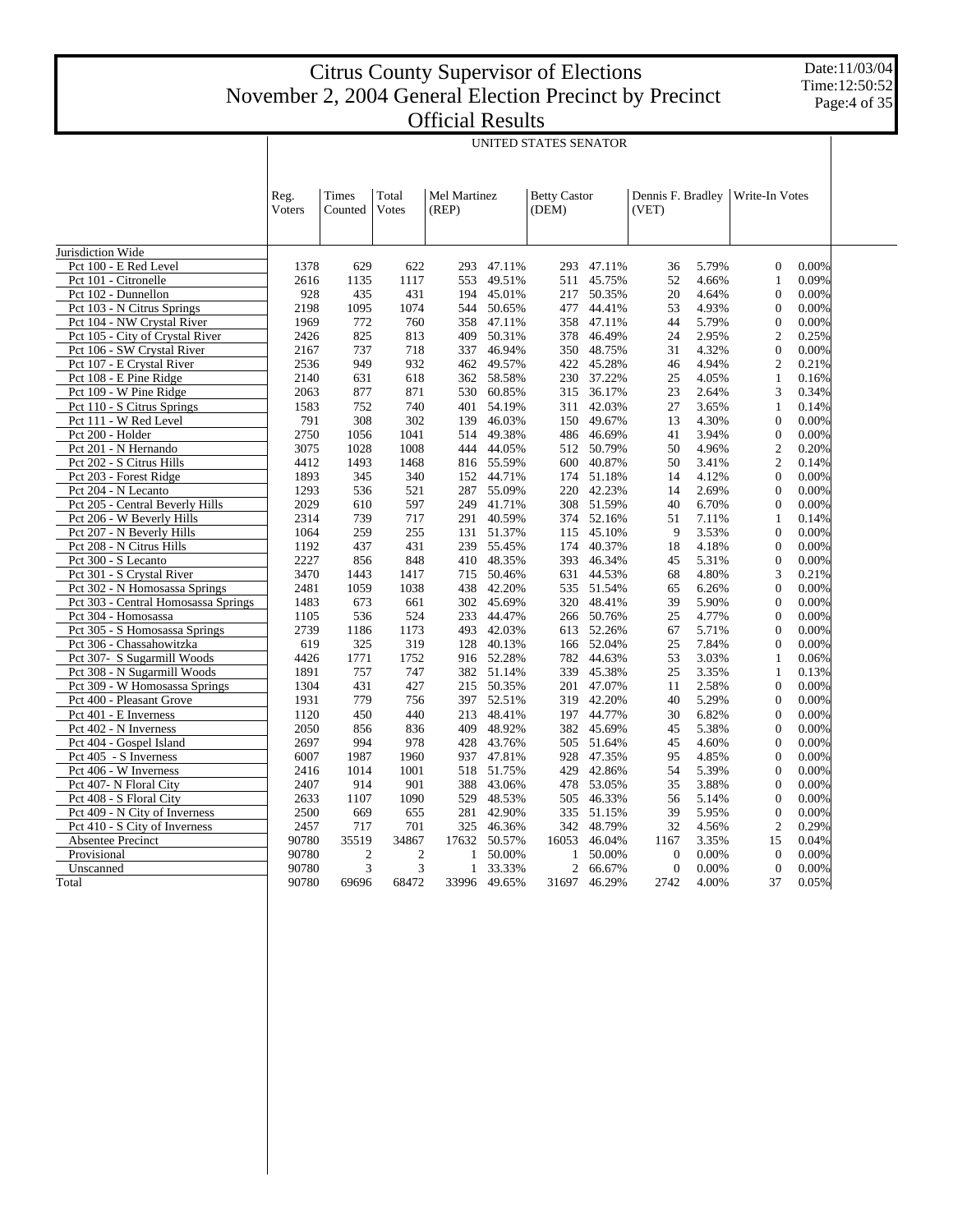U.S. REPRESENTATIVE IN CONGRESS

|                                     | Reg.<br>Voters | Times<br>Counted | Total<br>Votes | Ginny<br>Brown-Waite<br>(REP) |              | Robert G. Whittel<br>(DEM) |              | Write-In Votes   |       |
|-------------------------------------|----------------|------------------|----------------|-------------------------------|--------------|----------------------------|--------------|------------------|-------|
| Jurisdiction Wide                   |                |                  |                |                               |              |                            |              |                  |       |
| Pct 100 - E Red Level               | 1378           | 629              | 598            | 386                           | 64.55%       | 212                        | 35.45%       | $\mathbf{0}$     | 0.00% |
| Pct 101 - Citronelle                | 2616           | 1135             | 1099           | 750                           | 68.24%       | 349                        | 31.76%       | $\boldsymbol{0}$ | 0.00% |
| Pct 102 - Dunnellon                 | 928            | 435              | 420            | 241                           | 57.38%       | 176                        | 41.90%       | 3                | 0.71% |
| Pct 103 - N Citrus Springs          | 2198           | 1095             | 1046           | 678                           | 64.82%       | 366                        | 34.99%       | $\overline{2}$   | 0.19% |
| Pct 104 - NW Crystal River          | 1969           | 772              | 745            | 492                           | 66.04%       | 253                        | 33.96%       | $\boldsymbol{0}$ | 0.00% |
| Pct 105 - City of Crystal River     | 2426           | 825              | 801            | 518                           | 64.67%       | 281                        | 35.08%       | $\overline{2}$   | 0.25% |
| Pct 106 - SW Crystal River          | 2167           | 737              | 707            | 487                           | 68.88%       | 217                        | 30.69%       | 3                | 0.42% |
| Pct 107 - E Crystal River           | 2536           | 949              | 917            | 642                           | 70.01%       | 273                        | 29.77%       | $\overline{2}$   | 0.22% |
| Pct 108 - E Pine Ridge              | 2140           | 631              | 607            |                               | 439 72.32%   | 168                        | 27.68%       | $\overline{0}$   | 0.00% |
| Pct 109 - W Pine Ridge              | 2063           | 877              | 856            | 626                           | 73.13%       | 229                        | 26.75%       | $\mathbf{1}$     | 0.12% |
| Pct 110 - S Citrus Springs          | 1583           | 752              | 724            | 499                           | 68.92%       | 225                        | 31.08%       | $\overline{0}$   | 0.00% |
| Pct 111 - W Red Level               | 791            | 308              | 295            | 176                           | 59.66%       | 118                        | 40.00%       | 1                | 0.34% |
| Pct 200 - Holder                    | 2750           | 1056             | 1024           | 677                           | 66.11%       | 346                        | 33.79%       | $\mathbf{1}$     | 0.10% |
| Pct 201 - N Hernando                | 3075           | 1028             | 994            | 603                           | 60.66%       | 389                        | 39.13%       | $\overline{2}$   | 0.20% |
| Pct 202 - S Citrus Hills            | 4412           | 1493             | 1438           | 1074                          | 74.69%       | 364                        | 25.31%       | $\mathbf{0}$     | 0.00% |
| Pct 203 - Forest Ridge              | 1893           | 345              | 331            | 214                           | 64.65%       | 117                        | 35.35%       | $\mathbf{0}$     | 0.00% |
| Pct 204 - N Lecanto                 | 1293           | 536              | 511            | 366                           | 71.62%       | 144                        | 28.18%       | $\mathbf{1}$     | 0.20% |
| Pct 205 - Central Beverly Hills     | 2029           | 610              | 584            | 358                           | 61.30%       | 224                        | 38.36%       | $\overline{2}$   | 0.34% |
| Pct 206 - W Beverly Hills           | 2314           | 739              | 693            | 427                           | 61.62%       | 266                        | 38.38%       | $\overline{0}$   | 0.00% |
| Pct 207 - N Beverly Hills           | 1064           | 259              | 250            | 183                           | 73.20%       | 67                         | 26.80%       | $\mathbf{0}$     | 0.00% |
| Pct 208 - N Citrus Hills            | 1192           | 437              | 419            | 284                           | 67.78%       | 135                        | 32.22%       | $\overline{0}$   | 0.00% |
| Pct 300 - S Lecanto                 | 2227           | 856              | 826            | 548                           | 66.34%       | 277                        | 33.54%       | $\mathbf{1}$     | 0.12% |
| Pct 301 - S Crystal River           | 3470           | 1443             | 1392           | 952                           | 68.39%       | 436                        | 31.32%       | $\overline{4}$   | 0.29% |
| Pct 302 - N Homosassa Springs       | 2481           | 1059             | 1024           | 590                           | 57.62%       | 432                        | 42.19%       | $\overline{2}$   | 0.20% |
| Pct 303 - Central Homosassa Springs | 1483           | 673              | 645            | 409                           | 63.41%       | 236                        | 36.59%       | $\overline{0}$   | 0.00% |
| Pct 304 - Homosassa                 | 1105           | 536              | 514            | 323                           | 62.84%       | 190                        | 36.96%       | $\mathbf{1}$     | 0.19% |
| Pct 305 - S Homosassa Springs       | 2739           | 1186             | 1156           | 705                           | 60.99%       | 451                        | 39.01%       | $\overline{0}$   | 0.00% |
| Pct 306 - Chassahowitzka            | 619            | 325              | 308            | 200                           | 64.94%       | 108                        | 35.06%       | $\overline{0}$   | 0.00% |
| Pct 307- S Sugarmill Woods          | 4426           | 1771             | 1721           | 1253                          | 72.81%       | 467                        | 27.14%       | $\mathbf{1}$     | 0.06% |
| Pct 308 - N Sugarmill Woods         | 1891           | 757              | 735            | 522                           | 71.02%       | 213                        | 28.98%       | $\overline{0}$   | 0.00% |
| Pct 309 - W Homosassa Springs       | 1304           | 431              | 419            | 283                           | 67.54%       | 136                        | 32.46%       | $\overline{0}$   | 0.00% |
| Pct 400 - Pleasant Grove            | 1931           | 779              | 751            | 542                           | 72.17%       | 208                        | 27.70%       | 1                | 0.13% |
| Pct 401 - E Inverness               | 1120           | 450              | 438            | 300                           | 68.49%       | 137                        | 31.28%       | $\mathbf{1}$     | 0.23% |
| Pct 402 - N Inverness               | 2050           | 856              | 825            | 549                           | 66.55%       | 274                        | 33.21%       | $\overline{2}$   | 0.24% |
| Pct 404 - Gospel Island             | 2697           | 994              | 966            | 625                           | 64.70%       | 337                        | 34.89%       | $\overline{4}$   | 0.41% |
| Pct 405 - S Inverness               | 6007           | 1987             | 1932           | 1276                          | 66.05%       | 651                        | 33.70%       | 5                | 0.26% |
| Pct 406 - W Inverness               | 2416           | 1014             | 990            | 700                           | 70.71%       | 289                        | 29.19%       | $\mathbf{1}$     | 0.10% |
| Pct 407- N Floral City              | 2407           | 914              | 892            | 547                           | 61.32%       | 345                        | 38.68%       | $\overline{0}$   | 0.00% |
| Pct 408 - S Floral City             | 2633           | 1107             | 1069           | 733                           | 68.57%       | 336                        | 31.43%       | $\boldsymbol{0}$ | 0.00% |
| Pct 409 - N City of Inverness       | 2500           | 669              | 642            | 405                           | 63.08%       | 237                        | 36.92%       | $\overline{0}$   | 0.00% |
| Pct 410 - S City of Inverness       | 2457           | 717              | 689            | 453                           | 65.75%       | 236                        | 34.25%       | $\boldsymbol{0}$ | 0.00% |
| Absentee Precinct                   | 90780          | 35519            | 34289          | 22598                         | 65.90%       | 11655                      | 33.99%       | 36               | 0.10% |
| Provisional                         | 90780          | $\mathfrak{2}$   | $\mathfrak{2}$ | $\mathbf{1}$                  | 50.00%       | $\mathbf{1}$               | 50.00%       | $\overline{0}$   | 0.00% |
| Unscanned                           | 90780          | 3                | 3              |                               | 3 100,00%    | $\overline{0}$             | 0.00%        | $\overline{0}$   | 0.00% |
| Total                               | 90780          | 69696            | 67287          |                               | 44637 66.34% |                            | 22571 33.54% | 79               | 0.12% |
|                                     |                |                  |                |                               |              |                            |              |                  |       |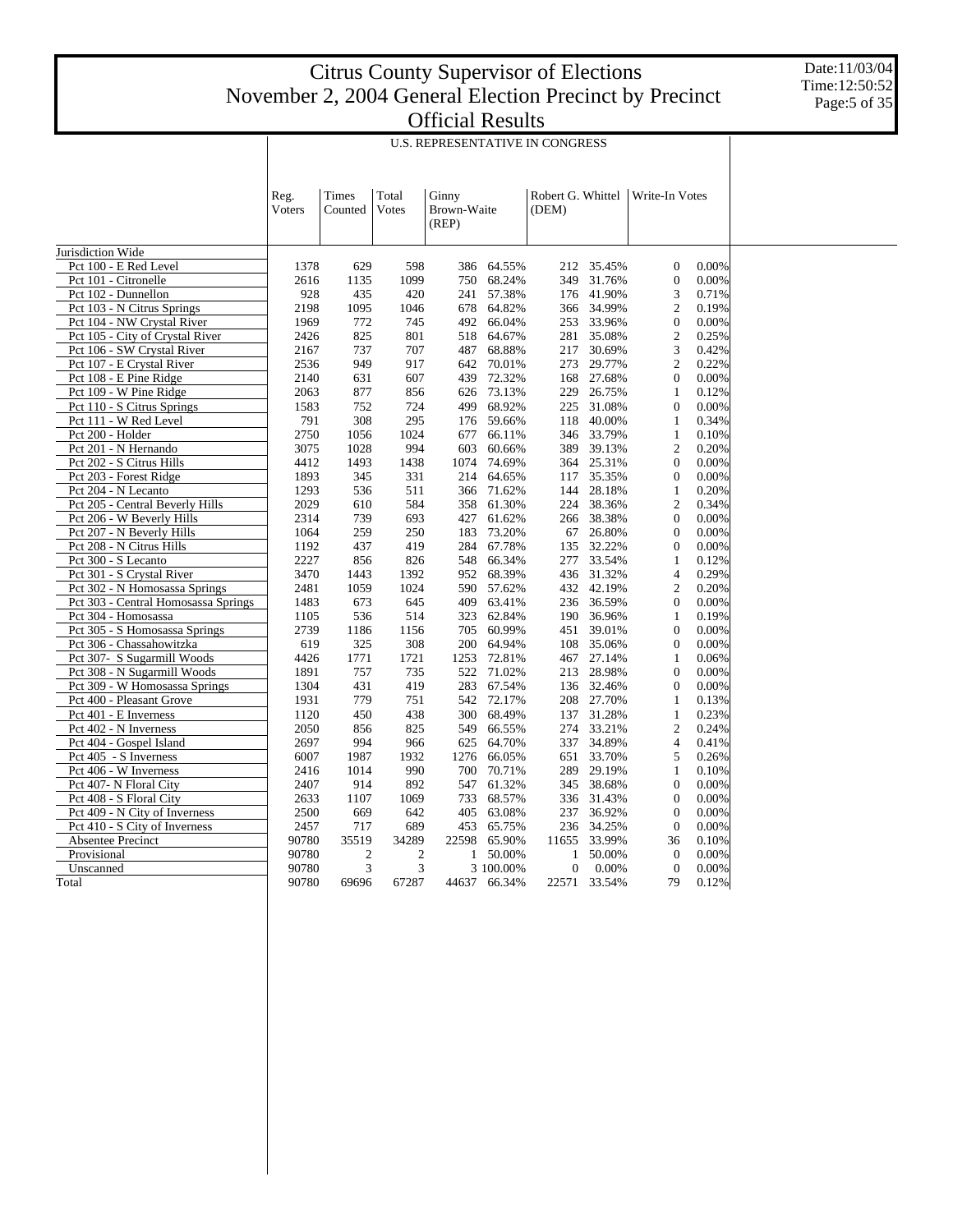T

Date:11/03/04 Time:12:50:52 Page:6 of 35

Τ

|                                     | Reg.         | <b>Times</b>   | Total            | Nancy            |              | <b>Barry Brooks</b> |              |
|-------------------------------------|--------------|----------------|------------------|------------------|--------------|---------------------|--------------|
|                                     | Voters       | Counted        | Votes            | Argenziano (REP) |              | (DEM)               |              |
|                                     |              |                |                  |                  |              |                     |              |
| Jurisdiction Wide                   |              |                |                  |                  |              |                     |              |
| Pct 100 - E Red Level               | 1378         | 629            | 610              | 467              | 76.56%       | 143                 | 23.44%       |
| Pct 101 - Citronelle                | 2616         | 1135           | 1100             | 831              | 75.55%       | 269                 | 24.45%       |
| Pct 102 - Dunnellon                 | 928          | 435            | 425              | 289              | 68.00%       |                     | 136 32.00%   |
| Pct 103 - N Citrus Springs          | 2198         | 1095           | 1050             | 748              | 71.24%       | 302                 | 28.76%       |
| Pct 104 - NW Crystal River          | 1969         | 772            | 751              | 576              | 76.70%       | 175                 | 23.30%       |
| Pct 105 - City of Crystal River     | 1050         | 323            | 314              | 202              | 64.33%       | 112                 | 35.67%       |
| Pct 106 - SW Crystal River          | $\mathbf{0}$ | $\mathbf{0}$   | $\overline{0}$   | $\mathbf{0}$     |              | $\mathbf{0}$        |              |
|                                     | 2536         | 949            | 917              | 733              | 79.93%       | 184                 | 20.07%       |
| Pct 107 - E Crystal River           |              | 631            |                  |                  | 80.16%       | 122                 | 19.84%       |
| Pct 108 - E Pine Ridge              | 2140         |                | 615              | 493              |              |                     |              |
| Pct 109 - W Pine Ridge              | 2063         | 877            | 846              | 675              | 79.79%       | 171                 | 20.21%       |
| Pct 110 - S Citrus Springs          | 1583         | 752            | 728              | 555              | 76.24%       | 173                 | 23.76%       |
| Pct 111 - W Red Level               | $\mathbf{0}$ | $\mathbf{0}$   | $\boldsymbol{0}$ | $\mathbf{0}$     |              | $\boldsymbol{0}$    |              |
| Pct 200 - Holder                    | 2750         | 1056           | 1023             | 777              | 75.95%       |                     | 246 24.05%   |
| Pct 201 - N Hernando                | 3075         | 1028           | 987              | 708              | 71.73%       | 279                 | 28.27%       |
| Pct 202 - S Citrus Hills            | 4412         | 1493           | 1435             | 1152             | 80.28%       | 283                 | 19.72%       |
| Pct 203 - Forest Ridge              | 1893         | 345            | 331              | 245              | 74.02%       | 86                  | 25.98%       |
| Pct 204 - N Lecanto                 | 1293         | 536            | 515              |                  | 418 81.17%   | 97                  | 18.83%       |
| Pct 205 - Central Beverly Hills     | 2029         | 610            | 591              | 423              | 71.57%       | 168                 | 28.43%       |
| Pct 206 - W Beverly Hills           | 2314         | 739            | 703              | 501              | 71.27%       | 202                 | 28.73%       |
| Pct 207 - N Beverly Hills           | 1064         | 259            | 251              |                  | 215 85.66%   | 36                  | 14.34%       |
| Pct 208 - N Citrus Hills            | 1192         | 437            | 417              | 311              | 74.58%       | 106                 | 25.42%       |
| Pct 300 - S Lecanto                 | 2227         | 856            | 836              |                  | 610 72.97%   |                     | 226 27.03%   |
| Pct 301 - S Crystal River           | 3470         | 1443           | 1391             | 1034             | 74.34%       | 357                 | 25.66%       |
| Pct 302 - N Homosassa Springs       | 2481         | 1059           | 1025             | 690              | 67.32%       | 335                 | 32.68%       |
| Pct 303 - Central Homosassa Springs | 1483         | 673            | 644              | 447              | 69.41%       | 197                 | 30.59%       |
| Pct 304 - Homosassa                 | $\mathbf{0}$ | $\mathbf{0}$   | $\overline{0}$   | $\overline{0}$   |              | $\mathbf{0}$        |              |
| Pct 305 - S Homosassa Springs       | 2739         | 1186           | 1137             | 747              | 65.70%       | 390                 | 34.30%       |
| Pct 306 - Chassahowitzka            | $\mathbf{0}$ | $\mathbf{0}$   | $\boldsymbol{0}$ | $\overline{0}$   |              | $\mathbf{0}$        |              |
| Pct 307- S Sugarmill Woods          | 4426         | 1771           | 1708             | 1421             | 83.20%       | 287                 | 16.80%       |
| Pct 308 - N Sugarmill Woods         | 1891         | 757            | 723              | 564              | 78.01%       | 159                 | 21.99%       |
| Pct 309 - W Homosassa Springs       | $\mathbf{0}$ | $\mathbf{0}$   | $\overline{0}$   | $\overline{0}$   |              | $\mathbf{0}$        |              |
|                                     |              |                |                  |                  |              |                     |              |
| Pct 400 - Pleasant Grove            | 1931         | 779            | 730              | 566              | 77.53%       | 164                 | 22.47%       |
| Pct 401 - E Inverness               | 1120         | 450            | 440              | 318              | 72.27%       | 122                 | 27.73%       |
| Pct 402 - N Inverness               | 2050         | 856            | 816              | 614              | 75.25%       |                     | 202 24.75%   |
| Pct 404 - Gospel Island             | 2697         | 994            | 962              | 720              | 74.84%       | 242                 | 25.16%       |
| Pct 405 - S Inverness               | 6007         | 1987           | 1929             | 1443             | 74.81%       |                     | 486 25.19%   |
| Pct 406 - W Inverness               | 2416         | 1014           | 979              | 771              | 78.75%       | 208                 | 21.25%       |
| Pct 407- N Floral City              | 2407         | 914            | 886              | 637              | 71.90%       | 249                 | 28.10%       |
| Pct 408 - S Floral City             | 2633         | 1107           | 1059             | 763              | 72.05%       |                     | 296 27.95%   |
| Pct 409 - N City of Inverness       | 2500         | 669            | 629              | 437              | 69.48%       | 192                 | 30.52%       |
| Pct 410 - S City of Inverness       | 2457         | 717            | 684              | 487              | 71.20%       |                     | 197 28.80%   |
| Absentee Precinct                   | 83418        | 32849          | 31578            | 23787            | 75.33%       | 7791                | 24.67%       |
| Provisional                         | 83418        | $\overline{c}$ | $\overline{c}$   | 1                | 50.00%       | 1                   | 50.00%       |
| Unscanned                           | 83418        | 3              | 3                |                  | 3 100.00%    | $\overline{0}$      | 0.00%        |
| Total                               | 83418        | 64187          | 61770            |                  | 46379 75.08% |                     | 15391 24.92% |
|                                     |              |                |                  |                  |              |                     |              |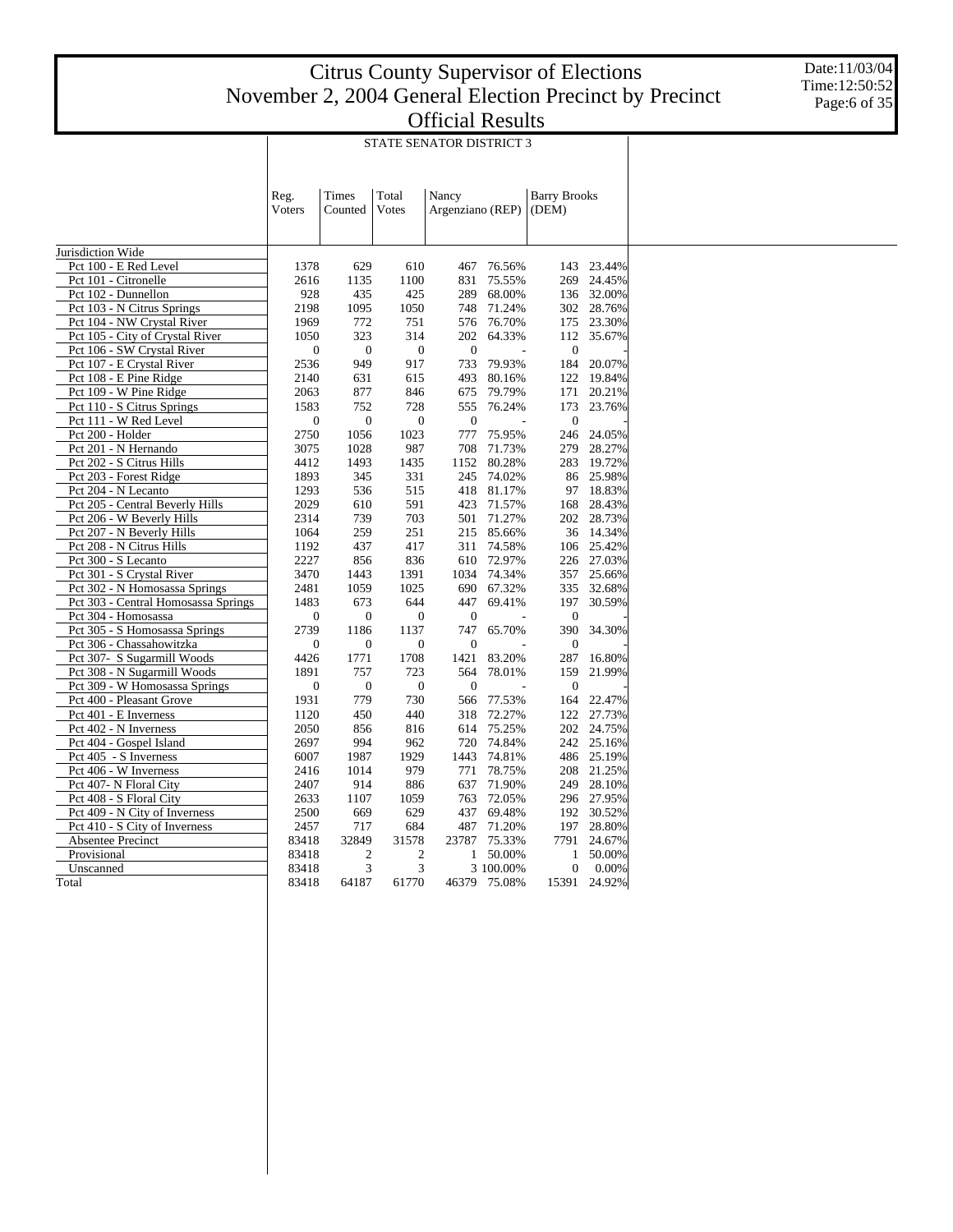Date:11/03/04 Time:12:50:52 Page:7 of 35

|                                     |                                  |                          |                                | STATE SENATOR DISTRICT 11        |             |                              |             |
|-------------------------------------|----------------------------------|--------------------------|--------------------------------|----------------------------------|-------------|------------------------------|-------------|
|                                     |                                  |                          |                                |                                  |             |                              |             |
|                                     |                                  |                          |                                |                                  |             |                              |             |
|                                     | Reg.                             | Times                    | Total                          | Mike Fasano                      |             | <b>Steve Mattingly</b>       |             |
|                                     | Voters                           | Counted                  | Votes                          | (REP)                            |             | (DEM)                        |             |
|                                     |                                  |                          |                                |                                  |             |                              |             |
| Jurisdiction Wide                   |                                  |                          |                                |                                  |             |                              |             |
| Pct 100 - E Red Level               | $\overline{0}$                   | $\overline{0}$           | $\mathbf{0}$                   | $\overline{0}$                   |             | $\overline{0}$               |             |
| Pct 101 - Citronelle                | $\overline{0}$                   | $\boldsymbol{0}$         | $\mathbf{0}$                   | $\mathbf{0}$                     |             | $\boldsymbol{0}$             |             |
| Pct 102 - Dunnellon                 | $\overline{0}$                   | $\mathbf{0}$             | $\mathbf{0}$                   | $\mathbf{0}$                     |             | $\mathbf{0}$                 |             |
| Pct 103 - N Citrus Springs          | $\overline{0}$                   | $\boldsymbol{0}$         | $\mathbf{0}$                   | $\overline{0}$                   |             | $\mathbf{0}$                 |             |
| Pct 104 - NW Crystal River          | $\theta$                         | $\overline{0}$           | $\overline{0}$                 | $\theta$                         |             | $\theta$                     |             |
| Pct 105 - City of Crystal River     | 1376                             | 502                      | 457                            | 323                              | 70.68%      | 134                          | 29.32%      |
| Pct 106 - SW Crystal River          | 2167                             | 737                      | 687                            | 423                              | 61.57%      | 264                          | 38.43%      |
| Pct 107 - E Crystal River           | $\mathbf{0}$                     | $\boldsymbol{0}$         | $\boldsymbol{0}$               | $\overline{0}$                   |             | $\boldsymbol{0}$             |             |
| Pct 108 - E Pine Ridge              | $\overline{0}$                   | $\boldsymbol{0}$         | $\mathbf{0}$                   | $\overline{0}$                   |             | $\overline{0}$               |             |
| Pct 109 - W Pine Ridge              | $\boldsymbol{0}$                 | $\boldsymbol{0}$         | $\mathbf{0}$                   | $\overline{0}$                   |             | $\boldsymbol{0}$             |             |
| Pct 110 - S Citrus Springs          | $\overline{0}$                   | $\mathbf{0}$             | $\overline{0}$                 | $\theta$                         |             | $\overline{0}$               |             |
| Pct 111 - W Red Level               | 791                              | 308                      | 289                            | 162                              | 56.06%      | 127                          | 43.94%      |
| Pct 200 - Holder                    | $\mathbf{0}$                     | $\boldsymbol{0}$         | $\mathbf{0}$                   | $\theta$                         |             | $\mathbf{0}$                 |             |
| Pct 201 - N Hernando                | $\overline{0}$                   | $\boldsymbol{0}$         | $\mathbf{0}$                   | $\mathbf{0}$                     |             | $\overline{0}$               |             |
| Pct 202 - S Citrus Hills            | $\boldsymbol{0}$                 | $\boldsymbol{0}$         | $\mathbf{0}$                   | $\boldsymbol{0}$                 |             | $\boldsymbol{0}$             |             |
| Pct 203 - Forest Ridge              | $\overline{0}$                   | $\boldsymbol{0}$         | $\overline{0}$                 | $\overline{0}$                   |             | $\overline{0}$               |             |
| Pct 204 - N Lecanto                 | $\overline{0}$                   | $\mathbf{0}$             | $\overline{0}$                 | $\theta$                         |             | $\overline{0}$               |             |
| Pct 205 - Central Beverly Hills     | $\theta$                         | $\overline{0}$           | $\overline{0}$                 | $\theta$                         | ÷,          | $\theta$                     |             |
| Pct 206 - W Beverly Hills           | $\overline{0}$                   | $\mathbf{0}$             | $\mathbf{0}$                   | $\mathbf{0}$                     |             | 0                            |             |
| Pct 207 - N Beverly Hills           | $\overline{0}$                   | $\boldsymbol{0}$         | $\overline{0}$                 | $\mathbf{0}$                     |             | $\overline{0}$               |             |
| Pct 208 - N Citrus Hills            | $\overline{0}$                   | $\overline{0}$           | $\overline{0}$                 | $\overline{0}$                   |             | 0                            |             |
| Pct 300 - S Lecanto                 | $\Omega$                         | $\overline{0}$           | $\overline{0}$                 | $\overline{0}$                   |             | $\overline{0}$               |             |
| Pct 301 - S Crystal River           | $\overline{0}$                   | $\mathbf{0}$             | $\mathbf{0}$                   | $\mathbf{0}$                     |             | $\overline{0}$               |             |
| Pct 302 - N Homosassa Springs       | $\overline{0}$                   | $\boldsymbol{0}$         | $\overline{0}$                 | $\overline{0}$                   |             | $\overline{0}$               |             |
| Pct 303 - Central Homosassa Springs | $\overline{0}$                   | $\mathbf{0}$             | $\mathbf{0}$                   | $\overline{0}$                   |             | $\overline{0}$               |             |
| Pct 304 - Homosassa                 | 1105                             | 536                      | 499                            | 259                              | 51.90%      | 240                          | 48.10%      |
| Pct 305 - S Homosassa Springs       | $\mathbf{0}$                     | $\boldsymbol{0}$         | $\boldsymbol{0}$               | $\theta$                         |             | $\mathbf{0}$                 |             |
| Pct 306 - Chassahowitzka            | 619                              | 325                      | 297                            | 151                              | 50.84%      | 146                          | 49.16%      |
| Pct 307- S Sugarmill Woods          | $\overline{0}$                   | $\mathbf{0}$             | $\mathbf{0}$                   | $\Omega$                         |             | $\theta$                     |             |
| Pct 308 - N Sugarmill Woods         | $\overline{0}$                   | $\mathbf{0}$             | $\mathbf{0}$                   | $\theta$                         |             | $\mathbf{0}$                 |             |
| Pct 309 - W Homosassa Springs       | 1304                             | 431                      | 408                            | 272                              | 66.67%      | 136                          | 33.33%      |
| Pct 400 - Pleasant Grove            | $\mathbf{0}$                     | $\boldsymbol{0}$         | $\mathbf{0}$                   | $\mathbf{0}$                     |             | $\mathbf{0}$                 |             |
| Pct 401 - E Inverness               | $\overline{0}$                   | $\boldsymbol{0}$         | $\mathbf{0}$                   | $\boldsymbol{0}$                 |             | $\boldsymbol{0}$             |             |
| Pct 402 - N Inverness               | $\boldsymbol{0}$                 | $\boldsymbol{0}$         | $\mathbf{0}$                   | $\overline{0}$                   |             | $\theta$                     |             |
| Pct 404 - Gospel Island             | $\theta$                         | $\overline{0}$           | $\overline{0}$                 | $\theta$                         |             | $\overline{0}$               |             |
| Pct 405 - S Inverness               | $\overline{0}$                   | $\mathbf{0}$             | $\mathbf{0}$                   | $\mathbf{0}$                     |             | $\overline{0}$               |             |
| Pct 406 - W Inverness               | $\overline{0}$                   | $\boldsymbol{0}$         | $\mathbf{0}$                   | $\mathbf{0}$                     |             | $\mathbf{0}$                 |             |
| Pct 407- N Floral City              | $\overline{0}$<br>$\overline{0}$ | $\mathbf{0}$             | $\mathbf{0}$<br>$\overline{0}$ | 0                                |             | 0                            |             |
| Pct 408 - S Floral City             | $\theta$                         | $\boldsymbol{0}$         | $\theta$                       | $\overline{0}$<br>$\theta$       |             | $\overline{0}$               |             |
| Pct 409 - N City of Inverness       |                                  | $\boldsymbol{0}$         |                                |                                  |             | $\theta$                     |             |
| Pct 410 - S City of Inverness       | $\overline{0}$                   | $\mathbf{0}$             | $\mathbf{0}$                   | $\overline{0}$                   |             | $\mathbf{0}$                 |             |
| Absentee Precinct                   | 7362                             | 2670                     | 2485                           | 1660                             | 66.80%      | 825                          | 33.20%      |
| Provisional                         | 7362                             | $\boldsymbol{0}$         | $\mathbf{0}$<br>$\mathbf{0}$   | $\overline{0}$<br>$\overline{0}$ |             | $\mathbf{0}$<br>$\mathbf{0}$ |             |
| Unscanned                           | 7362<br>7362                     | $\boldsymbol{0}$<br>5509 | 5122                           |                                  | 3250 63.45% |                              |             |
| Total                               |                                  |                          |                                |                                  |             |                              | 1872 36.55% |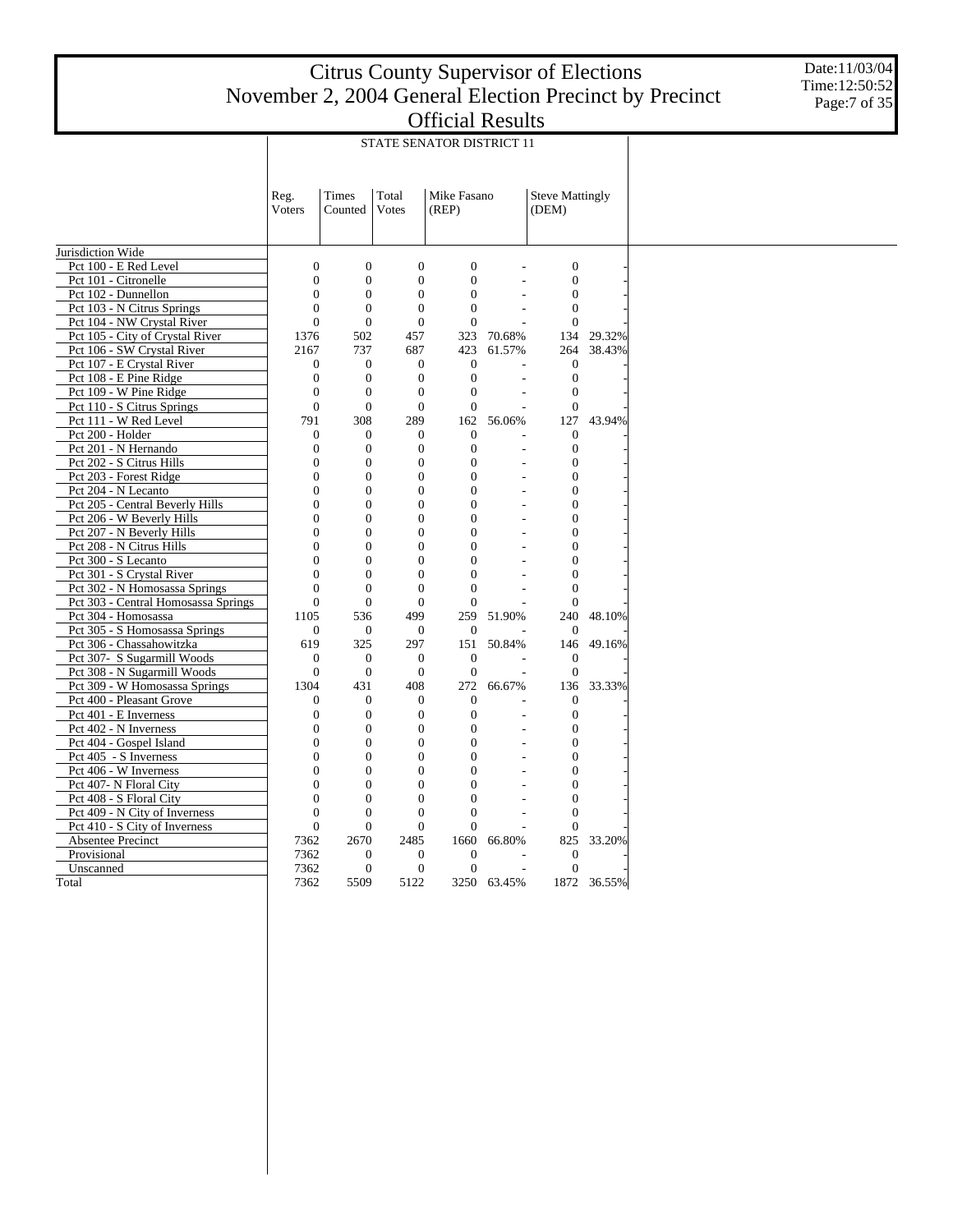Date:11/03/04 Time:12:50:52 Page:8 of 35

|                                 |                        | <b>STATE REPRESENTATIVE 43</b> |                |                          |                   |                       |                |  |  |  |  |  |  |
|---------------------------------|------------------------|--------------------------------|----------------|--------------------------|-------------------|-----------------------|----------------|--|--|--|--|--|--|
|                                 | Reg.<br><b>V</b> oters | Times<br>Counted               | Total<br>Votes | Charles S. Dean<br>(REP) |                   | Mike Jarrett<br>(DEM) |                |  |  |  |  |  |  |
| Jurisdiction Wide               |                        |                                |                |                          |                   |                       |                |  |  |  |  |  |  |
| Pct 100 - E Red Level           | 1378                   | 629                            | 588            |                          | 376 63.95%        |                       | 212 36.05%     |  |  |  |  |  |  |
| Pct 101 - Citronelle            | 2616                   | 1135                           | 1058           |                          | 680 64.27%        | 378                   | 35.73%         |  |  |  |  |  |  |
| Pct 102 - Dunnellon             | 928                    | 435                            | 398            | 210                      | 52.76%            | 188                   | 47.24%         |  |  |  |  |  |  |
| Pct 103 - N Citrus Springs      | 2198                   | 1095                           | 1004           | 610                      | 60.76%            | 394                   | 39.24%         |  |  |  |  |  |  |
| Pct 104 - NW Crystal River      | 1969                   | 772                            | 735            | 479                      | 65.17%            | 256                   | 34.83%         |  |  |  |  |  |  |
| Pct 105 - City of Crystal River | 2426                   | 825                            | 769            | 509                      | 66.19%            | 260                   | 33.81%         |  |  |  |  |  |  |
| Pct 106 - SW Crystal River      | 2167                   | 737                            | 698            |                          | 448 64.18%        |                       | 250 35.82%     |  |  |  |  |  |  |
| Pct 107 - E Crystal River       | 2536                   | 949                            | 886            | 607                      | 68.51%            | 279                   | 31.49%         |  |  |  |  |  |  |
| Pct 108 - E Pine Ridge          | 2140                   | 631                            | 582            | 401                      | 68.90%            | 181                   | 31.10%         |  |  |  |  |  |  |
| Pct 109 - W Pine Ridge          | 2063                   | 877                            | 832            | 578                      | 69.47%            | 254                   | 30.53%         |  |  |  |  |  |  |
| Pct 110 - S Citrus Springs      | 1583                   | 752                            | 683            | 429                      | 62.81%            | 254                   | 37.19%         |  |  |  |  |  |  |
| Pct 111 - W Red Level           | 791                    | 308                            | 284            | 167                      | 58.80%            | 117                   | 41.20%         |  |  |  |  |  |  |
| Pct 200 - Holder                | 2750                   | 1056                           | 992            | 624                      | 62.90%            | 368                   | 37.10%         |  |  |  |  |  |  |
| Pct 201 - N Hernando            | 3075                   | 1028                           | 961            | 589                      | 61.29%            | 372                   | 38.71%         |  |  |  |  |  |  |
| Pct 202 - S Citrus Hills        | 4412                   | 1493                           | 1367           | 956                      | 69.93%            | 411                   | 30.07%         |  |  |  |  |  |  |
| Pct 203 - Forest Ridge          | 1893                   | 345                            | 317            |                          | 184 58.04%        | 133                   | 41.96%         |  |  |  |  |  |  |
| $Det 204$ NH coepto             | 1202                   | 526                            | AOA            |                          | 244 60 640 $\ell$ |                       | $150 - 20.260$ |  |  |  |  |  |  |

| Pct 111 - W Red Level               | 791   | 308   | 284   | 167   | 58.80%       | 117          | 41.20% |
|-------------------------------------|-------|-------|-------|-------|--------------|--------------|--------|
| Pct 200 - Holder                    | 2750  | 1056  | 992   | 624   | 62.90%       | 368          | 37.10% |
| Pct 201 - N Hernando                | 3075  | 1028  | 961   | 589   | 61.29%       | 372          | 38.71% |
| Pct 202 - S Citrus Hills            | 4412  | 1493  | 1367  | 956   | 69.93%       | 411          | 30.07% |
| Pct 203 - Forest Ridge              | 1893  | 345   | 317   | 184   | 58.04%       | 133          | 41.96% |
| Pct 204 - N Lecanto                 | 1293  | 536   | 494   |       | 344 69.64%   | 150          | 30.36% |
| Pct 205 - Central Beverly Hills     | 2029  | 610   | 562   | 320   | 56.94%       | 242          | 43.06% |
| Pct 206 - W Beverly Hills           | 2314  | 739   | 685   | 392   | 57.23%       | 293          | 42.77% |
| Pct 207 - N Beverly Hills           | 1064  | 259   | 239   | 167   | 69.87%       | 72           | 30.13% |
| Pct 208 - N Citrus Hills            | 1192  | 437   | 398   | 257   | 64.57%       | 141          | 35.43% |
| Pct 300 - S Lecanto                 | 2227  | 856   | 808   | 505   | 62.50%       | 303          | 37.50% |
| Pct 301 - S Crystal River           | 3470  | 1443  | 1351  | 863   | 63.88%       | 488          | 36.12% |
| Pct 302 - N Homosassa Springs       | 2481  | 1059  | 990   | 564   | 56.97%       | 426          | 43.03% |
| Pct 303 - Central Homosassa Springs | 1483  | 673   | 626   | 389   | 62.14%       | 237          | 37.86% |
| Pct 304 - Homosassa                 | 1105  | 536   | 503   | 305   | 60.64%       | 198          | 39.36% |
| Pct 305 - S Homosassa Springs       | 2739  | 1186  | 1097  | 597   | 54.42%       | 500          | 45.58% |
| Pct 306 - Chassahowitzka            | 619   | 325   | 305   | 177   | 58.03%       | 128          | 41.97% |
| Pct 307- S Sugarmill Woods          | 4426  | 1771  | 1663  | 1142  | 68.67%       | 521          | 31.33% |
| Pct 308 - N Sugarmill Woods         | 1891  | 757   | 695   | 451   | 64.89%       | 244          | 35.11% |
| Pct 309 - W Homosassa Springs       | 1304  | 431   | 402   | 269   | 66.92%       | 133          | 33.08% |
| Pct 400 - Pleasant Grove            | 1931  | 779   | 717   | 492   | 68.62%       | 225          | 31.38% |
| Pct 401 - E Inverness               | 1120  | 450   | 423   | 299   | 70.69%       | 124          | 29.31% |
| Pct 402 - N Inverness               | 2050  | 856   | 805   | 533   | 66.21%       | 272          | 33.79% |
| Pct 404 - Gospel Island             | 2697  | 994   | 943   | 642   | 68.08%       | 301          | 31.92% |
| Pct 405 - S Inverness               | 6007  | 1987  | 1889  | 1268  | 67.13%       | 621          | 32.87% |
| Pct 406 - W Inverness               | 2416  | 1014  | 967   |       | 654 67.63%   | 313          | 32.37% |
| Pct 407- N Floral City              | 2407  | 914   | 853   | 521   | 61.08%       | 332          | 38.92% |
| Pct 408 - S Floral City             | 2633  | 1107  | 1039  | 656   | 63.14%       | 383          | 36.86% |
| Pct 409 - N City of Inverness       | 2500  | 669   | 629   | 390   | 62.00%       | 239          | 38.00% |
| Pct 410 - S City of Inverness       | 2457  | 717   | 676   | 441   | 65.24%       | 235          | 34.76% |
| Absentee Precinct                   | 90780 | 35519 | 33109 |       | 21036 63.54% | 12073        | 36.46% |
| Provisional                         | 90780 | 2     | 2     | 1     | 50.00%       | 1            | 50.00% |
| Unscanned                           | 90780 | 3     | 3     |       | 3 100.00%    | $\mathbf{0}$ | 0.00%  |
| Total                               | 90780 | 69696 | 65027 | 41525 | 63.86%       | 23502        | 36.14% |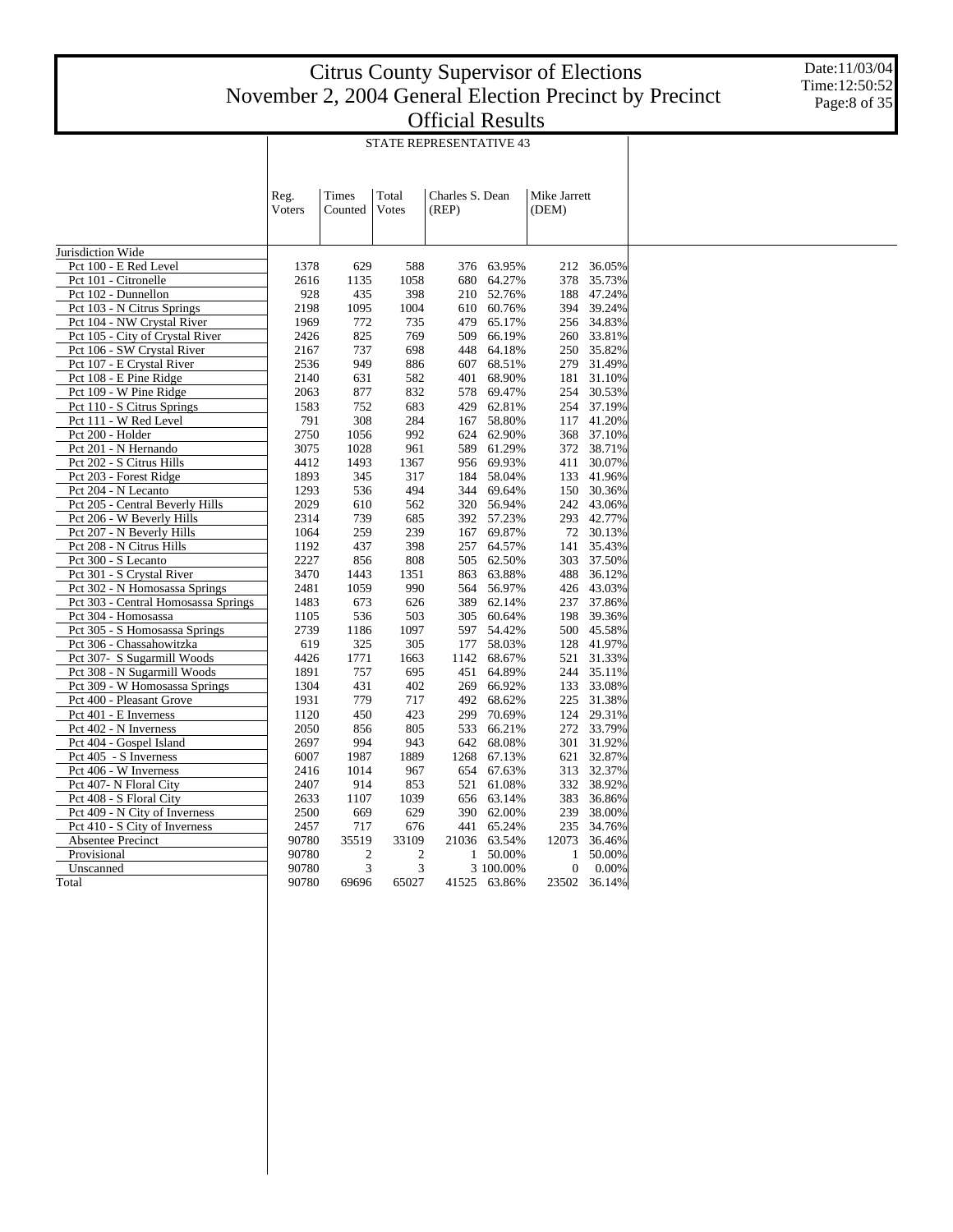|                                     | <b>SHERIFF</b> |                         |                |                       |            |                     |        |                          |        |  |  |  |  |
|-------------------------------------|----------------|-------------------------|----------------|-----------------------|------------|---------------------|--------|--------------------------|--------|--|--|--|--|
|                                     | Reg.<br>Voters | <b>Times</b><br>Counted | Total<br>Votes | Hank Hemrick<br>(REP) |            | Jeff Dawsy<br>(DEM) |        | "Big" Mike Eyes<br>(NPA) |        |  |  |  |  |
| Jurisdiction Wide                   |                |                         |                |                       |            |                     |        |                          |        |  |  |  |  |
| Pct 100 - E Red Level               | 1378           | 629                     | 614            | 117                   | 19.06%     | 431                 | 70.20% | 66                       | 10.75% |  |  |  |  |
| Pct 101 - Citronelle                | 2616           | 1135                    | 1102           | 197                   | 17.88%     | 794                 | 72.05% | 111                      | 10.07% |  |  |  |  |
| Pct 102 - Dunnellon                 | 928            | 435                     | 426            | 82                    | 19.25%     | 301                 | 70.66% | 43                       | 10.09% |  |  |  |  |
| Pct 103 - N Citrus Springs          | 2198           | 1095                    | 1056           | 244                   | 23.11%     | 706                 | 66.86% | 106                      | 10.04% |  |  |  |  |
| Pct 104 - NW Crystal River          | 1969           | 772                     | 756            | 144                   | 19.05%     | 533                 | 70.50% | 79                       | 10.45% |  |  |  |  |
| Pct 105 - City of Crystal River     | 2426           | 825                     | 815            | 168                   | 20.61%     | 592                 | 72.64% | 55                       | 6.75%  |  |  |  |  |
| Pct 106 - SW Crystal River          | 2167           | 737                     | 718            | 164                   | 22.84%     | 506                 | 70.47% | 48                       | 6.69%  |  |  |  |  |
| Pct 107 - E Crystal River           | 2536           | 949                     | 930            | 185                   | 19.89%     | 690                 | 74.19% | 55                       | 5.91%  |  |  |  |  |
| Pct 108 - E Pine Ridge              | 2140           | 631                     | 615            | 119                   | 19.35%     | 471                 | 76.59% | 25                       | 4.07%  |  |  |  |  |
| Pct 109 - W Pine Ridge              | 2063           | 877                     | 862            |                       | 186 21.58% | 628                 | 72.85% | 48                       | 5.57%  |  |  |  |  |
| Pct 110 - S Citrus Springs          | 1583           | 752                     | 737            | 159                   | 21.57%     | 524                 | 71.10% | 54                       | 7.33%  |  |  |  |  |
| Pct 111 - W Red Level               | 791            | 308                     | 300            | 62                    | 20.67%     | 215                 | 71.67% | 23                       | 7.67%  |  |  |  |  |
| Pct 200 - Holder                    | 2750           | 1056                    | 1031           | 232                   | 22.50%     | 705                 | 68.38% | 94                       | 9.12%  |  |  |  |  |
| Pct 201 - N Hernando                | 3075           | 1028                    | 1007           | 193                   | 19.17%     | 709                 | 70.41% | 105                      | 10.43% |  |  |  |  |
| Pct 202 - S Citrus Hills            | 4412           | 1493                    | 1460           | 369                   | 25.27%     | 1037                | 71.03% | 54                       | 3.70%  |  |  |  |  |
| Pct 203 - Forest Ridge              | 1893           | 345                     | 338            | 63                    | 18.64%     | 258                 | 76.33% | 17                       | 5.03%  |  |  |  |  |
| Pct 204 - N Lecanto                 | 1293           | 536                     | 522            | 91                    | 17.43%     | 400                 | 76.63% | 31                       | 5.94%  |  |  |  |  |
| Pct 205 - Central Beverly Hills     | 2029           | 610                     | 601            | 94                    | 15.64%     | 436                 | 72.55% | 71                       | 11.81% |  |  |  |  |
| Pct 206 - W Beverly Hills           | 2314           | 739                     | 717            | 110                   | 15.34%     | 556                 | 77.55% | 51                       | 7.11%  |  |  |  |  |
| Pct 207 - N Beverly Hills           | 1064           | 259                     | 252            | 44                    | 17.46%     | 197                 | 78.17% | 11                       | 4.37%  |  |  |  |  |
| Pct 208 - N Citrus Hills            | 1192           | 437                     | 425            | 119                   | 28.00%     | 276                 | 64.94% | 30                       | 7.06%  |  |  |  |  |
| Pct 300 - S Lecanto                 | 2227           | 856                     | 849            | 161                   | 18.96%     | 572                 | 67.37% | 116                      | 13.66% |  |  |  |  |
| Pct 301 - S Crystal River           | 3470           | 1443                    | 1423           | 280                   | 19.68%     | 1037                | 72.87% | 106                      | 7.45%  |  |  |  |  |
| Pct 302 - N Homosassa Springs       | 2481           | 1059                    | 1039           | 184                   | 17.71%     | 739                 | 71.13% | 116                      | 11.16% |  |  |  |  |
| Pct 303 - Central Homosassa Springs | 1483           | 673                     | 660            | 118                   | 17.88%     | 462                 | 70.00% | 80                       | 12.12% |  |  |  |  |
| Pct 304 - Homosassa                 | 1105           | 536                     | 524            | 113                   | 21.56%     | 325                 | 62.02% | 86                       | 16.41% |  |  |  |  |
| Pct 305 - S Homosassa Springs       | 2739           | 1186                    | 1170           | 225                   | 19.23%     | 828                 | 70.77% | 117                      | 10.00% |  |  |  |  |
| Pct 306 - Chassahowitzka            | 619            | 325                     | 318            | 54                    | 16.98%     | 231                 | 72.64% | 33                       | 10.38% |  |  |  |  |
| Pct 307- S Sugarmill Woods          | 4426           | 1771                    | 1729           | 412                   | 23.83%     | 1240                | 71.72% | 77                       | 4.45%  |  |  |  |  |
| Pct 308 - N Sugarmill Woods         | 1891           | 757                     | 743            | 177                   | 23.82%     | 521                 | 70.12% | 45                       | 6.06%  |  |  |  |  |
| Pct 309 - W Homosassa Springs       | 1304           | 431                     | 423            |                       | 97 22.93%  | 305                 | 72.10% | 21                       | 4.96%  |  |  |  |  |
| Pct 400 - Pleasant Grove            | 1931           | 779                     | 760            | 172                   | 22.63%     | 530                 | 69.74% | 58                       | 7.63%  |  |  |  |  |
| Pct 401 - E Inverness               | 1120           | 450                     | 444            | 97                    | 21.85%     | 296                 | 66.67% | 51                       | 11.49% |  |  |  |  |
| Pct 402 - N Inverness               | 2050           | 856                     | 845            | 171                   | 20.24%     | 607                 | 71.83% | 67                       | 7.93%  |  |  |  |  |
| Pct 404 - Gospel Island             | 2697           | 994                     | 965            | 208                   | 21.55%     | 676                 | 70.05% | 81                       | 8.39%  |  |  |  |  |
| Pct 405 - S Inverness               | 6007           | 1987                    | 1948           | 397                   | 20.38%     | 1401                | 71.92% | 150                      | 7.70%  |  |  |  |  |
| Pct 406 - W Inverness               | 2416           | 1014                    | 996            | 201                   | 20.18%     | 711                 | 71.39% | 84                       | 8.43%  |  |  |  |  |
| Pct 407- N Floral City              | 2407           | 914                     | 898            | 177                   | 19.71%     | 616                 | 68.60% | 105                      | 11.69% |  |  |  |  |
| Pct 408 - S Floral City             | 2633           | 1107                    | 1075           | 244                   | 22.70%     | 668                 | 62.14% | 163                      | 15.16% |  |  |  |  |
| Pct 409 - N City of Inverness       | 2500           | 669                     | 652            | 101                   | 15.49%     | 489                 | 75.00% | 62                       | 9.51%  |  |  |  |  |
| Pct 410 - S City of Inverness       | 2457           | 717                     | 694            | 145                   | 20.89%     | 504                 | 72.62% | 45                       | 6.48%  |  |  |  |  |
| Absentee Precinct                   | 90780          | 35519                   | 34595          | 8583                  | 24.81%     | 24190               | 69.92% | 1822                     | 5.27%  |  |  |  |  |
| Provisional                         | 90780          | $\overline{2}$          | $\overline{c}$ | 1                     | 50.00%     | 1                   | 50.00% | $\mathbf{0}$             | 0.00%  |  |  |  |  |
| Unscanned                           | 90780          | 3                       | 3              | 1                     | 33.33%     | 2                   | 66.67% | $\mathbf{0}$             | 0.00%  |  |  |  |  |
| Total                               | 90780          | 69696                   | 68039          | 15461                 | 22.72%     | 47916               | 70.42% | 4662                     | 6.85%  |  |  |  |  |
|                                     |                |                         |                |                       |            |                     |        |                          |        |  |  |  |  |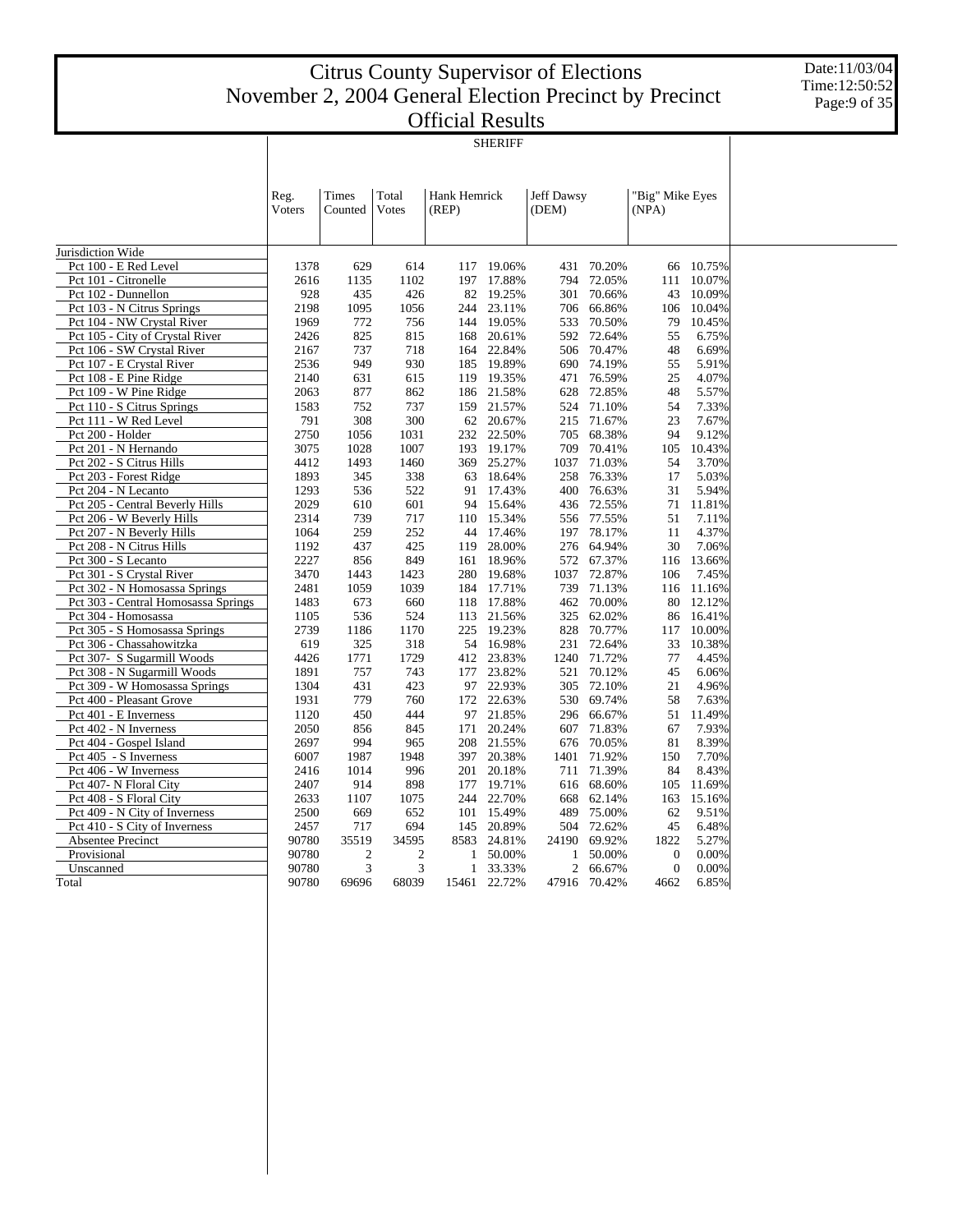Date:11/03/04 Time:12:50:52 Page:10 of 35

| PROPERTY APPRAISER |
|--------------------|

|                                     | Reg.   | <b>Times</b>     | Total            | Melanie J.    |              | John T. Barnes   |              |
|-------------------------------------|--------|------------------|------------------|---------------|--------------|------------------|--------------|
|                                     | Voters | Counted          | Votes            | Hensley (REP) |              | (DEM)            |              |
|                                     |        |                  |                  |               |              |                  |              |
| Jurisdiction Wide                   |        |                  |                  |               |              |                  |              |
| Pct 100 - E Red Level               | 1378   | 629              | 595              |               | 316 53.11%   | 279              | 46.89%       |
| Pct 101 - Citronelle                | 2616   | 1135             | 1080             | 560           | 51.85%       | 520              | 48.15%       |
| Pct 102 - Dunnellon                 | 928    | 435              | 409              | 198           | 48.41%       | 211              | 51.59%       |
| Pct 103 - N Citrus Springs          | 2198   | 1095             | 1023             | 579           | 56.60%       |                  | 444 43.40%   |
| Pct 104 - NW Crystal River          | 1969   | 772              | 745              | 358           | 48.05%       |                  | 387 51.95%   |
| Pct 105 - City of Crystal River     | 2426   | 825              | 781              | 388           | 49.68%       | 393              | 50.32%       |
| Pct 106 - SW Crystal River          | 2167   | 737              | 708              | 377           | 53.25%       | 331              | 46.75%       |
| Pct 107 - E Crystal River           | 2536   | 949              | 901              | 545           | 60.49%       | 356              | 39.51%       |
| Pct 108 - E Pine Ridge              | 2140   | 631              | 594              | 390           | 65.66%       |                  | 204 34.34%   |
| Pct 109 - W Pine Ridge              | 2063   | 877              | 835              | 545           | 65.27%       |                  | 290 34.73%   |
| Pct 110 - S Citrus Springs          | 1583   | 752              | 719              | 427           | 59.39%       | 292              | 40.61%       |
| Pct 111 - W Red Level               | 791    | 308              | 290              | 135           | 46.55%       |                  | 155 53.45%   |
| Pct 200 - Holder                    | 2750   | 1056             | 1002             | 587           | 58.58%       | 415              | 41.42%       |
| Pct 201 - N Hernando                | 3075   | 1028             | 985              |               | 540 54.82%   |                  | 445 45.18%   |
| Pct 202 - S Citrus Hills            | 4412   | 1493             | 1416             |               | 957 67.58%   | 459              | 32.42%       |
| Pct 203 - Forest Ridge              | 1893   | 345              | 321              | 173           | 53.89%       | 148              | 46.11%       |
| Pct 204 - N Lecanto                 | 1293   | 536              | 502              |               | 301 59.96%   | 201              | 40.04%       |
| Pct 205 - Central Beverly Hills     | 2029   | 610              | 579              | 297           | 51.30%       | 282              | 48.70%       |
| Pct 206 - W Beverly Hills           | 2314   | 739              | 684              | 351           | 51.32%       | 333              | 48.68%       |
| Pct 207 - N Beverly Hills           | 1064   | 259              | 248              | 179           | 72.18%       | 69               | 27.82%       |
| Pct 208 - N Citrus Hills            | 1192   | 437              | 413              | 257           | 62.23%       |                  | 156 37.77%   |
| Pct 300 - S Lecanto                 | 2227   | 856              | 822              |               | 370 45.01%   |                  | 452 54.99%   |
|                                     |        |                  |                  |               |              |                  |              |
| Pct 301 - S Crystal River           | 3470   | 1443             | 1373             | 672           | 48.94%       |                  | 701 51.06%   |
| Pct 302 - N Homosassa Springs       | 2481   | 1059             | 1016             | 444           | 43.70%       | 572              | 56.30%       |
| Pct 303 - Central Homosassa Springs | 1483   | 673              | 650              | 300           | 46.15%       | 350              | 53.85%       |
| Pct 304 - Homosassa                 | 1105   | 536              | 516              | 252           | 48.84%       |                  | 264 51.16%   |
| Pct 305 - S Homosassa Springs       | 2739   | 1186             | 1137             | 477           | 41.95%       |                  | 660 58.05%   |
| Pct 306 - Chassahowitzka            | 619    | 325              | 312              | 143           | 45.83%       | 169              | 54.17%       |
| Pct 307- S Sugarmill Woods          | 4426   | 1771             | 1697             | 1092          | 64.35%       | 605              | 35.65%       |
| Pct 308 - N Sugarmill Woods         | 1891   | 757              | 723              |               | 430 59.47%   | 293              | 40.53%       |
| Pct 309 - W Homosassa Springs       | 1304   | 431              | 418              | 248           | 59.33%       | 170              | 40.67%       |
| Pct 400 - Pleasant Grove            | 1931   | 779              | 741              | 464           | 62.62%       | 277              | 37.38%       |
| Pct 401 - E Inverness               | 1120   | 450              | 428              | 265           | 61.92%       | 163              | 38.08%       |
| Pct 402 - N Inverness               | 2050   | 856              | 824              | 489           | 59.34%       | 335              | 40.66%       |
| Pct 404 - Gospel Island             | 2697   | 994              | 952              | 601           | 63.13%       | 351              | 36.87%       |
| Pct 405 - S Inverness               | 6007   | 1987             | 1919             | 1181          | 61.54%       | 738              | 38.46%       |
| Pct 406 - W Inverness               | 2416   | 1014             | 983              |               | 632 64.29%   | 351              | 35.71%       |
| Pct 407- N Floral City              | 2407   | 914              | 886              | 497           | 56.09%       | 389              | 43.91%       |
| Pct 408 - S Floral City             | 2633   | 1107             | 1048             | 639           | 60.97%       | 409              | 39.03%       |
| Pct 409 - N City of Inverness       | 2500   | 669              | 633              | 347           | 54.82%       | 286              | 45.18%       |
| Pct 410 - S City of Inverness       | 2457   | 717              | 675              | 403           | 59.70%       | 272              | 40.30%       |
| Absentee Precinct                   | 90780  | 35519            | 33762            |               | 20416 60.47% | 13346            | 39.53%       |
| Provisional                         | 90780  | $\boldsymbol{2}$ | $\boldsymbol{2}$ | $\mathbf{1}$  | 50.00%       | 1                | 50.00%       |
| Unscanned                           | 90780  | 3                | 3                |               | 3 100.00%    | $\boldsymbol{0}$ | 0.00%        |
| Total                               | 90780  | 69696            | 66350            |               | 38826 58.52% |                  | 27524 41.48% |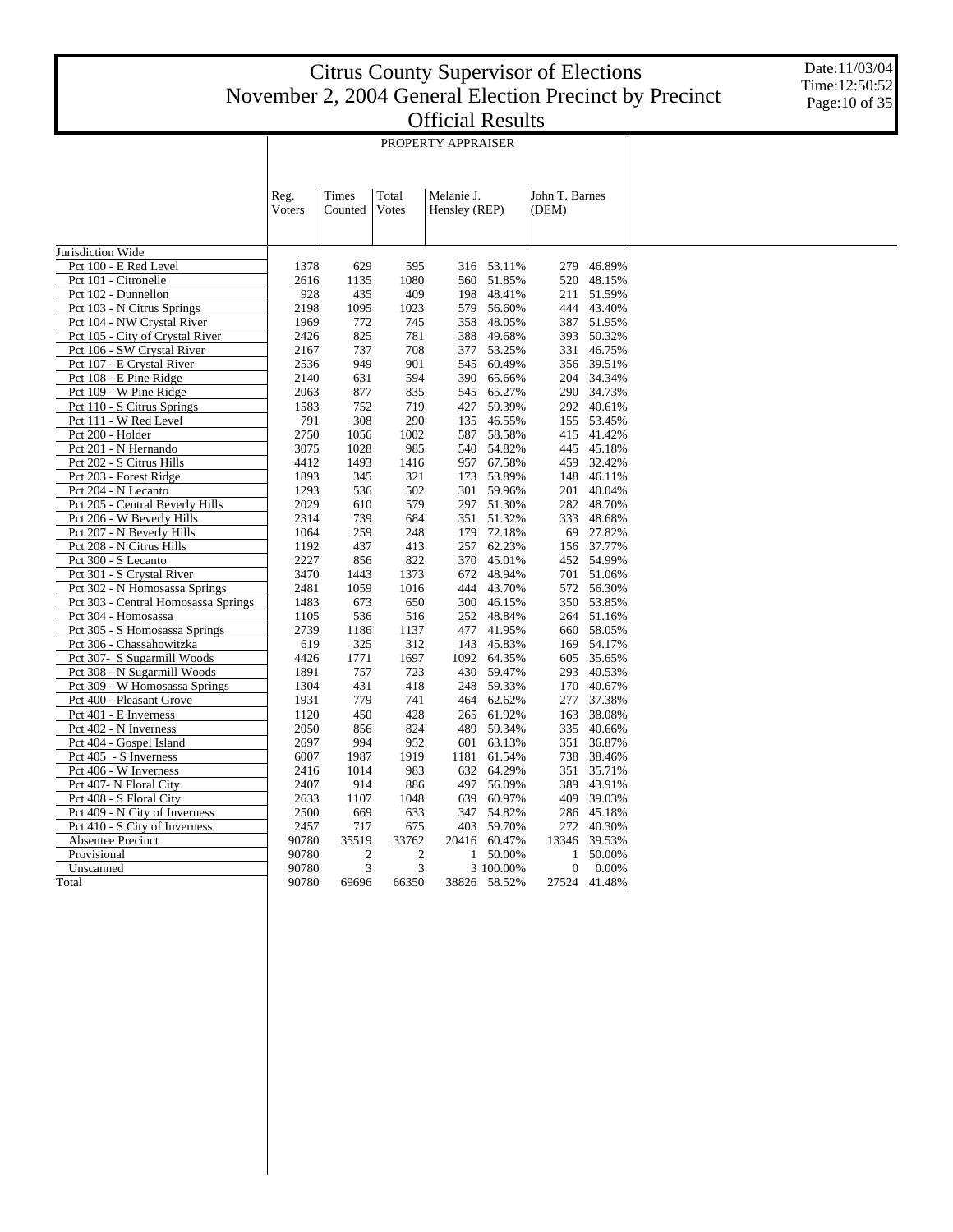|                                     | SUPERINTENTENT OF SCHOOLS |                  |                |                             |        |                              |           |                                      |        |  |  |
|-------------------------------------|---------------------------|------------------|----------------|-----------------------------|--------|------------------------------|-----------|--------------------------------------|--------|--|--|
|                                     | Reg.<br>Voters            | Times<br>Counted | Total<br>Votes | <b>Ted Sgouros</b><br>(REP) |        | Sandra 'Sam'<br>Himmel (DEM) |           | <b>Ansel Prescott</b><br>Brigg (NPA) |        |  |  |
| Jurisdiction Wide                   |                           |                  |                |                             |        |                              |           |                                      |        |  |  |
| Pct 100 - E Red Level               | 1378                      | 629              | 592            | 202                         | 34.12% | 339                          | 57.26%    | 51                                   | 8.61%  |  |  |
| Pct 101 - Citronelle                | 2616                      | 1135             | 1061           | 322                         | 30.35% | 638                          | 60.13%    | 101                                  | 9.52%  |  |  |
| Pct 102 - Dunnellon                 | 928                       | 435              | 405            | 141                         | 34.81% | 232                          | 57.28%    | 32                                   | 7.90%  |  |  |
| Pct 103 - N Citrus Springs          | 2198                      | 1095             | 1021           | 401                         | 39.28% | 567                          | 55.53%    | 53                                   | 5.19%  |  |  |
| Pct 104 - NW Crystal River          | 1969                      | 772              | 738            | 205                         | 27.78% | 487                          | 65.99%    | 46                                   | 6.23%  |  |  |
| Pct 105 - City of Crystal River     | 2426                      | 825              | 780            | 243                         | 31.15% | 480                          | 61.54%    | 57                                   | 7.31%  |  |  |
| Pct 106 - SW Crystal River          | 2167                      | 737              | 701            | 227                         | 32.38% | 414                          | 59.06%    | 60                                   | 8.56%  |  |  |
| Pct 107 - E Crystal River           | 2536                      | 949              | 893            | 325                         | 36.39% | 511                          | 57.22%    | 57                                   | 6.38%  |  |  |
| Pct 108 - E Pine Ridge              | 2140                      | 631              | 592            | 261                         | 44.09% | 293                          | 49.49%    | 38                                   | 6.42%  |  |  |
| Pct 109 - W Pine Ridge              | 2063                      | 877              | 828            | 389                         | 46.98% | 392                          | 47.34%    | 47                                   | 5.68%  |  |  |
| Pct 110 - S Citrus Springs          | 1583                      | 752              | 707            | 272                         | 38.47% | 401                          | 56.72%    | 34                                   | 4.81%  |  |  |
| Pct 111 - W Red Level               | 791                       | 308              | 291            | 88                          | 30.24% | 176                          | 60.48%    | 27                                   | 9.28%  |  |  |
| Pct 200 - Holder                    | 2750                      | 1056             | 991            | 329                         | 33.20% | 599                          | 60.44%    | 63                                   | 6.36%  |  |  |
| Pct 201 - N Hernando                | 3075                      | 1028             | 982            | 275                         | 28.00% | 653                          | 66.50%    | 54                                   | 5.50%  |  |  |
| Pct 202 - S Citrus Hills            | 4412                      | 1493             | 1409           | 576                         | 40.88% | 778                          | 55.22%    | 55                                   | 3.90%  |  |  |
| Pct 203 - Forest Ridge              | 1893                      | 345              | 324            | 93                          | 28.70% | 217                          | 66.98%    | 14                                   | 4.32%  |  |  |
| Pct 204 - N Lecanto                 | 1293                      | 536              | 503            | 173                         | 34.39% | 307                          | 61.03%    | 23                                   | 4.57%  |  |  |
| Pct 205 - Central Beverly Hills     | 2029                      | 610              | 576            | 175                         | 30.38% | 365                          | 63.37%    | 36                                   | 6.25%  |  |  |
| Pct 206 - W Beverly Hills           | 2314                      | 739              | 693            | 213                         | 30.74% | 441                          | 63.64%    | 39                                   | 5.63%  |  |  |
| Pct 207 - N Beverly Hills           | 1064                      | 259              | 244            | 101                         | 41.39% | 129                          | 52.87%    | 14                                   | 5.74%  |  |  |
| Pct 208 - N Citrus Hills            | 1192                      | 437              | 412            | 165                         | 40.05% | 224                          | 54.37%    | 23                                   | 5.58%  |  |  |
| Pct 300 - S Lecanto                 | 2227                      | 856              | 817            | 244                         | 29.87% | 483                          | 59.12%    | 90                                   | 11.02% |  |  |
| Pct 301 - S Crystal River           | 3470                      | 1443             | 1377           | 390                         | 28.32% | 831                          | 60.35%    | 156                                  | 11.33% |  |  |
| Pct 302 - N Homosassa Springs       | 2481                      | 1059             | 1002           | 248                         | 24.75% | 627                          | 62.57%    | 127                                  | 12.67% |  |  |
| Pct 303 - Central Homosassa Springs | 1483                      | 673              | 645            | 166                         | 25.74% | 385                          | 59.69%    | 94                                   | 14.57% |  |  |
| Pct 304 - Homosassa                 | 1105                      | 536              | 504            | 137                         | 27.18% | 294                          | 58.33%    | 73                                   | 14.48% |  |  |
| Pct 305 - S Homosassa Springs       | 2739                      | 1186             | 1131           | 291                         | 25.73% | 715                          | 63.22%    | 125                                  | 11.05% |  |  |
| Pct 306 - Chassahowitzka            | 619                       | 325              | 303            | 66                          | 21.78% | 206                          | 67.99%    | 31                                   | 10.23% |  |  |
| Pct 307- S Sugarmill Woods          | 4426                      | 1771             | 1678           | 751                         | 44.76% | 826                          | 49.23%    | 101                                  | 6.02%  |  |  |
| Pct 308 - N Sugarmill Woods         | 1891                      | 757              | 721            | 302                         | 41.89% | 380                          | 52.70%    | 39                                   | 5.41%  |  |  |
| Pct 309 - W Homosassa Springs       | 1304                      | 431              | 412            | 152                         | 36.89% | 224                          | 54.37%    | 36                                   | 8.74%  |  |  |
| Pct 400 - Pleasant Grove            | 1931                      | 779              | 734            | 190                         | 25.89% | 507                          | 69.07%    | 37                                   | 5.04%  |  |  |
| Pct 401 - E Inverness               | 1120                      | 450              | 429            | 102                         | 23.78% | 299                          | 69.70%    | 28                                   | 6.53%  |  |  |
| Pct 402 - N Inverness               | 2050                      | 856              | 823            | 214                         | 26.00% | 554                          | 67.31%    | 55                                   | 6.68%  |  |  |
| Pct 404 - Gospel Island             | 2697                      | 994              | 947            | 228                         | 24.08% | 667                          | 70.43%    | 52                                   | 5.49%  |  |  |
| Pct 405 - S Inverness               | 6007                      | 1987             | 1927           | 518                         | 26.88% | 1320                         | 68.50%    | 89                                   | 4.62%  |  |  |
| Pct 406 - W Inverness               | 2416                      | 1014             | 977            | 277                         | 28.35% | 640                          | 65.51%    | 60                                   | 6.14%  |  |  |
| Pct 407- N Floral City              | 2407                      | 914              | 876            | 220                         | 25.11% | 602                          | 68.72%    | 54                                   | 6.16%  |  |  |
| Pct 408 - S Floral City             | 2633                      | 1107             | 1041           | 322                         | 30.93% | 644                          | 61.86%    | 75                                   | 7.20%  |  |  |
| Pct 409 - N City of Inverness       | 2500                      | 669              | 640            | 154                         | 24.06% | 442                          | 69.06%    | 44                                   | 6.88%  |  |  |
| Pct 410 - S City of Inverness       | 2457                      | 717              | 681            | 148                         | 21.73% | 505                          | 74.16%    | 28                                   | 4.11%  |  |  |
| Absentee Precinct                   | 90780                     | 35519            | 33405          | 12770                       | 38.23% | 18879                        | 56.52%    | 1756                                 | 5.26%  |  |  |
| Provisional                         | 90780                     | $\mathfrak{2}$   | $\overline{2}$ | $\mathbf{0}$                | 0.00%  |                              | 2 100.00% | $\overline{0}$                       | 0.00%  |  |  |
| Unscanned                           | 90780                     | 3                | 3              | 1                           | 33.33% | 2                            | 66.67%    | $\overline{0}$                       | 0.00%  |  |  |
| Total                               | 90780                     | 69696            | 65818          | 23067                       | 35.05% | 38677                        | 58.76%    | 4074                                 | 6.19%  |  |  |
|                                     |                           |                  |                |                             |        |                              |           |                                      |        |  |  |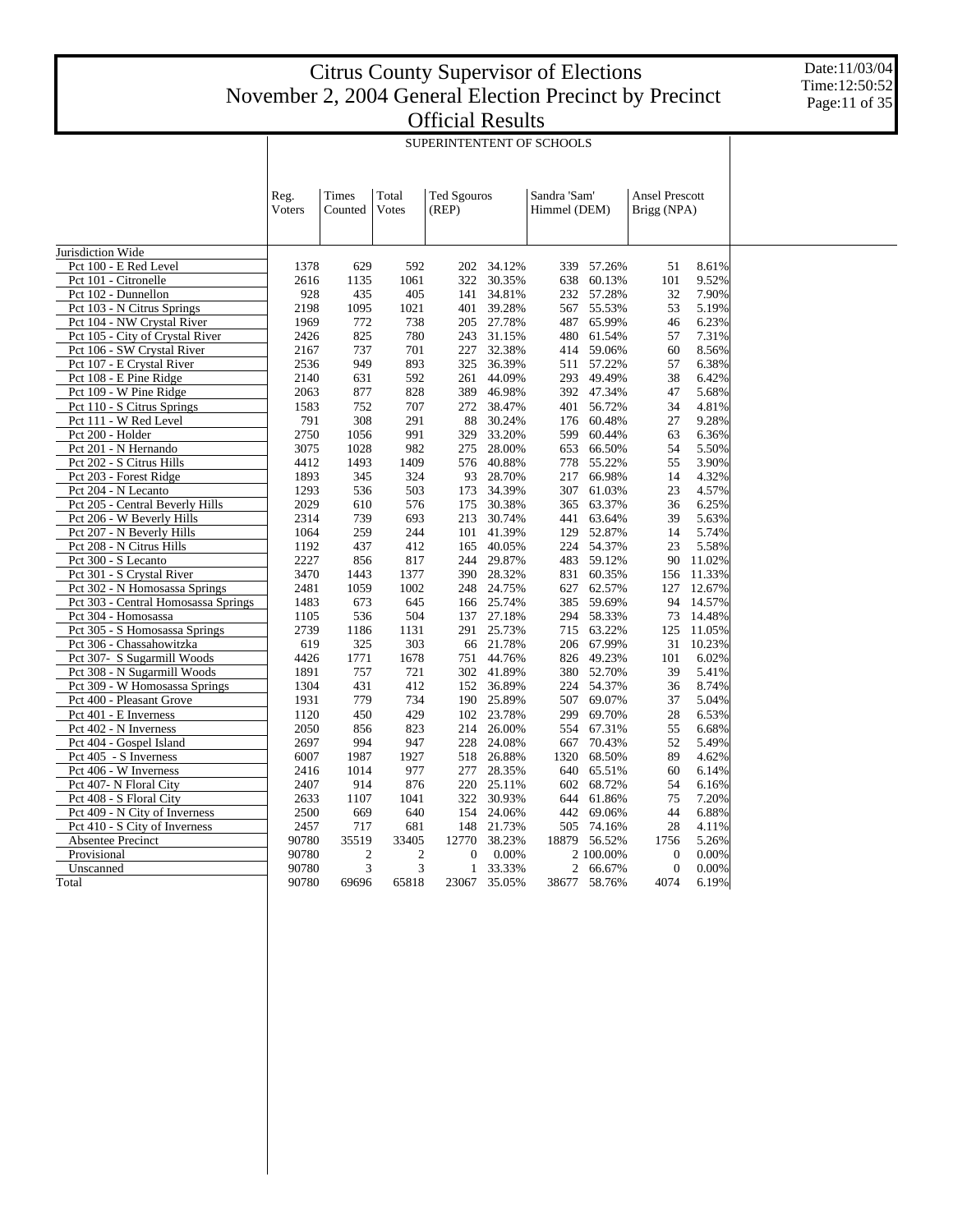Date:11/03/04 Time:12:50:52 Page:12 of 35

|                                     | <b>COUNTY COMMISSION DISTRICT 1</b> |                  |                |                        |              |                     |              |  |  |
|-------------------------------------|-------------------------------------|------------------|----------------|------------------------|--------------|---------------------|--------------|--|--|
|                                     | Reg.<br>Voters                      | Times<br>Counted | Total<br>Votes | Dennis Damato<br>(REP) |              | Jimmy Carr<br>(DEM) |              |  |  |
| Jurisdiction Wide                   |                                     |                  |                |                        |              |                     |              |  |  |
| Pct 100 - E Red Level               | 1378                                | 629              | 588            | 335                    | 56.97%       | 253                 | 43.03%       |  |  |
| Pct 101 - Citronelle                | 2616                                | 1135             | 1069           | 602                    | 56.31%       | 467                 | 43.69%       |  |  |
| Pct 102 - Dunnellon                 | 928                                 | 435              | 392            | 191                    | 48.72%       |                     | 201 51.28%   |  |  |
| Pct 103 - N Citrus Springs          | 2198                                | 1095             | 1008           | 572                    | 56.75%       |                     | 436 43.25%   |  |  |
| Pct 104 - NW Crystal River          | 1969                                | 772              | 743            | 423                    | 56.93%       |                     | 320 43.07%   |  |  |
| Pct 105 - City of Crystal River     | 2426                                | 825              | 782            | 481                    | 61.51%       | 301                 | 38.49%       |  |  |
| Pct 106 - SW Crystal River          | 2167                                | 737              | 703            | 428                    | 60.88%       | 275                 | 39.12%       |  |  |
| Pct 107 - E Crystal River           | 2536                                | 949              | 891            | 551                    | 61.84%       |                     | 340 38.16%   |  |  |
| Pct 108 - E Pine Ridge              | 2140                                | 631              | 581            | 399                    | 68.67%       |                     | 182 31.33%   |  |  |
| Pct 109 - W Pine Ridge              | 2063                                | 877              | 828            | 546                    | 65.94%       | 282                 | 34.06%       |  |  |
| Pct 110 - S Citrus Springs          | 1583                                | 752              | 703            | 420                    | 59.74%       | 283                 | 40.26%       |  |  |
| Pct 111 - W Red Level               | 791                                 | 308              | 283            | 145                    | 51.24%       | 138                 | 48.76%       |  |  |
| Pct 200 - Holder                    | 2750                                | 1056             | 963            | 548                    | 56.91%       | 415                 | 43.09%       |  |  |
| Pct 201 - N Hernando                | 3075                                | 1028             | 953            | 495                    | 51.94%       | 458                 | 48.06%       |  |  |
| Pct 202 - S Citrus Hills            | 4412                                | 1493             | 1358           | 921                    | 67.82%       | 437                 | 32.18%       |  |  |
| Pct 203 - Forest Ridge              | 1893                                | 345              | 319            | 179                    | 56.11%       | 140                 | 43.89%       |  |  |
| Pct 204 - N Lecanto                 | 1293                                | 536              | 476            | 320                    | 67.23%       |                     | 156 32.77%   |  |  |
| Pct 205 - Central Beverly Hills     | 2029                                | 610              | 564            | 312                    | 55.32%       | 252                 | 44.68%       |  |  |
| Pct 206 - W Beverly Hills           | 2314                                | 739              | 672            | 361                    | 53.72%       | 311                 | 46.28%       |  |  |
| Pct 207 - N Beverly Hills           | 1064                                | 259              | 236            | 152                    | 64.41%       | 84                  | 35.59%       |  |  |
| Pct 208 - N Citrus Hills            | 1192                                | 437              | 401            | 261                    | 65.09%       |                     | 140 34.91%   |  |  |
| Pct 300 - S Lecanto                 | 2227                                | 856              | 811            | 469                    | 57.83%       | 342                 | 42.17%       |  |  |
| Pct 301 - S Crystal River           | 3470                                | 1443             | 1370           | 873                    | 63.72%       | 497                 | 36.28%       |  |  |
| Pct 302 - N Homosassa Springs       | 2481                                | 1059             | 999            | 515                    | 51.55%       | 484                 | 48.45%       |  |  |
| Pct 303 - Central Homosassa Springs | 1483                                | 673              | 637            | 342                    | 53.69%       |                     | 295 46.31%   |  |  |
| Pct 304 - Homosassa                 | 1105                                | 536              | 503            | 279                    | 55.47%       | 224                 | 44.53%       |  |  |
| Pct 305 - S Homosassa Springs       | 2739                                | 1186             | 1113           | 574                    | 51.57%       | 539                 | 48.43%       |  |  |
| Pct 306 - Chassahowitzka            | 619                                 | 325              | 312            | 175                    | 56.09%       |                     | 137 43.91%   |  |  |
| Pct 307- S Sugarmill Woods          | 4426                                | 1771             | 1662           | 1104                   | 66.43%       | 558                 | 33.57%       |  |  |
| Pct 308 - N Sugarmill Woods         | 1891                                | 757              | 702            | 451                    | 64.25%       | 251                 | 35.75%       |  |  |
| Pct 309 - W Homosassa Springs       | 1304                                | 431              | 410            | 237                    | 57.80%       | 173                 | 42.20%       |  |  |
| Pct 400 - Pleasant Grove            | 1931                                | 779              | 705            | 407                    | 57.73%       | 298                 | 42.27%       |  |  |
| Pct 401 - E Inverness               | 1120                                | 450              | 418            | 222                    | 53.11%       |                     | 196 46.89%   |  |  |
| Pct 402 - N Inverness               | 2050                                | 856              | 795            | 448                    | 56.35%       | 347                 | 43.65%       |  |  |
| Pct 404 - Gospel Island             | 2697                                | 994              | 921            | 493                    | 53.53%       | 428                 | 46.47%       |  |  |
| Pct 405 - S Inverness               | 6007                                | 1987             | 1857           | 1030                   | 55.47%       | 827                 | 44.53%       |  |  |
| Pct 406 - W Inverness               | 2416                                | 1014             | 952            | 554                    | 58.19%       | 398                 | 41.81%       |  |  |
| Pct 407- N Floral City              | 2407                                | 914              | 855            | 415                    | 48.54%       |                     | 440 51.46%   |  |  |
| Pct 408 - S Floral City             | 2633                                | 1107             | 1010           | 537                    | 53.17%       | 473                 | 46.83%       |  |  |
| Pct 409 - N City of Inverness       | 2500                                | 669              | 616            | 330                    | 53.57%       | 286                 | 46.43%       |  |  |
| Pct 410 - S City of Inverness       | 2457                                | 717              | 651            | 342                    | 52.53%       | 309                 | 47.47%       |  |  |
| Absentee Precinct                   | 90780                               | 35519            | 32815          | 19786                  | 60.30%       | 13029               | 39.70%       |  |  |
| Provisional                         | 90780                               | $\mathfrak{2}$   | $\mathfrak{2}$ | 1                      | 50.00%       | 1                   | 50.00%       |  |  |
| Unscanned                           | 90780                               | 3                | 3              |                        | 3 100.00%    | 0                   | 0.00%        |  |  |
| Total                               | 90780                               | 69696            | 64632          |                        | 38229 59.15% |                     | 26403 40.85% |  |  |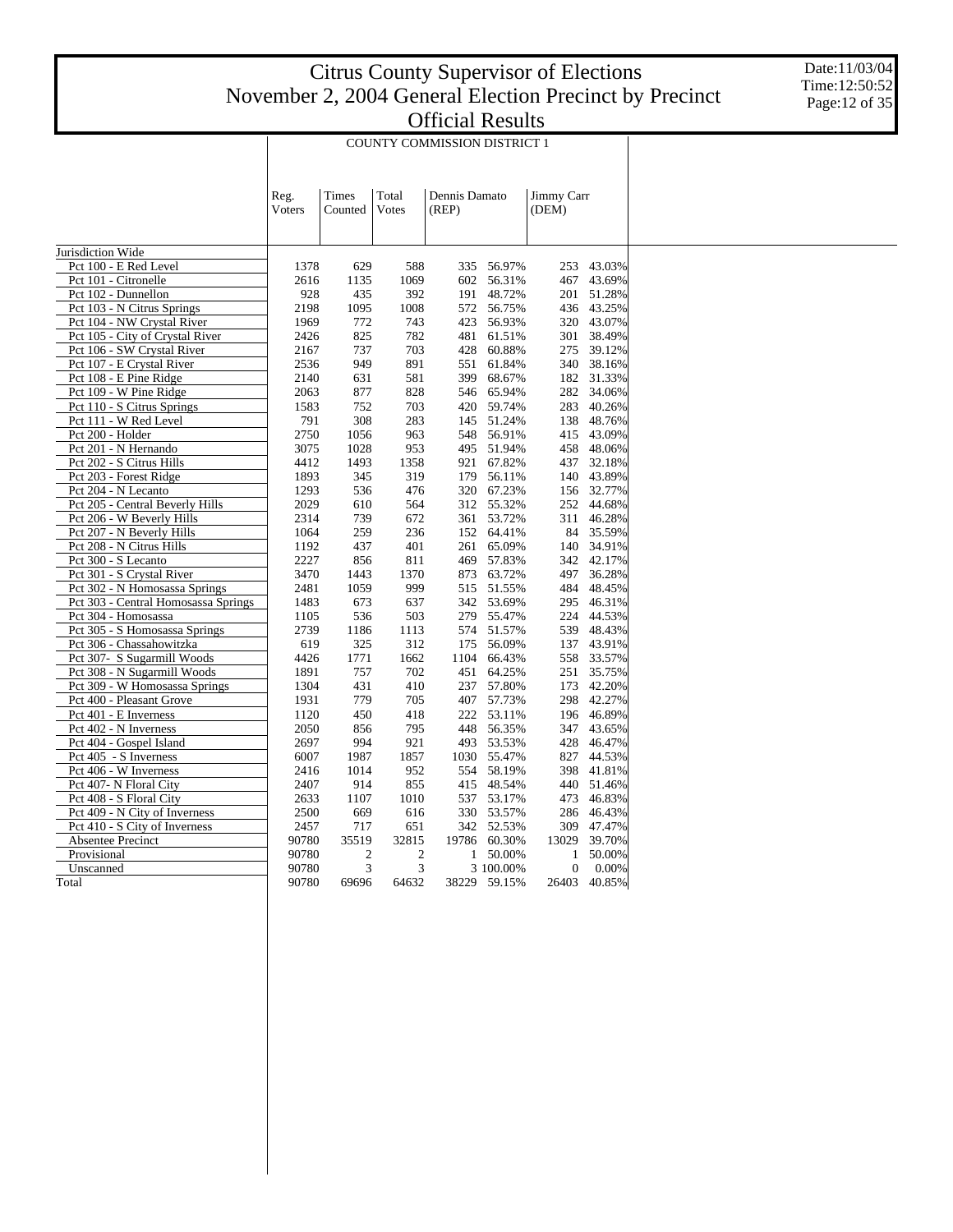Date:11/03/04 Time:12:50:52 Page:13 of 35

|                                     |                |                  |                | <b>COUNTY COMMISSION DISTRICT 5</b> |              |                             |              |
|-------------------------------------|----------------|------------------|----------------|-------------------------------------|--------------|-----------------------------|--------------|
|                                     | Reg.<br>Voters | Times<br>Counted | Total<br>Votes | Joyce Valentino<br>(REP)            |              | <b>Josh Wooten</b><br>(DEM) |              |
| Jurisdiction Wide                   |                |                  |                |                                     |              |                             |              |
| Pct 100 - E Red Level               | 1378           | 629              | 577            | 331                                 | 57.37%       | 246                         | 42.63%       |
| Pct 101 - Citronelle                | 2616           | 1135             | 1046           | 559                                 | 53.44%       | 487                         | 46.56%       |
| Pct 102 - Dunnellon                 | 928            | 435              | 391            | 169                                 | 43.22%       | 222                         | 56.78%       |
| Pct 103 - N Citrus Springs          | 2198           | 1095             | 997            | 559                                 | 56.07%       | 438                         | 43.93%       |
| Pct 104 - NW Crystal River          | 1969           | 772              | 721            | 353                                 | 48.96%       |                             | 368 51.04%   |
| Pct 105 - City of Crystal River     | 2426           | 825              | 778            | 377                                 | 48.46%       | 401                         | 51.54%       |
| Pct 106 - SW Crystal River          | 2167           | 737              | 695            | 373                                 | 53.67%       | 322                         | 46.33%       |
| Pct 107 - E Crystal River           | 2536           | 949              | 883            | 529                                 | 59.91%       | 354                         | 40.09%       |
| Pct 108 - E Pine Ridge              | 2140           | 631              | 579            | 331                                 | 57.17%       | 248                         | 42.83%       |
| Pct 109 - W Pine Ridge              | 2063           | 877              | 826            | 533                                 | 64.53%       | 293                         | 35.47%       |
| Pct 110 - S Citrus Springs          | 1583           | 752              | 705            | 396                                 | 56.17%       | 309                         | 43.83%       |
| Pct 111 - W Red Level               | 791            | 308              | 281            | 148                                 | 52.67%       | 133                         | 47.33%       |
| Pct 200 - Holder                    | 2750           | 1056             | 991            | 506                                 | 51.06%       | 485                         | 48.94%       |
| Pct 201 - N Hernando                | 3075           | 1028             | 982            | 421                                 | 42.87%       |                             | 561 57.13%   |
| Pct 202 - S Citrus Hills            | 4412           | 1493             | 1403           | 735                                 | 52.39%       | 668                         | 47.61%       |
| Pct 203 - Forest Ridge              | 1893           | 345              | 305            | 158                                 | 51.80%       | 147                         | 48.20%       |
| Pct 204 - N Lecanto                 | 1293           | 536              | 494            | 288                                 | 58.30%       | 206                         | 41.70%       |
| Pct 205 - Central Beverly Hills     | 2029           | 610              | 567            | 282                                 | 49.74%       |                             | 285 50.26%   |
| Pct 206 - W Beverly Hills           | 2314           | 739              | 675            | 322                                 | 47.70%       | 353                         | 52.30%       |
| Pct 207 - N Beverly Hills           | 1064           | 259              | 240            | 144                                 | 60.00%       | 96                          | 40.00%       |
| Pct 208 - N Citrus Hills            | 1192           | 437              | 415            | 235                                 | 56.63%       | 180                         | 43.37%       |
| Pct 300 - S Lecanto                 | 2227           | 856              | 802            | 441                                 | 54.99%       | 361                         | 45.01%       |
| Pct 301 - S Crystal River           | 3470           | 1443             | 1359           | 738                                 | 54.30%       | 621                         | 45.70%       |
| Pct 302 - N Homosassa Springs       | 2481           | 1059             | 997            | 492                                 | 49.35%       | 505                         | 50.65%       |
| Pct 303 - Central Homosassa Springs | 1483           | 673              | 631            | 330                                 | 52.30%       | 301                         | 47.70%       |
| Pct 304 - Homosassa                 | 1105           | 536              | 497            | 299                                 | 60.16%       |                             | 198 39.84%   |
| Pct 305 - S Homosassa Springs       | 2739           | 1186             | 1103           | 550                                 | 49.86%       | 553                         | 50.14%       |
| Pct 306 - Chassahowitzka            | 619            | 325              | 301            | 151                                 | 50.17%       | 150                         | 49.83%       |
| Pct 307- S Sugarmill Woods          | 4426           | 1771             | 1666           | 1069                                | 64.17%       | 597                         | 35.83%       |
| Pct 308 - N Sugarmill Woods         | 1891           | 757              | 719            | 431                                 | 59.94%       | 288                         | 40.06%       |
| Pct 309 - W Homosassa Springs       | 1304           | 431              | 420            | 298                                 | 70.95%       | 122                         | 29.05%       |
| Pct 400 - Pleasant Grove            | 1931           | 779              | 730            | 408                                 | 55.89%       | 322                         | 44.11%       |
| Pct 401 - E Inverness               | 1120           | 450              | 429            | 208                                 | 48.48%       |                             | 221 51.52%   |
| Pct 402 - N Inverness               | 2050           | 856              | 807            | 387                                 | 47.96%       | 420                         | 52.04%       |
| Pct 404 - Gospel Island             | 2697           | 994              | 940            | 494                                 | 52.55%       | 446                         | 47.45%       |
| Pct 405 - S Inverness               | 6007           | 1987             | 1886           | 1046                                | 55.46%       | 840                         | 44.54%       |
| Pct 406 - W Inverness               | 2416           | 1014             | 956            | 563                                 | 58.89%       | 393                         | 41.11%       |
| Pct 407- N Floral City              | 2407           | 914              | 867            | 447                                 | 51.56%       | 420                         | 48.44%       |
| Pct 408 - S Floral City             | 2633           | 1107             | 1019           | 584                                 | 57.31%       | 435                         | 42.69%       |
| Pct 409 - N City of Inverness       | 2500           | 669              | 618            | 291                                 | 47.09%       | 327                         | 52.91%       |
| Pct 410 - S City of Inverness       | 2457           | 717              | 669            | 318                                 | 47.53%       |                             | 351 52.47%   |
| Absentee Precinct                   | 90780          | 35519            | 33106          | 17885                               | 54.02%       | 15221                       | 45.98%       |
| Provisional                         | 90780          | $\overline{2}$   | $\mathbf{2}$   | 1                                   | 50.00%       | 1                           | 50.00%       |
| Unscanned                           | 90780          | 3                | 3              |                                     | 3 100.00%    | 0                           | 0.00%        |
| Total                               | 90780          | 69696            | 65078          |                                     | 35183 54.06% |                             | 29895 45.94% |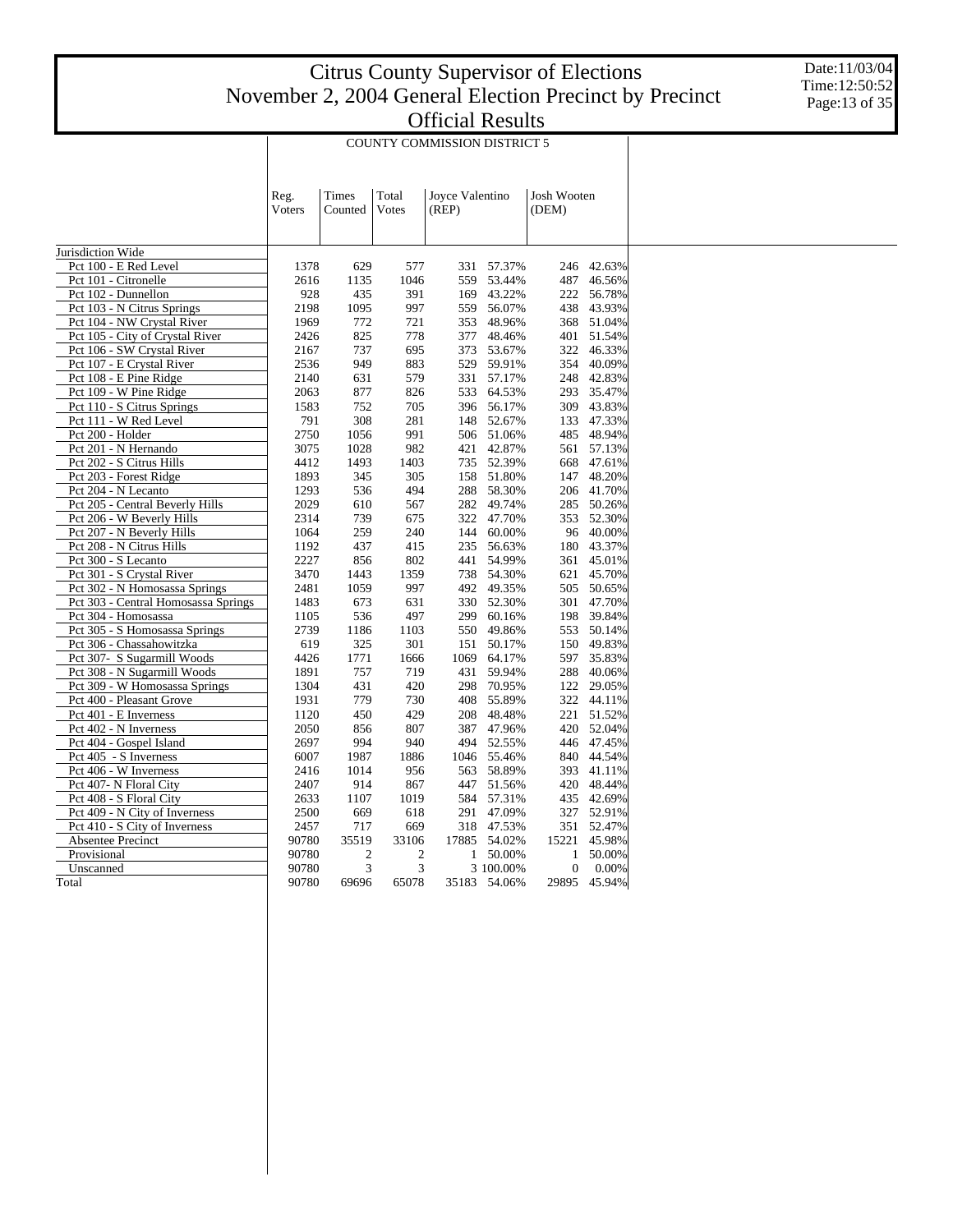Date:11/03/04 Time:12:50:52 Page:14 of 35

|                                     |                |                  |                | SUPREME COURT RETENTION - Bell |        |    |              |            |
|-------------------------------------|----------------|------------------|----------------|--------------------------------|--------|----|--------------|------------|
|                                     | Reg.<br>Voters | Times<br>Counted | Total<br>Votes | <b>YES</b>                     |        | NO |              |            |
| Jurisdiction Wide                   |                |                  |                |                                |        |    |              |            |
| Pct 100 - E Red Level               | 1378           | 629              | 548            | 386                            | 70.44% |    | 162          | 29.56%     |
| Pct 101 - Citronelle                | 2616           | 1135             | 986            | 659                            | 66.84% |    | 327          | 33.16%     |
| Pct 102 - Dunnellon                 | 928            | 435              | 369            | 224                            | 60.70% |    | 145          | 39.30%     |
| Pct 103 - N Citrus Springs          | 2198           | 1095             | 928            | 658                            | 70.91% |    | 270          | 29.09%     |
| Pct 104 - NW Crystal River          | 1969           | 772              | 685            | 497                            | 72.55% |    | 188          | 27.45%     |
| Pct 105 - City of Crystal River     | 2426           | 825              | 697            | 454                            | 65.14% |    | 243          | 34.86%     |
| Pct 106 - SW Crystal River          | 2167           | 737              | 641            | 445                            | 69.42% |    | 196          | 30.58%     |
| Pct 107 - E Crystal River           | 2536           | 949              | 791            | 590                            | 74.59% |    | 201          | 25.41%     |
| Pct 108 - E Pine Ridge              | 2140           | 631              | 532            | 384                            | 72.18% |    | 148          | 27.82%     |
| Pct 109 - W Pine Ridge              | 2063           | 877              | 747            | 566                            | 75.77% |    |              | 181 24.23% |
| Pct 110 - S Citrus Springs          | 1583           | 752              | 653            | 460                            | 70.44% |    | 193          | 29.56%     |
| Pct 111 - W Red Level               | 791            | 308              | 274            | 182                            | 66.42% |    | 92           | 33.58%     |
| Pct 200 - Holder                    | 2750           | 1056             | 905            | 635                            | 70.17% |    | 270          | 29.83%     |
| Pct 201 - N Hernando                | 3075           | 1028             | 890            | 606                            | 68.09% |    | 284          | 31.91%     |
| Pct 202 - S Citrus Hills            | 4412           | 1493             | 1260           | 929                            | 73.73% |    | 331          | 26.27%     |
| Pct 203 - Forest Ridge              | 1893           | 345              | 280            | 225                            | 80.36% |    | 55           | 19.64%     |
| Pct 204 - N Lecanto                 | 1293           | 536              | 434            | 328                            | 75.58% |    | 106          | 24.42%     |
| Pct 205 - Central Beverly Hills     | 2029           | 610              | 527            | 388                            | 73.62% |    | 139          | 26.38%     |
| Pct 206 - W Beverly Hills           | 2314           | 739              | 632            | 441                            | 69.78% |    | 191          | 30.22%     |
| Pct 207 - N Beverly Hills           | 1064           | 259              | 215            | 162                            | 75.35% |    | 53           | 24.65%     |
| Pct 208 - N Citrus Hills            | 1192           | 437              | 366            | 251                            | 68.58% |    | 115          | 31.42%     |
| Pct 300 - S Lecanto                 | 2227           | 856              | 754            | 524                            | 69.50% |    | 230          | 30.50%     |
| Pct 301 - S Crystal River           | 3470           | 1443             | 1251           | 879                            | 70.26% |    | 372          | 29.74%     |
| Pct 302 - N Homosassa Springs       | 2481           | 1059             | 912            | 661                            | 72.48% |    |              | 251 27.52% |
| Pct 303 - Central Homosassa Springs | 1483           | 673              | 593            | 427                            | 72.01% |    |              | 166 27.99% |
| Pct 304 - Homosassa                 | 1105           | 536              | 457            | 295                            | 64.55% |    | 162          | 35.45%     |
| Pct 305 - S Homosassa Springs       | 2739           | 1186             | 1041           | 729                            | 70.03% |    | 312          | 29.97%     |
| Pct 306 - Chassahowitzka            | 619            | 325              | 274            | 181                            | 66.06% |    | 93           | 33.94%     |
| Pct 307- S Sugarmill Woods          | 4426           | 1771             | 1522           | 1141                           | 74.97% |    | 381          | 25.03%     |
| Pct 308 - N Sugarmill Woods         | 1891           | 757              | 645            | 482                            | 74.73% |    | 163          | 25.27%     |
| Pct 309 - W Homosassa Springs       | 1304           | 431              | 369            | 266                            | 72.09% |    | 103          | 27.91%     |
| Pct 400 - Pleasant Grove            | 1931           | 779              | 659            | 459                            | 69.65% |    | 200          | 30.35%     |
| Pct 401 - E Inverness               | 1120           | 450              | 391            | 282                            | 72.12% |    | 109          | 27.88%     |
| Pct 402 - N Inverness               | 2050           | 856              | 753            | 522                            | 69.32% |    | 231          | 30.68%     |
| Pct 404 - Gospel Island             | 2697           | 994              | 847            | 578                            | 68.24% |    | 269          | 31.76%     |
| Pct 405 - S Inverness               | 6007           | 1987             | 1744           | 1237                           | 70.93% |    | 507          | 29.07%     |
| Pct 406 - W Inverness               | 2416           | 1014             | 879            | 635                            | 72.24% |    | 244          | 27.76%     |
| Pct 407- N Floral City              | 2407           | 914              | 808            | 574                            | 71.04% |    | 234          | 28.96%     |
| Pct 408 - S Floral City             | 2633           | 1107             | 961            | 650                            | 67.64% |    | 311          | 32.36%     |
| Pct 409 - N City of Inverness       | 2500           | 669              | 573            | 398                            | 69.46% |    | 175          | 30.54%     |
| Pct 410 - S City of Inverness       | 2457           | 717              | 613            | 438                            | 71.45% |    | 175          | 28.55%     |
| Absentee Precinct                   | 90780          | 35519            | 29136          | 20676                          | 70.96% |    | 8460         | 29.04%     |
| Provisional                         | 90780          | 2                | $\overline{2}$ |                                | 50.00% |    | 1            | 50.00%     |
| Unscanned                           | 90780          | 3                | 3              | $\overline{c}$                 | 66.67% |    | $\mathbf{1}$ | 33.33%     |
| Total                               | 90780          | 69696            | 58547          | 41507                          | 70.90% |    | 17040        | 29.10%     |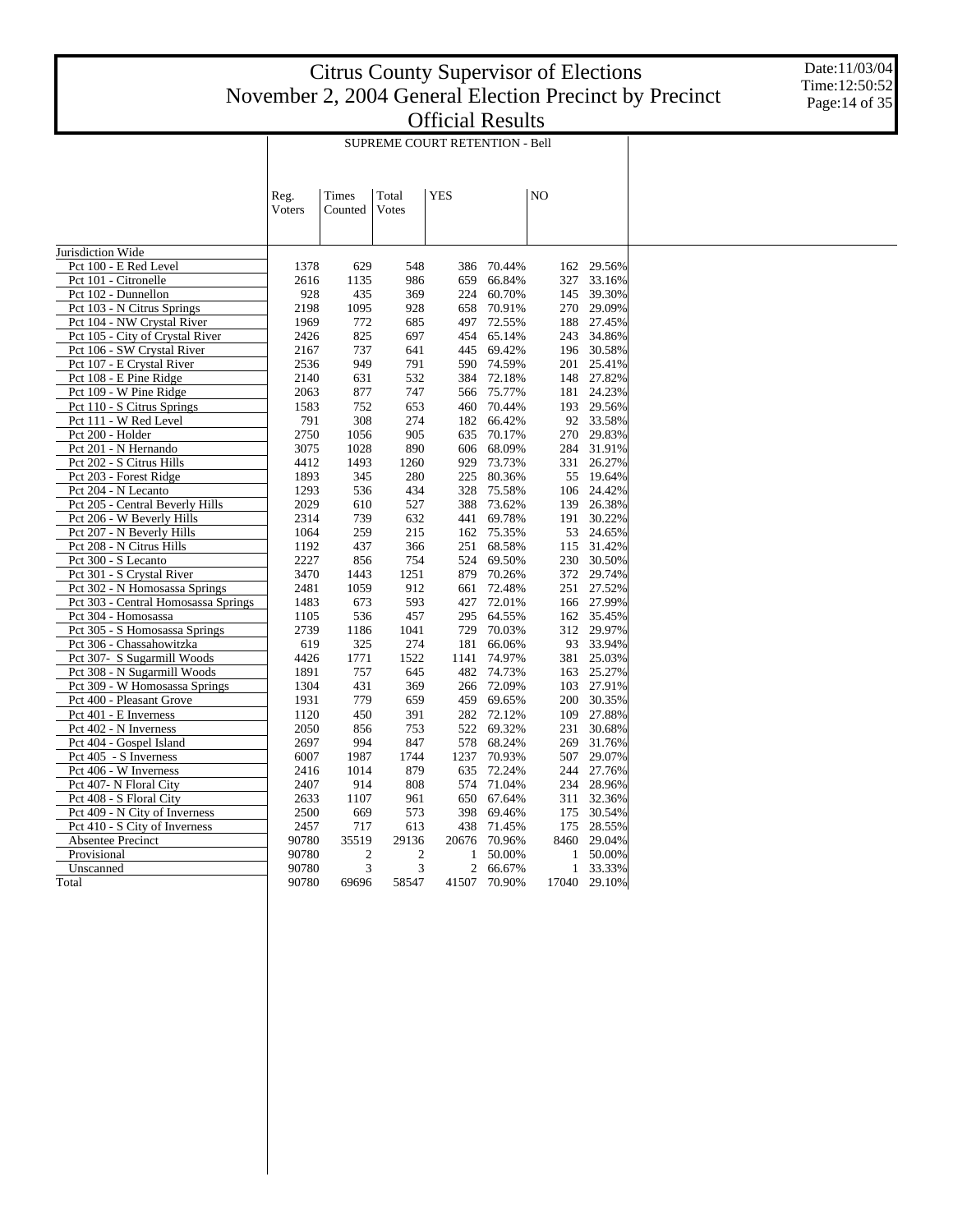Date:11/03/04 Time:12:50:52 Page:15 of 35

|                                                   |             |                |            | <b>SUPREME COURT RETENTION - Cantero</b> |                  |    |                  |                  |
|---------------------------------------------------|-------------|----------------|------------|------------------------------------------|------------------|----|------------------|------------------|
|                                                   |             |                |            |                                          |                  |    |                  |                  |
|                                                   |             |                |            |                                          |                  |    |                  |                  |
|                                                   | Reg.        | Times          | Total      | <b>YES</b>                               |                  | NO |                  |                  |
|                                                   | Voters      | Counted        | Votes      |                                          |                  |    |                  |                  |
|                                                   |             |                |            |                                          |                  |    |                  |                  |
|                                                   |             |                |            |                                          |                  |    |                  |                  |
| Jurisdiction Wide                                 |             |                |            |                                          |                  |    |                  |                  |
| Pct 100 - E Red Level                             | 1378        | 629            | 545        | 372                                      | 68.26%           |    | 173              | 31.74%           |
| Pct 101 - Citronelle                              | 2616        | 1135           | 975        | 604                                      | 61.95%           |    | 371              | 38.05%           |
| Pct 102 - Dunnellon<br>Pct 103 - N Citrus Springs | 928<br>2198 | 435<br>1095    | 364<br>921 | 217                                      | 59.62%<br>68.19% |    | 147<br>293       | 40.38%<br>31.81% |
| Pct 104 - NW Crystal River                        | 1969        | 772            | 683        | 628<br>470                               | 68.81%           |    | 213              | 31.19%           |
| Pct 105 - City of Crystal River                   | 2426        | 825            | 699        | 448                                      | 64.09%           |    | 251              | 35.91%           |
| Pct 106 - SW Crystal River                        | 2167        | 737            | 639        | 425                                      | 66.51%           |    |                  | 214 33.49%       |
| Pct 107 - E Crystal River                         | 2536        | 949            | 783        | 578                                      | 73.82%           |    |                  | 205 26.18%       |
| Pct 108 - E Pine Ridge                            | 2140        | 631            | 524        | 371                                      | 70.80%           |    | 153              | 29.20%           |
| Pct 109 - W Pine Ridge                            | 2063        | 877            | 737        | 537                                      | 72.86%           |    |                  | 200 27.14%       |
| Pct 110 - S Citrus Springs                        | 1583        | 752            | 653        | 438                                      | 67.08%           |    | 215              | 32.92%           |
| Pct 111 - W Red Level                             | 791         | 308            | 271        | 175                                      | 64.58%           |    |                  | 96 35.42%        |
| Pct 200 - Holder                                  | 2750        | 1056           | 896        | 603                                      | 67.30%           |    |                  | 293 32.70%       |
| Pct 201 - N Hernando                              | 3075        | 1028           | 883        | 571                                      | 64.67%           |    |                  | 312 35.33%       |
| Pct 202 - S Citrus Hills                          | 4412        | 1493           | 1244       | 884                                      | 71.06%           |    |                  | 360 28.94%       |
| Pct 203 - Forest Ridge                            | 1893        | 345            | 276        | 206                                      | 74.64%           |    | 70               | 25.36%           |
| Pct 204 - N Lecanto                               | 1293        | 536            | 431        | 314                                      | 72.85%           |    | 117              | 27.15%           |
| Pct 205 - Central Beverly Hills                   | 2029        | 610            | 521        | 374                                      | 71.79%           |    | 147              | 28.21%           |
| Pct 206 - W Beverly Hills                         | 2314        | 739            | 617        | 427                                      | 69.21%           |    | 190              | 30.79%           |
| Pct 207 - N Beverly Hills                         | 1064        | 259            | 214        | 156                                      | 72.90%           |    | 58               | 27.10%           |
| Pct 208 - N Citrus Hills                          | 1192        | 437            | 368        | 244                                      | 66.30%           |    | 124              | 33.70%           |
| Pct 300 - S Lecanto                               | 2227        | 856            | 755        | 490                                      | 64.90%           |    | 265              | 35.10%           |
| Pct 301 - S Crystal River                         | 3470        | 1443           | 1242       | 844                                      | 67.95%           |    | 398              | 32.05%           |
| Pct 302 - N Homosassa Springs                     | 2481        | 1059           | 907        | 628                                      | 69.24%           |    | 279              | 30.76%           |
| Pct 303 - Central Homosassa Springs               | 1483        | 673            | 591        | 393                                      | 66.50%           |    | 198              | 33.50%           |
| Pct 304 - Homosassa                               | 1105        | 536            | 458        | 284                                      | 62.01%           |    | 174              | 37.99%           |
| Pct 305 - S Homosassa Springs                     | 2739        | 1186           | 1032       | 672                                      | 65.12%           |    | 360              | 34.88%           |
| Pct 306 - Chassahowitzka                          | 619         | 325            | 276        | 181                                      | 65.58%           |    | 95               | 34.42%           |
| Pct 307- S Sugarmill Woods                        | 4426        | 1771           | 1516       | 1122                                     | 74.01%           |    | 394              | 25.99%           |
| Pct 308 - N Sugarmill Woods                       | 1891        | 757            | 646        | 469                                      | 72.60%           |    | 177              | 27.40%           |
| Pct 309 - W Homosassa Springs                     | 1304        | 431            | 363        | 249                                      | 68.60%           |    | 114              | 31.40%           |
| Pct 400 - Pleasant Grove                          | 1931        | 779            | 653        | 420                                      | 64.32%           |    | 233              | 35.68%           |
| Pct 401 - E Inverness                             | 1120        | 450            | 389        | 268                                      | 68.89%           |    | 121              | 31.11%           |
| Pct 402 - N Inverness                             | 2050        | 856            | 749        | 502                                      | 67.02%           |    | 247              | 32.98%           |
| Pct 404 - Gospel Island                           | 2697        | 994            | 844        | 562                                      | 66.59%           |    | 282              | 33.41%           |
| Pct 405 - S Inverness                             | 6007        | 1987           | 1728       | 1180                                     | 68.29%           |    | 548              | 31.71%           |
| Pct 406 - W Inverness                             | 2416        | 1014           | 878        | 608                                      | 69.25%           |    | 270              | 30.75%           |
| Pct 407- N Floral City                            | 2407        | 914            | 806        | 543                                      | 67.37%           |    | 263              | 32.63%           |
| Pct 408 - S Floral City                           | 2633        | 1107           | 954        | 614                                      | 64.36%           |    | 340              | 35.64%           |
| Pct 409 - N City of Inverness                     | 2500        | 669            | 570        | 379                                      | 66.49%           |    | 191              | 33.51%           |
| Pct 410 - S City of Inverness                     | 2457        | 717            | 603        | 423                                      | 70.15%           |    | 180              | 29.85%           |
| Absentee Precinct                                 | 90780       | 35519          | 28933      | 19593                                    | 67.72%           |    | 9340             | 32.28%           |
| Provisional                                       | 90780       | $\overline{2}$ | 2          |                                          | 2 100.00%        |    | $\boldsymbol{0}$ | 0.00%            |
| Unscanned                                         | 90780       | 3              | 3          | 2                                        | 66.67%           |    | 1                | 33.33%           |
| Total                                             | 90780       | 69696          | 58142      | 39470                                    | 67.89%           |    | 18672            | 32.11%           |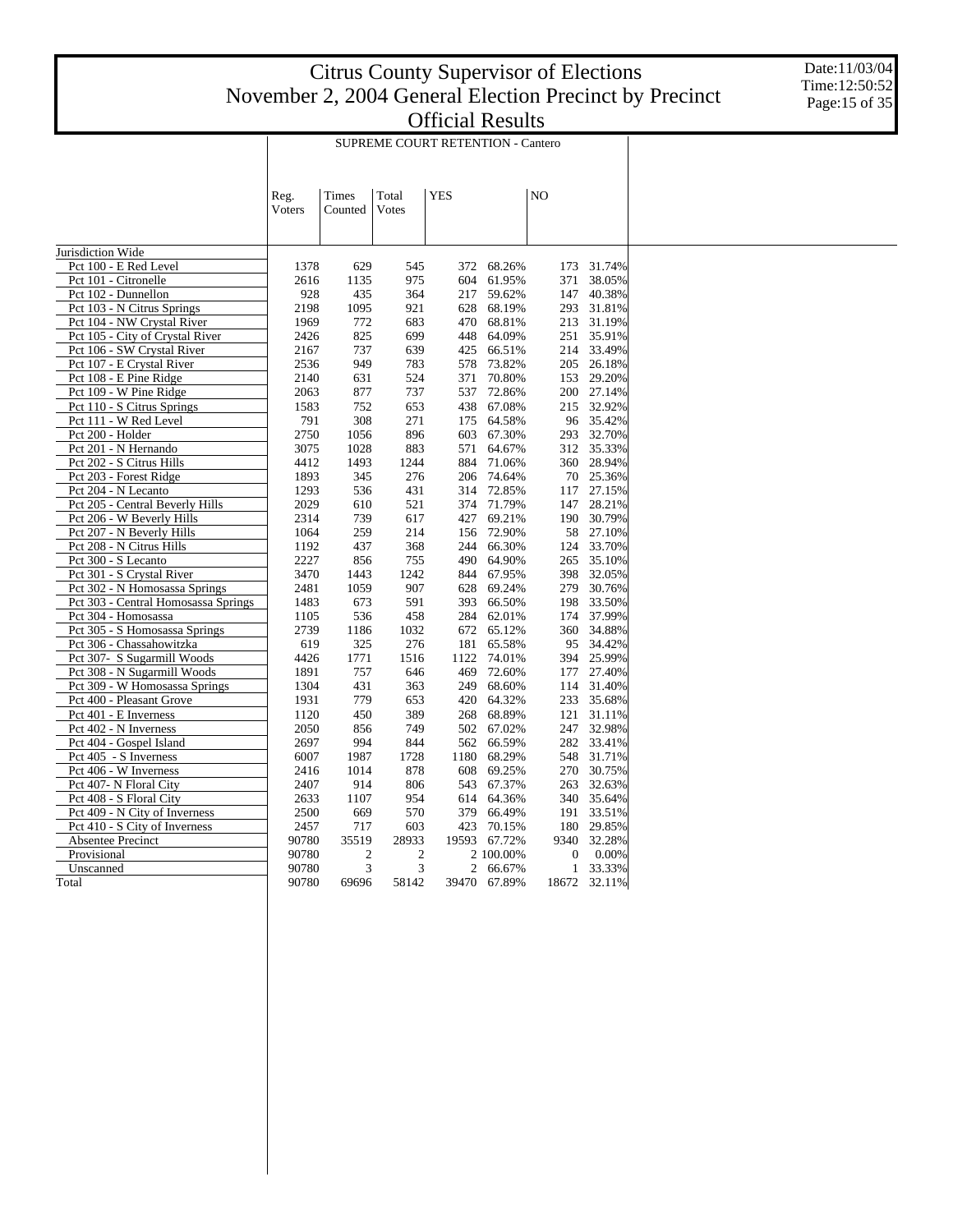Date:11/03/04 Time:12:50:52 Page:16 of 35

|                                                   |             |                |            | DISTRICT COURT OF APPEAL - Griffin |                  |    |              |                  |
|---------------------------------------------------|-------------|----------------|------------|------------------------------------|------------------|----|--------------|------------------|
|                                                   |             |                |            |                                    |                  |    |              |                  |
|                                                   | Reg.        | Times          | Total      | <b>YES</b>                         |                  | NO |              |                  |
|                                                   | Voters      | Counted        | Votes      |                                    |                  |    |              |                  |
|                                                   |             |                |            |                                    |                  |    |              |                  |
|                                                   |             |                |            |                                    |                  |    |              |                  |
| Jurisdiction Wide                                 |             |                |            |                                    |                  |    |              |                  |
| Pct 100 - E Red Level                             | 1378        | 629            | 546        | 392                                | 71.79%           |    | 154          | 28.21%           |
| Pct 101 - Citronelle                              | 2616<br>928 | 1135<br>435    | 971        | 615<br>230                         | 63.34%<br>62.84% |    | 356          | 36.66%<br>37.16% |
| Pct 102 - Dunnellon<br>Pct 103 - N Citrus Springs | 2198        | 1095           | 366<br>919 | 670                                | 72.91%           |    | 136          | 249 27.09%       |
| Pct 104 - NW Crystal River                        | 1969        | 772            | 681        | 485                                | 71.22%           |    |              | 196 28.78%       |
| Pct 105 - City of Crystal River                   | 2426        | 825            | 696        | 456                                | 65.52%           |    | 240          | 34.48%           |
| Pct 106 - SW Crystal River                        | 2167        | 737            | 636        | 445                                | 69.97%           |    | 191          | 30.03%           |
| Pct 107 - E Crystal River                         | 2536        | 949            | 790        | 586                                | 74.18%           |    | 204          | 25.82%           |
| Pct 108 - E Pine Ridge                            | 2140        | 631            | 527        | 372                                | 70.59%           |    |              | 155 29.41%       |
| Pct 109 - W Pine Ridge                            | 2063        | 877            | 735        | 519                                | 70.61%           |    |              | 216 29.39%       |
| Pct 110 - S Citrus Springs                        | 1583        | 752            | 655        | 451                                | 68.85%           |    |              | 204 31.15%       |
| Pct 111 - W Red Level                             | 791         | 308            | 271        | 180                                | 66.42%           |    |              | 91 33.58%        |
| Pct 200 - Holder                                  | 2750        | 1056           | 896        | 614                                | 68.53%           |    | 282          | 31.47%           |
| Pct 201 - N Hernando                              | 3075        | 1028           | 888        | 632                                | 71.17%           |    | 256          | 28.83%           |
| Pct 202 - S Citrus Hills                          | 4412        | 1493           | 1248       | 915                                | 73.32%           |    |              | 333 26.68%       |
| Pct 203 - Forest Ridge                            | 1893        | 345            | 273        | 221                                | 80.95%           |    | 52           | 19.05%           |
| Pct 204 - N Lecanto                               | 1293        | 536            | 427        | 308                                | 72.13%           |    |              | 119 27.87%       |
| Pct 205 - Central Beverly Hills                   | 2029        | 610            | 523        | 396                                | 75.72%           |    | 127          | 24.28%           |
| Pct 206 - W Beverly Hills                         | 2314        | 739            | 618        | 464                                | 75.08%           |    | 154          | 24.92%           |
| Pct 207 - N Beverly Hills                         | 1064        | 259            | 216        | 164                                | 75.93%           |    |              | 52 24.07%        |
| Pct 208 - N Citrus Hills                          | 1192        | 437            | 368        | 242                                | 65.76%           |    | 126          | 34.24%           |
| Pct 300 - S Lecanto                               | 2227        | 856            | 748        | 505                                | 67.51%           |    |              | 243 32.49%       |
| Pct 301 - S Crystal River                         | 3470        | 1443           | 1245       | 855                                | 68.67%           |    |              | 390 31.33%       |
| Pct 302 - N Homosassa Springs                     | 2481        | 1059           | 908        | 656                                | 72.25%           |    |              | 252 27.75%       |
| Pct 303 - Central Homosassa Springs               | 1483        | 673            | 583        | 412                                | 70.67%           |    | 171          | 29.33%           |
| Pct 304 - Homosassa                               | 1105        | 536            | 449        | 292                                | 65.03%           |    | 157          | 34.97%           |
| Pct 305 - S Homosassa Springs                     | 2739        | 1186           | 1031       | 729                                | 70.71%           |    |              | 302 29.29%       |
| Pct 306 - Chassahowitzka                          | 619         | 325            | 275        | 195                                | 70.91%           |    | 80           | 29.09%           |
| Pct 307- S Sugarmill Woods                        | 4426        | 1771           | 1503       | 1121                               | 74.58%           |    |              | 382 25.42%       |
| Pct 308 - N Sugarmill Woods                       | 1891        | 757            | 647        | 491                                | 75.89%           |    |              | 156 24.11%       |
| Pct 309 - W Homosassa Springs                     | 1304        | 431            | 366        | 266                                | 72.68%           |    |              | 100 27.32%       |
| Pct 400 - Pleasant Grove                          | 1931        | 779            | 651        | 434                                | 66.67%           |    | 217          | 33.33%           |
| Pct 401 - E Inverness                             | 1120        | 450            | 385        | 286                                | 74.29%           |    | 99           | 25.71%           |
| Pct 402 - N Inverness                             | 2050        | 856            | 745        | 524                                | 70.34%           |    | 221          | 29.66%           |
| Pct 404 - Gospel Island                           | 2697        | 994            | 837        | 559                                | 66.79%           |    |              | 278 33.21%       |
| Pct 405 - S Inverness                             | 6007        | 1987           | 1725       | 1229                               | 71.25%           |    | 496          | 28.75%           |
| Pct 406 - W Inverness                             | 2416        | 1014           | 876        | 630                                | 71.92%           |    | 246          | 28.08%           |
| Pct 407- N Floral City                            | 2407        | 914            | 801        | 560                                | 69.91%           |    | 241          | 30.09%           |
| Pct 408 - S Floral City                           | 2633        | 1107           | 951        | 626                                | 65.83%           |    | 325          | 34.17%           |
| Pct 409 - N City of Inverness                     | 2500        | 669            | 568        | 393                                | 69.19%           |    | 175          | 30.81%           |
| Pct 410 - S City of Inverness                     | 2457        | 717            | 605        | 427                                | 70.58%           |    | 178          | 29.42%           |
| Absentee Precinct                                 | 90780       | 35519          | 28807      | 20164                              | 70.00%           |    | 8643         | 30.00%           |
| Provisional                                       | 90780       | $\overline{2}$ | 2          |                                    | 2 100.00%        |    | $\mathbf{0}$ | 0.00%            |
| Unscanned                                         | 90780       | 3              | 3          | 2                                  | 66.67%           |    | $\mathbf{1}$ | 33.33%           |
| Total                                             | 90780       | 69696          | 57961      | 40715                              | 70.25%           |    | 17246        | 29.75%           |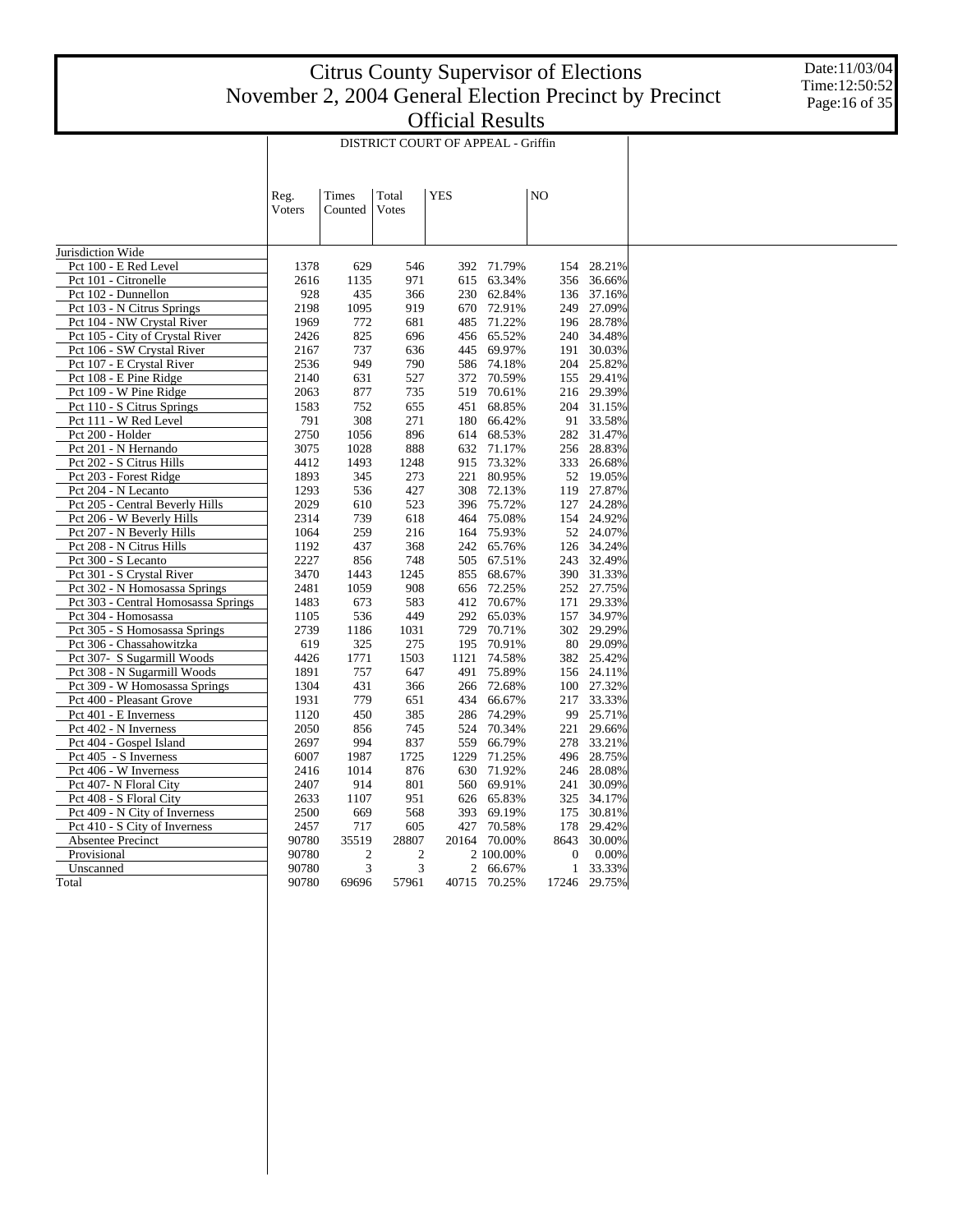Date:11/03/04 Time:12:50:52 Page:17 of 35

|                                                          |                |                  |                | DISTRICT COURT OF APPEAL - Monaco |                  |    |              |                  |
|----------------------------------------------------------|----------------|------------------|----------------|-----------------------------------|------------------|----|--------------|------------------|
|                                                          | Reg.<br>Voters | Times<br>Counted | Total<br>Votes | <b>YES</b>                        |                  | NO |              |                  |
|                                                          |                |                  |                |                                   |                  |    |              |                  |
| Jurisdiction Wide                                        |                |                  |                |                                   |                  |    |              |                  |
| Pct 100 - E Red Level                                    | 1378           | 629              | 542            | 382                               | 70.48%           |    | 160          | 29.52%           |
| Pct 101 - Citronelle                                     | 2616           | 1135             | 965            | 616                               | 63.83%           |    | 349          | 36.17%           |
| Pct 102 - Dunnellon                                      | 928<br>2198    | 435<br>1095      | 363            | 229                               | 63.09%<br>71.97% |    | 134          | 36.91%           |
| Pct 103 - N Citrus Springs<br>Pct 104 - NW Crystal River | 1969           | 772              | 917<br>678     | 660<br>474                        | 69.91%           |    | 257<br>204   | 28.03%<br>30.09% |
| Pct 105 - City of Crystal River                          | 2426           | 825              | 686            | 456                               | 66.47%           |    | 230          | 33.53%           |
| Pct 106 - SW Crystal River                               | 2167           | 737              | 632            | 438                               | 69.30%           |    | 194          | 30.70%           |
| Pct 107 - E Crystal River                                | 2536           | 949              | 774            | 588                               | 75.97%           |    | 186          | 24.03%           |
| Pct 108 - E Pine Ridge                                   | 2140           | 631              | 522            | 382                               | 73.18%           |    | 140          | 26.82%           |
| Pct 109 - W Pine Ridge                                   | 2063           | 877              | 733            | 550                               | 75.03%           |    |              | 183 24.97%       |
| Pct 110 - S Citrus Springs                               | 1583           | 752              | 654            | 461                               | 70.49%           |    |              | 193 29.51%       |
| Pct 111 - W Red Level                                    | 791            | 308              | 272            | 180                               | 66.18%           |    |              | 92 33.82%        |
| Pct 200 - Holder                                         | 2750           | 1056             | 895            | 622                               | 69.50%           |    | 273          | 30.50%           |
| Pct 201 - N Hernando                                     | 3075           | 1028             | 879            | 602                               | 68.49%           |    | 277          | 31.51%           |
| Pct 202 - S Citrus Hills                                 | 4412           | 1493             | 1240           | 907                               | 73.15%           |    |              | 333 26.85%       |
| Pct 203 - Forest Ridge                                   | 1893           | 345              | 272            | 210                               | 77.21%           |    | 62           | 22.79%           |
| Pct 204 - N Lecanto                                      | 1293           | 536              | 424            | 324                               | 76.42%           |    | 100          | 23.58%           |
| Pct 205 - Central Beverly Hills                          | 2029           | 610              | 519            | 385                               | 74.18%           |    |              | 134 25.82%       |
| Pct 206 - W Beverly Hills                                | 2314           | 739              | 613            | 443                               | 72.27%           |    | 170          | 27.73%           |
| Pct 207 - N Beverly Hills                                | 1064           | 259              | 214            | 164                               | 76.64%           |    |              | 50 23.36%        |
| Pct 208 - N Citrus Hills                                 | 1192           | 437              | 367            | 253                               | 68.94%           |    | 114          | 31.06%           |
| Pct 300 - S Lecanto                                      | 2227           | 856              | 745            | 503                               | 67.52%           |    |              | 242 32.48%       |
| Pct 301 - S Crystal River                                | 3470           | 1443             | 1238           | 842                               | 68.01%           |    |              | 396 31.99%       |
| Pct 302 - N Homosassa Springs                            | 2481           | 1059             | 909            | 661                               | 72.72%           |    |              | 248 27.28%       |
| Pct 303 - Central Homosassa Springs                      | 1483           | 673              | 582            | 396                               | 68.04%           |    |              | 186 31.96%       |
| Pct 304 - Homosassa                                      | 1105           | 536              | 447            | 272                               | 60.85%           |    | 175          | 39.15%           |
| Pct 305 - S Homosassa Springs                            | 2739           | 1186             | 1034           | 698                               | 67.50%           |    | 336          | 32.50%           |
| Pct 306 - Chassahowitzka                                 | 619            | 325              | 277            | 182                               | 65.70%           |    | 95           | 34.30%           |
| Pct 307- S Sugarmill Woods                               | 4426           | 1771             | 1503           | 1138                              | 75.72%           |    |              | 365 24.28%       |
| Pct 308 - N Sugarmill Woods                              | 1891           | 757              | 644            | 488                               | 75.78%           |    |              | 156 24.22%       |
| Pct 309 - W Homosassa Springs                            | 1304           | 431              | 360            | 258                               | 71.67%           |    |              | 102 28.33%       |
| Pct 400 - Pleasant Grove                                 | 1931           | 779              | 647            | 429                               | 66.31%           |    | 218          | 33.69%           |
| Pct 401 - E Inverness                                    | 1120           | 450              | 384            | 280                               | 72.92%           |    |              | 104 27.08%       |
| Pct 402 - N Inverness                                    | 2050           | 856              | 738            | 508                               | 68.83%           |    | 230          | 31.17%           |
| Pct 404 - Gospel Island                                  | 2697           | 994              | 836            | 575                               | 68.78%           |    | 261          | 31.22%           |
| Pct 405 - S Inverness                                    | 6007           | 1987             | 1720           | 1221                              | 70.99%           |    | 499          | 29.01%           |
| Pct 406 - W Inverness                                    | 2416           | 1014             | 874            | 626                               | 71.62%           |    |              | 248 28.38%       |
| Pct 407- N Floral City                                   | 2407           | 914              | 802            | 550                               | 68.58%           |    |              | 252 31.42%       |
| Pct 408 - S Floral City                                  | 2633           | 1107             | 946            | 625                               | 66.07%           |    | 321          | 33.93%           |
| Pct 409 - N City of Inverness                            | 2500           | 669              | 565            | 387                               | 68.50%           |    | 178          | 31.50%           |
| Pct 410 - S City of Inverness                            | 2457           | 717              | 604            | 426                               | 70.53%           |    |              | 178 29.47%       |
| Absentee Precinct                                        | 90780          | 35519            | 28649          | 20273                             | 70.76%           |    | 8376         | 29.24%           |
| Provisional                                              | 90780          | $\overline{2}$   | $\mathfrak{2}$ | 1                                 | 50.00%           |    | 1            | 50.00%           |
| Unscanned                                                | 90780          | 3                | 3              | 2                                 | 66.67%           |    | $\mathbf{1}$ | 33.33%           |
| Total                                                    | 90780          | 69696            | 57670          | 40667                             | 70.52%           |    | 17003        | 29.48%           |
|                                                          |                |                  |                |                                   |                  |    |              |                  |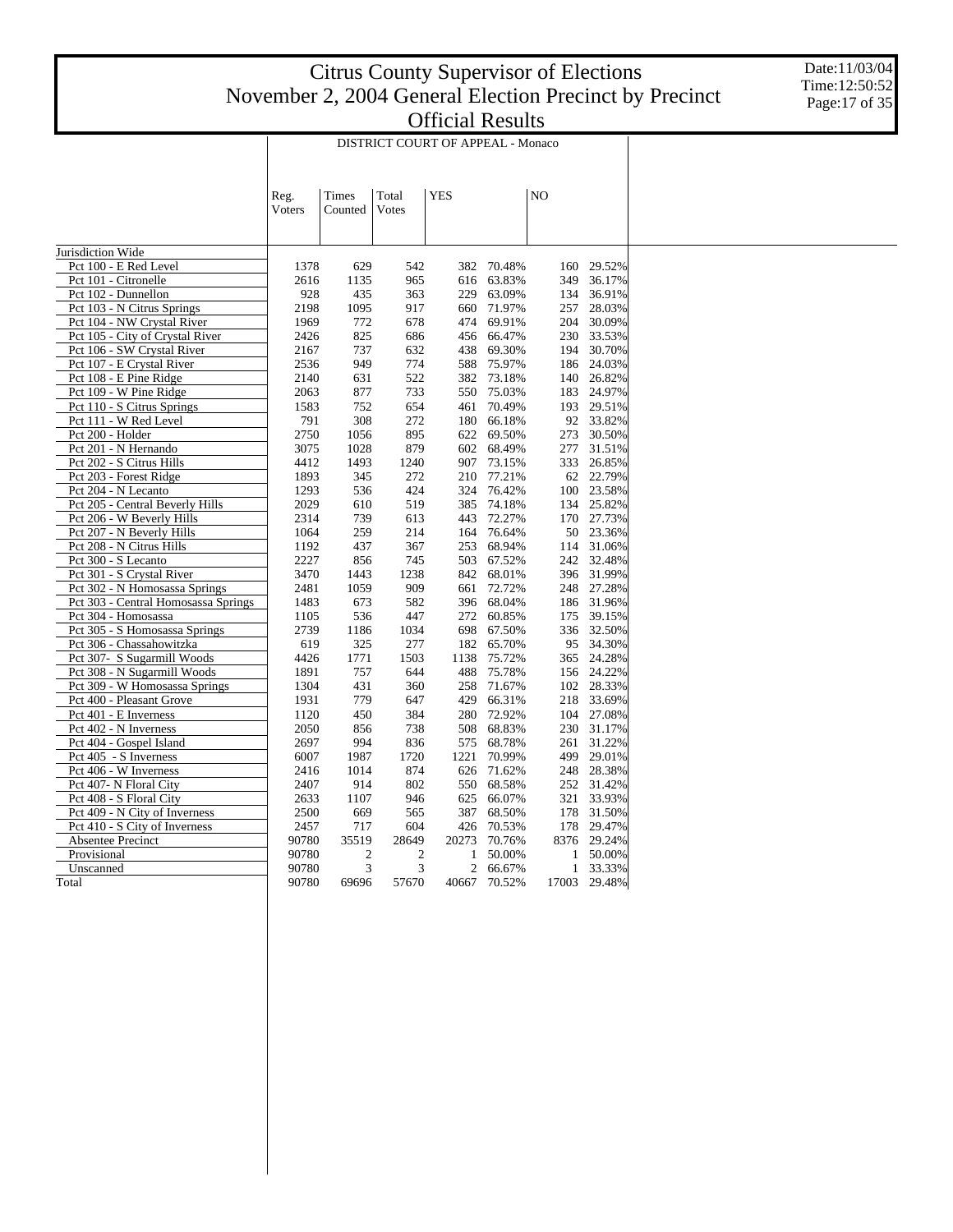Date:11/03/04 Time:12:50:52 Page:18 of 35

|                                     |        |                |       | DISTRICT COURT OF APPEAL - Peterson |            |       |                  |            |
|-------------------------------------|--------|----------------|-------|-------------------------------------|------------|-------|------------------|------------|
|                                     | Reg.   | Times          | Total | <b>YES</b>                          |            | NO    |                  |            |
|                                     | Voters | Counted        | Votes |                                     |            |       |                  |            |
| Jurisdiction Wide                   |        |                |       |                                     |            |       |                  |            |
| Pct 100 - E Red Level               | 1378   | 629            | 541   | 386                                 | 71.35%     |       | 155              | 28.65%     |
| Pct 101 - Citronelle                | 2616   | 1135           | 967   | 602                                 | 62.25%     |       | 365              | 37.75%     |
| Pct 102 - Dunnellon                 | 928    | 435            | 365   | 229                                 | 62.74%     |       | 136              | 37.26%     |
| Pct 103 - N Citrus Springs          | 2198   | 1095           | 917   | 650                                 | 70.88%     |       | 267              | 29.12%     |
| Pct 104 - NW Crystal River          | 1969   | 772            | 679   | 476                                 | 70.10%     |       |                  | 203 29.90% |
| Pct 105 - City of Crystal River     | 2426   | 825            | 689   | 452                                 | 65.60%     |       | 237              | 34.40%     |
| Pct 106 - SW Crystal River          | 2167   | 737            | 635   | 437                                 | 68.82%     |       | 198              | 31.18%     |
| Pct 107 - E Crystal River           | 2536   | 949            | 779   | 571                                 | 73.30%     |       | 208              | 26.70%     |
| Pct 108 - E Pine Ridge              | 2140   | 631            | 520   | 364                                 | 70.00%     |       | 156              | 30.00%     |
| Pct 109 - W Pine Ridge              | 2063   | 877            | 734   | 526                                 | 71.66%     |       |                  | 208 28.34% |
| Pct 110 - S Citrus Springs          | 1583   | 752            | 651   | 453                                 | 69.59%     |       | 198              | 30.41%     |
| Pct 111 - W Red Level               | 791    | 308            | 273   | 187                                 | 68.50%     |       | 86               | 31.50%     |
| Pct 200 - Holder                    | 2750   | 1056           | 892   | 617                                 | 69.17%     |       | 275              | 30.83%     |
| Pct 201 - N Hernando                | 3075   | 1028           | 879   | 595                                 | 67.69%     |       | 284              | 32.31%     |
| Pct 202 - S Citrus Hills            | 4412   | 1493           | 1248  | 906                                 | 72.60%     |       |                  | 342 27.40% |
| Pct 203 - Forest Ridge              | 1893   | 345            | 274   | 216                                 | 78.83%     |       |                  | 58 21.17%  |
| Pct 204 - N Lecanto                 | 1293   | 536            | 425   | 303                                 | 71.29%     |       |                  | 122 28.71% |
| Pct 205 - Central Beverly Hills     | 2029   | 610            | 522   | 388                                 | 74.33%     |       |                  | 134 25.67% |
| Pct 206 - W Beverly Hills           | 2314   | 739            | 615   | 449                                 | 73.01%     |       |                  | 166 26.99% |
| Pct 207 - N Beverly Hills           | 1064   | 259            | 216   | 160                                 | 74.07%     |       |                  | 56 25.93%  |
| Pct 208 - N Citrus Hills            | 1192   | 437            | 368   | 236                                 | 64.13%     |       | 132              | 35.87%     |
| Pct 300 - S Lecanto                 | 2227   | 856            | 745   | 494                                 | 66.31%     |       | 251              | 33.69%     |
| Pct 301 - S Crystal River           | 3470   | 1443           | 1235  | 822                                 | 66.56%     |       |                  | 413 33.44% |
| Pct 302 - N Homosassa Springs       | 2481   | 1059           | 905   | 640                                 | 70.72%     |       | 265              | 29.28%     |
| Pct 303 - Central Homosassa Springs | 1483   | 673            | 586   | 418                                 | 71.33%     |       | 168              | 28.67%     |
| Pct 304 - Homosassa                 | 1105   | 536            | 451   | 285                                 | 63.19%     |       | 166              | 36.81%     |
| Pct 305 - S Homosassa Springs       | 2739   | 1186           | 1031  | 694                                 | 67.31%     |       | 337              | 32.69%     |
| Pct 306 - Chassahowitzka            | 619    | 325            | 277   | 188                                 | 67.87%     |       | 89               | 32.13%     |
| Pct 307- S Sugarmill Woods          | 4426   | 1771           | 1500  | 1122                                | 74.80%     |       |                  | 378 25.20% |
| Pct 308 - N Sugarmill Woods         | 1891   | 757            | 642   | 476                                 | 74.14%     |       |                  | 166 25.86% |
| Pct 309 - W Homosassa Springs       | 1304   | 431            | 360   | 261                                 | 72.50%     |       | 99               | 27.50%     |
| Pct 400 - Pleasant Grove            | 1931   | 779            | 652   | 425                                 | 65.18%     |       | 227              | 34.82%     |
| Pct 401 - E Inverness               | 1120   | 450            | 389   | 291                                 | 74.81%     |       |                  | 98 25.19%  |
| Pct 402 - N Inverness               | 2050   | 856            | 740   | 499                                 | 67.43%     |       | 241              | 32.57%     |
| Pct 404 - Gospel Island             | 2697   | 994            | 838   | 560                                 | 66.83%     |       |                  | 278 33.17% |
| Pct 405 - S Inverness               | 6007   | 1987           | 1725  | 1209                                | 70.09%     |       |                  | 516 29.91% |
| Pct 406 - W Inverness               | 2416   | 1014           | 872   | 620                                 | 71.10%     |       |                  | 252 28.90% |
| Pct 407- N Floral City              | 2407   | 914            | 800   | 545                                 | 68.13%     |       |                  | 255 31.88% |
| Pct 408 - S Floral City             | 2633   | 1107           | 947   | 615                                 | 64.94%     |       |                  | 332 35.06% |
| Pct 409 - N City of Inverness       | 2500   | 669            | 564   | 389                                 | 68.97%     |       | 175              | 31.03%     |
| Pct 410 - S City of Inverness       | 2457   | 717            | 604   |                                     | 412 68.21% |       |                  | 192 31.79% |
| Absentee Precinct                   | 90780  | 35519          | 28717 | 19797                               | 68.94%     |       | 8920             | 31.06%     |
| Provisional                         | 90780  | $\overline{2}$ | 2     |                                     | 2 100.00%  |       | $\boldsymbol{0}$ | 0.00%      |
| Unscanned                           | 90780  | 3              | 3     | 2                                   | 66.67%     |       | $\mathbf{1}$     | 33.33%     |
| Total                               | 90780  | 69696          | 57774 | 39969                               | 69.18%     | 17805 |                  | 30.82%     |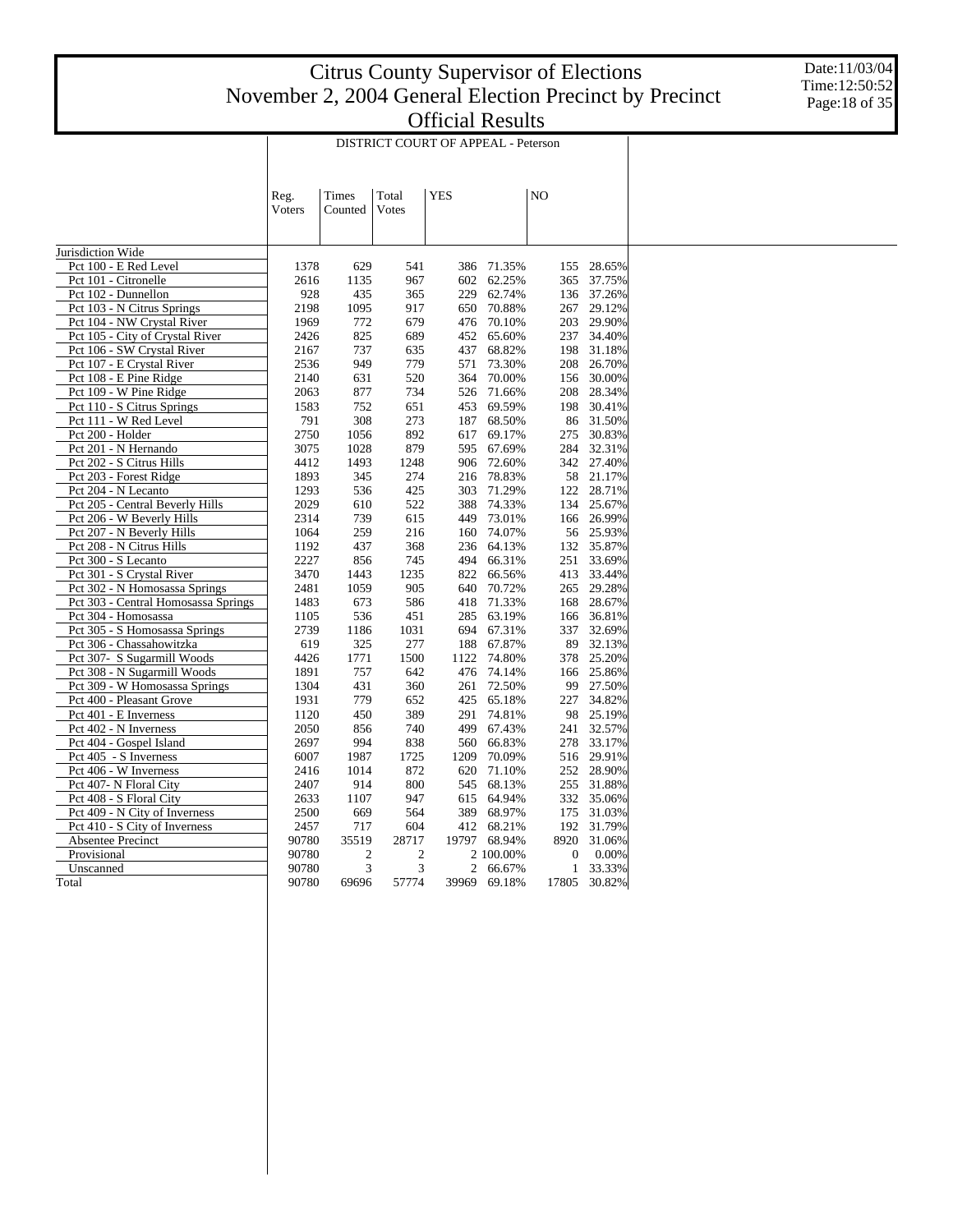Date:11/03/04 Time:12:50:52 Page:19 of 35

|                                                   | DISTRICT COURT OF APPEAL - Sharp |                         |              |            |                  |    |              |                  |  |
|---------------------------------------------------|----------------------------------|-------------------------|--------------|------------|------------------|----|--------------|------------------|--|
|                                                   |                                  |                         |              |            |                  |    |              |                  |  |
|                                                   | Reg.                             | Times                   | Total        | <b>YES</b> |                  | NO |              |                  |  |
|                                                   | Voters                           | Counted                 | Votes        |            |                  |    |              |                  |  |
|                                                   |                                  |                         |              |            |                  |    |              |                  |  |
|                                                   |                                  |                         |              |            |                  |    |              |                  |  |
| Jurisdiction Wide                                 |                                  |                         |              |            |                  |    |              |                  |  |
| Pct 100 - E Red Level                             | 1378                             | 629                     | 545          | 382        | 70.09%           |    | 163          | 29.91%           |  |
| Pct 101 - Citronelle                              | 2616<br>928                      | 1135<br>435             | 960          | 607<br>231 | 63.23%           |    | 353<br>133   | 36.77%<br>36.54% |  |
| Pct 102 - Dunnellon<br>Pct 103 - N Citrus Springs | 2198                             | 1095                    | 364<br>910   | 637        | 63.46%<br>70.00% |    | 273          | 30.00%           |  |
| Pct 104 - NW Crystal River                        | 1969                             | 772                     | 674          | 464        | 68.84%           |    | 210          | 31.16%           |  |
| Pct 105 - City of Crystal River                   | 2426                             | 825                     | 683          | 460        | 67.35%           |    | 223          | 32.65%           |  |
| Pct 106 - SW Crystal River                        | 2167                             | 737                     | 638          | 442        | 69.28%           |    | 196          | 30.72%           |  |
| Pct 107 - E Crystal River                         | 2536                             | 949                     | 780          | 564        | 72.31%           |    |              | 216 27.69%       |  |
| Pct 108 - E Pine Ridge                            | 2140                             | 631                     | 520          | 358        | 68.85%           |    |              | 162 31.15%       |  |
| Pct 109 - W Pine Ridge                            | 2063                             | 877                     | 725          | 514        | 70.90%           |    | 211          | 29.10%           |  |
| Pct 110 - S Citrus Springs                        | 1583                             | 752                     | 647          | 453        | 70.02%           |    | 194          | 29.98%           |  |
| Pct 111 - W Red Level                             | 791                              | 308                     | 267          | 177        | 66.29%           |    |              | 90 33.71%        |  |
| Pct 200 - Holder                                  | 2750                             | 1056                    | 897          | 609        | 67.89%           |    | 288          | 32.11%           |  |
| Pct 201 - N Hernando                              | 3075                             | 1028                    | 883          | 615        | 69.65%           |    | 268          | 30.35%           |  |
| Pct 202 - S Citrus Hills                          | 4412                             | 1493                    | 1246         | 899        | 72.15%           |    |              | 347 27.85%       |  |
| Pct 203 - Forest Ridge                            | 1893                             | 345                     | 270          | 212        | 78.52%           |    | 58           | 21.48%           |  |
| Pct 204 - N Lecanto                               | 1293                             | 536                     | 423          | 302        | 71.39%           |    | 121          | 28.61%           |  |
| Pct 205 - Central Beverly Hills                   | 2029                             | 610                     | 523          | 384        | 73.42%           |    | 139          | 26.58%           |  |
| Pct 206 - W Beverly Hills                         | 2314                             | 739                     | 610          | 434        | 71.15%           |    |              | 176 28.85%       |  |
| Pct 207 - N Beverly Hills                         | 1064                             | 259                     | 215          | 164        | 76.28%           |    |              | 51 23.72%        |  |
| Pct 208 - N Citrus Hills                          | 1192                             | 437                     | 366          | 242        | 66.12%           |    |              | 124 33.88%       |  |
| Pct 300 - S Lecanto                               | 2227                             | 856                     | 750          | 486        | 64.80%           |    |              | 264 35.20%       |  |
| Pct 301 - S Crystal River                         | 3470                             | 1443                    | 1236         | 818        | 66.18%           |    |              | 418 33.82%       |  |
| Pct 302 - N Homosassa Springs                     | 2481                             | 1059                    | 904          | 638        | 70.58%           |    |              | 266 29.42%       |  |
| Pct 303 - Central Homosassa Springs               | 1483                             | 673                     | 586          | 399        | 68.09%           |    |              | 187 31.91%       |  |
| Pct 304 - Homosassa                               | 1105                             | 536                     | 450          | 279        | 62.00%           |    | 171          | 38.00%           |  |
| Pct 305 - S Homosassa Springs                     | 2739                             | 1186                    | 1033         | 706        | 68.34%           |    | 327          | 31.66%           |  |
| Pct 306 - Chassahowitzka                          | 619                              | 325                     | 275          | 188        | 68.36%           |    | 87           | 31.64%           |  |
| Pct 307- S Sugarmill Woods                        | 4426                             | 1771                    | 1486         | 1102       | 74.16%           |    | 384          | 25.84%           |  |
| Pct 308 - N Sugarmill Woods                       | 1891                             | 757                     | 645          | 476        | 73.80%           |    |              | 169 26.20%       |  |
| Pct 309 - W Homosassa Springs                     | 1304                             | 431                     | 359          | 265        | 73.82%           |    | 94           | 26.18%           |  |
| Pct 400 - Pleasant Grove                          | 1931                             | 779                     | 652          | 426        | 65.34%           |    |              | 226 34.66%       |  |
| Pct 401 - E Inverness                             | 1120                             | 450                     | 386          | 288        | 74.61%           |    |              | 98 25.39%        |  |
| Pct 402 - N Inverness                             | 2050                             | 856                     | 743          | 493        | 66.35%           |    |              | 250 33.65%       |  |
| Pct 404 - Gospel Island                           | 2697                             | 994                     | 831          | 563        | 67.75%           |    | 268          | 32.25%           |  |
| Pct 405 - S Inverness                             | 6007                             | 1987                    | 1718         | 1208       | 70.31%           |    |              | 510 29.69%       |  |
| Pct 406 - W Inverness                             | 2416                             | 1014                    | 869          | 619        | 71.23%           |    |              | 250 28.77%       |  |
| Pct 407- N Floral City                            | 2407                             | 914                     | 797          | 549        | 68.88%           |    | 248          | 31.12%           |  |
| Pct 408 - S Floral City                           | 2633                             | 1107                    | 944          | 606        | 64.19%           |    | 338          | 35.81%           |  |
| Pct 409 - N City of Inverness                     | 2500                             | 669                     | 571          | 383        | 67.08%           |    | 188          | 32.92%           |  |
| Pct 410 - S City of Inverness                     | 2457                             | 717                     | 598          | 418        | 69.90%           |    | 180          | 30.10%           |  |
| Absentee Precinct                                 | 90780                            | 35519                   | 28549        | 19622      | 68.73%           |    | 8927         | 31.27%           |  |
| Provisional                                       | 90780                            | $\overline{\mathbf{c}}$ | $\mathbf{2}$ |            | 2 100.00%        |    | $\mathbf{0}$ | 0.00%            |  |
| Unscanned                                         | 90780                            | 3                       | 3            | 2          | 66.67%           |    | $\mathbf{1}$ | 33.33%           |  |
| Total                                             | 90780                            | 69696                   | 57533        | 39686      | 68.98%           |    | 17847        | 31.02%           |  |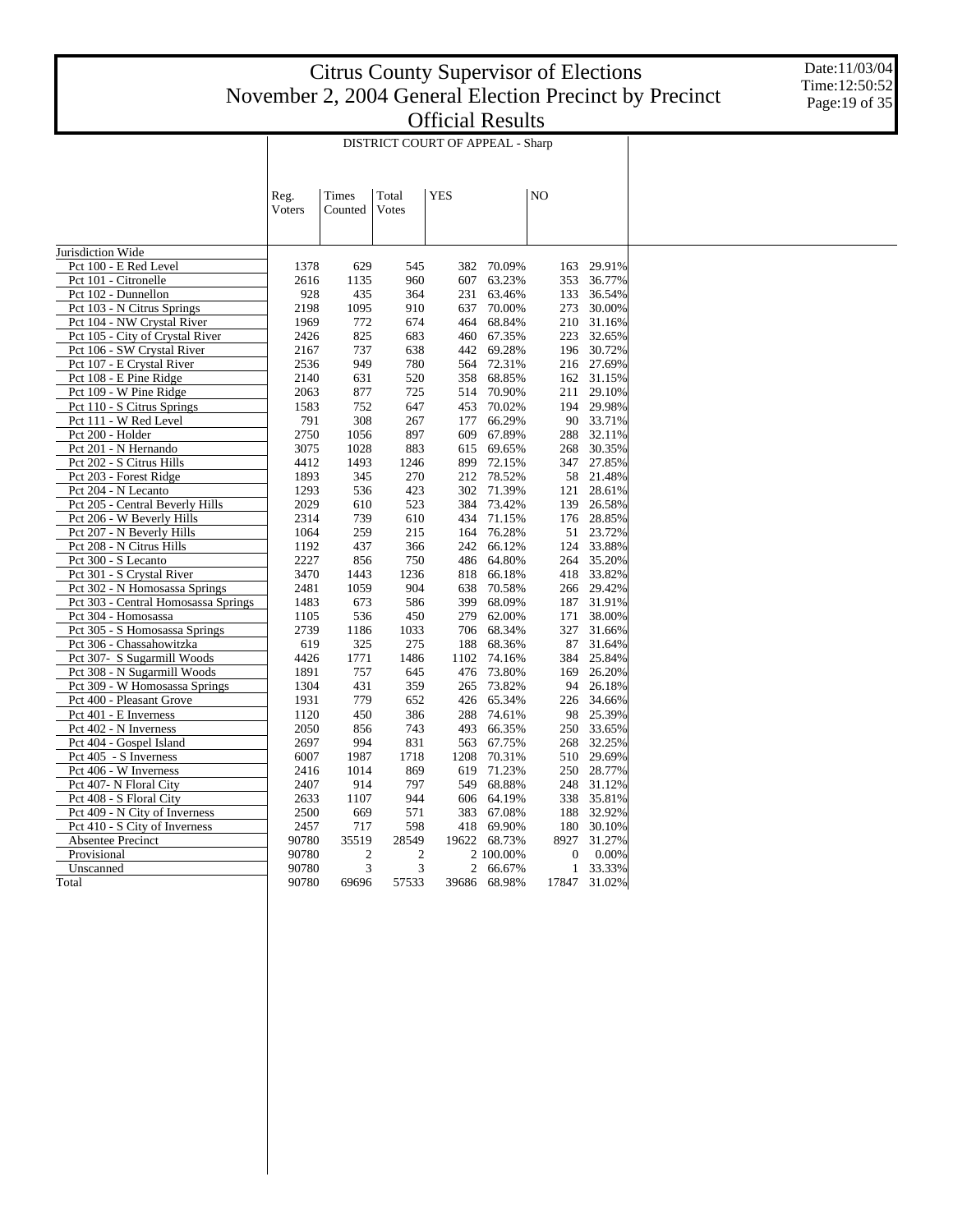Date:11/03/04 Time:12:50:52 Page:20 of 35

|                                                     |             |                |            | DISTRICT COURT OF APPEAL - Torpy |                  |    |                  |                         |
|-----------------------------------------------------|-------------|----------------|------------|----------------------------------|------------------|----|------------------|-------------------------|
|                                                     |             |                |            |                                  |                  |    |                  |                         |
|                                                     |             |                |            |                                  |                  |    |                  |                         |
|                                                     | Reg.        | Times          | Total      | <b>YES</b>                       |                  | NO |                  |                         |
|                                                     | Voters      | Counted        | Votes      |                                  |                  |    |                  |                         |
|                                                     |             |                |            |                                  |                  |    |                  |                         |
|                                                     |             |                |            |                                  |                  |    |                  |                         |
| Jurisdiction Wide                                   |             |                |            |                                  |                  |    |                  |                         |
| Pct 100 - E Red Level                               | 1378        | 629            | 545        | 389                              | 71.38%           |    | 156              | 28.62%                  |
| Pct 101 - Citronelle                                | 2616        | 1135           | 959        | 606                              | 63.19%           |    | 353              | 36.81%                  |
| Pct 102 - Dunnellon                                 | 928         | 435            | 363        | 228                              | 62.81%           |    | 135              | 37.19%                  |
| Pct 103 - N Citrus Springs                          | 2198        | 1095           | 905        | 653                              | 72.15%           |    |                  | 252 27.85%              |
| Pct 104 - NW Crystal River                          | 1969        | 772            | 675        | 471                              | 69.78%           |    | 204              | 30.22%                  |
| Pct 105 - City of Crystal River                     | 2426        | 825            | 679        | 442                              | 65.10%           |    | 237              | 34.90%                  |
| Pct 106 - SW Crystal River                          | 2167        | 737            | 637        | 442                              | 69.39%           |    | 195              | 30.61%                  |
| Pct 107 - E Crystal River                           | 2536        | 949            | 779        | 588                              | 75.48%           |    | 191              | 24.52%                  |
| Pct 108 - E Pine Ridge                              | 2140        | 631            | 517        | 361                              | 69.83%           |    | 156              | 30.17%                  |
| Pct 109 - W Pine Ridge                              | 2063        | 877            | 725        | 535                              | 73.79%           |    | 190              | 26.21%                  |
| Pct 110 - S Citrus Springs<br>Pct 111 - W Red Level | 1583<br>791 | 752<br>308     | 647<br>269 | 445<br>179                       | 68.78%<br>66.54% |    |                  | 202 31.22%<br>90 33.46% |
| Pct 200 - Holder                                    | 2750        | 1056           | 885        | 603                              | 68.14%           |    | 282              | 31.86%                  |
| Pct 201 - N Hernando                                | 3075        | 1028           | 875        | 607                              | 69.37%           |    | 268              | 30.63%                  |
| Pct 202 - S Citrus Hills                            | 4412        | 1493           | 1234       | 908                              | 73.58%           |    |                  | 326 26.42%              |
| Pct 203 - Forest Ridge                              | 1893        | 345            | 268        | 203                              | 75.75%           |    | 65               | 24.25%                  |
| Pct 204 - N Lecanto                                 | 1293        | 536            | 422        | 312                              | 73.93%           |    | 110              | 26.07%                  |
| Pct 205 - Central Beverly Hills                     | 2029        | 610            | 512        | 371                              | 72.46%           |    | 141              | 27.54%                  |
| Pct 206 - W Beverly Hills                           | 2314        | 739            | 601        | 428                              | 71.21%           |    | 173              | 28.79%                  |
| Pct 207 - N Beverly Hills                           | 1064        | 259            | 214        | 157                              | 73.36%           |    |                  | 57 26.64%               |
| Pct 208 - N Citrus Hills                            | 1192        | 437            | 365        | 244                              | 66.85%           |    | 121              | 33.15%                  |
| Pct 300 - S Lecanto                                 | 2227        | 856            | 747        | 490                              | 65.60%           |    | 257              | 34.40%                  |
| Pct 301 - S Crystal River                           | 3470        | 1443           | 1231       | 843                              | 68.48%           |    | 388              | 31.52%                  |
| Pct 302 - N Homosassa Springs                       | 2481        | 1059           | 901        | 642                              | 71.25%           |    | 259              | 28.75%                  |
| Pct 303 - Central Homosassa Springs                 | 1483        | 673            | 583        | 399                              | 68.44%           |    |                  | 184 31.56%              |
| Pct 304 - Homosassa                                 | 1105        | 536            | 449        | 278                              | 61.92%           |    | 171              | 38.08%                  |
| Pct 305 - S Homosassa Springs                       | 2739        | 1186           | 1026       | 674                              | 65.69%           |    |                  | 352 34.31%              |
| Pct 306 - Chassahowitzka                            | 619         | 325            | 275        | 183                              | 66.55%           |    |                  | 92 33.45%               |
| Pct 307- S Sugarmill Woods                          | 4426        | 1771           | 1482       | 1112                             | 75.03%           |    |                  | 370 24.97%              |
| Pct 308 - N Sugarmill Woods                         | 1891        | 757            | 639        | 483                              | 75.59%           |    |                  | 156 24.41%              |
| Pct 309 - W Homosassa Springs                       | 1304        | 431            | 358        | 255                              | 71.23%           |    | 103              | 28.77%                  |
| Pct 400 - Pleasant Grove                            | 1931        | 779            | 645        | 424                              | 65.74%           |    | 221              | 34.26%                  |
| Pct 401 - E Inverness                               | 1120        | 450            | 384        | 270                              | 70.31%           |    |                  | 114 29.69%              |
| Pct 402 - N Inverness                               | 2050        | 856            | 741        | 506                              | 68.29%           |    | 235              | 31.71%                  |
| Pct 404 - Gospel Island                             | 2697        | 994            | 830        | 561                              | 67.59%           |    | 269              | 32.41%                  |
| Pct 405 - S Inverness                               | 6007        | 1987           | 1713       | 1204                             | 70.29%           |    | 509              | 29.71%                  |
| Pct 406 - W Inverness                               | 2416        | 1014           | 863        | 619                              | 71.73%           |    |                  | 244 28.27%              |
| Pct 407- N Floral City                              | 2407        | 914            | 789        | 537                              | 68.06%           |    |                  | 252 31.94%              |
| Pct 408 - S Floral City                             | 2633        | 1107           | 939        | 611                              | 65.07%           |    | 328              | 34.93%                  |
| Pct 409 - N City of Inverness                       | 2500        | 669            | 565        | 394                              | 69.73%           |    | 171              | 30.27%                  |
| Pct 410 - S City of Inverness                       | 2457        | 717            | 602        | 424                              | 70.43%           |    | 178              | 29.57%                  |
| Absentee Precinct                                   | 90780       | 35519          | 28447      | 20107                            | 70.68%           |    | 8340             | 29.32%                  |
| Provisional                                         | 90780       | $\overline{2}$ | 2          |                                  | 2 100.00%        |    | $\boldsymbol{0}$ | 0.00%                   |
| Unscanned                                           | 90780       | 3              | 3          | 2                                | 66.67%           |    | $\mathbf{1}$     | 33.33%                  |
| Total                                               | 90780       | 69696          | 57290      |                                  | 40192 70.16%     |    | 17098            | 29.84%                  |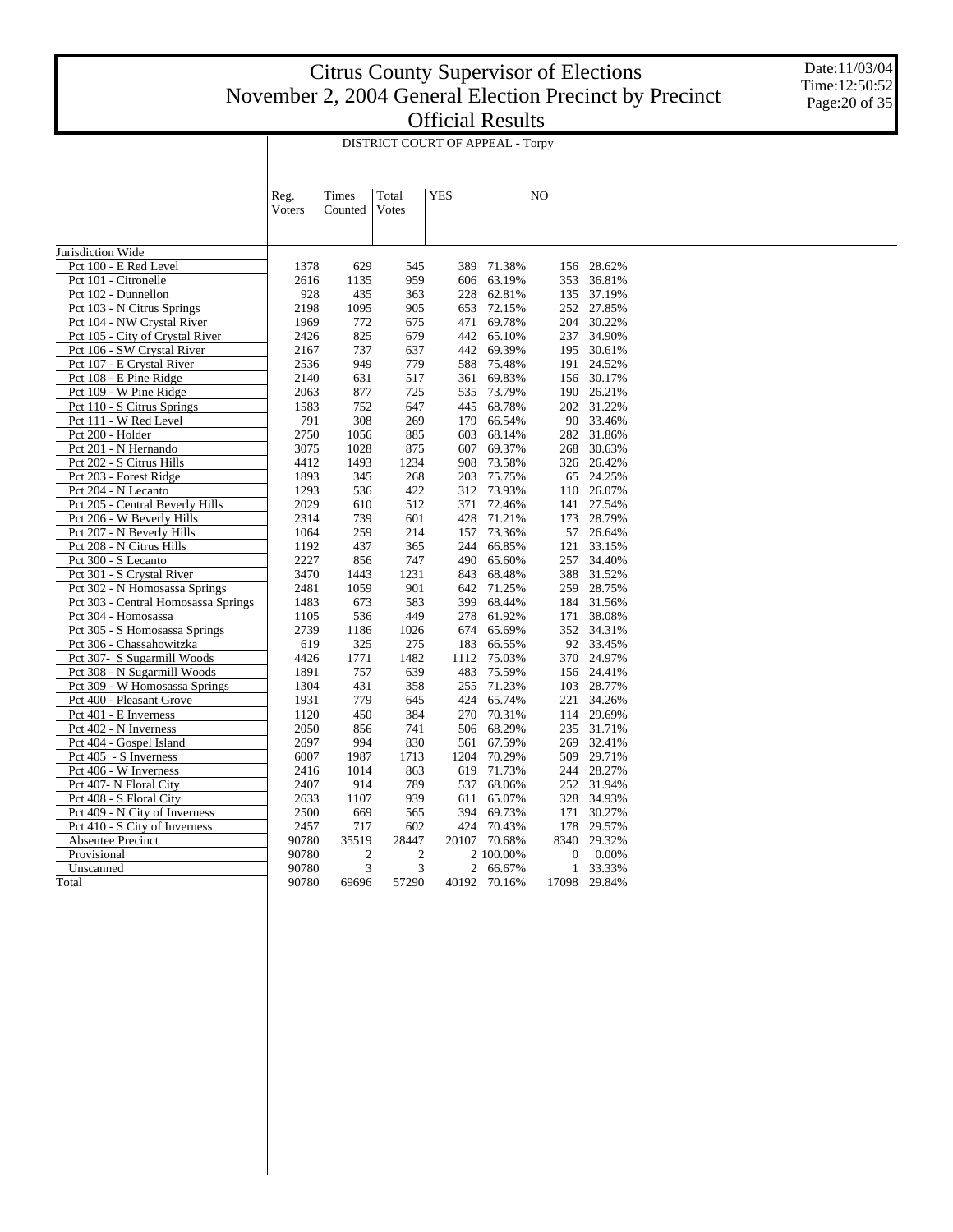Date:11/03/04 Time:12:50:52 Page:21 of 35

|                                     |                |                  |                         | CIRCUIT JUDGE, 5TH JUDICIAL CIRCUIT |              |                                      |            |
|-------------------------------------|----------------|------------------|-------------------------|-------------------------------------|--------------|--------------------------------------|------------|
|                                     | Reg.<br>Voters | Times<br>Counted | Total<br>Votes          |                                     |              | Stephen D. Spivey   Michael G. Takac |            |
| Jurisdiction Wide                   |                |                  |                         |                                     |              |                                      |            |
| Pct 100 - E Red Level               | 1378           | 629              | 536                     | 288                                 | 53.73%       | 248                                  | 46.27%     |
| Pct 101 - Citronelle                | 2616           | 1135             | 964                     | 569                                 | 59.02%       | 395                                  | 40.98%     |
| Pct 102 - Dunnellon                 | 928            | 435              | 367                     | 240                                 | 65.40%       | 127                                  | 34.60%     |
| Pct 103 - N Citrus Springs          | 2198           | 1095             | 902                     | 579                                 | 64.19%       | 323                                  | 35.81%     |
| Pct 104 - NW Crystal River          | 1969           | 772              | 682                     |                                     | 372 54.55%   | 310                                  | 45.45%     |
| Pct 105 - City of Crystal River     | 2426           | 825              | 701                     | 374                                 | 53.35%       | 327                                  | 46.65%     |
| Pct 106 - SW Crystal River          | 2167           | 737              | 634                     | 320                                 | 50.47%       | 314                                  | 49.53%     |
| Pct 107 - E Crystal River           | 2536           | 949              | 791                     | 433                                 | 54.74%       | 358                                  | 45.26%     |
| Pct 108 - E Pine Ridge              | 2140           | 631              | 519                     | 301                                 | 58.00%       | 218                                  | 42.00%     |
| Pct 109 - W Pine Ridge              | 2063           | 877              | 734                     | 409                                 | 55.72%       | 325                                  | 44.28%     |
| Pct 110 - S Citrus Springs          | 1583           | 752              | 647                     | 369                                 | 57.03%       | 278                                  | 42.97%     |
| Pct 111 - W Red Level               | 791            | 308              | 266                     | 160                                 | 60.15%       | 106                                  | 39.85%     |
| Pct 200 - Holder                    | 2750           | 1056             | 883                     | 502                                 | 56.85%       | 381                                  | 43.15%     |
| Pct 201 - N Hernando                | 3075           | 1028             | 871                     | 497                                 | 57.06%       | 374                                  | 42.94%     |
| Pct 202 - S Citrus Hills            | 4412           | 1493             | 1231                    | 700                                 | 56.86%       | 531                                  | 43.14%     |
| Pct 203 - Forest Ridge              | 1893           | 345              | 276                     | 165                                 | 59.78%       | 111                                  | 40.22%     |
| Pct 204 - N Lecanto                 | 1293           | 536              | 422                     | 248                                 | 58.77%       | 174                                  | 41.23%     |
| Pct 205 - Central Beverly Hills     | 2029           | 610              | 515                     | 299                                 | 58.06%       |                                      | 216 41.94% |
| Pct 206 - W Beverly Hills           | 2314           | 739              | 609                     |                                     | 342 56.16%   | 267                                  | 43.84%     |
| Pct 207 - N Beverly Hills           | 1064           | 259              | 227                     | 129                                 | 56.83%       | 98                                   | 43.17%     |
| Pct 208 - N Citrus Hills            | 1192           | 437              | 359                     | 192                                 | 53.48%       | 167                                  | 46.52%     |
| Pct 300 - S Lecanto                 | 2227           | 856              | 746                     | 445                                 | 59.65%       | 301                                  | 40.35%     |
| Pct 301 - S Crystal River           | 3470           | 1443             | 1246                    | 708                                 | 56.82%       | 538                                  | 43.18%     |
| Pct 302 - N Homosassa Springs       | 2481           | 1059             | 902                     | 529                                 | 58.65%       | 373                                  | 41.35%     |
| Pct 303 - Central Homosassa Springs | 1483           | 673              | 579                     | 340                                 | 58.72%       | 239                                  | 41.28%     |
| Pct 304 - Homosassa                 | 1105           | 536              | 439                     | 257                                 | 58.54%       | 182                                  | 41.46%     |
| Pct 305 - S Homosassa Springs       | 2739           | 1186             | 1023                    | 608                                 | 59.43%       | 415                                  | 40.57%     |
| Pct 306 - Chassahowitzka            | 619            | 325              | 272                     | 160                                 | 58.82%       |                                      | 112 41.18% |
| Pct 307- S Sugarmill Woods          | 4426           | 1771             | 1478                    | 806                                 | 54.53%       | 672                                  | 45.47%     |
| Pct 308 - N Sugarmill Woods         | 1891           | 757              | 629                     | 363                                 | 57.71%       | 266                                  | 42.29%     |
| Pct 309 - W Homosassa Springs       | 1304           | 431              | 355                     | 195                                 | 54.93%       | 160                                  | 45.07%     |
| Pct 400 - Pleasant Grove            | 1931           | 779              | 651                     | 387                                 | 59.45%       | 264                                  | 40.55%     |
| Pct 401 - E Inverness               | 1120           | 450              | 382                     |                                     | 228 59.69%   | 154                                  | 40.31%     |
| Pct 402 - N Inverness               | 2050           | 856              | 750                     | 419                                 | 55.87%       | 331                                  | 44.13%     |
| Pct 404 - Gospel Island             | 2697           | 994              | 841                     | 483                                 | 57.43%       | 358                                  | 42.57%     |
| Pct 405 - S Inverness               | 6007           | 1987             | 1716                    | 1051                                | 61.25%       | 665                                  | 38.75%     |
| Pct 406 - W Inverness               | 2416           | 1014             | 875                     | 503                                 | 57.49%       | 372                                  | 42.51%     |
| Pct 407- N Floral City              | 2407           | 914              | 798                     |                                     | 472 59.15%   | 326                                  | 40.85%     |
| Pct 408 - S Floral City             | 2633           | 1107             | 930                     | 587                                 | 63.12%       | 343                                  | 36.88%     |
| Pct 409 - N City of Inverness       | 2500           | 669              | 562                     | 328                                 | 58.36%       | 234                                  | 41.64%     |
| Pct 410 - S City of Inverness       | 2457           | 717              | 608                     | 370                                 | 60.86%       | 238                                  | 39.14%     |
| Absentee Precinct                   | 90780          | 35519            | 28944                   | 16548                               | 57.17%       | 12396                                | 42.83%     |
| Provisional                         | 90780          | $\boldsymbol{2}$ | $\overline{\mathbf{c}}$ |                                     | 2 100.00%    | $\boldsymbol{0}$                     | 0.00%      |
| Unscanned                           | 90780          | 3                | 3                       | $\overline{c}$                      | 66.67%       | 1                                    | 33.33%     |
| Total                               | 90780          | 69696            | 57867                   |                                     | 33279 57.51% | 24588                                | 42.49%     |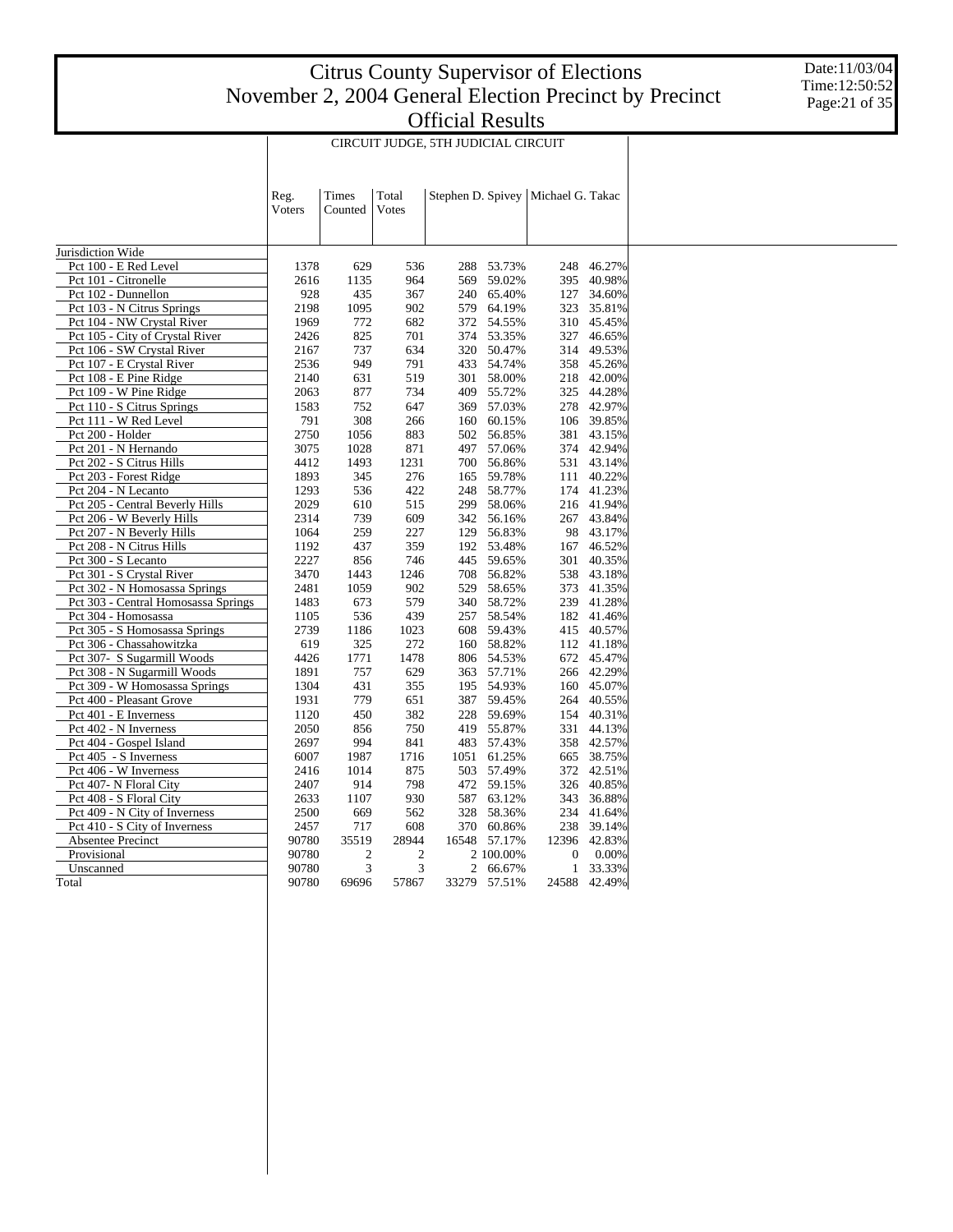T

Date:11/03/04 Time:12:50:52 Page:22 of 35

| <b>SCHOOL BOARD DISTRICT 4</b> |  |
|--------------------------------|--|

|                                                   |        |                | SCHOOL BOARD DISTRICT 4 |                 |                      |                    |                  |  |
|---------------------------------------------------|--------|----------------|-------------------------|-----------------|----------------------|--------------------|------------------|--|
|                                                   |        |                |                         |                 |                      |                    |                  |  |
|                                                   |        |                |                         |                 |                      |                    |                  |  |
|                                                   |        |                |                         |                 |                      |                    |                  |  |
|                                                   | Reg.   | Times          | Total                   | Cynthia S Cindy |                      | <b>Bill Murray</b> |                  |  |
|                                                   | Voters | Counted        | Votes                   | Cino            |                      |                    |                  |  |
|                                                   |        |                |                         |                 |                      |                    |                  |  |
|                                                   |        |                |                         |                 |                      |                    |                  |  |
| Jurisdiction Wide                                 |        |                |                         |                 |                      |                    |                  |  |
| Pct 100 - E Red Level                             | 1378   | 629            | 550                     | 259             | 47.09%               | 291                | 52.91%           |  |
| Pct 101 - Citronelle                              | 2616   | 1135           | 983                     | 468             | 47.61%               | 515                | 52.39%           |  |
| Pct 102 - Dunnellon                               | 928    | 435            | 361                     | 193             | 53.46%               | 168                | 46.54%           |  |
| Pct 103 - N Citrus Springs                        | 2198   | 1095           | 939                     |                 | 456 48.56%           | 483                | 51.44%           |  |
| Pct 104 - NW Crystal River                        | 1969   | 772            | 696                     | 349             | 50.14%               | 347                | 49.86%           |  |
| Pct 105 - City of Crystal River                   | 2426   | 825            | 723                     | 307             | 42.46%               | 416                | 57.54%           |  |
| Pct 106 - SW Crystal River                        | 2167   | 737            | 663                     | 277             | 41.78%               | 386                | 58.22%           |  |
| Pct 107 - E Crystal River                         | 2536   | 949            | 816                     | 364             | 44.61%               | 452                | 55.39%           |  |
| Pct 108 - E Pine Ridge                            | 2140   | 631            | 531                     | 241             | 45.39%               | 290                | 54.61%           |  |
| Pct 109 - W Pine Ridge                            | 2063   | 877            | 751                     | 284             | 37.82%               | 467                | 62.18%           |  |
| Pct 110 - S Citrus Springs                        | 1583   | 752            | 647                     | 299             | 46.21%               | 348                | 53.79%           |  |
| Pct 111 - W Red Level                             | 791    | 308            | 277                     | 126             | 45.49%               | 151                | 54.51%           |  |
| Pct 200 - Holder                                  | 2750   | 1056           | 895                     | 438             | 48.94%               | 457                | 51.06%           |  |
| Pct 201 - N Hernando                              | 3075   | 1028           | 891                     | 414             | 46.46%               | 477                | 53.54%           |  |
| Pct 202 - S Citrus Hills                          | 4412   | 1493           | 1288                    | 581             | 45.11%               | 707                | 54.89%           |  |
| Pct 203 - Forest Ridge                            | 1893   | 345            | 288                     | 134             | 46.53%               | 154                | 53.47%           |  |
| Pct 204 - N Lecanto                               | 1293   | 536            | 467                     | 181             | 38.76%               |                    | 286 61.24%       |  |
| Pct 205 - Central Beverly Hills                   | 2029   | 610            | 530                     | 269             | 50.75%               | 261                | 49.25%           |  |
| Pct 206 - W Beverly Hills                         | 2314   | 739            | 641                     | 346             | 53.98%               | 295                | 46.02%           |  |
| Pct 207 - N Beverly Hills                         | 1064   | 259            | 222                     | 115             | 51.80%               | 107                | 48.20%           |  |
| Pct 208 - N Citrus Hills                          | 1192   | 437            | 360                     | 148             | 41.11%               | 212                | 58.89%           |  |
| Pct 300 - S Lecanto                               | 2227   | 856            | 778                     | 328             | 42.16%               | 450                | 57.84%           |  |
| Pct 301 - S Crystal River                         | 3470   | 1443           | 1290                    | 554             | 42.95%               | 736                | 57.05%           |  |
| Pct 302 - N Homosassa Springs                     | 2481   | 1059           | 943                     | 446             | 47.30%               | 497                | 52.70%           |  |
| Pct 303 - Central Homosassa Springs               | 1483   | 673            | 618                     | 281             | 45.47%               |                    | 337 54.53%       |  |
| Pct 304 - Homosassa                               | 1105   | 536            | 471                     | 200             | 42.46%               | 271                | 57.54%           |  |
| Pct 305 - S Homosassa Springs                     | 2739   | 1186           | 1061                    | 532             | 50.14%               | 529                | 49.86%           |  |
| Pct 306 - Chassahowitzka                          | 619    | 325            | 280                     | 153             | 54.64%               | 127                | 45.36%           |  |
| Pct 307- S Sugarmill Woods                        | 4426   | 1771           | 1571                    | 585             | 37.24%               | 986                | 62.76%           |  |
| Pct 308 - N Sugarmill Woods                       | 1891   | 757            | 659                     | 313             | 47.50%               | 346                | 52.50%           |  |
| Pct 309 - W Homosassa Springs                     | 1304   | 431            | 383                     | 160             | 41.78%               | 223                | 58.22%           |  |
| Pct 400 - Pleasant Grove                          | 1931   | 779            | 677                     | 282             | 41.65%               | 395                | 58.35%           |  |
| Pct 401 - E Inverness                             | 1120   | 450            | 399                     | 193             | 48.37%               | 206                | 51.63%           |  |
| Pct 402 - N Inverness                             | 2050   | 856            | 759                     | 363             | 47.83%               | 396                | 52.17%           |  |
| Pct 404 - Gospel Island                           | 2697   | 994            | 850                     | 364             | 42.82%               | 486                | 57.18%           |  |
| Pct 405 - S Inverness                             | 6007   | 1987           | 1751                    | 789             | 45.06%               | 962                | 54.94%           |  |
| Pct 406 - W Inverness                             | 2416   | 1014           | 897                     | 397             | 44.26%               | 500                | 55.74%           |  |
|                                                   | 2407   | 914            | 814                     |                 |                      | 392                |                  |  |
| Pct 407- N Floral City<br>Pct 408 - S Floral City | 2633   | 1107           | 943                     | 486             | 422 51.84%<br>51.54% | 457                | 48.16%<br>48.46% |  |
|                                                   |        |                | 583                     |                 |                      | 292                | 50.09%           |  |
| Pct 409 - N City of Inverness                     | 2500   | 669            |                         | 291             | 49.91%               |                    |                  |  |
| Pct 410 - S City of Inverness                     | 2457   | 717            | 636                     |                 | 279 43.87%           | 357                | 56.13%           |  |
| Absentee Precinct                                 | 90780  | 35519          | 30210                   | 13390           | 44.32%               | 16820              | 55.68%           |  |
| Provisional                                       | 90780  | $\mathfrak{2}$ | $\overline{c}$          | 1               | 50.00%               | $\mathbf{1}$       | 50.00%           |  |
| Unscanned                                         | 90780  | 3              | 3                       | $\mathbf{1}$    | 33.33%               |                    | 2 66.67%         |  |
| Total                                             | 90780  | 69696          | 60097                   |                 | 27059 45.03%         |                    | 33038 54.97%     |  |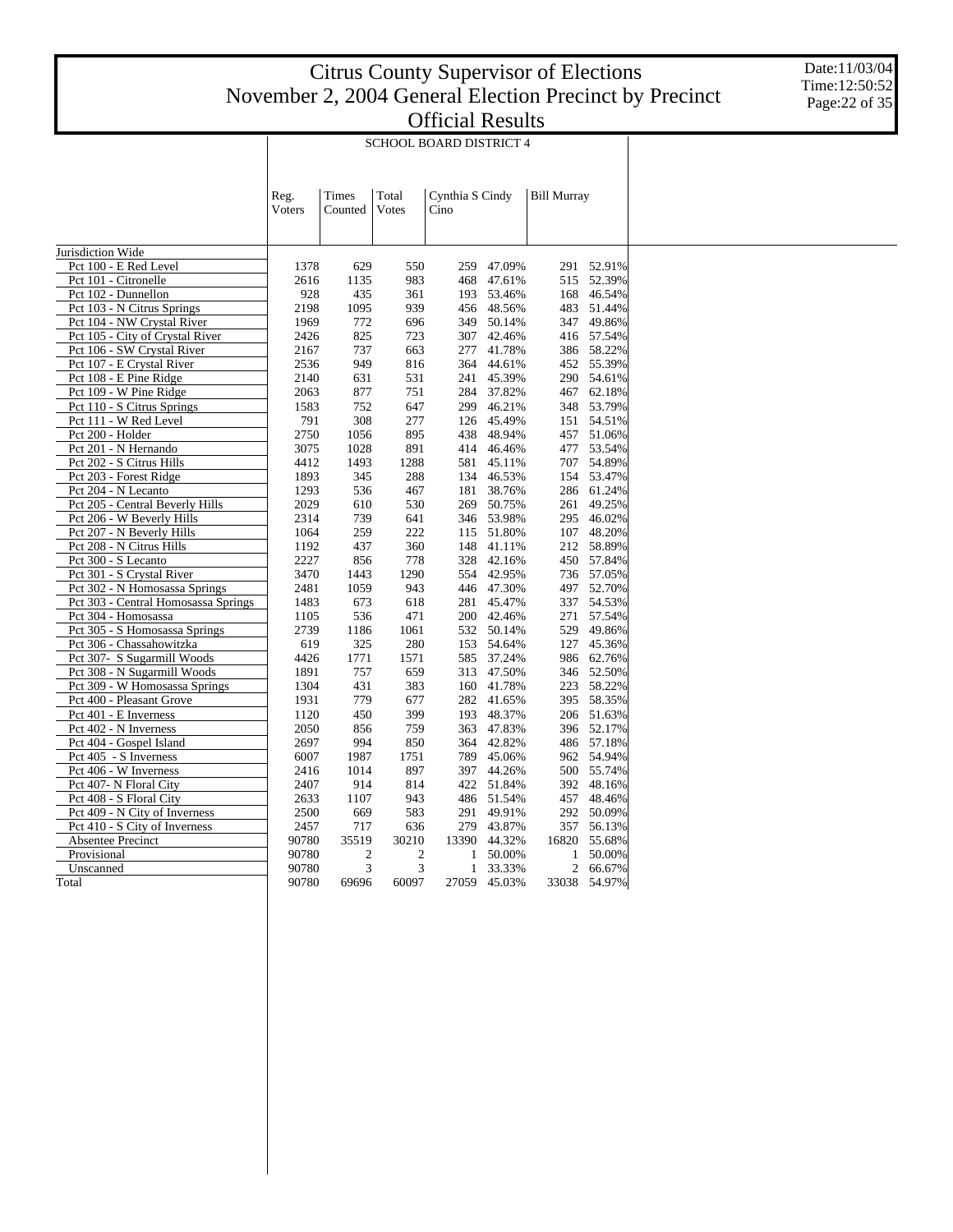Τ

Date:11/03/04 Time:12:50:52 Page:23 of 35

| <b>UHRAN INSUIN</b>            |  |
|--------------------------------|--|
| <b>SCHOOL BOARD DISTRICT 5</b> |  |

Τ

|                                     | Reg.<br>Voters | Times<br>Counted | Total<br>Votes | Bruce E. Bellamy |        | Linda B. Powers |            |
|-------------------------------------|----------------|------------------|----------------|------------------|--------|-----------------|------------|
|                                     |                |                  |                |                  |        |                 |            |
|                                     |                |                  |                |                  |        |                 |            |
| Jurisdiction Wide                   |                |                  |                |                  |        |                 |            |
| Pct 100 - E Red Level               | 1378           | 629              | 550            | 233              | 42.36% |                 | 317 57.64% |
| Pct 101 - Citronelle                | 2616           | 1135             | 965            | 391              | 40.52% | 574             | 59.48%     |
| Pct 102 - Dunnellon                 | 928            | 435              | 360            | 170              | 47.22% |                 | 190 52.78% |
| Pct 103 - N Citrus Springs          | 2198           | 1095             | 929            | 372              | 40.04% | 557             | 59.96%     |
| Pct 104 - NW Crystal River          | 1969           | 772              | 692            | 278              | 40.17% | 414             | 59.83%     |
| Pct 105 - City of Crystal River     | 2426           | 825              | 715            | 315              | 44.06% |                 | 400 55.94% |
| Pct 106 - SW Crystal River          | 2167           | 737              | 652            | 243              | 37.27% | 409             | 62.73%     |
| Pct 107 - E Crystal River           | 2536           | 949              | 800            | 312              | 39.00% | 488             | 61.00%     |
| Pct 108 - E Pine Ridge              | 2140           | 631              | 530            | 205              | 38.68% | 325             | 61.32%     |
| Pct 109 - W Pine Ridge              | 2063           | 877              | 736            | 268              | 36.41% | 468             | 63.59%     |
| Pct 110 - S Citrus Springs          | 1583           | 752              | 649            | 236              | 36.36% | 413             | 63.64%     |
| Pct 111 - W Red Level               | 791            | 308              | 271            | 98               | 36.16% | 173             | 63.84%     |
| Pct 200 - Holder                    | 2750           | 1056             | 909            | 361              | 39.71% | 548             | 60.29%     |
| Pct 201 - N Hernando                | 3075           | 1028             | 916            | 371              | 40.50% | 545             | 59.50%     |
| Pct 202 - S Citrus Hills            | 4412           | 1493             | 1277           | 471              | 36.88% |                 | 806 63.12% |
| Pct 203 - Forest Ridge              | 1893           | 345              | 287            | 103              | 35.89% | 184             | 64.11%     |
| Pct 204 - N Lecanto                 | 1293           | 536              | 453            | 170              | 37.53% | 283             | 62.47%     |
| Pct 205 - Central Beverly Hills     | 2029           | 610              | 517            | 206              | 39.85% | 311             | 60.15%     |
| Pct 206 - W Beverly Hills           | 2314           | 739              | 627            | 240              | 38.28% | 387             | 61.72%     |
| Pct 207 - N Beverly Hills           | 1064           | 259              | 215            | 74               | 34.42% |                 | 141 65.58% |
| Pct 208 - N Citrus Hills            | 1192           | 437              | 371            | 131              | 35.31% | 240             | 64.69%     |
| Pct 300 - S Lecanto                 | 2227           | 856              | 770            | 291              | 37.79% | 479             | 62.21%     |
| Pct 301 - S Crystal River           | 3470           | 1443             | 1263           | 521              | 41.25% |                 | 742 58.75% |
| Pct 302 - N Homosassa Springs       | 2481           | 1059             | 940            | 367              | 39.04% | 573             | 60.96%     |
| Pct 303 - Central Homosassa Springs | 1483           | 673              | 595            | 241              | 40.50% | 354             | 59.50%     |
| Pct 304 - Homosassa                 | 1105           | 536              | 453            | 165              | 36.42% | 288             | 63.58%     |
| Pct 305 - S Homosassa Springs       | 2739           | 1186             | 1034           | 383              | 37.04% |                 | 651 62.96% |
| Pct 306 - Chassahowitzka            | 619            | 325              | 280            | 102              | 36.43% | 178             | 63.57%     |
| Pct 307- S Sugarmill Woods          | 4426           | 1771             | 1487           | 489              | 32.89% | 998             | 67.11%     |
| Pct 308 - N Sugarmill Woods         | 1891           | 757              | 635            | 234              | 36.85% | 401             | 63.15%     |
| Pct 309 - W Homosassa Springs       | 1304           | 431              | 372            | 152              | 40.86% | 220             | 59.14%     |
| Pct 400 - Pleasant Grove            | 1931           | 779              | 689            | 242              | 35.12% |                 | 447 64.88% |
| Pct 401 - E Inverness               | 1120           | 450              | 403            | 157              | 38.96% | 246             | 61.04%     |
| Pct 402 - N Inverness               | 2050           | 856              | 787            | 326              | 41.42% | 461             | 58.58%     |
| Pct 404 - Gospel Island             | 2697           | 994              | 862            | 303              | 35.15% | 559             | 64.85%     |
| Pct 405 - S Inverness               | 6007           | 1987             | 1779           | 666              | 37.44% | 1113            | 62.56%     |
| Pct 406 - W Inverness               | 2416           | 1014             | 909            | 331              | 36.41% | 578             | 63.59%     |
| Pct 407- N Floral City              | 2407           | 914              | 824            | 325              | 39.44% | 499             | 60.56%     |
| Pct 408 - S Floral City             | 2633           | 1107             | 964            | 382              | 39.63% | 582             | 60.37%     |
| Pct 409 - N City of Inverness       | 2500           | 669              | 592            | 236              | 39.86% | 356             | 60.14%     |
| Pct 410 - S City of Inverness       | 2457           | 717              | 644            | 265              | 41.15% | 379             | 58.85%     |
| Absentee Precinct                   | 90780          | 35519            | 30023          | 10438            | 34.77% | 19585           | 65.23%     |
| Provisional                         | 90780          | $\overline{2}$   | $\mathfrak{2}$ | $\mathbf{1}$     | 50.00% | $\mathbf{1}$    | 50.00%     |
| Unscanned                           | 90780          | 3                | 3              | $\overline{c}$   | 66.67% | $\mathbf{1}$    | 33.33%     |
| Total                               | 90780          | 69696            | 59731          | 21867            | 36.61% | 37864           | 63.39%     |
|                                     |                |                  |                |                  |        |                 |            |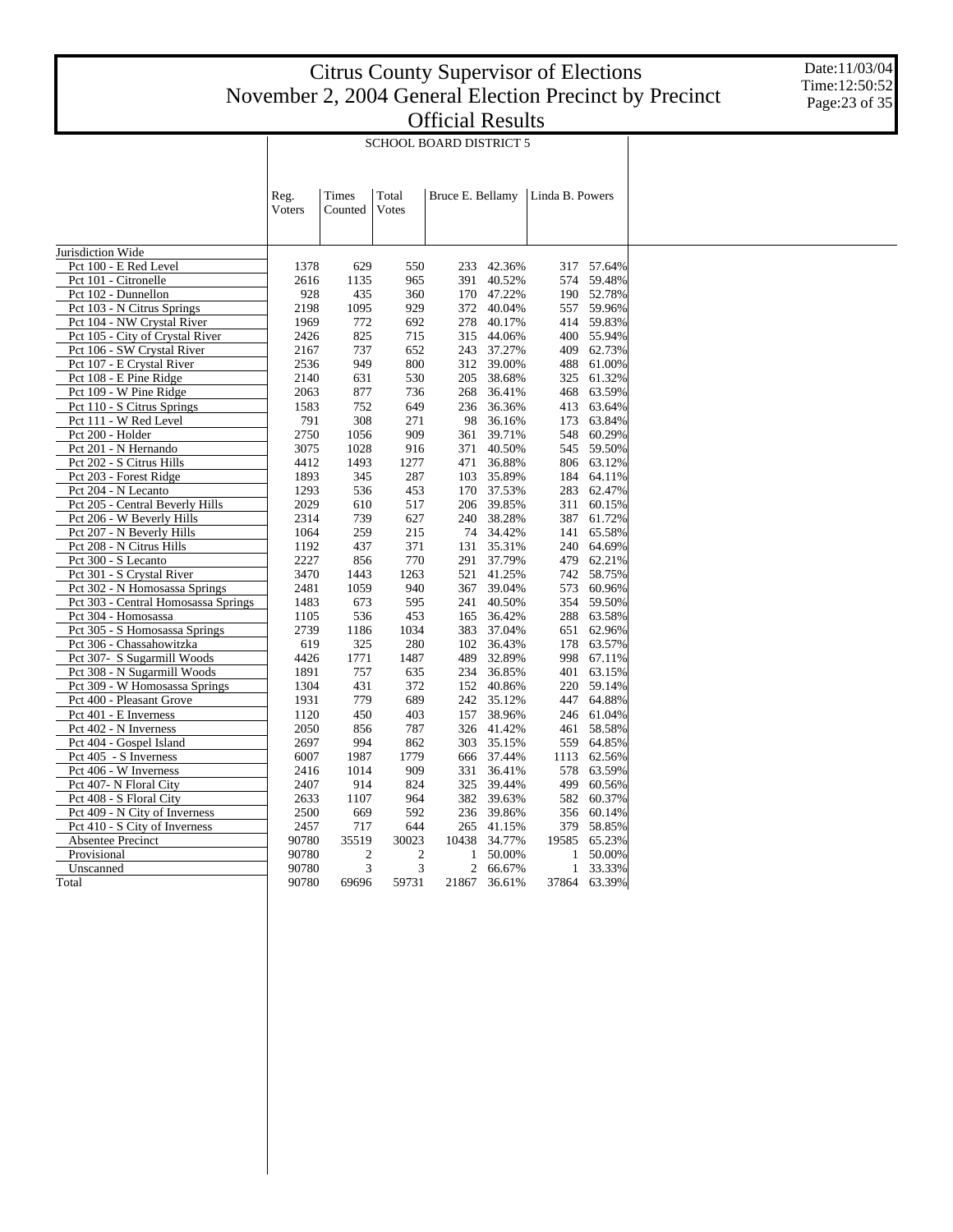Date:11/03/04 Time:12:50:52 Page:24 of 35

|                                                           | CITY COUNCIL MEMBER SEAT 1         |                                |                                    |                            |                |                                      |        |  |  |  |  |
|-----------------------------------------------------------|------------------------------------|--------------------------------|------------------------------------|----------------------------|----------------|--------------------------------------|--------|--|--|--|--|
|                                                           |                                    |                                |                                    |                            |                |                                      |        |  |  |  |  |
|                                                           | Reg.                               | Times                          | Total                              | John Kendall               |                | J. Kostelnick                        |        |  |  |  |  |
|                                                           | Voters                             | Counted                        | Votes                              |                            |                |                                      |        |  |  |  |  |
|                                                           |                                    |                                |                                    |                            |                |                                      |        |  |  |  |  |
| Jurisdiction Wide                                         |                                    |                                |                                    |                            |                |                                      |        |  |  |  |  |
| Pct 100 - E Red Level                                     | $\overline{0}$                     | $\overline{0}$                 | $\overline{0}$                     | $\theta$                   |                | $\boldsymbol{0}$                     |        |  |  |  |  |
| Pct 101 - Citronelle                                      | $\overline{0}$                     | $\mathbf{0}$                   | $\boldsymbol{0}$                   | $\mathbf{0}$               |                | $\boldsymbol{0}$                     |        |  |  |  |  |
| Pct 102 - Dunnellon                                       | 0                                  | $\mathbf{0}$                   | $\mathbf{0}$                       | $\overline{0}$             |                | $\mathbf{0}$                         |        |  |  |  |  |
| Pct 103 - N Citrus Springs                                | $\theta$                           | $\boldsymbol{0}$               | $\mathbf{0}$                       | $\Omega$                   |                | $\boldsymbol{0}$                     |        |  |  |  |  |
| Pct 104 - NW Crystal River                                | $\theta$                           | $\overline{0}$                 | $\overline{0}$                     | $\Omega$                   |                | $\theta$                             |        |  |  |  |  |
| Pct 105 - City of Crystal River                           | 2426                               | 825                            | 741                                | 378                        | 51.01%         | 363                                  | 48.99% |  |  |  |  |
| Pct 106 - SW Crystal River                                | 0                                  | $\mathbf{0}$                   | $\boldsymbol{0}$                   | $\boldsymbol{0}$           |                | $\boldsymbol{0}$                     |        |  |  |  |  |
| Pct 107 - E Crystal River                                 | 0                                  | $\mathbf{0}$                   | $\overline{0}$                     | $\mathbf{0}$               |                | $\mathbf{0}$                         |        |  |  |  |  |
| Pct 108 - E Pine Ridge                                    | $\boldsymbol{0}$<br>$\overline{0}$ | $\mathbf{0}$<br>$\overline{0}$ | $\mathbf{0}$<br>$\overline{0}$     | $\overline{0}$<br>$\theta$ |                | $\boldsymbol{0}$<br>$\overline{0}$   |        |  |  |  |  |
| Pct 109 - W Pine Ridge<br>Pct 110 - S Citrus Springs      | $\overline{0}$                     | $\mathbf{0}$                   | $\overline{0}$                     | $\overline{0}$             |                | $\boldsymbol{0}$                     |        |  |  |  |  |
| Pct 111 - W Red Level                                     | $\overline{0}$                     | $\mathbf{0}$                   | $\overline{0}$                     | $\overline{0}$             |                | $\overline{0}$                       |        |  |  |  |  |
| Pct 200 - Holder                                          | $\overline{0}$                     | $\overline{0}$                 | $\overline{0}$                     | $\overline{0}$             |                | $\boldsymbol{0}$                     |        |  |  |  |  |
| Pct 201 - N Hernando                                      | $\overline{0}$                     | $\mathbf{0}$                   | $\overline{0}$                     | $\overline{0}$             |                | $\boldsymbol{0}$                     |        |  |  |  |  |
| Pct 202 - S Citrus Hills                                  | $\overline{0}$                     | $\mathbf{0}$                   | $\overline{0}$                     | $\overline{0}$             | $\overline{a}$ | $\overline{0}$                       |        |  |  |  |  |
| Pct 203 - Forest Ridge                                    | $\overline{0}$                     | $\mathbf{0}$                   | $\overline{0}$                     | $\overline{0}$             |                | $\overline{0}$                       |        |  |  |  |  |
| Pct 204 - N Lecanto                                       | $\overline{0}$                     | $\mathbf{0}$                   | $\overline{0}$                     | $\overline{0}$             |                | $\boldsymbol{0}$                     |        |  |  |  |  |
| Pct 205 - Central Beverly Hills                           | $\overline{0}$                     | $\overline{0}$                 | $\overline{0}$                     | $\theta$                   | L,             | $\overline{0}$                       |        |  |  |  |  |
| Pct 206 - W Beverly Hills                                 | $\overline{0}$                     | $\overline{0}$                 | $\overline{0}$                     | $\overline{0}$             |                | $\mathbf{0}$                         |        |  |  |  |  |
| Pct 207 - N Beverly Hills                                 | $\boldsymbol{0}$                   | $\mathbf{0}$                   | $\mathbf{0}$                       | $\boldsymbol{0}$           | ä,             | $\boldsymbol{0}$                     |        |  |  |  |  |
| Pct 208 - N Citrus Hills                                  | $\theta$                           | $\overline{0}$                 | $\overline{0}$                     | $\overline{0}$             |                | $\overline{0}$                       |        |  |  |  |  |
| Pct 300 - S Lecanto                                       | $\overline{0}$                     | $\mathbf{0}$                   | $\overline{0}$                     | $\overline{0}$             |                | $\boldsymbol{0}$                     |        |  |  |  |  |
| Pct 301 - S Crystal River                                 | $\overline{0}$                     | $\overline{0}$                 | $\overline{0}$                     | $\theta$                   | L              | $\overline{0}$                       |        |  |  |  |  |
| Pct 302 - N Homosassa Springs                             | $\overline{0}$                     | $\mathbf{0}$                   | $\mathbf{0}$                       | 0                          | L.             | $\boldsymbol{0}$                     |        |  |  |  |  |
| Pct 303 - Central Homosassa Springs                       | $\overline{0}$                     | $\mathbf{0}$                   | $\mathbf{0}$                       | $\overline{0}$             |                | $\boldsymbol{0}$                     |        |  |  |  |  |
| Pct 304 - Homosassa                                       | $\theta$                           | $\overline{0}$                 | $\overline{0}$                     | $\overline{0}$             |                | $\overline{0}$                       |        |  |  |  |  |
| Pct 305 - S Homosassa Springs                             | $\overline{0}$                     | $\overline{0}$                 | $\overline{0}$                     | $\theta$                   |                | $\overline{0}$                       |        |  |  |  |  |
| Pct 306 - Chassahowitzka                                  | $\overline{0}$                     | $\overline{0}$                 | $\overline{0}$                     | $\overline{0}$             | $\overline{a}$ | $\overline{0}$                       |        |  |  |  |  |
| Pct 307- S Sugarmill Woods<br>Pct 308 - N Sugarmill Woods | $\overline{0}$<br>$\overline{0}$   | $\mathbf{0}$<br>$\mathbf{0}$   | $\overline{0}$<br>$\boldsymbol{0}$ | 0<br>$\overline{0}$        | $\overline{a}$ | $\boldsymbol{0}$<br>$\boldsymbol{0}$ |        |  |  |  |  |
| Pct 309 - W Homosassa Springs                             | $\theta$                           | $\overline{0}$                 | $\theta$                           | $\theta$                   |                | $\overline{0}$                       |        |  |  |  |  |
| Pct 400 - Pleasant Grove                                  | $\theta$                           | $\overline{0}$                 | $\overline{0}$                     | $\theta$                   |                | $\overline{0}$                       |        |  |  |  |  |
| Pct 401 - E Inverness                                     | $\overline{0}$                     | $\mathbf{0}$                   | $\mathbf{0}$                       | 0                          | L,             | $\boldsymbol{0}$                     |        |  |  |  |  |
| Pct 402 - N Inverness                                     | $\overline{0}$                     | $\overline{0}$                 | $\overline{0}$                     | $\overline{0}$             |                | $\overline{0}$                       |        |  |  |  |  |
| Pct 404 - Gospel Island                                   | $\overline{0}$                     | $\mathbf{0}$                   | $\overline{0}$                     | $\overline{0}$             |                | $\boldsymbol{0}$                     |        |  |  |  |  |
| Pct 405 - S Inverness                                     | $\theta$                           | $\theta$                       | $\theta$                           | $\theta$                   |                | $\boldsymbol{0}$                     |        |  |  |  |  |
| Pct 406 - W Inverness                                     | $\overline{0}$                     | $\mathbf{0}$                   | $\overline{0}$                     | $\overline{0}$             |                | $\mathbf{0}$                         |        |  |  |  |  |
| Pct 407- N Floral City                                    | $\overline{0}$                     | $\mathbf{0}$                   | $\overline{0}$                     | 0                          |                | $\overline{0}$                       |        |  |  |  |  |
| Pct 408 - S Floral City                                   | $\overline{0}$                     | $\overline{0}$                 | $\overline{0}$                     | 0                          |                | $\overline{0}$                       |        |  |  |  |  |
| Pct 409 - N City of Inverness                             | $\mathbf{0}$                       | $\boldsymbol{0}$               | $\overline{0}$                     | $\Omega$                   |                | $\overline{0}$                       |        |  |  |  |  |
| Pct 410 - S City of Inverness                             | $\theta$                           | $\boldsymbol{0}$               | $\theta$                           | $\Omega$                   |                | $\theta$                             |        |  |  |  |  |
| <b>Absentee Precinct</b>                                  | 2426                               | 952                            | 840                                | 424                        | 50.48%         | 416                                  | 49.52% |  |  |  |  |
| Provisional                                               | 2426                               | $\theta$                       | $\overline{0}$                     | $\Omega$                   |                | $\mathbf{0}$                         |        |  |  |  |  |
| Unscanned                                                 | 2426                               | 1                              | 1                                  |                            | 1 100.00%      | $\mathbf{0}$                         | 0.00%  |  |  |  |  |
| Total                                                     | 2426                               | 1778                           | 1582                               |                            | 803 50.76%     | 779                                  | 49.24% |  |  |  |  |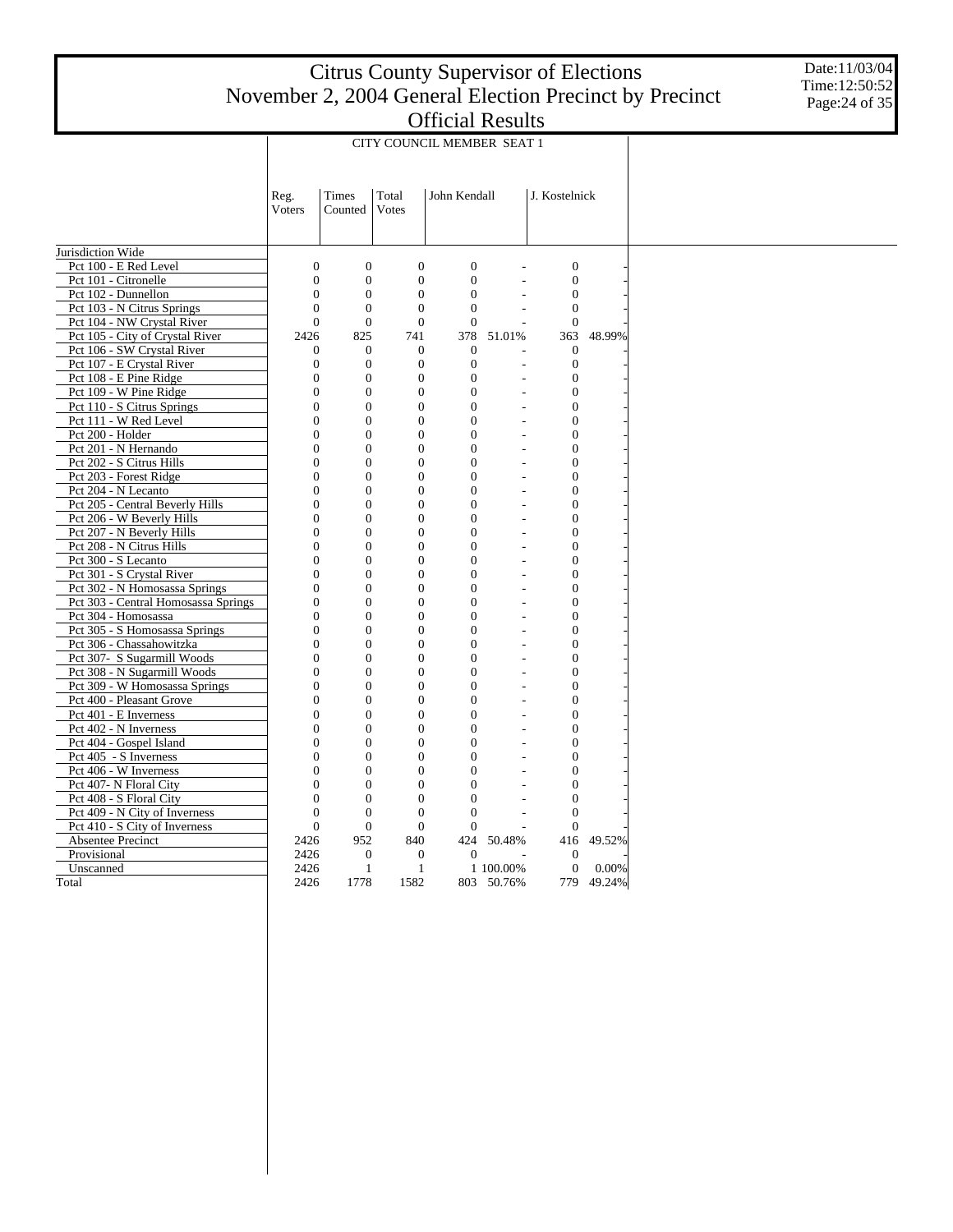Date:11/03/04 Time:12:50:52 Page:25 of 35

|                                            | CITY COUNCIL MEMBER SEAT 3 |                  |                  |                  |                |                  |             |  |  |  |  |
|--------------------------------------------|----------------------------|------------------|------------------|------------------|----------------|------------------|-------------|--|--|--|--|
|                                            |                            |                  |                  |                  |                |                  |             |  |  |  |  |
|                                            | Reg.                       | Times            | Total            | Phil Jannarone   |                | Susan Kirk       |             |  |  |  |  |
|                                            | Voters                     | Counted          | Votes            |                  |                |                  |             |  |  |  |  |
|                                            |                            |                  |                  |                  |                |                  |             |  |  |  |  |
|                                            |                            |                  |                  |                  |                |                  |             |  |  |  |  |
| Jurisdiction Wide<br>Pct 100 - E Red Level | $\overline{0}$             | $\overline{0}$   | $\overline{0}$   | $\overline{0}$   |                | $\boldsymbol{0}$ |             |  |  |  |  |
| Pct 101 - Citronelle                       | $\boldsymbol{0}$           | $\mathbf{0}$     | $\mathbf{0}$     | $\overline{0}$   |                | $\boldsymbol{0}$ |             |  |  |  |  |
| Pct 102 - Dunnellon                        | $\overline{0}$             | $\overline{0}$   | $\overline{0}$   | $\overline{0}$   |                | $\mathbf{0}$     |             |  |  |  |  |
| Pct 103 - N Citrus Springs                 | $\mathbf{0}$               | $\boldsymbol{0}$ | $\overline{0}$   | $\overline{0}$   |                | $\boldsymbol{0}$ |             |  |  |  |  |
| Pct 104 - NW Crystal River                 | $\theta$                   | $\Omega$         | $\theta$         | $\Omega$         |                | $\theta$         |             |  |  |  |  |
| Pct 105 - City of Crystal River            | 2426                       | 825              | 746              | 190              | 25.47%         | 556              | 74.53%      |  |  |  |  |
| Pct 106 - SW Crystal River                 | $\mathbf{0}$               | $\theta$         | $\mathbf{0}$     | $\mathbf{0}$     |                | $\mathbf{0}$     |             |  |  |  |  |
| Pct 107 - E Crystal River                  | 0                          | $\mathbf{0}$     | $\overline{0}$   | $\mathbf{0}$     | L.             | $\boldsymbol{0}$ |             |  |  |  |  |
| Pct 108 - E Pine Ridge                     | $\overline{0}$             | $\mathbf{0}$     | $\overline{0}$   | $\overline{0}$   |                | $\boldsymbol{0}$ |             |  |  |  |  |
| Pct 109 - W Pine Ridge                     | $\mathbf{0}$               | $\mathbf{0}$     | $\mathbf{0}$     | $\overline{0}$   | $\overline{a}$ | $\boldsymbol{0}$ |             |  |  |  |  |
| Pct 110 - S Citrus Springs                 | $\overline{0}$             | $\overline{0}$   | $\overline{0}$   | $\overline{0}$   |                | $\overline{0}$   |             |  |  |  |  |
| Pct 111 - W Red Level                      | $\overline{0}$             | $\mathbf{0}$     | $\overline{0}$   | $\overline{0}$   |                | $\overline{0}$   |             |  |  |  |  |
| Pct 200 - Holder                           | $\overline{0}$             | $\overline{0}$   | $\overline{0}$   | $\theta$         | L,             | $\overline{0}$   |             |  |  |  |  |
| Pct 201 - N Hernando                       | $\overline{0}$             | $\overline{0}$   | $\overline{0}$   | $\overline{0}$   |                | $\mathbf{0}$     |             |  |  |  |  |
| Pct 202 - S Citrus Hills                   | $\mathbf{0}$               | $\mathbf{0}$     | $\mathbf{0}$     | 0                | L.             | $\boldsymbol{0}$ |             |  |  |  |  |
| Pct 203 - Forest Ridge                     | $\overline{0}$             | $\overline{0}$   | $\overline{0}$   | $\overline{0}$   |                | $\overline{0}$   |             |  |  |  |  |
| Pct 204 - N Lecanto                        | $\overline{0}$             | $\mathbf{0}$     | $\overline{0}$   | $\overline{0}$   |                | $\overline{0}$   |             |  |  |  |  |
| Pct 205 - Central Beverly Hills            | $\theta$                   | $\overline{0}$   | $\overline{0}$   | $\theta$         | $\overline{a}$ | $\overline{0}$   |             |  |  |  |  |
| Pct 206 - W Beverly Hills                  | $\overline{0}$             | $\overline{0}$   | $\overline{0}$   | $\overline{0}$   |                | $\boldsymbol{0}$ |             |  |  |  |  |
| Pct 207 - N Beverly Hills                  | $\overline{0}$             | $\mathbf{0}$     | $\overline{0}$   | $\overline{0}$   |                | $\overline{0}$   |             |  |  |  |  |
| Pct 208 - N Citrus Hills                   | $\overline{0}$             | 0                | $\overline{0}$   | 0                | L.             | $\boldsymbol{0}$ |             |  |  |  |  |
| Pct 300 - S Lecanto                        | $\overline{0}$             | $\overline{0}$   | $\overline{0}$   | $\overline{0}$   |                | $\mathbf{0}$     |             |  |  |  |  |
| Pct 301 - S Crystal River                  | $\overline{0}$             | $\mathbf{0}$     | $\overline{0}$   | $\overline{0}$   | $\overline{a}$ | $\overline{0}$   |             |  |  |  |  |
| Pct 302 - N Homosassa Springs              | $\overline{0}$             | $\mathbf{0}$     | $\overline{0}$   | $\overline{0}$   | $\overline{a}$ | $\overline{0}$   |             |  |  |  |  |
| Pct 303 - Central Homosassa Springs        | $\overline{0}$             | $\mathbf{0}$     | $\overline{0}$   | $\overline{0}$   |                | $\overline{0}$   |             |  |  |  |  |
| Pct 304 - Homosassa                        | $\overline{0}$             | $\overline{0}$   | $\overline{0}$   | $\overline{0}$   | L,             | $\overline{0}$   |             |  |  |  |  |
| Pct 305 - S Homosassa Springs              | $\overline{0}$             | $\overline{0}$   | $\overline{0}$   | $\overline{0}$   |                | $\mathbf{0}$     |             |  |  |  |  |
| Pct 306 - Chassahowitzka                   | $\boldsymbol{0}$           | $\mathbf{0}$     | $\boldsymbol{0}$ | $\boldsymbol{0}$ | ä,             | $\boldsymbol{0}$ |             |  |  |  |  |
| Pct 307- S Sugarmill Woods                 | $\theta$                   | $\overline{0}$   | $\overline{0}$   | $\theta$         |                | $\overline{0}$   |             |  |  |  |  |
| Pct 308 - N Sugarmill Woods                | $\overline{0}$             | $\mathbf{0}$     | $\overline{0}$   | $\overline{0}$   |                | $\boldsymbol{0}$ |             |  |  |  |  |
| Pct 309 - W Homosassa Springs              | $\overline{0}$             | $\overline{0}$   | $\overline{0}$   | $\theta$         | L,             | $\overline{0}$   |             |  |  |  |  |
| Pct 400 - Pleasant Grove                   | $\overline{0}$             | $\overline{0}$   | $\overline{0}$   | 0                | L.             | $\boldsymbol{0}$ |             |  |  |  |  |
| Pct 401 - E Inverness                      | $\overline{0}$             | $\mathbf{0}$     | $\overline{0}$   | $\overline{0}$   |                | $\overline{0}$   |             |  |  |  |  |
| Pct 402 - N Inverness                      | $\theta$                   | $\theta$         | $\mathbf{0}$     | $\theta$         |                | $\boldsymbol{0}$ |             |  |  |  |  |
| Pct 404 - Gospel Island                    | $\theta$                   | $\overline{0}$   | $\overline{0}$   | $\theta$         |                | $\overline{0}$   |             |  |  |  |  |
| Pct 405 - S Inverness                      | $\overline{0}$             | $\overline{0}$   | $\overline{0}$   | $\overline{0}$   |                | $\overline{0}$   |             |  |  |  |  |
| Pct 406 - W Inverness                      | $\overline{0}$             | $\mathbf{0}$     | $\overline{0}$   | 0                |                | $\boldsymbol{0}$ |             |  |  |  |  |
| Pct 407- N Floral City                     | $\overline{0}$             | $\overline{0}$   | $\overline{0}$   | 0                |                | $\boldsymbol{0}$ |             |  |  |  |  |
| Pct 408 - S Floral City                    | $\overline{0}$             | $\boldsymbol{0}$ | $\overline{0}$   | $\overline{0}$   |                | $\overline{0}$   |             |  |  |  |  |
| Pct 409 - N City of Inverness              | $\theta$                   | $\mathbf{0}$     | $\theta$         | $\Omega$         |                | $\mathbf{0}$     |             |  |  |  |  |
| Pct 410 - S City of Inverness              | $\overline{0}$             | $\theta$         | $\overline{0}$   | $\mathbf{0}$     |                | $\mathbf{0}$     |             |  |  |  |  |
| Absentee Precinct                          | 2426                       | 952              | 847              | 210              | 24.79%         | 637              | 75.21%      |  |  |  |  |
| Provisional                                | 2426                       | $\mathbf{0}$     | $\boldsymbol{0}$ | $\mathbf{0}$     |                | $\boldsymbol{0}$ |             |  |  |  |  |
| Unscanned                                  | 2426                       | $\mathbf{1}$     | $\mathbf{1}$     |                  | 1 100.00%      | $\boldsymbol{0}$ | 0.00%       |  |  |  |  |
| Total                                      | 2426                       | 1778             | 1594             |                  | 401 25.16%     |                  | 1193 74.84% |  |  |  |  |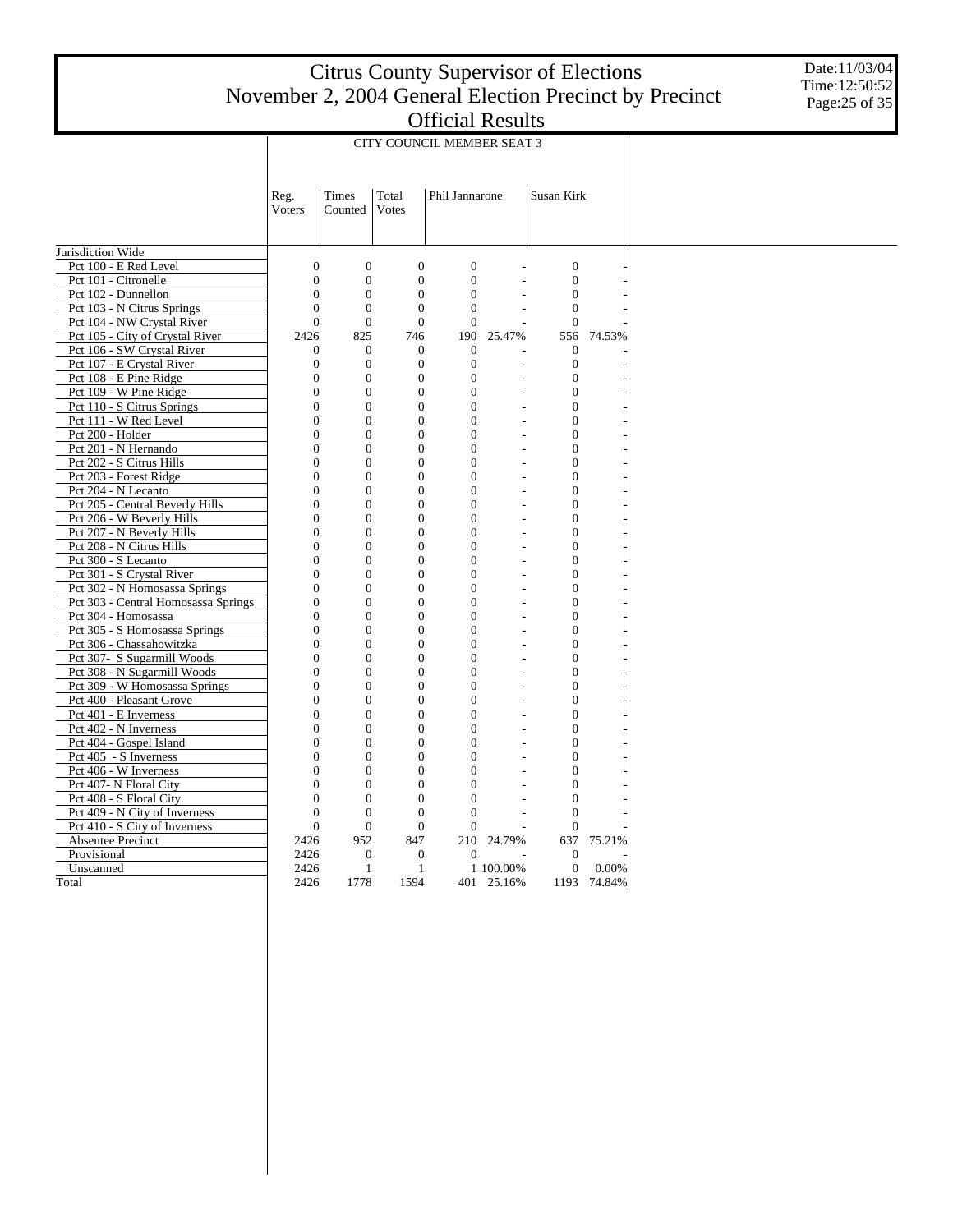Date:11/03/04 Time:12:50:52 Page:26 of 35

|                                                 | CITY COUNCIL MEMBER SEAT 5     |                              |                                    |                                    |                                  |                                    |        |  |  |  |
|-------------------------------------------------|--------------------------------|------------------------------|------------------------------------|------------------------------------|----------------------------------|------------------------------------|--------|--|--|--|
|                                                 |                                |                              |                                    |                                    |                                  |                                    |        |  |  |  |
|                                                 | Reg.                           | Times                        | Total                              | Kitty Ebert                        |                                  | <b>Jim Farley</b>                  |        |  |  |  |
|                                                 | Voters                         | Counted                      | Votes                              |                                    |                                  |                                    |        |  |  |  |
|                                                 |                                |                              |                                    |                                    |                                  |                                    |        |  |  |  |
| Jurisdiction Wide                               |                                |                              |                                    |                                    |                                  |                                    |        |  |  |  |
| Pct 100 - E Red Level                           | $\overline{0}$                 | $\theta$                     | $\overline{0}$                     | $\theta$                           |                                  | $\overline{0}$                     |        |  |  |  |
| Pct 101 - Citronelle                            | $\overline{0}$                 | $\mathbf{0}$                 | $\overline{0}$                     | $\mathbf{0}$                       |                                  | $\overline{0}$                     |        |  |  |  |
| Pct 102 - Dunnellon                             | $\overline{0}$                 | $\mathbf{0}$                 | $\overline{0}$                     | $\mathbf{0}$                       |                                  | $\mathbf{0}$                       |        |  |  |  |
| Pct 103 - N Citrus Springs                      | $\overline{0}$                 | $\mathbf{0}$                 | $\overline{0}$                     | $\mathbf{0}$                       |                                  | $\mathbf{0}$                       |        |  |  |  |
| Pct 104 - NW Crystal River                      | $\overline{0}$                 | $\mathbf{0}$                 | $\overline{0}$                     | $\overline{0}$                     |                                  | $\overline{0}$                     |        |  |  |  |
| Pct 105 - City of Crystal River                 | 2426                           | 825                          | 754                                | 288                                | 38.20%                           | 466                                | 61.80% |  |  |  |
| Pct 106 - SW Crystal River                      | $\boldsymbol{0}$               | $\boldsymbol{0}$             | $\boldsymbol{0}$                   | $\mathbf{0}$                       |                                  | $\boldsymbol{0}$                   |        |  |  |  |
| Pct 107 - E Crystal River                       | $\overline{0}$                 | $\mathbf{0}$                 | $\overline{0}$                     | $\overline{0}$                     | $\overline{a}$                   | $\overline{0}$                     |        |  |  |  |
| Pct 108 - E Pine Ridge                          | $\overline{0}$                 | $\mathbf{0}$                 | $\overline{0}$                     | $\mathbf{0}$                       | L.                               | $\boldsymbol{0}$                   |        |  |  |  |
| Pct 109 - W Pine Ridge                          | $\overline{0}$                 | $\mathbf{0}$                 | $\overline{0}$                     | $\mathbf{0}$                       | L,                               | $\overline{0}$                     |        |  |  |  |
| Pct 110 - S Citrus Springs                      | $\overline{0}$                 | $\mathbf{0}$                 | $\mathbf{0}$                       | $\mathbf{0}$                       | ÷.                               | $\boldsymbol{0}$                   |        |  |  |  |
| Pct 111 - W Red Level                           | $\overline{0}$                 | $\overline{0}$               | $\overline{0}$                     | $\overline{0}$                     | L,                               | $\mathbf{0}$                       |        |  |  |  |
| Pct 200 - Holder                                | $\overline{0}$                 | $\mathbf{0}$                 | $\overline{0}$                     | $\mathbf{0}$                       | L,                               | $\mathbf{0}$                       |        |  |  |  |
| Pct 201 - N Hernando                            | $\theta$                       | $\theta$                     | $\theta$                           | $\theta$                           |                                  | $\mathbf{0}$                       |        |  |  |  |
| Pct 202 - S Citrus Hills                        | $\overline{0}$                 | $\mathbf{0}$                 | $\overline{0}$                     | $\mathbf{0}$                       | $\overline{a}$                   | $\mathbf{0}$                       |        |  |  |  |
| Pct 203 - Forest Ridge                          | $\overline{0}$                 | $\overline{0}$               | $\overline{0}$                     | $\mathbf{0}$                       | $\overline{a}$                   | $\overline{0}$                     |        |  |  |  |
| Pct 204 - N Lecanto                             | $\overline{0}$                 | $\mathbf{0}$                 | $\overline{0}$                     | $\mathbf{0}$                       |                                  | $\boldsymbol{0}$                   |        |  |  |  |
| Pct 205 - Central Beverly Hills                 | $\overline{0}$                 | $\mathbf{0}$                 | $\overline{0}$                     | $\overline{0}$                     | $\overline{a}$                   | $\boldsymbol{0}$                   |        |  |  |  |
| Pct 206 - W Beverly Hills                       | $\overline{0}$                 | $\overline{0}$               | $\overline{0}$                     | $\overline{0}$                     | L,                               | $\mathbf{0}$                       |        |  |  |  |
| Pct 207 - N Beverly Hills                       | $\mathbf{0}$<br>$\overline{0}$ | $\boldsymbol{0}$<br>$\theta$ | $\boldsymbol{0}$<br>$\overline{0}$ | $\boldsymbol{0}$<br>$\overline{0}$ | $\overline{a}$<br>$\overline{a}$ | $\boldsymbol{0}$<br>$\overline{0}$ |        |  |  |  |
| Pct 208 - N Citrus Hills<br>Pct 300 - S Lecanto | $\overline{0}$                 | $\mathbf{0}$                 | $\overline{0}$                     | $\mathbf{0}$                       | L,                               | $\overline{0}$                     |        |  |  |  |
| Pct 301 - S Crystal River                       | $\overline{0}$                 | $\overline{0}$               | $\overline{0}$                     | $\mathbf{0}$                       | $\overline{a}$                   | $\overline{0}$                     |        |  |  |  |
| Pct 302 - N Homosassa Springs                   | $\overline{0}$                 | $\mathbf{0}$                 | $\overline{0}$                     | $\mathbf{0}$                       | L,                               | $\boldsymbol{0}$                   |        |  |  |  |
| Pct 303 - Central Homosassa Springs             | $\boldsymbol{0}$               | $\mathbf{0}$                 | $\overline{0}$                     | $\mathbf{0}$                       | L,                               | $\boldsymbol{0}$                   |        |  |  |  |
| Pct 304 - Homosassa                             | $\overline{0}$                 | $\mathbf{0}$                 | $\overline{0}$                     | $\mathbf{0}$                       | Ĭ.                               | $\mathbf{0}$                       |        |  |  |  |
| Pct 305 - S Homosassa Springs                   | $\theta$                       | $\theta$                     | $\theta$                           | $\theta$                           | L,                               | $\overline{0}$                     |        |  |  |  |
| Pct 306 - Chassahowitzka                        | $\overline{0}$                 | $\mathbf{0}$                 | $\overline{0}$                     | $\mathbf{0}$                       | $\overline{a}$                   | $\mathbf{0}$                       |        |  |  |  |
| Pct 307- S Sugarmill Woods                      | $\overline{0}$                 | $\overline{0}$               | $\overline{0}$                     | $\mathbf{0}$                       | L,                               | $\overline{0}$                     |        |  |  |  |
| Pct 308 - N Sugarmill Woods                     | $\overline{0}$                 | $\mathbf{0}$                 | $\overline{0}$                     | $\mathbf{0}$                       | L,                               | $\mathbf{0}$                       |        |  |  |  |
| Pct 309 - W Homosassa Springs                   | $\overline{0}$                 | $\mathbf{0}$                 | $\overline{0}$                     | $\mathbf{0}$                       | ÷,                               | $\boldsymbol{0}$                   |        |  |  |  |
| Pct 400 - Pleasant Grove                        | $\overline{0}$                 | $\overline{0}$               | $\overline{0}$                     | $\overline{0}$                     | Ĭ.                               | $\mathbf{0}$                       |        |  |  |  |
| Pct 401 - E Inverness                           | $\mathbf{0}$                   | $\boldsymbol{0}$             | $\boldsymbol{0}$                   | $\boldsymbol{0}$                   | ٠                                | $\boldsymbol{0}$                   |        |  |  |  |
| Pct 402 - N Inverness                           | $\theta$                       | $\theta$                     | $\overline{0}$                     | $\overline{0}$                     | $\overline{a}$                   | $\overline{0}$                     |        |  |  |  |
| Pct 404 - Gospel Island                         | $\overline{0}$                 | $\mathbf{0}$                 | $\overline{0}$                     | $\mathbf{0}$                       | L.                               | $\overline{0}$                     |        |  |  |  |
| Pct 405 - S Inverness                           | $\overline{0}$                 | $\overline{0}$               | $\overline{0}$                     | $\mathbf{0}$                       | L,                               | $\overline{0}$                     |        |  |  |  |
| Pct 406 - W Inverness                           | $\overline{0}$                 | $\overline{0}$               | $\overline{0}$                     | $\mathbf{0}$                       | L.                               | $\boldsymbol{0}$                   |        |  |  |  |
| Pct 407- N Floral City                          | $\overline{0}$                 | $\mathbf{0}$                 | $\overline{0}$                     | $\overline{0}$                     |                                  | $\boldsymbol{0}$                   |        |  |  |  |
| Pct 408 - S Floral City                         | $\overline{0}$                 | $\overline{0}$               | $\boldsymbol{0}$                   | $\mathbf{0}$                       |                                  | $\boldsymbol{0}$                   |        |  |  |  |
| Pct 409 - N City of Inverness                   | $\mathbf{0}$                   | $\boldsymbol{0}$             | $\theta$                           | $\theta$                           |                                  | $\boldsymbol{0}$                   |        |  |  |  |
| Pct 410 - S City of Inverness                   | $\overline{0}$                 | $\mathbf{0}$                 | $\mathbf{0}$                       | $\mathbf{0}$                       |                                  | $\overline{0}$                     |        |  |  |  |
| <b>Absentee Precinct</b>                        | 2426                           | 952                          | 853                                | 346                                | 40.56%                           | 507                                | 59.44% |  |  |  |
| Provisional                                     | 2426                           | $\mathbf{0}$                 | $\mathbf{0}$                       | $\mathbf{0}$                       |                                  | $\mathbf{0}$                       |        |  |  |  |
| Unscanned                                       | 2426                           | 1                            | $\mathbf{1}$                       |                                    | 1 100.00%                        | $\boldsymbol{0}$                   | 0.00%  |  |  |  |
| Total                                           | 2426                           | 1778                         | 1608                               |                                    | 635 39.49%                       | 973                                | 60.51% |  |  |  |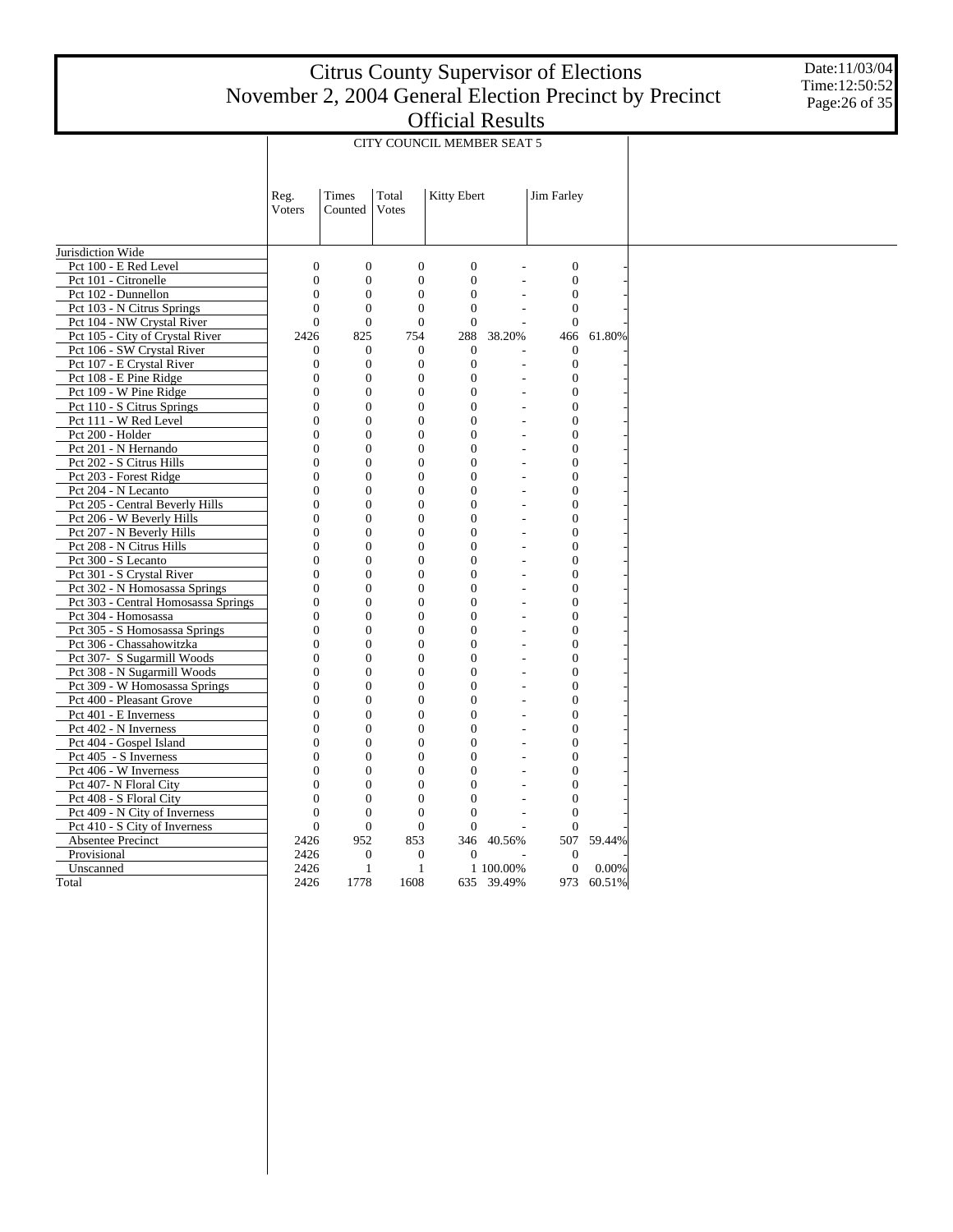Date:11/03/04 Time:12:50:52 Page:27 of 35

|                                     | CONS. AMEND. 1 Parental Notification |                |                |            |        |                |              |            |  |  |
|-------------------------------------|--------------------------------------|----------------|----------------|------------|--------|----------------|--------------|------------|--|--|
|                                     | Reg.                                 | Times          | Total          | <b>YES</b> |        | N <sub>O</sub> |              |            |  |  |
|                                     | Voters                               | Counted        | Votes          |            |        |                |              |            |  |  |
| Jurisdiction Wide                   |                                      |                |                |            |        |                |              |            |  |  |
| Pct 100 - E Red Level               | 1378                                 | 629            | 604            | 400        | 66.23% |                | 204          | 33.77%     |  |  |
| Pct 101 - Citronelle                | 2616                                 | 1135           | 1091           | 756        | 69.29% |                | 335          | 30.71%     |  |  |
| Pct 102 - Dunnellon                 | 928                                  | 435            | 414            | 272        | 65.70% |                | 142          | 34.30%     |  |  |
| Pct 103 - N Citrus Springs          | 2198                                 | 1095           | 1037           | 719        | 69.33% |                | 318          | 30.67%     |  |  |
| Pct 104 - NW Crystal River          | 1969                                 | 772            | 743            | 488        | 65.68% |                | 255          | 34.32%     |  |  |
| Pct 105 - City of Crystal River     | 2426                                 | 825            | 793            | 476        | 60.03% |                | 317          | 39.97%     |  |  |
| Pct 106 - SW Crystal River          | 2167                                 | 737            | 710            | 445        | 62.68% |                | 265          | 37.32%     |  |  |
| Pct 107 - E Crystal River           | 2536                                 | 949            | 899            | 622        | 69.19% |                | 277          | 30.81%     |  |  |
| Pct 108 - E Pine Ridge              | 2140                                 | 631            | 607            | 415        | 68.37% |                |              | 192 31.63% |  |  |
| Pct 109 - W Pine Ridge              | 2063                                 | 877            | 843            | 607        | 72.00% |                |              | 236 28.00% |  |  |
| Pct 110 - S Citrus Springs          | 1583                                 | 752            | 732            | 505        | 68.99% |                | 227          | 31.01%     |  |  |
| Pct 111 - W Red Level               | 791                                  | 308            | 297            | 197        | 66.33% |                | 100          | 33.67%     |  |  |
| Pct 200 - Holder                    | 2750                                 | 1056           | 1012           | 654        | 64.62% |                | 358          | 35.38%     |  |  |
| Pct 201 - N Hernando                | 3075                                 | 1028           | 977            | 657        | 67.25% |                | 320          | 32.75%     |  |  |
| Pct 202 - S Citrus Hills            | 4412                                 | 1493           | 1427           | 977        | 68.47% |                |              | 450 31.53% |  |  |
| Pct 203 - Forest Ridge              | 1893                                 | 345            | 327            | 238        | 72.78% |                | 89           | 27.22%     |  |  |
| Pct 204 - N Lecanto                 | 1293                                 | 536            | 504            | 343        | 68.06% |                |              | 161 31.94% |  |  |
| Pct 205 - Central Beverly Hills     | 2029                                 | 610            | 579            | 394        | 68.05% |                |              | 185 31.95% |  |  |
| Pct 206 - W Beverly Hills           | 2314                                 | 739            | 691            | 456        | 65.99% |                | 235          | 34.01%     |  |  |
| Pct 207 - N Beverly Hills           | 1064                                 | 259            | 247            | 186        | 75.30% |                | 61           | 24.70%     |  |  |
| Pct 208 - N Citrus Hills            | 1192                                 | 437            | 417            | 301        | 72.18% |                | 116          | 27.82%     |  |  |
| Pct 300 - S Lecanto                 | 2227                                 | 856            | 832            | 549        | 65.99% |                | 283          | 34.01%     |  |  |
| Pct 301 - S Crystal River           | 3470                                 | 1443           | 1382           | 957        | 69.25% |                | 425          | 30.75%     |  |  |
| Pct 302 - N Homosassa Springs       | 2481                                 | 1059           | 1028           | 727        | 70.72% |                | 301          | 29.28%     |  |  |
| Pct 303 - Central Homosassa Springs | 1483                                 | 673            | 644            | 432        | 67.08% |                |              | 212 32.92% |  |  |
| Pct 304 - Homosassa                 | 1105                                 | 536            | 514            | 309        | 60.12% |                | 205          | 39.88%     |  |  |
| Pct 305 - S Homosassa Springs       | 2739                                 | 1186           | 1143           | 781        | 68.33% |                |              | 362 31.67% |  |  |
| Pct 306 - Chassahowitzka            | 619                                  | 325            | 312            | 201        | 64.42% |                | 111          | 35.58%     |  |  |
| Pct 307- S Sugarmill Woods          | 4426                                 | 1771           | 1706           | 1135       | 66.53% |                | 571          | 33.47%     |  |  |
| Pct 308 - N Sugarmill Woods         | 1891                                 | 757            | 730            | 493        | 67.53% |                | 237          | 32.47%     |  |  |
| Pct 309 - W Homosassa Springs       | 1304                                 | 431            | 407            | 248        | 60.93% |                | 159          | 39.07%     |  |  |
| Pct 400 - Pleasant Grove            | 1931                                 | 779            | 749            | 518        | 69.16% |                | 231          | 30.84%     |  |  |
| Pct 401 - E Inverness               | 1120                                 | 450            | 436            | 304        | 69.72% |                | 132          | 30.28%     |  |  |
| Pct 402 - N Inverness               | 2050                                 | 856            | 825            | 552        | 66.91% |                | 273          | 33.09%     |  |  |
| Pct 404 - Gospel Island             | 2697                                 | 994            | 952            | 611        | 64.18% |                | 341          | 35.82%     |  |  |
| Pct 405 - S Inverness               | 6007                                 | 1987           | 1924           | 1255       | 65.23% |                | 669          | 34.77%     |  |  |
| Pct 406 - W Inverness               | 2416                                 | 1014           | 977            | 666        | 68.17% |                | 311          | 31.83%     |  |  |
| Pct 407- N Floral City              | 2407                                 | 914            | 879            | 554        | 63.03% |                | 325          | 36.97%     |  |  |
| Pct 408 - S Floral City             | 2633                                 | 1107           | 1063           | 699        | 65.76% |                | 364          | 34.24%     |  |  |
| Pct 409 - N City of Inverness       | 2500                                 | 669            | 641            | 441        | 68.80% |                |              | 200 31.20% |  |  |
| Pct 410 - S City of Inverness       | 2457                                 | 717            | 685            | 443        | 64.67% |                | 242          | 35.33%     |  |  |
| Absentee Precinct                   | 90780                                | 35519          | 33623          | 23270      | 69.21% |                | 10353        | 30.79%     |  |  |
| Provisional                         | 90780                                | $\overline{2}$ | $\overline{2}$ | 1          | 50.00% |                | $\mathbf{1}$ | 50.00%     |  |  |
| Unscanned                           | 90780                                | 3              | 3              | 1          | 33.33% |                | 2            | 66.67%     |  |  |
| Total                               | 90780                                | 69696          | 66408          | 45255      | 68.15% |                | 21153        | 31.85%     |  |  |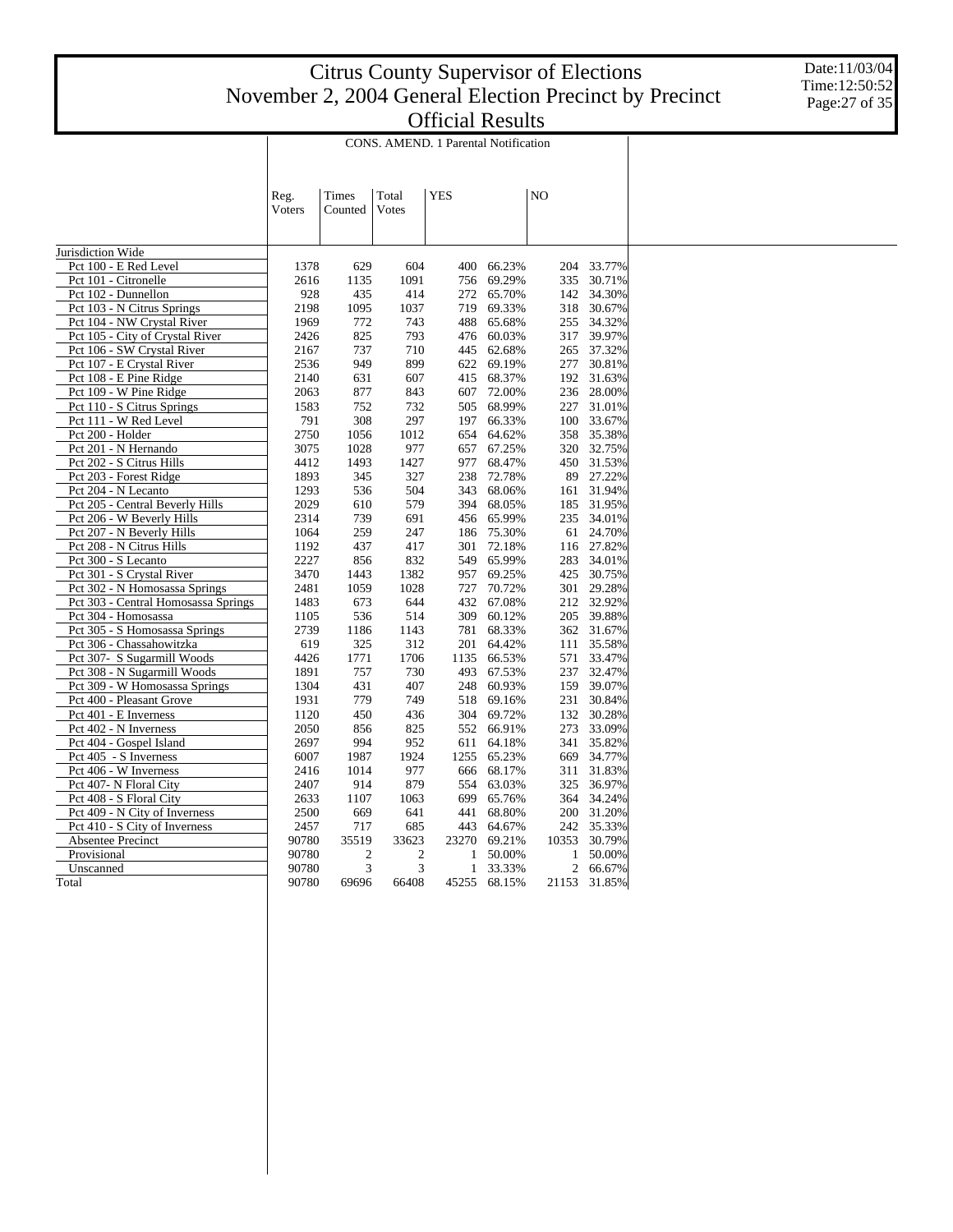Date:11/03/04 Time:12:50:52 Page:28 of 35

|                                                           | CONS. AMEND. 2 Proposed By Initiative |                |                |             |                  |       |              |                      |  |  |
|-----------------------------------------------------------|---------------------------------------|----------------|----------------|-------------|------------------|-------|--------------|----------------------|--|--|
|                                                           |                                       |                |                |             |                  |       |              |                      |  |  |
|                                                           |                                       | Times          | Total          | <b>YES</b>  |                  | NO    |              |                      |  |  |
|                                                           | Reg.<br>Voters                        | Counted        | Votes          |             |                  |       |              |                      |  |  |
|                                                           |                                       |                |                |             |                  |       |              |                      |  |  |
|                                                           |                                       |                |                |             |                  |       |              |                      |  |  |
| Jurisdiction Wide                                         |                                       |                |                |             |                  |       |              |                      |  |  |
| Pct 100 - E Red Level                                     | 1378                                  | 629            | 570            | 378         | 66.32%           |       | 192          | 33.68%               |  |  |
| Pct 101 - Citronelle                                      | 2616                                  | 1135           | 1041           | 684         | 65.71%           |       | 357          | 34.29%               |  |  |
| Pct 102 - Dunnellon                                       | 928                                   | 435            | 387            | 250         | 64.60%           |       | 137          | 35.40%               |  |  |
| Pct 103 - N Citrus Springs                                | 2198                                  | 1095           | 969            | 685         | 70.69%           |       | 284          | 29.31%               |  |  |
| Pct 104 - NW Crystal River                                | 1969                                  | 772            | 703            | 482         | 68.56%           |       |              | 221 31.44%           |  |  |
| Pct 105 - City of Crystal River                           | 2426                                  | 825            | 737            | 487         | 66.08%           |       |              | 250 33.92%           |  |  |
| Pct 106 - SW Crystal River                                | 2167                                  | 737            | 678            | 463         | 68.29%           |       |              | 215 31.71%           |  |  |
| Pct 107 - E Crystal River                                 | 2536                                  | 949            | 858            | 600         | 69.93%           |       | 258          | 30.07%               |  |  |
| Pct 108 - E Pine Ridge                                    | 2140                                  | 631            | 578            | 419         | 72.49%           |       | 159          | 27.51%               |  |  |
| Pct 109 - W Pine Ridge                                    | 2063                                  | 877            | 809            | 571         | 70.58%           |       |              | 238 29.42%           |  |  |
| Pct 110 - S Citrus Springs                                | 1583                                  | 752            | 699            | 510         | 72.96%           |       | 189          | 27.04%               |  |  |
| Pct 111 - W Red Level                                     | 791                                   | 308            | 286            | 189         | 66.08%           |       | 97           | 33.92%               |  |  |
| Pct 200 - Holder                                          | 2750                                  | 1056           | 954            | 647         | 67.82%           |       | 307          | 32.18%               |  |  |
| Pct 201 - N Hernando                                      | 3075                                  | 1028           | 923            | 623         | 67.50%           |       | 300          | 32.50%               |  |  |
| Pct 202 - S Citrus Hills                                  | 4412                                  | 1493           | 1359           | 953         | 70.13%           |       |              | 406 29.87%           |  |  |
| Pct 203 - Forest Ridge                                    | 1893                                  | 345            | 293            | 205         | 69.97%           |       | 88           | 30.03%               |  |  |
| Pct 204 - N Lecanto                                       | 1293                                  | 536            | 466            | 336         | 72.10%           |       | 130          | 27.90%               |  |  |
| Pct 205 - Central Beverly Hills                           | 2029                                  | 610            | 542            | 365         | 67.34%           |       | 177          | 32.66%               |  |  |
| Pct 206 - W Beverly Hills                                 | 2314                                  | 739            | 653            | 438         | 67.08%           |       | 215          | 32.92%               |  |  |
| Pct 207 - N Beverly Hills                                 | 1064                                  | 259            | 230            | 159         | 69.13%           |       | 71           | 30.87%               |  |  |
| Pct 208 - N Citrus Hills                                  | 1192                                  | 437            | 396            | 297         | 75.00%           |       | 99           | 25.00%               |  |  |
| Pct 300 - S Lecanto                                       | 2227                                  | 856            | 781            | 545         | 69.78%           |       | 236          | 30.22%               |  |  |
| Pct 301 - S Crystal River                                 | 3470                                  | 1443           | 1305<br>935    | 875         | 67.05%           |       | 430<br>289   | 32.95%<br>30.91%     |  |  |
| Pct 302 - N Homosassa Springs                             | 2481                                  | 1059           |                | 646         | 69.09%           |       |              |                      |  |  |
| Pct 303 - Central Homosassa Springs                       | 1483                                  | 673            | 607            | 422         | 69.52%           |       | 185          | 30.48%               |  |  |
| Pct 304 - Homosassa<br>Pct 305 - S Homosassa Springs      | 1105                                  | 536            | 480            | 293<br>735  | 61.04%           |       | 187          | 38.96%               |  |  |
| Pct 306 - Chassahowitzka                                  | 2739<br>619                           | 1186<br>325    | 1077<br>289    | 188         | 68.25%<br>65.05% |       | 101          | 342 31.75%<br>34.95% |  |  |
|                                                           |                                       |                |                |             |                  |       |              | 31.39%               |  |  |
| Pct 307- S Sugarmill Woods<br>Pct 308 - N Sugarmill Woods | 4426<br>1891                          | 1771<br>757    | 1647<br>695    | 1130<br>476 | 68.61%<br>68.49% |       | 517<br>219   | 31.51%               |  |  |
| Pct 309 - W Homosassa Springs                             | 1304                                  | 431            | 391            | 255         | 65.22%           |       |              | 136 34.78%           |  |  |
| Pct 400 - Pleasant Grove                                  | 1931                                  | 779            | 699            | 485         | 69.38%           |       | 214          | 30.62%               |  |  |
| Pct 401 - E Inverness                                     | 1120                                  | 450            | 414            | 301         | 72.71%           |       |              | 113 27.29%           |  |  |
| Pct 402 - N Inverness                                     | 2050                                  | 856            | 785            | 531         | 67.64%           |       | 254          | 32.36%               |  |  |
| Pct 404 - Gospel Island                                   | 2697                                  | 994            | 906            | 579         | 63.91%           |       | 327          | 36.09%               |  |  |
| Pct 405 - S Inverness                                     | 6007                                  | 1987           | 1829           | 1233        | 67.41%           |       |              | 596 32.59%           |  |  |
| Pct 406 - W Inverness                                     | 2416                                  | 1014           | 926            | 615         | 66.41%           |       | 311          | 33.59%               |  |  |
| Pct 407- N Floral City                                    | 2407                                  | 914            | 834            | 571         | 68.47%           |       |              | 263 31.53%           |  |  |
| Pct 408 - S Floral City                                   | 2633                                  | 1107           | 1014           | 659         | 64.99%           |       | 355          | 35.01%               |  |  |
| Pct 409 - N City of Inverness                             | 2500                                  | 669            | 603            | 424         | 70.32%           |       | 179          | 29.68%               |  |  |
| Pct 410 - S City of Inverness                             | 2457                                  | 717            | 640            | 461         | 72.03%           |       | 179          | 27.97%               |  |  |
| Absentee Precinct                                         | 90780                                 | 35519          | 31766          | 23403       | 73.67%           | 8363  |              | 26.33%               |  |  |
| Provisional                                               | 90780                                 | $\overline{2}$ | $\overline{2}$ |             | 2 100.00%        |       | $\mathbf{0}$ | 0.00%                |  |  |
| Unscanned                                                 | 90780                                 | 3              | 3              | 2           | 66.67%           |       | $\mathbf{1}$ | 33.33%               |  |  |
| Total                                                     | 90780                                 | 69696          | 62759          | 44572       | 71.02%           | 18187 |              | 28.98%               |  |  |
|                                                           |                                       |                |                |             |                  |       |              |                      |  |  |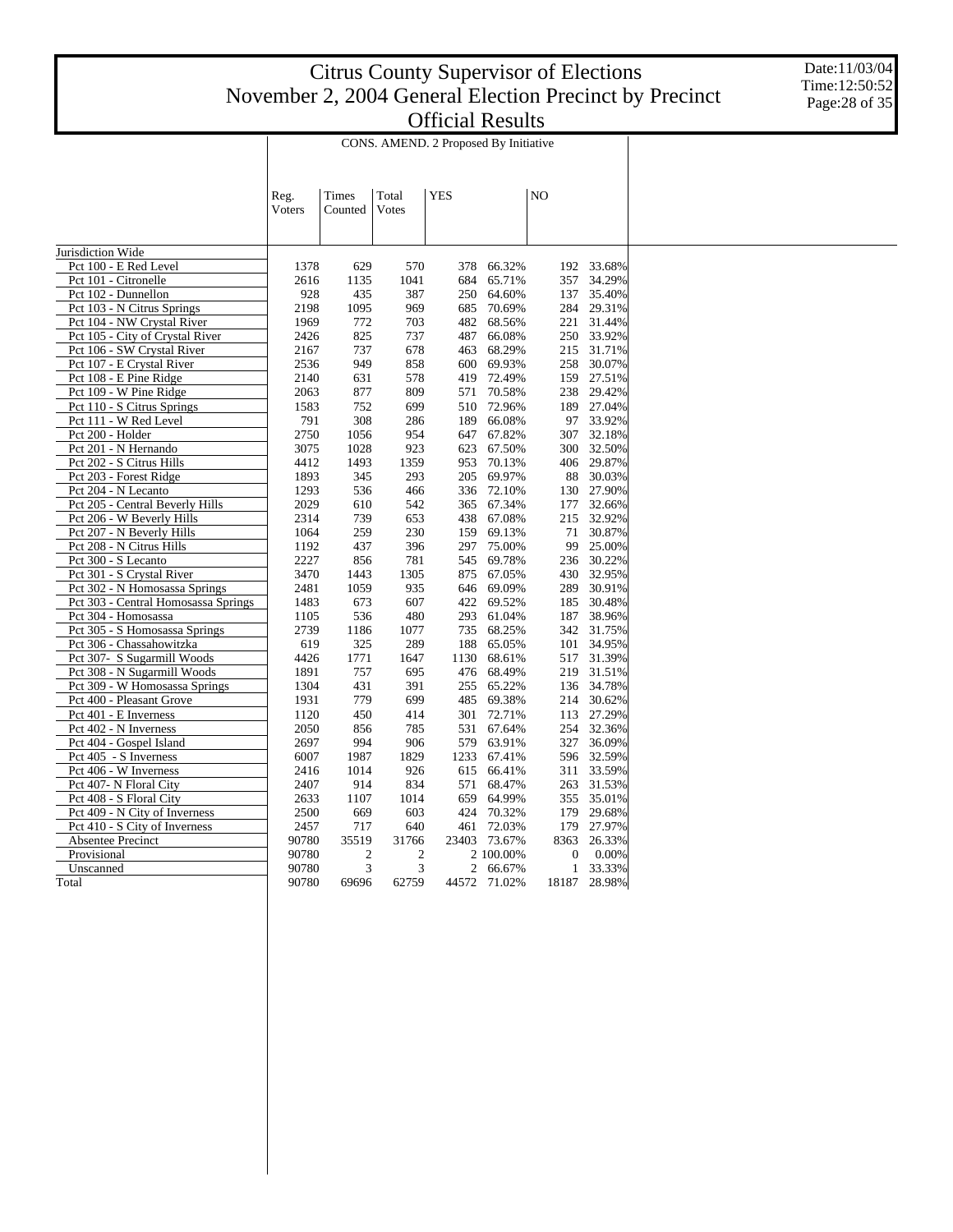Date:11/03/04 Time:12:50:52 Page:29 of 35

|                                     | CONS. AMEND. 3 Medical Liability |                |                |            |        |    |       |           |  |  |
|-------------------------------------|----------------------------------|----------------|----------------|------------|--------|----|-------|-----------|--|--|
|                                     |                                  |                |                |            |        |    |       |           |  |  |
|                                     |                                  |                |                |            |        |    |       |           |  |  |
|                                     | Reg.                             | Times          | Total          | <b>YES</b> |        | NO |       |           |  |  |
|                                     | Voters                           | Counted        | Votes          |            |        |    |       |           |  |  |
|                                     |                                  |                |                |            |        |    |       |           |  |  |
|                                     |                                  |                |                |            |        |    |       |           |  |  |
| Jurisdiction Wide                   |                                  |                |                |            |        |    |       |           |  |  |
| Pct 100 - E Red Level               | 1378                             | 629            | 599            | 403        | 67.28% |    | 196   | 32.72%    |  |  |
| Pct 101 - Citronelle                | 2616                             | 1135           | 1097           | 703        | 64.08% |    | 394   | 35.92%    |  |  |
| Pct 102 - Dunnellon                 | 928                              | 435            | 415            | 258        | 62.17% |    | 157   | 37.83%    |  |  |
| Pct 103 - N Citrus Springs          | 2198                             | 1095           | 1046           | 687        | 65.68% |    | 359   | 34.32%    |  |  |
| Pct 104 - NW Crystal River          | 1969                             | 772            | 749            | 506        | 67.56% |    | 243   | 32.44%    |  |  |
| Pct 105 - City of Crystal River     | 2426                             | 825            | 787            | 512        | 65.06% |    | 275   | 34.94%    |  |  |
| Pct 106 - SW Crystal River          | 2167                             | 737            | 707            | 479        | 67.75% |    | 228   | 32.25%    |  |  |
| Pct 107 - E Crystal River           | 2536                             | 949            | 915            | 638        | 69.73% |    | 277   | 30.27%    |  |  |
| Pct 108 - E Pine Ridge              | 2140                             | 631            | 617            | 454        | 73.58% |    | 163   | 26.42%    |  |  |
| Pct 109 - W Pine Ridge              | 2063                             | 877            | 854            | 630        | 73.77% |    | 224   | 26.23%    |  |  |
| Pct 110 - S Citrus Springs          | 1583                             | 752            | 733            | 530        | 72.31% |    | 203   | 27.69%    |  |  |
| Pct 111 - W Red Level               | 791                              | 308            | 301            | 206        | 68.44% |    |       | 95 31.56% |  |  |
| Pct 200 - Holder                    | 2750                             | 1056           | 1022           | 687        | 67.22% |    | 335   | 32.78%    |  |  |
| Pct 201 - N Hernando                | 3075                             | 1028           | 989            | 634        | 64.11% |    | 355   | 35.89%    |  |  |
| Pct 202 - S Citrus Hills            | 4412                             | 1493           | 1436           | 977        | 68.04% |    | 459   | 31.96%    |  |  |
| Pct 203 - Forest Ridge              | 1893                             | 345            | 325            | 219        | 67.38% |    | 106   | 32.62%    |  |  |
| Pct 204 - N Lecanto                 | 1293                             | 536            | 509            | 355        | 69.74% |    | 154   | 30.26%    |  |  |
| Pct 205 - Central Beverly Hills     | 2029                             | 610            | 578            | 339        | 58.65% |    | 239   | 41.35%    |  |  |
| Pct 206 - W Beverly Hills           | 2314                             | 739            | 695            | 426        | 61.29% |    | 269   | 38.71%    |  |  |
| Pct 207 - N Beverly Hills           | 1064                             | 259            | 245            | 156        | 63.67% |    | 89    | 36.33%    |  |  |
| Pct 208 - N Citrus Hills            | 1192                             | 437            | 421            | 281        | 66.75% |    | 140   | 33.25%    |  |  |
| Pct 300 - S Lecanto                 | 2227                             | 856            | 830            | 514        | 61.93% |    | 316   | 38.07%    |  |  |
| Pct 301 - S Crystal River           | 3470                             | 1443           | 1381           | 939        | 67.99% |    | 442   | 32.01%    |  |  |
| Pct 302 - N Homosassa Springs       | 2481                             | 1059           | 1019           | 672        | 65.95% |    | 347   | 34.05%    |  |  |
| Pct 303 - Central Homosassa Springs | 1483                             | 673            | 642            | 407        | 63.40% |    | 235   | 36.60%    |  |  |
| Pct 304 - Homosassa                 | 1105                             | 536            | 515            | 313        | 60.78% |    | 202   | 39.22%    |  |  |
| Pct 305 - S Homosassa Springs       | 2739                             | 1186           | 1142           | 708        | 62.00% |    | 434   | 38.00%    |  |  |
| Pct 306 - Chassahowitzka            | 619                              | 325            | 314            | 182        | 57.96% |    | 132   | 42.04%    |  |  |
| Pct 307- S Sugarmill Woods          | 4426                             | 1771           | 1733           | 1203       | 69.42% |    | 530   | 30.58%    |  |  |
| Pct 308 - N Sugarmill Woods         | 1891                             | 757            | 738            | 508        | 68.83% |    | 230   | 31.17%    |  |  |
| Pct 309 - W Homosassa Springs       | 1304                             | 431            | 415            | 276        | 66.51% |    | 139   | 33.49%    |  |  |
| Pct 400 - Pleasant Grove            | 1931                             | 779            | 744            | 507        | 68.15% |    | 237   | 31.85%    |  |  |
| Pct 401 - E Inverness               | 1120                             | 450            | 437            | 284        | 64.99% |    | 153   | 35.01%    |  |  |
| Pct 402 - N Inverness               | 2050                             | 856            | 817            | 511        | 62.55% |    | 306   | 37.45%    |  |  |
| Pct 404 - Gospel Island             | 2697                             | 994            | 951            | 640        | 67.30% |    | 311   | 32.70%    |  |  |
| Pct 405 - S Inverness               | 6007                             | 1987           | 1928           | 1270       | 65.87% |    | 658   | 34.13%    |  |  |
| Pct 406 - W Inverness               | 2416                             | 1014           | 981            | 646        | 65.85% |    | 335   | 34.15%    |  |  |
| Pct 407- N Floral City              | 2407                             | 914            | 881            | 540        | 61.29% |    | 341   | 38.71%    |  |  |
| Pct 408 - S Floral City             | 2633                             | 1107           | 1068           | 663        | 62.08% |    | 405   | 37.92%    |  |  |
| Pct 409 - N City of Inverness       | 2500                             | 669            | 646            | 418        | 64.71% |    | 228   | 35.29%    |  |  |
| Pct 410 - S City of Inverness       | 2457                             | 717            | 681            | 440        | 64.61% |    | 241   | 35.39%    |  |  |
| Absentee Precinct                   | 90780                            | 35519          | 33974          | 23630      | 69.55% |    | 10344 | 30.45%    |  |  |
| Provisional                         | 90780                            | $\mathfrak{2}$ | $\mathfrak{2}$ | 1          | 50.00% |    | 1     | 50.00%    |  |  |
| Unscanned                           | 90780                            | 3              | 3              | 1          | 33.33% |    | 2     | 66.67%    |  |  |
| Total                               | 90780                            | 69696          | 66882          | 45353      | 67.81% |    | 21529 | 32.19%    |  |  |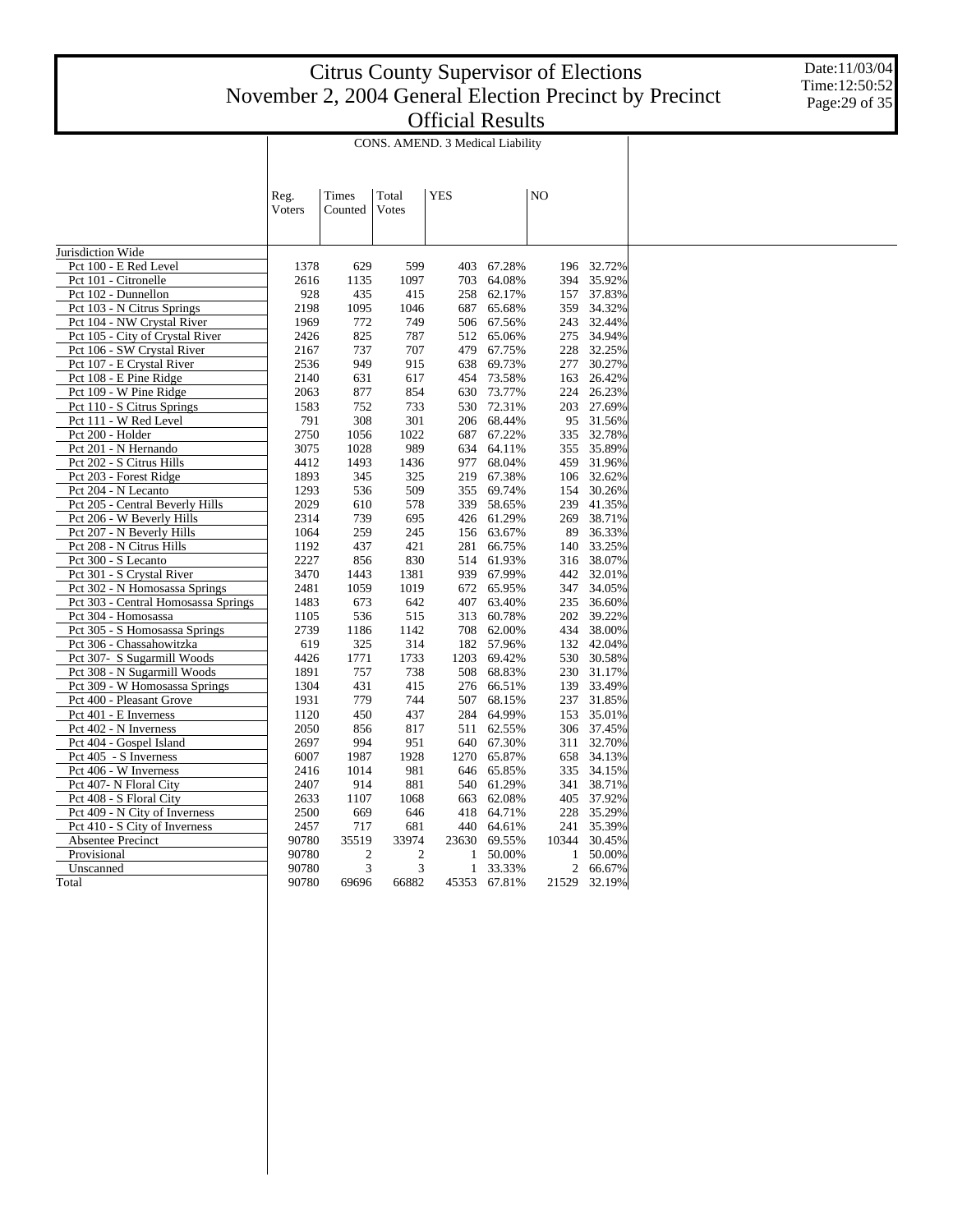Date:11/03/04 Time:12:50:52 Page:30 of 35

|                                                     | CONS. AMEND. 4 Slot Machines |                |                |            |                  |                |              |                  |  |  |  |
|-----------------------------------------------------|------------------------------|----------------|----------------|------------|------------------|----------------|--------------|------------------|--|--|--|
|                                                     |                              |                |                |            |                  |                |              |                  |  |  |  |
|                                                     |                              |                |                |            |                  |                |              |                  |  |  |  |
|                                                     | Reg.                         | Times          | Total          | <b>YES</b> |                  | N <sub>O</sub> |              |                  |  |  |  |
|                                                     | Voters                       | Counted        | Votes          |            |                  |                |              |                  |  |  |  |
|                                                     |                              |                |                |            |                  |                |              |                  |  |  |  |
|                                                     |                              |                |                |            |                  |                |              |                  |  |  |  |
| Jurisdiction Wide                                   |                              |                |                |            |                  |                |              |                  |  |  |  |
| Pct 100 - E Red Level                               | 1378                         | 629            | 595            | 304        | 51.09%           |                | 291          | 48.91%           |  |  |  |
| Pct 101 - Citronelle                                | 2616                         | 1135           | 1098           | 522        | 47.54%           |                |              | 576 52.46%       |  |  |  |
| Pct 102 - Dunnellon                                 | 928                          | 435            | 413            | 171        | 41.40%           |                | 242          | 58.60%           |  |  |  |
| Pct 103 - N Citrus Springs                          | 2198                         | 1095           | 1036           | 511        | 49.32%           |                | 525          | 50.68%           |  |  |  |
| Pct 104 - NW Crystal River                          | 1969                         | 772            | 740            | 358        | 48.38%           |                |              | 382 51.62%       |  |  |  |
| Pct 105 - City of Crystal River                     | 2426                         | 825            | 787            | 371        | 47.14%           |                |              | 416 52.86%       |  |  |  |
| Pct 106 - SW Crystal River                          | 2167                         | 737            | 707            | 326        | 46.11%           |                |              | 381 53.89%       |  |  |  |
| Pct 107 - E Crystal River                           | 2536                         | 949            | 904            | 360        | 39.82%           |                | 544          | 60.18%           |  |  |  |
| Pct 108 - E Pine Ridge                              | 2140                         | 631            | 607            | 305        | 50.25%           |                | 302          | 49.75%           |  |  |  |
| Pct 109 - W Pine Ridge                              | 2063<br>1583                 | 877<br>752     | 854            | 434        | 50.82%<br>51.10% |                | 420<br>356   | 49.18%<br>48.90% |  |  |  |
| Pct 110 - S Citrus Springs<br>Pct 111 - W Red Level | 791                          | 308            | 728<br>298     | 372<br>130 | 43.62%           |                | 168          | 56.38%           |  |  |  |
| Pct 200 - Holder                                    | 2750                         | 1056           | 1014           | 474        | 46.75%           |                | 540          | 53.25%           |  |  |  |
| Pct 201 - N Hernando                                | 3075                         | 1028           | 980            | 450        | 45.92%           |                | 530          | 54.08%           |  |  |  |
| Pct 202 - S Citrus Hills                            | 4412                         | 1493           | 1429           | 679        | 47.52%           |                |              | 750 52.48%       |  |  |  |
| Pct 203 - Forest Ridge                              | 1893                         | 345            | 324            | 138        | 42.59%           |                |              | 186 57.41%       |  |  |  |
| Pct 204 - N Lecanto                                 | 1293                         | 536            | 491            | 215        | 43.79%           |                |              | 276 56.21%       |  |  |  |
| Pct 205 - Central Beverly Hills                     | 2029                         | 610            | 577            | 253        | 43.85%           |                | 324          | 56.15%           |  |  |  |
| Pct 206 - W Beverly Hills                           | 2314                         | 739            | 681            | 323        | 47.43%           |                |              | 358 52.57%       |  |  |  |
| Pct 207 - N Beverly Hills                           | 1064                         | 259            | 246            | 95         | 38.62%           |                |              | 151 61.38%       |  |  |  |
| Pct 208 - N Citrus Hills                            | 1192                         | 437            | 423            | 199        | 47.04%           |                | 224          | 52.96%           |  |  |  |
| Pct 300 - S Lecanto                                 | 2227                         | 856            | 830            | 411        | 49.52%           |                |              | 419 50.48%       |  |  |  |
| Pct 301 - S Crystal River                           | 3470                         | 1443           | 1379           | 643        | 46.63%           |                |              | 736 53.37%       |  |  |  |
| Pct 302 - N Homosassa Springs                       | 2481                         | 1059           | 1009           | 502        | 49.75%           |                | 507          | 50.25%           |  |  |  |
| Pct 303 - Central Homosassa Springs                 | 1483                         | 673            | 638            | 334        | 52.35%           |                |              | 304 47.65%       |  |  |  |
| Pct 304 - Homosassa                                 | 1105                         | 536            | 518            | 216        | 41.70%           |                | 302          | 58.30%           |  |  |  |
| Pct 305 - S Homosassa Springs                       | 2739                         | 1186           | 1141           | 611        | 53.55%           |                | 530          | 46.45%           |  |  |  |
| Pct 306 - Chassahowitzka                            | 619                          | 325            | 311            | 141        | 45.34%           |                |              | 170 54.66%       |  |  |  |
| Pct 307- S Sugarmill Woods                          | 4426                         | 1771           | 1706           | 701        | 41.09%           |                | 1005         | 58.91%           |  |  |  |
| Pct 308 - N Sugarmill Woods                         | 1891                         | 757            | 739            | 331        | 44.79%           |                |              | 408 55.21%       |  |  |  |
| Pct 309 - W Homosassa Springs                       | 1304                         | 431            | 415            | 190        | 45.78%           |                | 225          | 54.22%           |  |  |  |
| Pct 400 - Pleasant Grove                            | 1931                         | 779            | 751            | 338        | 45.01%           |                |              | 413 54.99%       |  |  |  |
| Pct 401 - E Inverness                               | 1120                         | 450            | 427            | 213        | 49.88%           |                |              | 214 50.12%       |  |  |  |
| Pct 402 - N Inverness                               | 2050                         | 856            | 808            | 381        | 47.15%           |                |              | 427 52.85%       |  |  |  |
| Pct 404 - Gospel Island                             | 2697                         | 994            | 951            | 412        | 43.32%           |                | 539          | 56.68%           |  |  |  |
| Pct 405 - S Inverness                               | 6007                         | 1987           | 1908           | 821        | 43.03%           |                |              | 1087 56.97%      |  |  |  |
| Pct 406 - W Inverness                               | 2416                         | 1014           | 981            | 441        | 44.95%           |                | 540          | 55.05%           |  |  |  |
| Pct 407- N Floral City                              | 2407                         | 914            | 885            | 380        | 42.94%           |                |              | 505 57.06%       |  |  |  |
| Pct 408 - S Floral City                             | 2633                         | 1107           | 1075           | 459        | 42.70%           |                | 616          | 57.30%           |  |  |  |
| Pct 409 - N City of Inverness                       | 2500                         | 669            | 635            | 297        | 46.77%           |                |              | 338 53.23%       |  |  |  |
| Pct 410 - S City of Inverness                       | 2457                         | 717            | 676            | 295        | 43.64%           |                |              | 381 56.36%       |  |  |  |
| <b>Absentee Precinct</b>                            | 90780                        | 35519          | 32997          | 16596      | 50.30%           |                | 16401        | 49.70%           |  |  |  |
| Provisional                                         | 90780                        | $\mathfrak{2}$ | $\mathfrak{2}$ | 1          | 50.00%           |                | 1            | 50.00%           |  |  |  |
| Unscanned                                           | 90780                        | 3              | $\mathfrak{2}$ | 1          | 50.00%           |                | $\mathbf{1}$ | 50.00%           |  |  |  |
| Total                                               | 90780                        | 69696          | 65716          | 31705      | 48.25%           |                |              | 34011 51.75%     |  |  |  |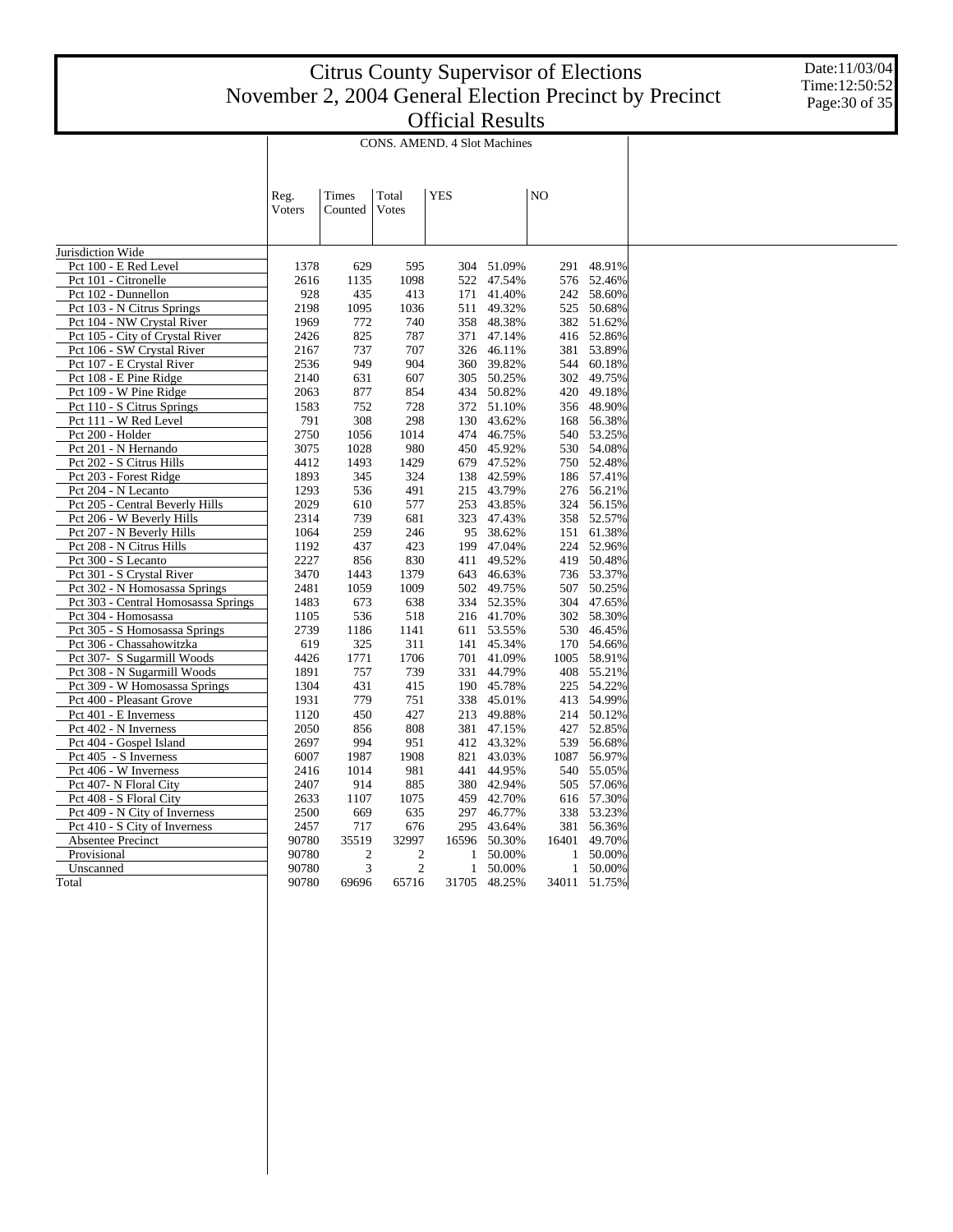Date:11/03/04 Time:12:50:52 Page:31 of 35

|                                                               | CONS. AMEND. 5 Minium Wage |                |                |            |                  |    |                  |                  |  |  |  |
|---------------------------------------------------------------|----------------------------|----------------|----------------|------------|------------------|----|------------------|------------------|--|--|--|
|                                                               |                            |                |                |            |                  |    |                  |                  |  |  |  |
|                                                               |                            |                |                |            |                  |    |                  |                  |  |  |  |
|                                                               |                            |                |                |            |                  |    |                  |                  |  |  |  |
|                                                               | Reg.                       | Times          | Total          | <b>YES</b> |                  | NO |                  |                  |  |  |  |
|                                                               | Voters                     | Counted        | Votes          |            |                  |    |                  |                  |  |  |  |
|                                                               |                            |                |                |            |                  |    |                  |                  |  |  |  |
|                                                               |                            |                |                |            |                  |    |                  |                  |  |  |  |
| Jurisdiction Wide                                             |                            |                |                |            |                  |    |                  |                  |  |  |  |
| Pct 100 - E Red Level                                         | 1378                       | 629            | 608            | 463        | 76.15%           |    | 145              | 23.85%           |  |  |  |
| Pct 101 - Citronelle                                          | 2616                       | 1135           | 1110           | 794        | 71.53%           |    | 316              | 28.47%           |  |  |  |
| Pct 102 - Dunnellon                                           | 928                        | 435            | 422            | 301        | 71.33%           |    | 121              | 28.67%           |  |  |  |
| Pct 103 - N Citrus Springs                                    | 2198<br>1969               | 1095<br>772    | 1049<br>755    | 803        | 76.55%           |    | 246<br>191       | 23.45%           |  |  |  |
| Pct 104 - NW Crystal River<br>Pct 105 - City of Crystal River | 2426                       | 825            | 792            | 564<br>524 | 74.70%<br>66.16% |    | 268              | 25.30%<br>33.84% |  |  |  |
| Pct 106 - SW Crystal River                                    | 2167                       | 737            | 714            | 484        | 67.79%           |    | 230              | 32.21%           |  |  |  |
| Pct 107 - E Crystal River                                     | 2536                       | 949            | 920            | 650        | 70.65%           |    | 270              | 29.35%           |  |  |  |
|                                                               | 2140                       | 631            |                | 418        | 68.19%           |    | 195              | 31.81%           |  |  |  |
| Pct 108 - E Pine Ridge<br>Pct 109 - W Pine Ridge              | 2063                       | 877            | 613<br>861     | 559        | 64.92%           |    | 302              | 35.08%           |  |  |  |
| Pct 110 - S Citrus Springs                                    | 1583                       | 752            | 730            | 526        | 72.05%           |    | 204              | 27.95%           |  |  |  |
| Pct 111 - W Red Level                                         | 791                        | 308            | 298            | 206        | 69.13%           |    | 92               | 30.87%           |  |  |  |
| Pct 200 - Holder                                              | 2750                       | 1056           | 1024           | 737        | 71.97%           |    | 287              | 28.03%           |  |  |  |
| Pct 201 - N Hernando                                          | 3075                       | 1028           | 993            | 759        | 76.44%           |    | 234              | 23.56%           |  |  |  |
| Pct 202 - S Citrus Hills                                      | 4412                       | 1493           | 1445           | 1011       | 69.97%           |    | 434              | 30.03%           |  |  |  |
| Pct 203 - Forest Ridge                                        | 1893                       | 345            | 329            | 234        | 71.12%           |    | 95               | 28.88%           |  |  |  |
| Pct 204 - N Lecanto                                           | 1293                       | 536            | 511            | 347        | 67.91%           |    | 164              | 32.09%           |  |  |  |
| Pct 205 - Central Beverly Hills                               | 2029                       | 610            | 589            | 453        | 76.91%           |    | 136              | 23.09%           |  |  |  |
| Pct 206 - W Beverly Hills                                     | 2314                       | 739            | 704            | 557        | 79.12%           |    | 147              | 20.88%           |  |  |  |
| Pct 207 - N Beverly Hills                                     | 1064                       | 259            | 250            | 173        | 69.20%           |    | 77               | 30.80%           |  |  |  |
| Pct 208 - N Citrus Hills                                      | 1192                       | 437            | 424            | 310        | 73.11%           |    | 114              | 26.89%           |  |  |  |
| Pct 300 - S Lecanto                                           | 2227                       | 856            | 842            | 622        | 73.87%           |    | 220              | 26.13%           |  |  |  |
| Pct 301 - S Crystal River                                     | 3470                       | 1443           | 1399           | 1034       | 73.91%           |    | 365              | 26.09%           |  |  |  |
| Pct 302 - N Homosassa Springs                                 | 2481                       | 1059           | 1022           | 825        | 80.72%           |    | 197              | 19.28%           |  |  |  |
| Pct 303 - Central Homosassa Springs                           | 1483                       | 673            | 655            | 515        | 78.63%           |    |                  | 140 21.37%       |  |  |  |
| Pct 304 - Homosassa                                           | 1105                       | 536            | 521            | 359        | 68.91%           |    | 162              | 31.09%           |  |  |  |
| Pct 305 - S Homosassa Springs                                 | 2739                       | 1186           | 1146           | 883        | 77.05%           |    | 263              | 22.95%           |  |  |  |
| Pct 306 - Chassahowitzka                                      | 619                        | 325            | 315            | 249        | 79.05%           |    | 66               | 20.95%           |  |  |  |
| Pct 307- S Sugarmill Woods                                    | 4426                       | 1771           | 1731           | 1200       | 69.32%           |    | 531              | 30.68%           |  |  |  |
| Pct 308 - N Sugarmill Woods                                   | 1891                       | 757            | 737            | 551        | 74.76%           |    | 186              | 25.24%           |  |  |  |
| Pct 309 - W Homosassa Springs                                 | 1304                       | 431            | 424            | 289        | 68.16%           |    | 135              | 31.84%           |  |  |  |
| Pct 400 - Pleasant Grove                                      | 1931                       | 779            | 755            | 520        | 68.87%           |    | 235              | 31.13%           |  |  |  |
| Pct 401 - E Inverness                                         | 1120                       | 450            | 434            | 320        | 73.73%           |    | 114              | 26.27%           |  |  |  |
| Pct 402 - N Inverness                                         | 2050                       | 856            | 829            | 647        | 78.05%           |    | 182              | 21.95%           |  |  |  |
| Pct 404 - Gospel Island                                       | 2697                       | 994            | 955            | 696        | 72.88%           |    | 259              | 27.12%           |  |  |  |
| Pct 405 - S Inverness                                         | 6007                       | 1987           | 1946           | 1397       | 71.79%           |    | 549              | 28.21%           |  |  |  |
| Pct 406 - W Inverness                                         | 2416                       | 1014           | 993            | 719        | 72.41%           |    | 274              | 27.59%           |  |  |  |
| Pct 407- N Floral City                                        | 2407                       | 914            | 885            | 647        | 73.11%           |    | 238              | 26.89%           |  |  |  |
| Pct 408 - S Floral City                                       | 2633                       | 1107           | 1078           | 747        | 69.29%           |    | 331              | 30.71%           |  |  |  |
| Pct 409 - N City of Inverness                                 | 2500                       | 669            | 651            | 499        | 76.65%           |    | 152              | 23.35%           |  |  |  |
| Pct 410 - S City of Inverness                                 | 2457                       | 717            | 692            | 517        | 74.71%           |    |                  | 175 25.29%       |  |  |  |
| <b>Absentee Precinct</b>                                      | 90780                      | 35519          | 34137          | 25354      | 74.27%           |    | 8783             | 25.73%           |  |  |  |
| Provisional                                                   | 90780                      | $\mathfrak{2}$ | $\overline{2}$ | 1          | 50.00%           |    | 1                | 50.00%           |  |  |  |
| Unscanned                                                     | 90780                      | 3              | $\overline{c}$ |            | 2 100.00%        |    | $\boldsymbol{0}$ | 0.00%            |  |  |  |
| Total                                                         | 90780                      | 69696          | 67292          |            | 49466 73.51%     |    | 17826            | 26.49%           |  |  |  |
|                                                               |                            |                |                |            |                  |    |                  |                  |  |  |  |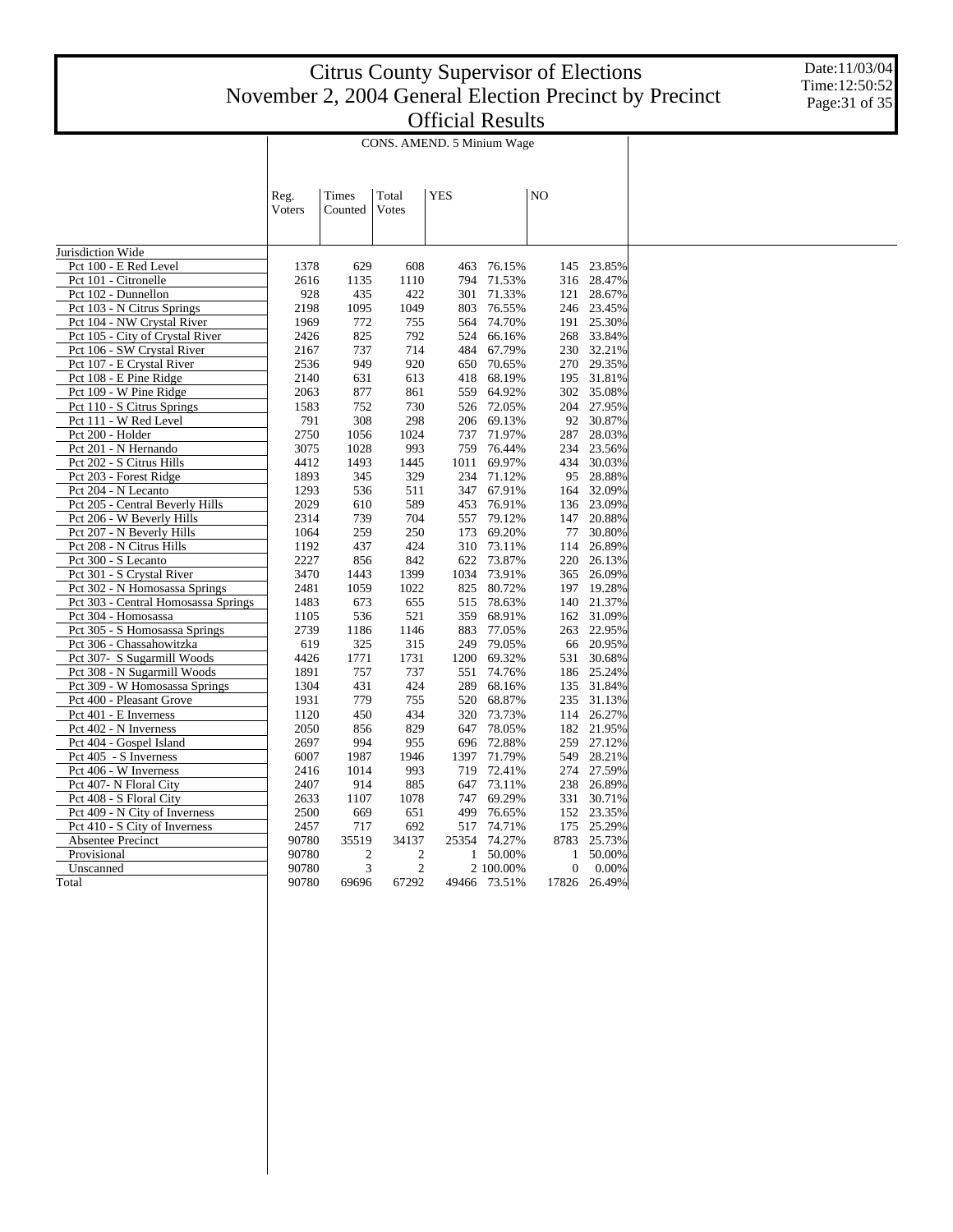Date:11/03/04 Time:12:50:52 Page:32 of 35

|                                     | CONS. AMEND. 6 Repeal High Speed Rail |                |       |            |            |       |                  |              |
|-------------------------------------|---------------------------------------|----------------|-------|------------|------------|-------|------------------|--------------|
|                                     |                                       |                |       |            |            |       |                  |              |
|                                     | Reg.                                  | Times          | Total | <b>YES</b> |            | NO    |                  |              |
|                                     | Voters                                | Counted        | Votes |            |            |       |                  |              |
|                                     |                                       |                |       |            |            |       |                  |              |
| Jurisdiction Wide                   |                                       |                |       |            |            |       |                  |              |
| Pct 100 - E Red Level               | 1378                                  | 629            | 599   | 427        | 71.29%     |       | 172              | 28.71%       |
| Pct 101 - Citronelle                | 2616                                  | 1135           | 1085  | 759        | 69.95%     |       | 326              | 30.05%       |
| Pct 102 - Dunnellon                 | 928                                   | 435            | 418   | 283        | 67.70%     |       | 135              | 32.30%       |
| Pct 103 - N Citrus Springs          | 2198                                  | 1095           | 1030  | 676        | 65.63%     |       | 354              | 34.37%       |
| Pct 104 - NW Crystal River          | 1969                                  | 772            | 741   | 470        | 63.43%     |       | 271              | 36.57%       |
| Pct 105 - City of Crystal River     | 2426                                  | 825            | 784   | 521        | 66.45%     |       | 263              | 33.55%       |
| Pct 106 - SW Crystal River          | 2167                                  | 737            | 714   | 490        | 68.63%     |       | 224              | 31.37%       |
| Pct 107 - E Crystal River           | 2536                                  | 949            | 906   | 635        | 70.09%     |       | 271              | 29.91%       |
| Pct 108 - E Pine Ridge              | 2140                                  | 631            | 614   | 448        | 72.96%     |       | 166              | 27.04%       |
| Pct 109 - W Pine Ridge              | 2063                                  | 877            | 847   | 610        | 72.02%     |       | 237              | 27.98%       |
| Pct 110 - S Citrus Springs          | 1583                                  | 752            | 730   | 541        | 74.11%     |       | 189              | 25.89%       |
| Pct 111 - W Red Level               | 791                                   | 308            | 295   | 187        | 63.39%     |       | 108              | 36.61%       |
| Pct 200 - Holder                    | 2750                                  | 1056           | 1007  | 684        | 67.92%     |       | 323              | 32.08%       |
| Pct 201 - N Hernando                | 3075                                  | 1028           | 976   | 621        | 63.63%     |       | 355              | 36.37%       |
| Pct 202 - S Citrus Hills            | 4412                                  | 1493           | 1431  | 1007       | 70.37%     |       | 424              | 29.63%       |
| Pct 203 - Forest Ridge              | 1893                                  | 345            | 319   | 199        | 62.38%     |       | 120              | 37.62%       |
| Pct 204 - N Lecanto                 | 1293                                  | 536            | 496   | 361        | 72.78%     |       | 135              | 27.22%       |
| Pct 205 - Central Beverly Hills     | 2029                                  | 610            | 578   | 364        | 62.98%     |       |                  | 214 37.02%   |
| Pct 206 - W Beverly Hills           | 2314                                  | 739            | 688   | 406        | 59.01%     |       | 282              | 40.99%       |
| Pct 207 - N Beverly Hills           | 1064                                  | 259            | 247   | 186        | 75.30%     |       |                  | 61 24.70%    |
| Pct 208 - N Citrus Hills            | 1192                                  | 437            | 410   | 274        | 66.83%     |       | 136              | 33.17%       |
| Pct 300 - S Lecanto                 | 2227                                  | 856            | 829   | 529        | 63.81%     |       | 300              | 36.19%       |
| Pct 301 - S Crystal River           | 3470                                  | 1443           | 1361  | 902        | 66.27%     |       | 459              | 33.73%       |
| Pct 302 - N Homosassa Springs       | 2481                                  | 1059           | 1002  | 634        | 63.27%     |       | 368              | 36.73%       |
| Pct 303 - Central Homosassa Springs | 1483                                  | 673            | 641   | 398        | 62.09%     |       | 243              | 37.91%       |
| Pct 304 - Homosassa                 | 1105                                  | 536            | 513   | 327        | 63.74%     |       | 186              | 36.26%       |
| Pct 305 - S Homosassa Springs       | 2739                                  | 1186           | 1144  |            | 692 60.49% |       | 452              | 39.51%       |
| Pct 306 - Chassahowitzka            | 619                                   | 325            | 310   | 198        | 63.87%     |       | 112              | 36.13%       |
| Pct 307- S Sugarmill Woods          | 4426                                  | 1771           | 1723  | 1281       | 74.35%     |       | 442              | 25.65%       |
| Pct 308 - N Sugarmill Woods         | 1891                                  | 757            | 736   | 529        | 71.88%     |       | 207              | 28.13%       |
| Pct 309 - W Homosassa Springs       | 1304                                  | 431            | 421   | 280        | 66.51%     |       | 141              | 33.49%       |
| Pct 400 - Pleasant Grove            | 1931                                  | 779            | 746   | 494        | 66.22%     |       | 252              | 33.78%       |
| Pct 401 - E Inverness               | 1120                                  | 450            | 432   | 275        | 63.66%     |       | 157              | 36.34%       |
| Pct 402 - N Inverness               | 2050                                  | 856            | 821   | 516        | 62.85%     |       | 305              | 37.15%       |
| Pct 404 - Gospel Island             | 2697                                  | 994            | 951   | 657        | 69.09%     |       | 294              | 30.91%       |
| Pct 405 - S Inverness               | 6007                                  | 1987           | 1934  | 1289       | 66.65%     |       | 645              | 33.35%       |
| Pct 406 - W Inverness               | 2416                                  | 1014           | 974   | 629        | 64.58%     |       | 345              | 35.42%       |
| Pct 407- N Floral City              | 2407                                  | 914            | 878   | 560        | 63.78%     |       | 318              | 36.22%       |
| Pct 408 - S Floral City             | 2633                                  | 1107           | 1062  | 707        | 66.57%     |       | 355              | 33.43%       |
| Pct 409 - N City of Inverness       | 2500                                  | 669            | 639   | 397        | 62.13%     |       | 242              | 37.87%       |
| Pct 410 - S City of Inverness       | 2457                                  | 717            | 675   | 435        | 64.44%     |       | 240              | 35.56%       |
| Absentee Precinct                   | 90780                                 | 35519          | 33606 | 23098      | 68.73%     | 10508 |                  | 31.27%       |
| Provisional                         | 90780                                 | $\overline{c}$ | 2     |            | 2 100.00%  |       | $\boldsymbol{0}$ | 0.00%        |
| Unscanned                           | 90780                                 | 3              | 3     | 0          | 0.00%      |       |                  | 3 100.00%    |
| Total                               | 90780                                 | 69696          | 66318 | 44978      | 67.82%     |       |                  | 21340 32.18% |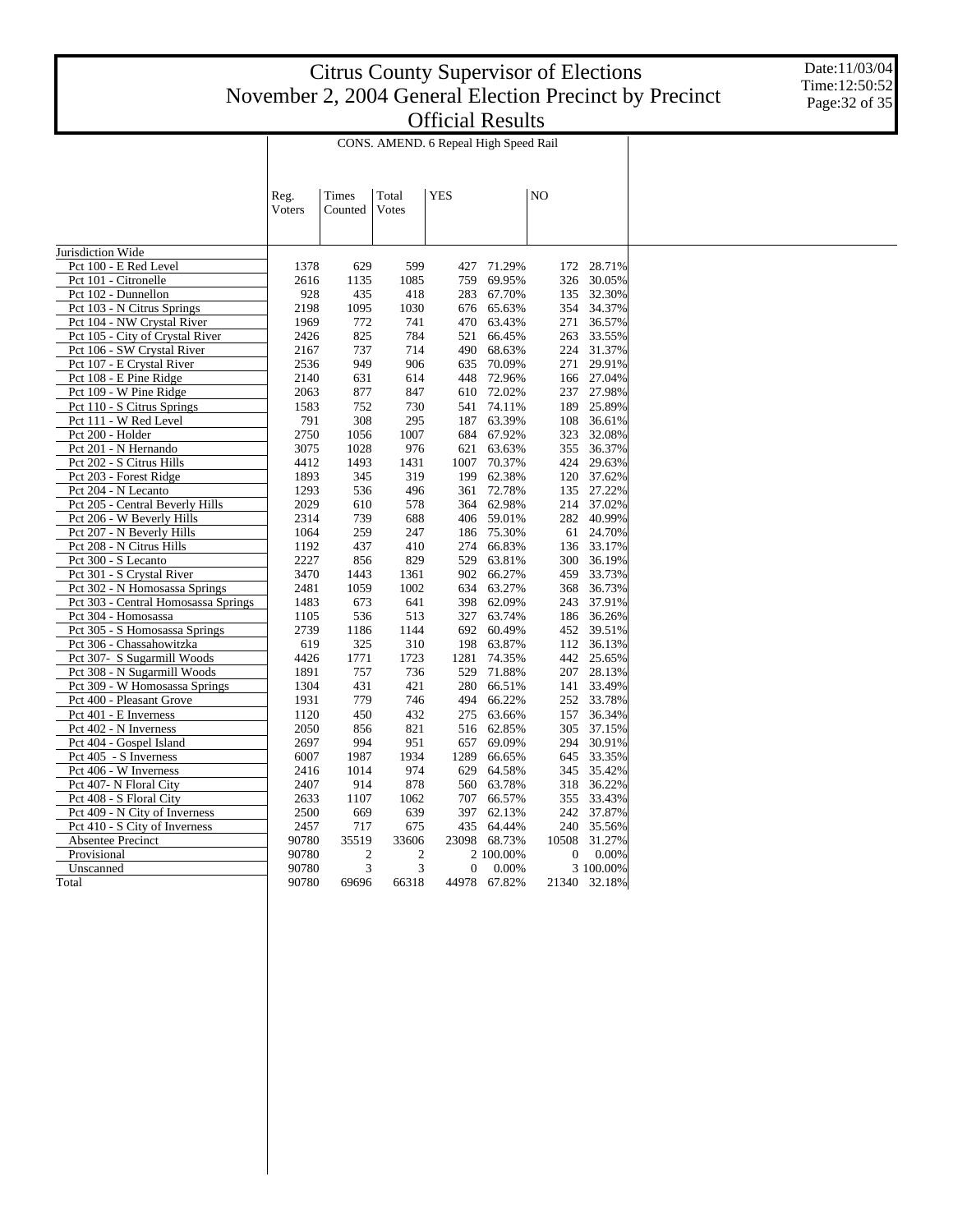Date:11/03/04 Time:12:50:52 Page:33 of 35

|                                     | CONS. AMEND. 7 Patients Right To Know |                         |                |            |           |                  |            |
|-------------------------------------|---------------------------------------|-------------------------|----------------|------------|-----------|------------------|------------|
|                                     |                                       |                         |                |            |           |                  |            |
|                                     | Reg.                                  | Times                   | Total          | <b>YES</b> |           | NO               |            |
|                                     | Voters                                | Counted                 | Votes          |            |           |                  |            |
|                                     |                                       |                         |                |            |           |                  |            |
| Jurisdiction Wide                   |                                       |                         |                |            |           |                  |            |
| Pct 100 - E Red Level               | 1378                                  | 629                     | 597            | 505        | 84.59%    | 92               | 15.41%     |
| Pct 101 - Citronelle                | 2616                                  | 1135                    | 1097           | 898        | 81.86%    | 199              | 18.14%     |
| Pct 102 - Dunnellon                 | 928                                   | 435                     | 417            | 339        | 81.29%    | 78               | 18.71%     |
| Pct 103 - N Citrus Springs          | 2198                                  | 1095                    | 1041           | 878        | 84.34%    | 163              | 15.66%     |
| Pct 104 - NW Crystal River          | 1969                                  | 772                     | 750            | 613        | 81.73%    | 137              | 18.27%     |
| Pct 105 - City of Crystal River     | 2426                                  | 825                     | 790            | 599        | 75.82%    | 191              | 24.18%     |
| Pct 106 - SW Crystal River          | 2167                                  | 737                     | 712            | 587        | 82.44%    | 125              | 17.56%     |
| Pct 107 - E Crystal River           | 2536                                  | 949                     | 916            | 745        | 81.33%    | 171              | 18.67%     |
| Pct 108 - E Pine Ridge              | 2140                                  | 631                     | 614            | 511        | 83.22%    | 103              | 16.78%     |
| Pct 109 - W Pine Ridge              | 2063                                  | 877                     | 850            | 707        | 83.18%    | 143              | 16.82%     |
| Pct 110 - S Citrus Springs          | 1583                                  | 752                     | 730            | 598        | 81.92%    | 132              | 18.08%     |
| Pct 111 - W Red Level               | 791                                   | 308                     | 300            | 248        | 82.67%    | 52               | 17.33%     |
| Pct 200 - Holder                    | 2750                                  | 1056                    | 1013           | 827        | 81.64%    | 186              | 18.36%     |
| Pct 201 - N Hernando                | 3075                                  | 1028                    | 982            | 841        | 85.64%    | 141              | 14.36%     |
| Pct 202 - S Citrus Hills            | 4412                                  | 1493                    | 1429           | 1152       | 80.62%    |                  | 277 19.38% |
| Pct 203 - Forest Ridge              | 1893                                  | 345                     | 325            | 278        | 85.54%    | 47               | 14.46%     |
| Pct 204 - N Lecanto                 | 1293                                  | 536                     | 507            | 405        | 79.88%    |                  | 102 20.12% |
| Pct 205 - Central Beverly Hills     | 2029                                  | 610                     | 581            | 488        | 83.99%    | 93               | 16.01%     |
| Pct 206 - W Beverly Hills           | 2314                                  | 739                     | 703            | 597        | 84.92%    | 106              | 15.08%     |
| Pct 207 - N Beverly Hills           | 1064                                  | 259                     | 246            | 207        | 84.15%    | 39               | 15.85%     |
| Pct 208 - N Citrus Hills            | 1192                                  | 437                     | 422            | 344        | 81.52%    | 78               | 18.48%     |
| Pct 300 - S Lecanto                 | 2227                                  | 856                     | 831            | 680        | 81.83%    | 151              | 18.17%     |
| Pct 301 - S Crystal River           | 3470                                  | 1443                    | 1377           | 1149       | 83.44%    | 228              | 16.56%     |
| Pct 302 - N Homosassa Springs       | 2481                                  | 1059                    | 1011           | 865        | 85.56%    | 146              | 14.44%     |
| Pct 303 - Central Homosassa Springs | 1483                                  | 673                     | 642            | 531        | 82.71%    | 111              | 17.29%     |
| Pct 304 - Homosassa                 | 1105                                  | 536                     | 510            | 408        | 80.00%    | 102              | 20.00%     |
| Pct 305 - S Homosassa Springs       | 2739                                  | 1186                    | 1146           | 958        | 83.60%    | 188              | 16.40%     |
| Pct 306 - Chassahowitzka            | 619                                   | 325                     | 313            | 269        | 85.94%    | 44               | 14.06%     |
| Pct 307- S Sugarmill Woods          | 4426                                  | 1771                    | 1732           | 1392       | 80.37%    | 340              | 19.63%     |
| Pct 308 - N Sugarmill Woods         | 1891                                  | 757                     | 738            | 595        | 80.62%    |                  | 143 19.38% |
| Pct 309 - W Homosassa Springs       | 1304                                  | 431                     | 419            | 329        | 78.52%    |                  | 90 21.48%  |
| Pct 400 - Pleasant Grove            | 1931                                  | 779                     | 745            | 616        | 82.68%    | 129              | 17.32%     |
| Pct 401 - E Inverness               | 1120                                  | 450                     | 431            | 358        | 83.06%    |                  | 73 16.94%  |
| Pct 402 - N Inverness               | 2050                                  | 856                     | 821            | 671        | 81.73%    | 150              | 18.27%     |
| Pct 404 - Gospel Island             | 2697                                  | 994                     | 955            | 765        | 80.10%    | 190              | 19.90%     |
| Pct 405 - S Inverness               | 6007                                  | 1987                    | 1932           | 1576       | 81.57%    | 356              | 18.43%     |
| Pct 406 - W Inverness               | 2416                                  | 1014                    | 982            | 785        | 79.94%    | 197              | 20.06%     |
| Pct 407- N Floral City              | 2407                                  | 914                     | 877            | 713        | 81.30%    |                  | 164 18.70% |
| Pct 408 - S Floral City             | 2633                                  | 1107                    | 1068           | 871        | 81.55%    | 197              | 18.45%     |
| Pct 409 - N City of Inverness       | 2500                                  | 669                     | 641            | 531        | 82.84%    | 110              | 17.16%     |
| Pct 410 - S City of Inverness       | 2457                                  | 717                     | 681            | 537        | 78.85%    |                  | 144 21.15% |
| Absentee Precinct                   | 90780                                 | 35519                   | 33881          | 29048      | 85.74%    | 4833             | 14.26%     |
| Provisional                         | 90780                                 | $\overline{\mathbf{c}}$ | $\overline{c}$ | 0          | 0.00%     |                  | 2 100.00%  |
| Unscanned                           | 90780                                 | 3                       | 3              |            | 3 100.00% | $\boldsymbol{0}$ | 0.00%      |
| Total                               | 90780                                 | 69696                   | 66760          | 56017      | 83.91%    | 10743            | 16.09%     |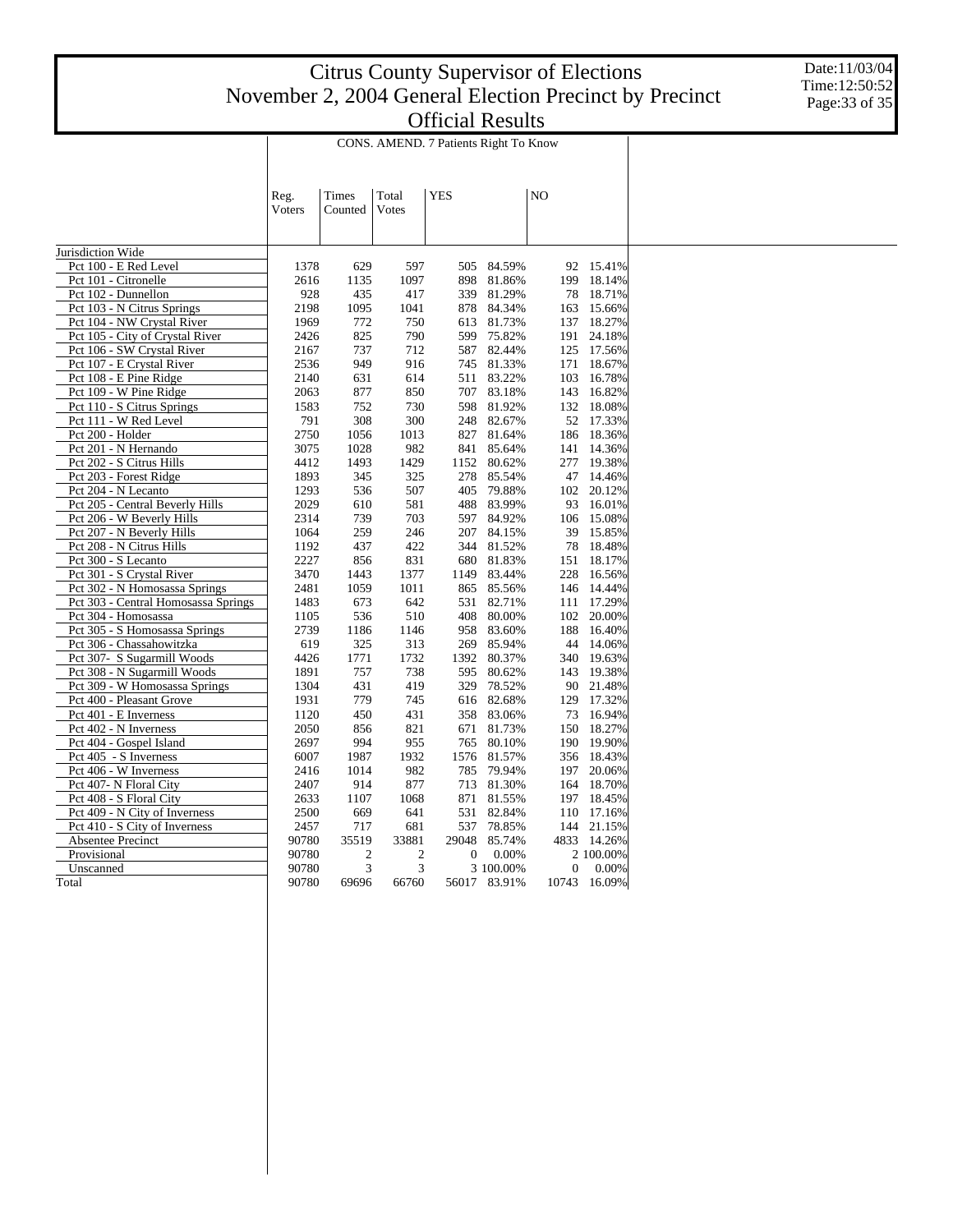Date:11/03/04 Time:12:50:52 Page:34 of 35

|                                             | CONS. AMEND. 8 Public Protection |             |             |            |                     |    |                                  |                  |
|---------------------------------------------|----------------------------------|-------------|-------------|------------|---------------------|----|----------------------------------|------------------|
|                                             |                                  |             |             |            |                     |    |                                  |                  |
|                                             | Reg.                             | Times       | Total       | <b>YES</b> |                     | NO |                                  |                  |
|                                             | Voters                           | Counted     | Votes       |            |                     |    |                                  |                  |
|                                             |                                  |             |             |            |                     |    |                                  |                  |
|                                             |                                  |             |             |            |                     |    |                                  |                  |
| Jurisdiction Wide                           |                                  |             |             |            |                     |    |                                  |                  |
| Pct 100 - E Red Level                       | 1378                             | 629         | 599         | 447        | 74.62%              |    | 152                              | 25.38%           |
| Pct 101 - Citronelle<br>Pct 102 - Dunnellon | 2616<br>928                      | 1135<br>435 | 1102<br>420 | 802<br>310 | 72.78%<br>73.81%    |    | 300<br>110                       | 27.22%<br>26.19% |
| Pct 103 - N Citrus Springs                  | 2198                             | 1095        | 1042        | 792        | 76.01%              |    | 250                              | 23.99%           |
| Pct 104 - NW Crystal River                  | 1969                             | 772         | 750         | 550        | 73.33%              |    | 200                              | 26.67%           |
| Pct 105 - City of Crystal River             | 2426                             | 825         | 786         | 519        | 66.03%              |    | 267                              | 33.97%           |
| Pct 106 - SW Crystal River                  | 2167                             | 737         | 718         | 539        | 75.07%              |    | 179                              | 24.93%           |
| Pct 107 - E Crystal River                   | 2536                             | 949         | 917         | 650        | 70.88%              |    | 267                              | 29.12%           |
| Pct 108 - E Pine Ridge                      | 2140                             | 631         | 613         | 431        | 70.31%              |    |                                  | 182 29.69%       |
| Pct 109 - W Pine Ridge                      | 2063                             | 877         | 857         | 598        | 69.78%              |    | 259                              | 30.22%           |
| Pct 110 - S Citrus Springs                  | 1583                             | 752         | 738         | 551        | 74.66%              |    | 187                              | 25.34%           |
| Pct 111 - W Red Level                       | 791                              | 308         | 303         | 226        | 74.59%              |    |                                  | 77 25.41%        |
| Pct 200 - Holder                            | 2750                             | 1056        | 1016        | 733        | 72.15%              |    | 283                              | 27.85%           |
| Pct 201 - N Hernando                        | 3075                             | 1028        | 983         | 745        | 75.79%              |    |                                  | 238 24.21%       |
| Pct 202 - S Citrus Hills                    | 4412                             | 1493        | 1444        | 989        | 68.49%              |    |                                  | 455 31.51%       |
| Pct 203 - Forest Ridge                      | 1893                             | 345         | 329         | 245        | 74.47%              |    | 84                               | 25.53%           |
| Pct 204 - N Lecanto                         | 1293                             | 536         | 506         | 332        | 65.61%              |    | 174                              | 34.39%           |
| Pct 205 - Central Beverly Hills             | 2029                             | 610         | 582         | 422        | 72.51%              |    | 160                              | 27.49%           |
| Pct 206 - W Beverly Hills                   | 2314                             | 739         | 703         | 522        | 74.25%              |    | 181                              | 25.75%           |
| Pct 207 - N Beverly Hills                   | 1064                             | 259         | 248         | 180        | 72.58%              |    |                                  | 68 27.42%        |
| Pct 208 - N Citrus Hills                    | 1192                             | 437         | 429         | 314        | 73.19%              |    | 115                              | 26.81%           |
| Pct 300 - S Lecanto                         | 2227                             | 856         | 834         | 632        | 75.78%              |    |                                  | 202 24.22%       |
| Pct 301 - S Crystal River                   | 3470                             | 1443        | 1375        | 1019       | 74.11%              |    |                                  | 356 25.89%       |
| Pct 302 - N Homosassa Springs               | 2481                             | 1059        | 1018        | 781        | 76.72%              |    |                                  | 237 23.28%       |
| Pct 303 - Central Homosassa Springs         | 1483                             | 673         | 645         | 490        | 75.97%              |    |                                  | 155 24.03%       |
| Pct 304 - Homosassa                         | 1105                             | 536         | 513         | 368        | 71.73%              |    | 145                              | 28.27%           |
| Pct 305 - S Homosassa Springs               | 2739                             | 1186        | 1145        | 875        | 76.42%              |    |                                  | 270 23.58%       |
| Pct 306 - Chassahowitzka                    | 619                              | 325         | 313         | 247        | 78.91%              |    |                                  | 66 21.09%        |
| Pct 307- S Sugarmill Woods                  | 4426                             | 1771        | 1725        | 1123       | 65.10%              |    | 602                              | 34.90%           |
| Pct 308 - N Sugarmill Woods                 | 1891                             | 757         | 740         | 522        | 70.54%              |    |                                  | 218 29.46%       |
| Pct 309 - W Homosassa Springs               | 1304                             | 431         | 417         | 283        | 67.87%              |    |                                  | 134 32.13%       |
| Pct 400 - Pleasant Grove                    | 1931                             | 779         | 747         | 536        | 71.75%              |    | 211                              | 28.25%           |
| Pct 401 - E Inverness                       | 1120                             | 450         | 432         | 310        | 71.76%              |    |                                  | 122 28.24%       |
| Pct 402 - N Inverness                       | 2050                             | 856         | 824         | 611        | 74.15%              |    | 213                              | 25.85%           |
| Pct 404 - Gospel Island                     | 2697                             | 994         | 955         | 671        | 70.26%              |    |                                  | 284 29.74%       |
| Pct 405 - S Inverness                       | 6007                             | 1987        | 1940        | 1349       | 69.54%              |    | 591                              | 30.46%           |
| Pct 406 - W Inverness                       | 2416                             | 1014        | 978         | 676        | 69.12%              |    |                                  | 302 30.88%       |
| Pct 407- N Floral City                      | 2407                             | 914         | 882         | 640        | 72.56%              |    |                                  | 242 27.44%       |
| Pct 408 - S Floral City                     | 2633                             | 1107        | 1070        | 756        | 70.65%              |    | 314                              | 29.35%           |
| Pct 409 - N City of Inverness               | 2500                             | 669         | 648         | 478        | 73.77%              |    |                                  | 170 26.23%       |
| Pct 410 - S City of Inverness               | 2457                             | 717         | 684         | 471        | 68.86%              |    |                                  | 213 31.14%       |
| Absentee Precinct                           | 90780                            | 35519       | 34026       | 25925      | 76.19%              |    | 8101                             | 23.81%           |
| Provisional                                 | 90780                            | 2<br>3      | 2<br>3      | 1          | 50.00%<br>3 100.00% |    | $\mathbf{1}$<br>$\boldsymbol{0}$ | 50.00%<br>0.00%  |
| Unscanned                                   | 90780                            |             |             |            |                     |    |                                  |                  |
| Total                                       | 90780                            | 69696       | 67001       |            | 49664 74.12%        |    | 17337                            | 25.88%           |